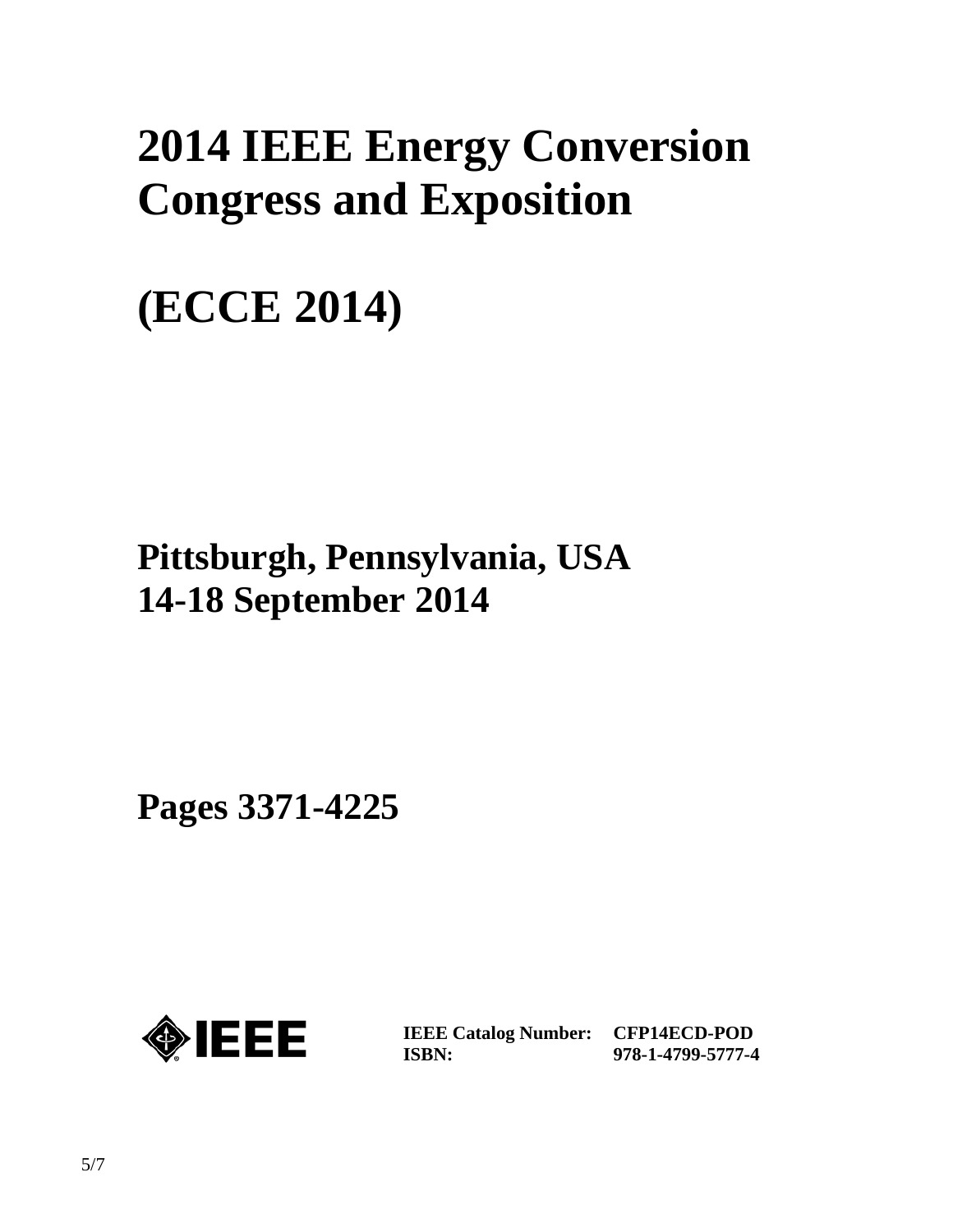# TABLE OF CONTENTS

## Monday, September 15

#### Session 1: MPPT for Solar PV Systems Chair(s): Ahmed Elasser

| Distributed Control of PV Strings with Module Integrated Converters in Presence of a Central MPPT  1<br>Dezso Sera, Laszlo Mathe, Frede Blaabjerg<br>Aalborg University, Denmark                                                                                                                       |
|--------------------------------------------------------------------------------------------------------------------------------------------------------------------------------------------------------------------------------------------------------------------------------------------------------|
| Maximum Power Point Tracking for Multiple Photovoltaic Modules using Root-Finding Methods  9<br>Joonhyun Kim, Alexis Kwasinski<br>University of Texas at Austin, United States                                                                                                                         |
| PV Generation Enhancement with a Virtual Inertia Emulator to Provide Inertial                                                                                                                                                                                                                          |
| Xiaoyu Wang, Meng Yue, Eduard Muljadi<br>Brookhaven National Laboratory, United States; National Renewable Energy Laboratory, United States                                                                                                                                                            |
| Lucas Lapolli Brighenti, Rubens Tadeu Hock Jr., Luis Gustavo Kremer,<br>Alessandro Luiz Batschauer, Marcello Mezaroba<br>Santa Catarina State University, Brazil                                                                                                                                       |
| <b>Session 2: Power Converters for Photovoltaic Applications</b><br>Chair(s): M. Amirabadi, T. Shimizu                                                                                                                                                                                                 |
| Low-Voltage Ride through Capability of Three-Phase Grid-Connected Photovoltaic<br>Baburaj Karanayil, Josep Pou, Mitra Mirhosseini, Vassilios G. Agelidis<br>University of New South Wales, Australia; Technical University of Catalonia, Spain                                                         |
| Modular Photovoltaic Inverter with High-Frequency DC/DC Stage based on Low-Voltage FETs  39<br>F. Giuliani, D. Barater, C. Concari, P. Cova, N. Delmonte, R. Menozzi, G. Buticchi, L. Tarisciotti<br>University of Parma, Italy; University of Kiel, Germany; University of Nottingham, United Kingdom |
| <b>Control Approach to Achieve Burst Mode Operation with DC-Link Voltage Protection in</b>                                                                                                                                                                                                             |
| Yang Du, Weidong Xiao, Yihua Hu, Dylan Dah-Chuan Lu                                                                                                                                                                                                                                                    |
| Masdar Institute of Science and Technology, United Arab Emirates;<br>University of Strathclyde, United Kingdom; University of Sydney, Australia                                                                                                                                                        |
| Optimized Control of Isolated Residential Power Router for Photovoltaic Applications  53<br>Yuzhi Zhang, Janviere Umuhoza, Yusi Liu, Chris Farnell, H. Alan Mantooth, Roger Dougal<br>University of Arkansas, United States; University of South Carolina, United States                               |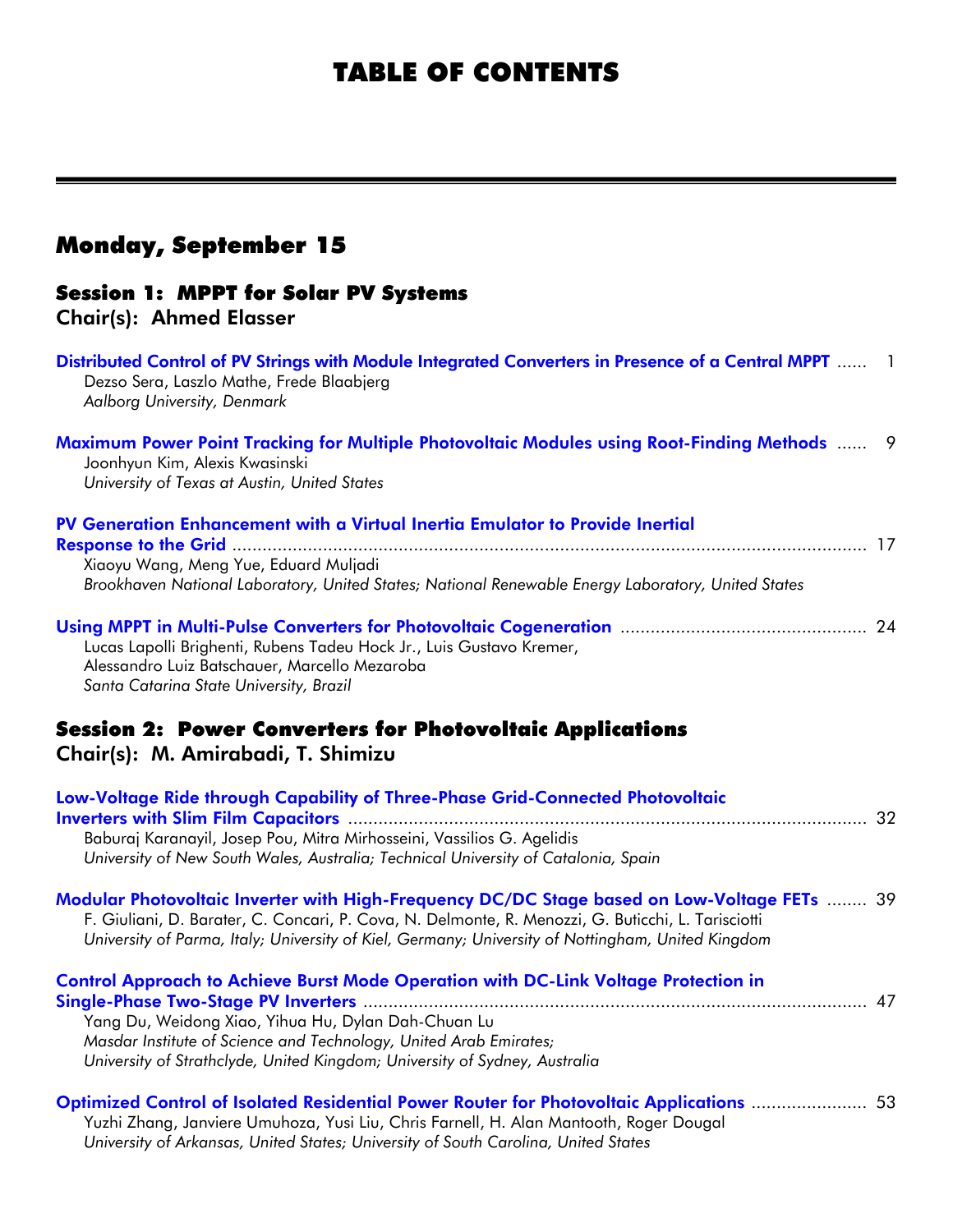#### Session 3: Microgrid Control I

#### Chair(s): Sandeep Bala, Dragan Maksimovic

| Dual Sequence Current Controller without Current Sequence Decomposition<br>Sizhan Zhou, Jinjun Liu, Linyuan Zhou, Hongwei She<br>Xi'an Jiaotong University, China                                                                                                               | 60 |
|---------------------------------------------------------------------------------------------------------------------------------------------------------------------------------------------------------------------------------------------------------------------------------|----|
| Voltage-Frequency Control of an Islanded Microgrid using the Intrinsic Droop<br>B. Shoeiby, R. Davoodnezhad, D.G. Holmes, B.P. McGrath<br>RMIT University, Australia                                                                                                            | 68 |
| Plug and Play Nonlinear Droop Construction Scheme to Optimize Microgrid Operations<br>Fatih Cingoz, Ali Elrayyah, Yilmaz Sozer<br>University of Akron, United States                                                                                                            | 76 |
| Andrew Paquette, Deepak Divan<br>Georgia Institute of Technology, United States                                                                                                                                                                                                 | 84 |
| <b>Session 4: Widebandgap Devices I</b><br>Chair(s): Filippo Chimento, Jerry Hudgins                                                                                                                                                                                            |    |
| Modeling and Characterization of a 300 V GaN based Boost Converter with<br>96% Efficiency at 1 MHz<br>Raghav Khanna, Brian Hughes, William Stanchina, Rongming Chu, Karim Boutros, Gregory Reed<br>University of Pittsburgh, United States; HRL Laboratories LLC, United States | 92 |
| Wang Kangping, Yang Xu, Zeng Xiangjun, Yu Xiaoling, Li Hongchang, Guo Yixuan, Gao Bing, Ma Huan<br>Xi'an Jiaotong University, China                                                                                                                                             |    |
| Avoiding Si MOSFET Avalanche and Achieving True Zero-Voltage-Switching for Cascode Device  106<br>Xiucheng Huang, Weijing Du, Zhengyang Liu, Fred C. Lee, Qiang Li<br>Virginia Polytechnic Institute and State University, United States                                        |    |
| Kang Peng, Enrico Santi<br>University of South Carolina, United States                                                                                                                                                                                                          |    |
| <b>Session 5: Reliability and Diagnostics in Grid Converters</b><br>Chair(s): Antonio M. Cardoso                                                                                                                                                                                |    |
| Rangarajan M. Tallam, Russel J. Kerkman, Richard A. Lukaszewski<br><b>Rockwell Automation, United States</b>                                                                                                                                                                    |    |
| Improved Reliability of Single-Phase PV Inverters by Limiting the Maximum Feed-in Power  128<br>Yongheng Yang, Huai Wang, Frede Blaabjerg                                                                                                                                       |    |

*Aalborg University, Denmark*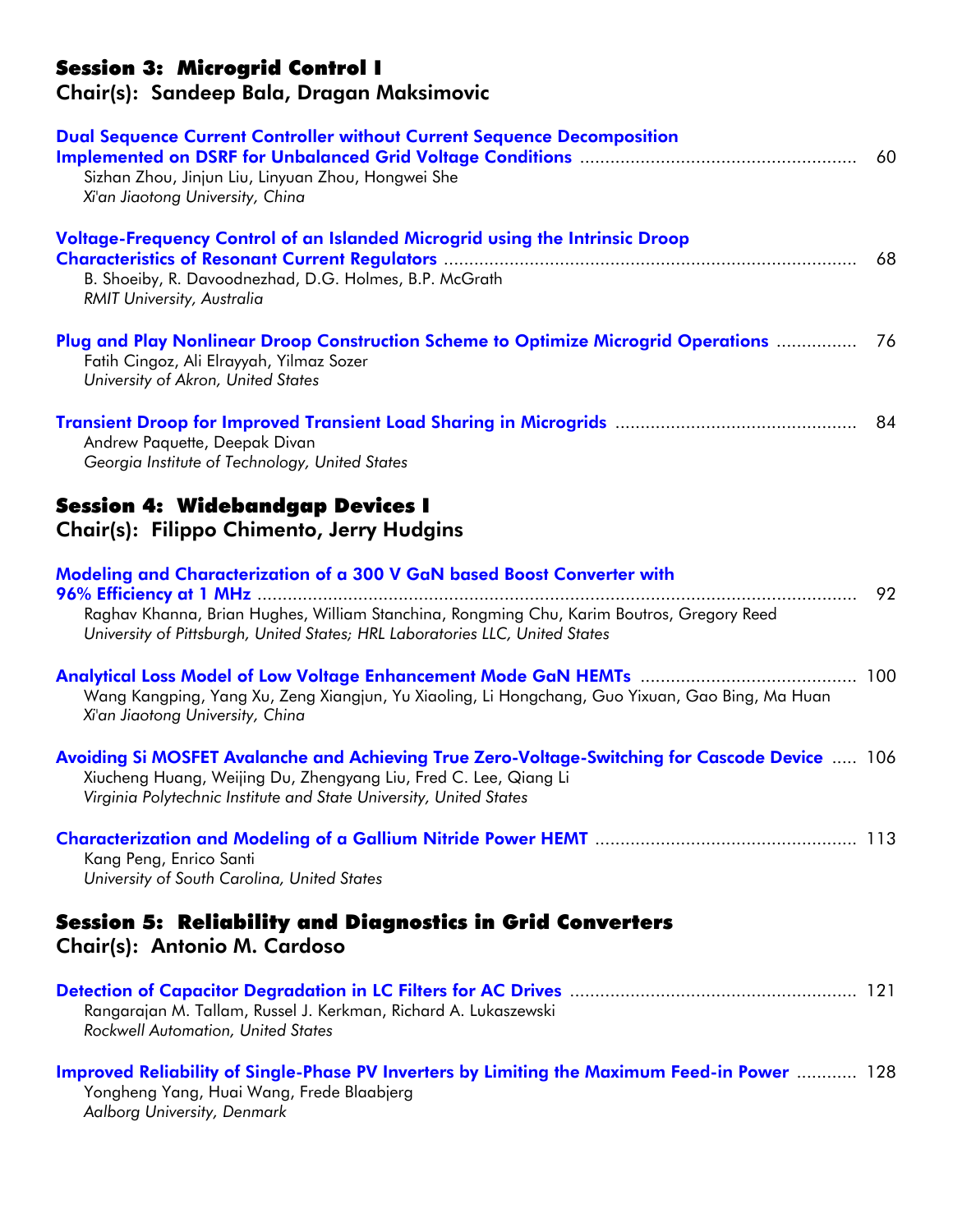| <b>Improved Dual Second-Order Generalized Integrator PLL for Grid Synchronization</b><br>Jie Li, Jing Zhao, Jia Wu, Ping-ping Xu<br>Xi'an University of Technology, China                                                                                     |  |
|---------------------------------------------------------------------------------------------------------------------------------------------------------------------------------------------------------------------------------------------------------------|--|
| Single Phase Synchronous Reference Frame Power Control of Grid Connected Multi Level Inverter  142<br>Bhanu Naga V Angirekula, Olorunfemi Ojo<br>Tennessee Technological University, United States                                                            |  |
| <b>Session 6: Telecom Power Supplies</b><br>Chair(s): Carl Ho, Xiao-Bo Yang                                                                                                                                                                                   |  |
| Hyper-Efficient (98%) and Super-Compact (3.3kW/dm <sup>3</sup> ) Isolated AC/DC Telecom<br>Matthias Kasper, Dominik Bortis, Johann W. Kolar, Gerald Deboy<br>ETH Zurich, Switzerland; Infineon Technologies Austria, AG, Austria                              |  |
| Adaptive Implementation Strategy of Virtual Impedance for Paralleled Inverters UPS  158<br>Hongtao Shi, Fang Zhuo, Dong Zhang, Zhiqing Geng, Feng Wang<br>Xi'an Jiaotong University, China                                                                    |  |
| Modeling the Output Impedance of Three-Phase Uninterruptible Power Supply in D-Q Frame  163<br>Bo Wen, Dushan Boroyevich, Rolando Burgos, Paolo Mattavelli<br>Virginia Polytechnic Institute and State University, United States; University of Padova, Italy |  |
| A Series-Stacked Architecture for Highly-Efficiency Data Center Power Delivery  170<br>Josiah McClurg, Robert C.N. Pilawa-Podgurski, Pradeep S. Shenoy<br>University of Illinois at Urbana-Champaign, United States; Texas Instruments Inc., United States    |  |
| <b>Session 7: Modulation for Power Converters</b><br><b>Chair(s): Donald Holmes</b>                                                                                                                                                                           |  |
| Decoupled Modulation Techniques for a Four-Level Five-Phase Open-End Winding Drive  178<br>Martin Jones, Milan Darijevic, Emil Levi<br>Liverpool John Moores University, United Kingdom                                                                       |  |
| Common-Mode Voltage Reduction of Three Level Four Leg PWM Converter  187<br>Seung-Jun Chee, Hyeon-Sik Kim, Seung-Ki Sul, Sanggi Ko<br>Seoul National University, Korea; Samsung Heavy Industries, Korea                                                       |  |
| A Dead-Time Compensation Method for Parabolic Current Control with<br>Lanhua Zhang, Bin Gu, Jason Dominic, Jih-Sheng Lai<br>Virginia Polytechnic Institute and State University, United States                                                                |  |
| <b>Investigation into the Control Methods to Reduce the DC-Link Capacitor Ripple</b><br>Zian Qin, Huai Wang, Frede Blaabjerg, Poh Chiang Loh<br>Aalborg University, Denmark                                                                                   |  |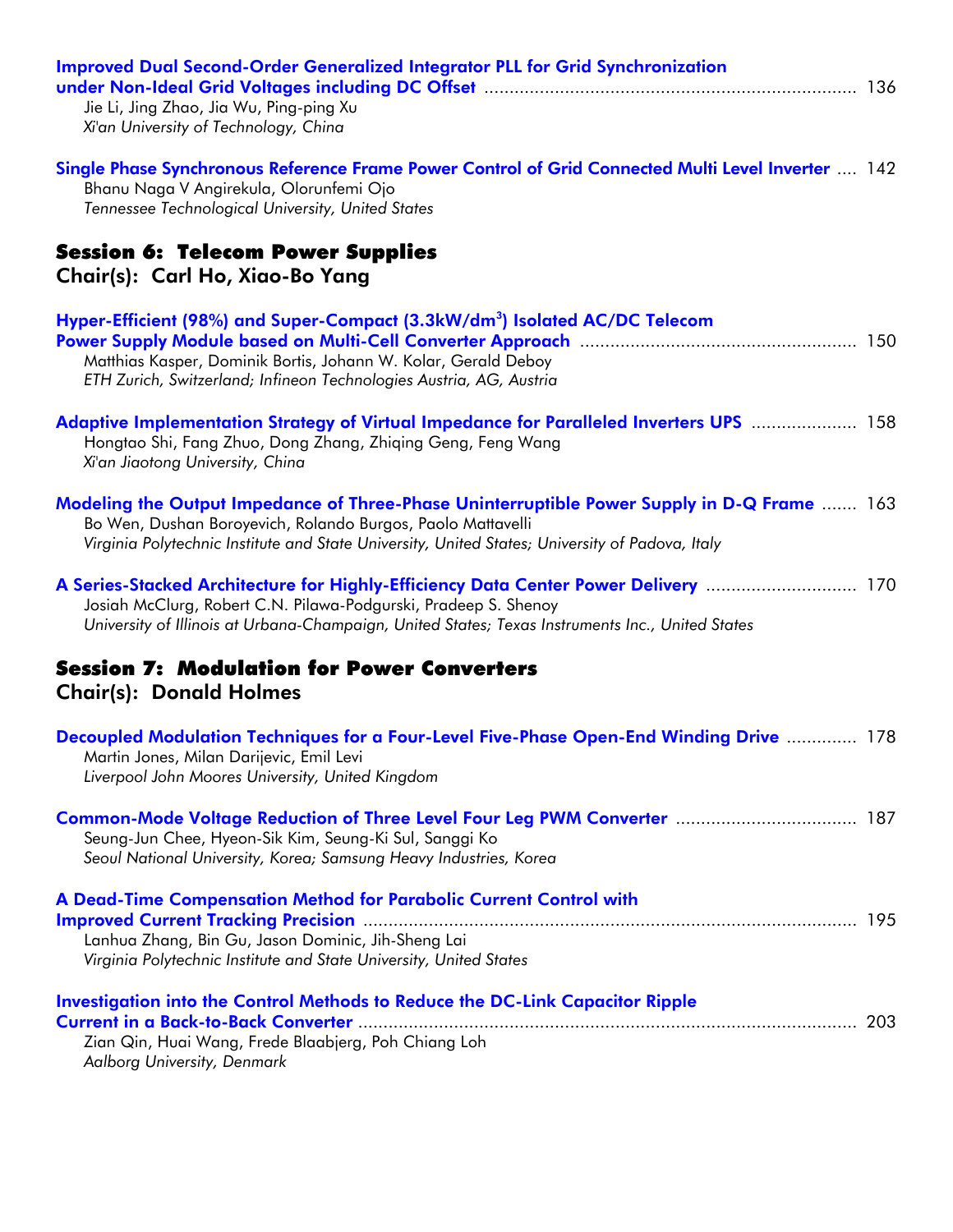#### Session 8: Control and Modulation of Multi-Level Converters I

Chair(s): Pericle Zanchetta, Stefano Bifaretti

| A Generalised Natural Balance Model and Balance Booster Filter Design for<br>Z. Mohzani, B.P. McGrath, D.G. Holmes<br>Robert Bosch Pty. Ltd., Singapore; RMIT University, Australia                                                                                                    |  |
|----------------------------------------------------------------------------------------------------------------------------------------------------------------------------------------------------------------------------------------------------------------------------------------|--|
| A Reduced Switching Loss PWM Strategy to Eliminate Common Mode<br>Nho-Van Nguyen, Tam Tu Nguyen Khanh, Hai Thanh Quach, Hong-Hee Lee<br>Hochiminh City University of Technology, Viet Nam; University of Ulsan, Korea                                                                  |  |
| <b>Capacitor Voltage Balancing of a Five-Level Diode-Clamped Converter using Minimum</b><br>Aparna Saha, Yilmaz Sozer, Ali Elrayyah<br>University of Akron, United States                                                                                                              |  |
| A New Control Scheme of Five-Level Active NPC Converters for Common Mode<br>Jun Li, Zach Pan, Rolando Burgos<br>ABB US Corporate Research Center, United States; Virginia Polytechnic Institute and State University, United States<br>Session 9: Assorted Issues in Electric Drives I |  |
| Chair(s): Uday Deshpande, Akshay Rathore                                                                                                                                                                                                                                               |  |
| Self-Commissioning of Inverter Dead-Time Compensation by Multiple Linear<br>Nicola Bedetti, Sandro Calligaro, Roberto Petrella<br>Gefran s.p.a., Italy; DIEG-University of Udine, Italy                                                                                                |  |
| <b>Current Reconstruction Method with Single DC-Link Current Sensor based on the</b><br>Kwang-Sik Kim, Han-Beom Yeom, Hyun-Keun Ku, Jang-Mok Kim, Won-Sang Im<br>Pusan National University, Korea; Lehigh University, United States                                                    |  |
| <b>Dynamic Effects of Mismatched Time Constants in DC-DC Converters with</b><br>Giorgio Spiazzi, Simone Buso, Luca Corradini<br>University of Padova, Italy                                                                                                                            |  |
| <b>Insulated Signal Transmission System using Planar Resonant Coupling Technology for</b><br>Hiroshi Shinoda, Takahide Terada<br>Hitachi, Ltd., Japan                                                                                                                                  |  |
| <b>Session 10: Induction Machines</b><br>Chair(s): Aldo Boglietti, Andy Knight                                                                                                                                                                                                         |  |
| Modeling and Performance of Novel Scheme Dual Winding Cage Rotor Variable Speed                                                                                                                                                                                                        |  |

Lucian Nicolae Tutelea, Ion Boldea, Nicolae Muntean, Sorin Ioan Deaconu *Politehnica University of Timisoara, Romania*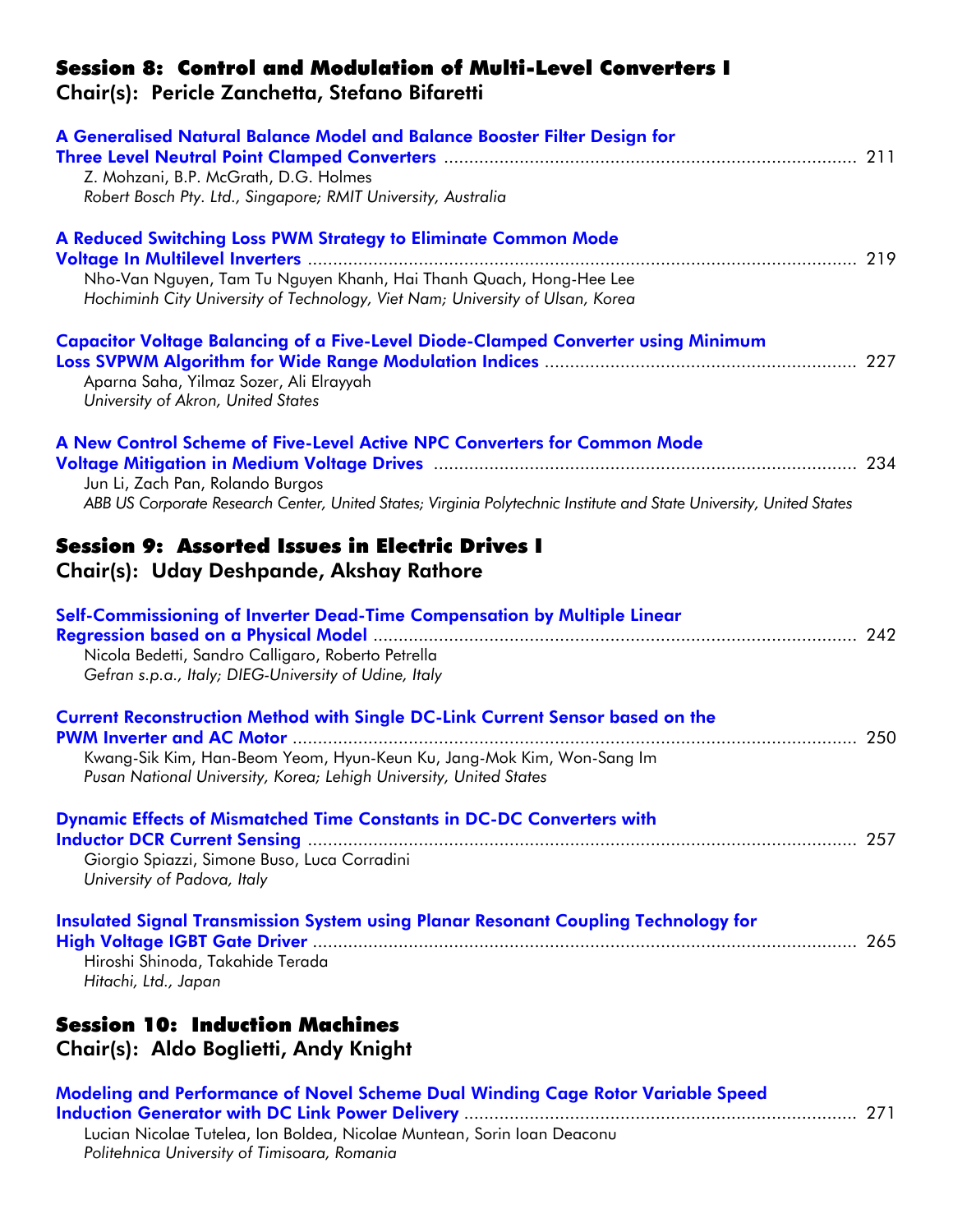| A Differential Evolution Algorithm for Designing Inverter-Driven Induction Motors  279<br>Alejandro J. Piña, Longya Xu<br><b>Ohio State University, United States</b>                                                                                       |     |
|-------------------------------------------------------------------------------------------------------------------------------------------------------------------------------------------------------------------------------------------------------------|-----|
| A Five-Phase Induction Machine Model using Multiple DQ Planes Considering the<br>Ayman S. Abdel-Khalik, Shehab Ahmed, Ahmed Massoud<br>Alexandria University, Egypt; Texas A&M University at Qatar, Qatar; Qatar University, Qatar                          |     |
| Analysis of Non-Intrusive Efficiency Estimation of Induction Machines Compared<br>C.S. Gajjar, M.A. Khan, P. Barendse<br>University of Cape Town, South Africa                                                                                              |     |
| <b>Session 11: Flux-Switching Machines</b><br>Chair(s): Ed Lovelace, Peng Zhang                                                                                                                                                                             |     |
| Analysis of Flux Switching Permanent Magnet Machine Design for High-Speed Applications  302<br>Yingjie Li, Silong Li, Yida Yang, Bulent Sarlioglu<br>WEMPEC, University of Wisconsin-Madison, United States                                                 |     |
| Analysis of the Torque Production Mechanism for Flux-Switching Permanent Magnet Machines  310<br>James D. McFarland, T.M. Jahns, Ayman M. El-Refaie<br>University of Wisconsin-Madison, United States; GE Global Research Center, United States             |     |
| Tsarafidy Raminosoa, Ayman El-Refaie, Di Pan, Kum-Kang Huh, James Alexander, Kevin Grace,<br>Stefan Grubic, Steven Galioto, Patel Reddy, Xiaochun Shen<br>GE Global Research, United States; Ensco PLC, United States                                       |     |
| <b>Investigation of On-Loaded Performances of Hybrid-Excitation Flux-Switching Brushless</b><br>Gan Zhang, Wei Hua, Ming Cheng, Jinguo Liao, Jianzhong Zhang, Wei Jiang<br>Southeast University, China                                                      | 328 |
| <b>Session 12: Power Converters for Transportation Applications I</b><br>Chair(s): S. Williamson, Giovanna Oriti                                                                                                                                            |     |
| <b>Comparison of Multi-Port Converter Topologies with Bidirectional Energy Flow for</b><br>Michael Mürken, Markus Simon, Christian Augustin, Johannes Pforr<br>Technische Hochschule Ingolstadt, Germany                                                    |     |
| An Asymmetrical FZ-Source Hybrid Power Converter with Space Vector Pulse-Width Modulation  344<br>Jun Cai, Qing-Chang Zhong<br>University of Sheffield, United Kingdom                                                                                      |     |
| Design of a Solid-State D.C. Circuit Breaker for Light Rail Transit Power Supply Network  350<br>David Lawes, Li Ran, Zhenyu Xu<br>London Underground Ltd., United Kingdom; University of Warwick, United Kingdom;<br>Beijing Sifang Automation Ltd., China |     |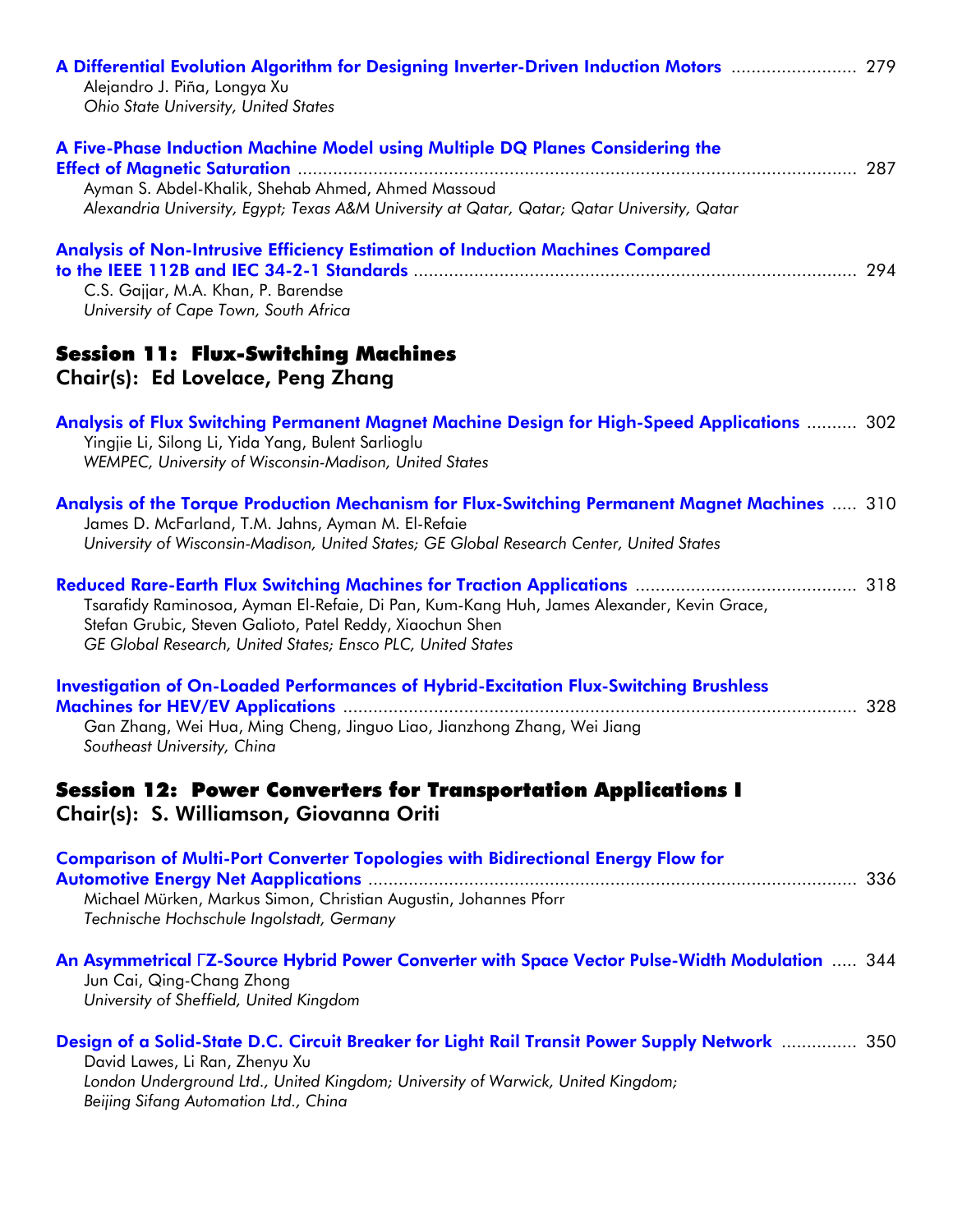| Design of Coupled Inductor for Minimum Inductor Current Ripple in<br>Taewon Kang, Beomseok Chae, Tahyun Kang, Yongsug Suh<br>Chonbuk National University, Korea                                                         |  |
|-------------------------------------------------------------------------------------------------------------------------------------------------------------------------------------------------------------------------|--|
| Asymmetric Interleaving in Low-Voltage CMOS Power Management with Multiple Supply Rails  365<br>Aaron D. Ho, Marcel Schuck, Robert C.N. Pilawa-Podgurski<br>University of Illinois at Urbana-Champaign, United States   |  |
| Session 13: Control of Power Converters in Renewable Energy<br>Chair(s): Jul-Ki Seok, Mahshid Amirabadi                                                                                                                 |  |
| Analysis and Design of Grid-Current-Feedback Active Damping for LCL Resonance in<br>Xiongfei Wang, Frede Blaabjerg, Poh Chiang Loh<br>Aalborg University, Denmark                                                       |  |
| <b>Investigation on Series Active Filter Compensated High Power Grid-Connected</b><br>S. Nadir Usluer, Ahmet M. Hava<br>Aselsan Inc., Turkey; Middle East Technical University, Turkey                                  |  |
| Soumya Shubhra Nag, Arun Sankar, Santanu Mishra, Avinash Joshi<br>Indian Institute of Technology Kanpur, India                                                                                                          |  |
| Advanced Techniques for Integration of Energy Storage and Photovoltaic<br>Suman Dwari, Luis Arnedo, Vladimir Blasko<br>United Technologies Research Center, United States                                               |  |
| Olive Ray, Vimala Dharmarajan, Santanu Mishra, Ravindranath Adda, Prasad Enjeti<br>Indian Institute of Technology Kanpur, India; Indian Institute of Technology Guwahati, India;<br>Texas A&M University, United States |  |
| <b>Session 14: Utility-Scale Battery Systems</b><br>Chair(s): Adel Nasiri                                                                                                                                               |  |
| <b>Centralized Control of Large Capacity Parallel Connected Power Conditioning System for</b><br>Jiuqing Cai, Changsong Chen, Shanxu Duan, Dongdong Yang<br>Huazhong University of Science and Technology, China        |  |
| Performance Analysis of LiFePO4 Battery Energy Storage for Utility-Scale PV System  414<br>Ye Yang, Hui Li<br>Florida State University, United States                                                                   |  |
| Optimization of Power Dispatch to Minimize Battery Storage Capacity in Wind Farm  420<br>Cong-Long Nguyen, Hong-Hee Lee<br>University of Ulsan, South Korea                                                             |  |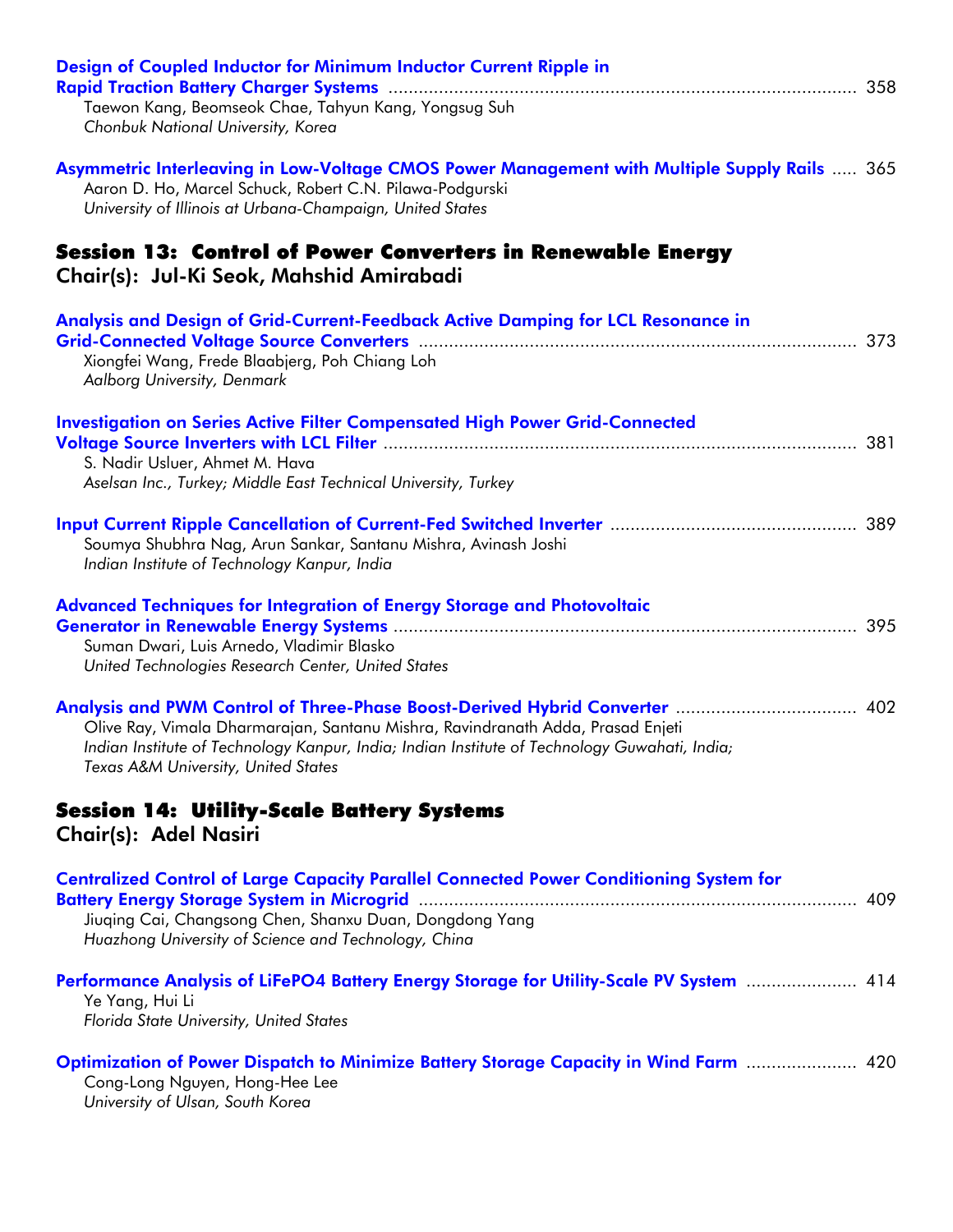| Residential Usage Profile Optimization and Experimental Implementation of the<br>Feng Guo, He Li, Chengcheng Yao, Mohammed Alsolami, Andong Lang, Xintong Lu, Jin Wang<br>Ohio State University, United States                          |     |
|-----------------------------------------------------------------------------------------------------------------------------------------------------------------------------------------------------------------------------------------|-----|
| A Hybrid Wind-Solar-Storage Energy Generation System Configuration and Control  436<br>Dan Shen, Afshin Izadian, Ping Liao<br>Purdue School of Engineering and Technology, United States; Nantong University, China                     |     |
| <b>Session 15: Widebandgap Devices II</b><br>Chair(s): Jelena Popovic, Enrico Santi                                                                                                                                                     |     |
| Investigating the Reliability of SiC MOSFET Body Diodes using Fourier Series Modelling  443<br>R. Bonyadi, O. Alatise, S. Jahdi, J. Hu, L. Evans, P.A. Mawby<br>University of Warwick, United Kingdom                                   |     |
| 10 kV - 15 kV Silicon Carbide Power MOSFETs for Next-Generation Energy                                                                                                                                                                  |     |
| Vipindas Pala, Edward V. Brunt, Lin Cheng, Michael O'Loughlin, Jim Richmond, Albert Burk,<br>Scott T. Allen, David Grider, John W. Palmour, Charles J. Scozzie<br>Cree, Inc., United States; US Army Research Laboratory, United States |     |
| A. Mojab, S.K. Mazumder<br>University of Illinois at Chicago, United States                                                                                                                                                             |     |
| Physics-based Electro-Thermal Saber Model and Parameter Extraction for                                                                                                                                                                  |     |
| T.H. Duong, A.R. Hefner, J.M. Ortiz-Rodríguez, S.-H. Ryu, Edward Van Brunt, Lin Cheng,<br>Scott Allen, John W. Palmour<br>National Institute of Standards and Technology, United States; Cree, Inc., United States                      |     |
| High-Efficiency Three-Phase Inverter with SiC MOSFET Power Modules for<br><b>Motor-Drive Applications </b>                                                                                                                              | 468 |
| Juan Colmenares, Dimosthenis Peftitsis, Georg Tolstoy, Diane Sadik, Hans-Peter Nee, Jacek Rabkowski<br>KTH Royal Institute Technology, Sweden; Warsaw University of Technology, Poland                                                  |     |
| Session 16: Modular Multi-Level Converters for HVDC<br>Chair(s): Madhav Manjrekar, Qin Lei                                                                                                                                              |     |
| Younggi Lee, Shenghui Cui, Sungmin Kim, Seung-Ki Sul<br>Seoul National University, Korea                                                                                                                                                |     |
| A Switching Frequency Reduction and a Mitigation of Voltage Fluctuation of<br>Hak-Jun Lee, Jae-Jung Jung, Seung-Ki Sul<br>LSIS Co., Ltd., Korea; Seoul National University, Korea                                                       |     |
| Maximum Modulation Index for Modular Multilevel Converter with Circulating Current Control  491<br>Yalong Li, Xiaojie Shi, Bo Liu, Fred Wang, Wanjun Lei<br>University of Tennessee, United States; Xi'an Jiaotong University, China    |     |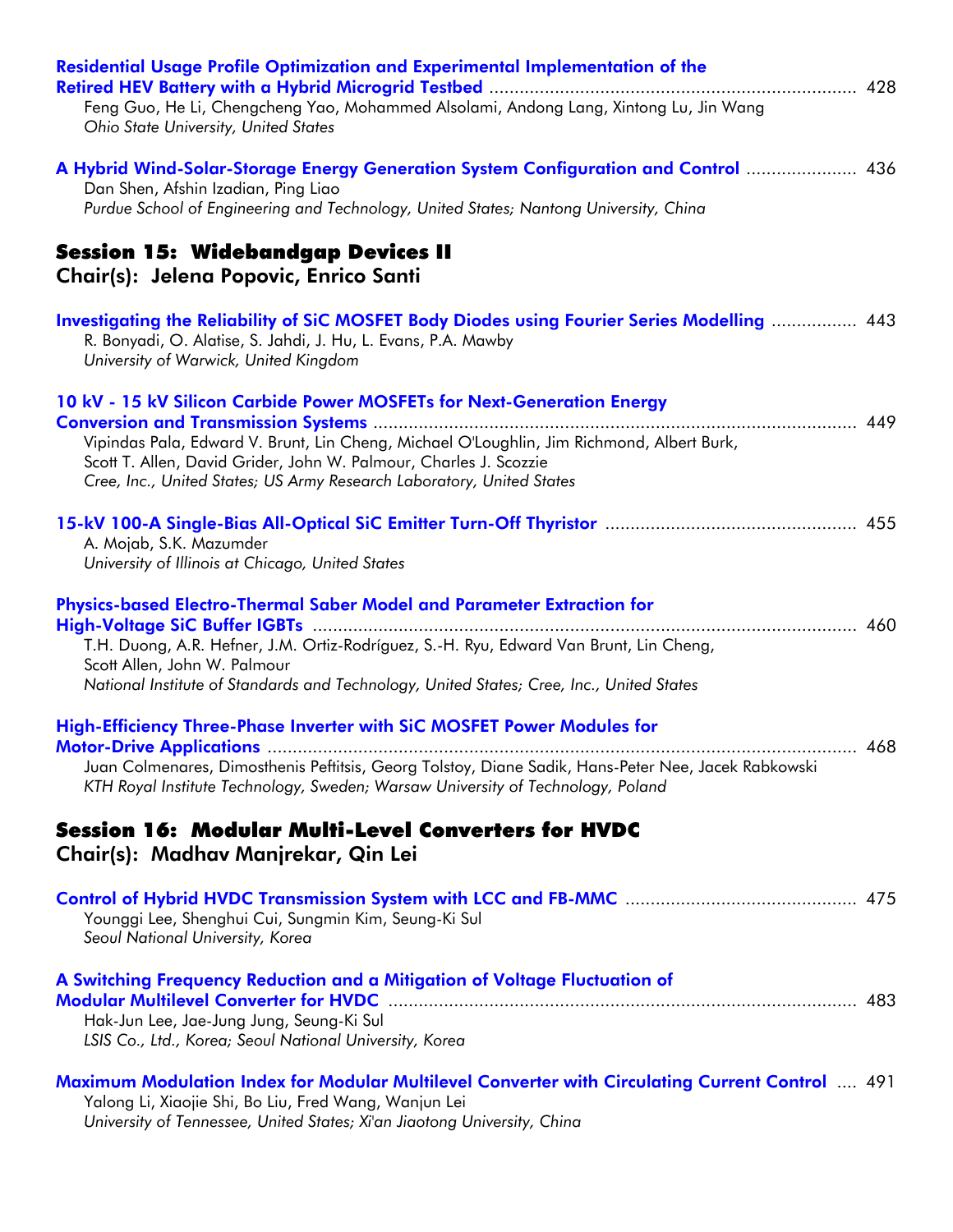| Xiu Yao, Luis Herrera, Jin Wang<br><b>Ohio State University, United States</b>                                                                                                                                                                       |  |
|------------------------------------------------------------------------------------------------------------------------------------------------------------------------------------------------------------------------------------------------------|--|
| A Peak Current Limit Control Technique in Low-Voltage Ride through Operation of the<br>Chia-Tse Lee, Hsin-Chih Chen, Ching-Wei Wang, Ping-Heng Wu, Ching-Hsiang Yang, Po-Tai Cheng<br>National Tsing Hua University, Taiwan                          |  |
| <b>Session 17: Control of Three-Phase Converters</b><br>Chair(s): Luca Zarri, J. Pou                                                                                                                                                                 |  |
| Torben N. Matzen, Kim B. Larsen, Anders L. Jørgensen, Morten Weje<br>PowerCon A/S, Denmark; PowerCon Embedded A/S, Denmark                                                                                                                           |  |
| Grid Frequency Tracking Control Strategy without PLL for Three-Phase Inverter  521<br>Xinxin Zheng, Lan Xiao, Huizhen Wang, Shuo Liu<br>Nanjing University of Aeronautics and Astronautics, China                                                    |  |
| An Improved Direct Power Control of PWM Rectifier with Active Power Ripple Minimization  527<br>Yongchang Zhang, Changqi Qu, Zhengxi Li, Wei Xu<br>North China University of Technology, China; Huazhong University of Science and Technology, China |  |
| <b>Capacitor Voltage Balancing Control of a Fully Integrated Three-Level Isolated</b><br>Xiong Li, Serkan Dusmez, Bilal Akin, Kaushik Rajashekara<br>University of Texas at Dallas, United States                                                    |  |
| Discrete Time Modeling, Implementation and Design of Current Controllers  540<br>Christoph H. van der Broeck, Rik W. De Doncker, Sebastian A. Richter, Jochen von Bloh<br>RWTH Aachen University, Germany; AixControl GmbH, Germany                  |  |
| <b>Session 18: AC-AC Converters</b><br>Chair(s): Patrick Wheeler, Pericle Zanchetta                                                                                                                                                                  |  |
| Single-Phase AC-AC Double-Star Chopper-Cells (DSCC) Converter without<br>Italo Roger F.M.P. Da Silva, Alexandre C. Oliveira, Cursino B. Jacobina<br>Federal University of Campina Grande, Brazil                                                     |  |
| A Novel Single-Phase Cascaded Multilevel AC-AC Converter without Commutation Problem  556<br>Sanghoon Kim, Heung-Geun Kim, Honnyong Cha<br>Kyungpook National University, Korea                                                                      |  |
| Evaluation of a Maximum Power Density Design Method for Matrix Converter using SiC-MOSFET  563<br>Kazuhiro Koiwa, Jun-ichi Itoh<br>Nagaoka University of Technology, Japan                                                                           |  |
| Several-Hundred-kHz Single-Phase to Commercial Frequency Three-Phase Matrix<br>Yuki Nakata, Koji Orikawa, Jun-ichi Itoh<br>Nagaoka University of Technology, Japan                                                                                   |  |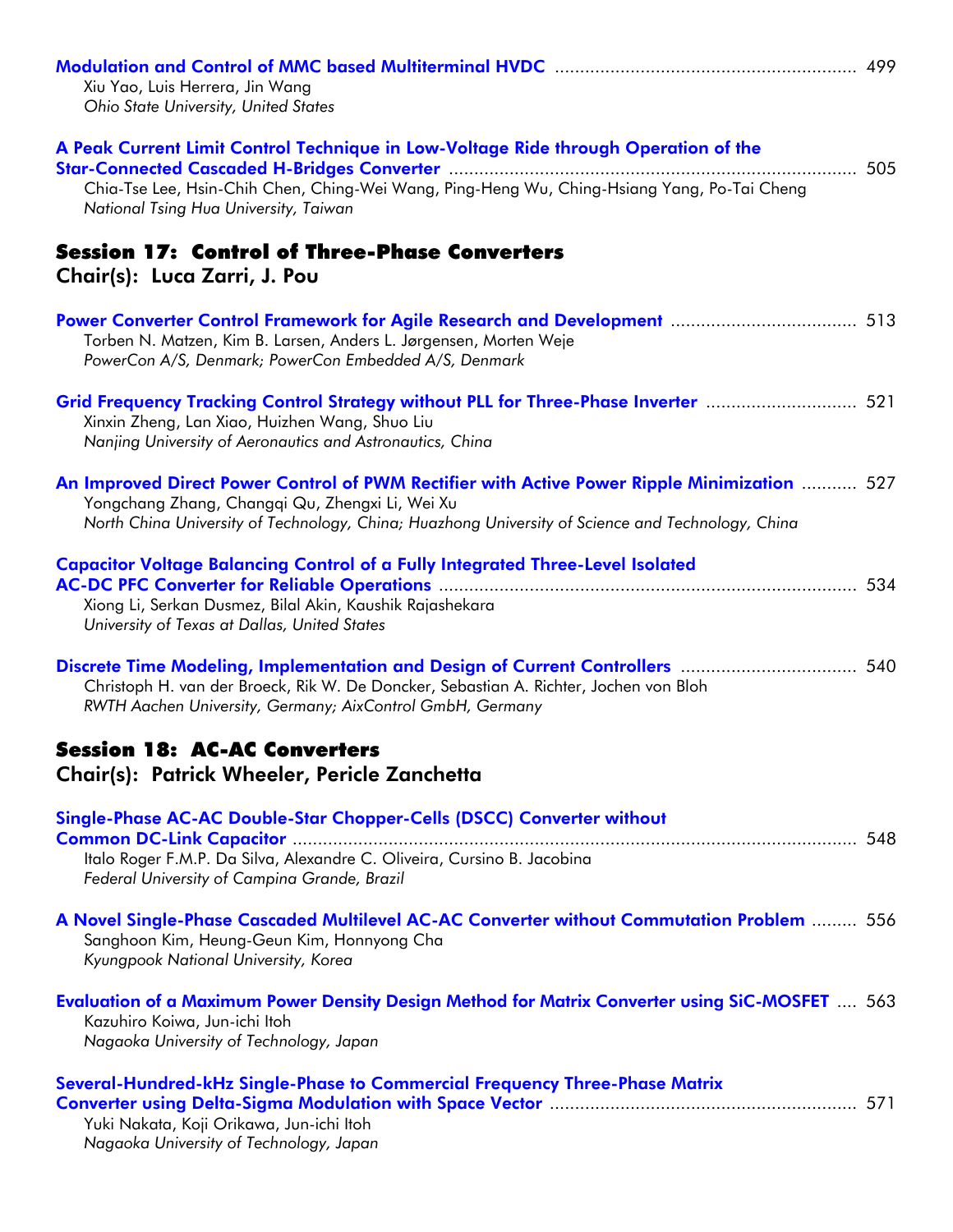| The Impact of Switching Frequency on Input Filter Design for High Power Density Matrix Converter  579<br>Saeed Safari, Alberto Castellazzi, Pat Wheeler<br>University of Nottingham, United Kingdom                                                   |  |
|-------------------------------------------------------------------------------------------------------------------------------------------------------------------------------------------------------------------------------------------------------|--|
| <b>Session 19: Single-Phase PFC Converters</b>                                                                                                                                                                                                        |  |
| Chair(s): Paolo Mattavelli, Pericle Zanchetta                                                                                                                                                                                                         |  |
| Serkan Dusmez, Xiong Li, Bilal Akin<br>University of Texas at Dallas, United States                                                                                                                                                                   |  |
| Kuen-faat Yuen, Wing-to Fan, Henry Shu-hung Chung<br>City University of Hong Kong, Hong Kong                                                                                                                                                          |  |
| Siyang Zhao, Junming Zhang, Hulong Zeng, Xinke Wu<br>Zhejiang University, China                                                                                                                                                                       |  |
| A Bridgeless Hybrid-Resonant PWM Zero Voltage Switching Boost AC-DC<br>Muntasir Alam, Wilson Eberle, Chris Botting, Murray Edington<br>University of British Columbia, Canada; Delta-Q Technologies Corp., Canada                                     |  |
| Design and Evaluation of GaN-based Dual-Phase Interleaved MHz Critical Mode PFC Converter  611<br>Zhengyang Liu, Xiucheng Huang, Mingkai Mu, Yuchen Yang, Fred C. Lee, Qiang Li<br>Virginia Polytechnic Institute and State University, United States |  |
| Session 20: Ernesto Weidenbrug Memorial Session:<br><b>Diagnostics of Electric Machines</b><br>Chair(s): Sang Bin Lee, Peter Wung                                                                                                                     |  |
| Advanced Rotor Assessment of Motors Operating under Variable Load<br>José A. Antonino-Daviu, V. Climente-Alarcón, J. Pons-Llinares, E. Wiedenbrug<br>Universitat Politècnica de València, Spain; eta Scientific Inc, United States                    |  |
| PM Synchronous Machine Drive Response to Asymmetrical Short-Circuit Faults  622<br>Gilsu Choi, T.M. Jahns<br>University of Wisconsin-Madison, United States                                                                                           |  |
| Online Broadband Insulation Spectroscopy of Induction Machines using Signal Injection  630<br>Prabhakar Neti, Stefan Grubic<br>General Electric Global Research, United States                                                                        |  |
| <b>Evaluation of the Influence of Rotor Magnetic Anisotropy on Condition</b><br>Sungsik Shin, Jongwan Kim, Sang Bin Lee, Chaewoong Lim, Ernesto J. Wiedenbrug<br>Korea University, Korea; Hansung Electric Industrial Company, Korea                  |  |
| Pinjia Zhang<br>GE Global Research, United States                                                                                                                                                                                                     |  |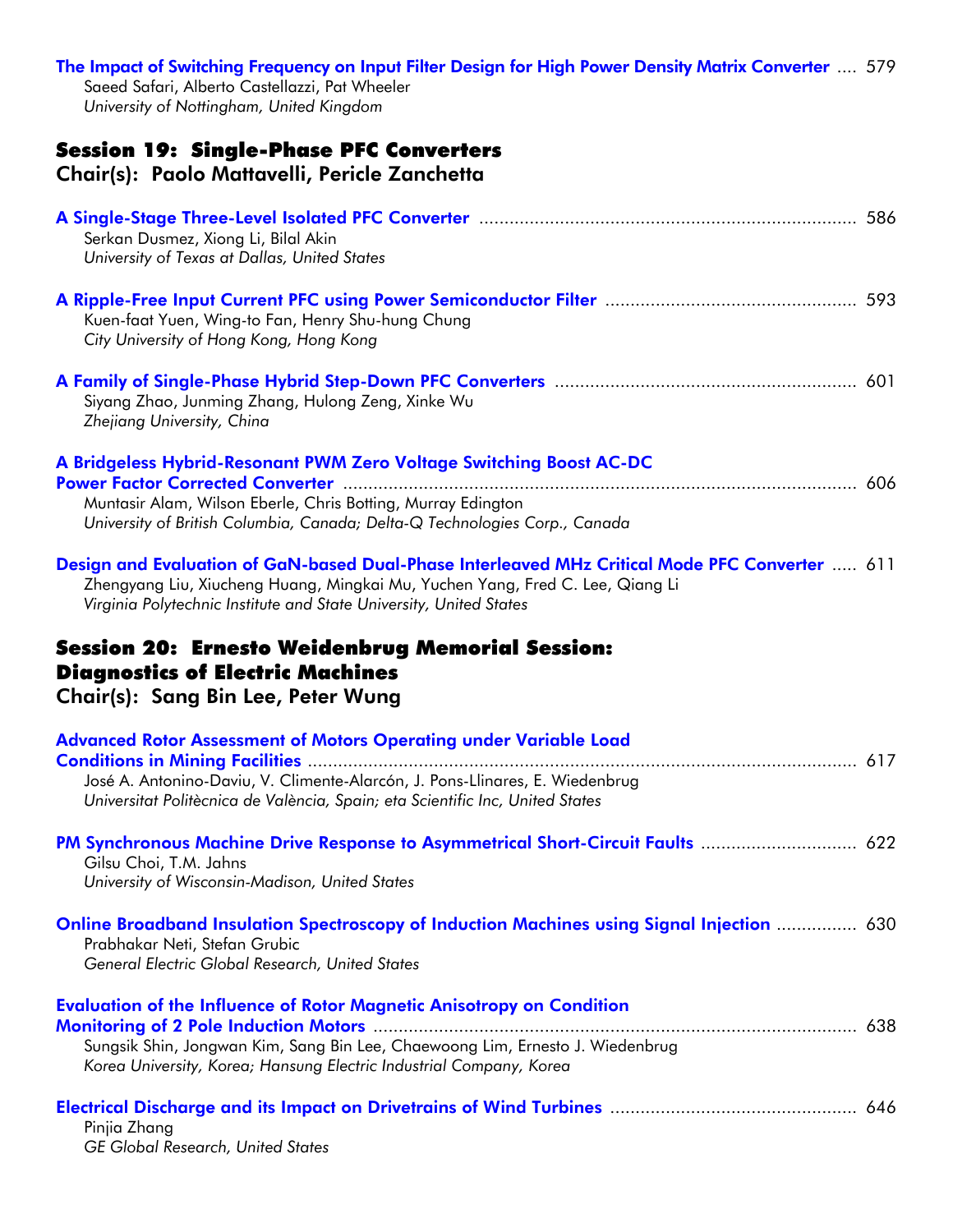### Session 21: Inductive Power Transfer I

Chair(s): Carl Ho, Burak Ozpineci

| A Dual-Side Controlled Inductive Power Transfer System Optimized for                         |     |
|----------------------------------------------------------------------------------------------|-----|
|                                                                                              |     |
| Tobias Diekhans, Rik W. De Doncker                                                           |     |
| Robert Bosch GmbH, Germany; RWTH Aachen University, Germany                                  |     |
| <b>Magnetic Integration of LCC Compensated Resonant Converter for</b>                        |     |
|                                                                                              |     |
| Junjun Deng, Junjun Deng, Weihan Li, Siqi Li, Chris Mi                                       |     |
| Northwestern Polytechnical University, China; University of Michigan-Dearborn, United States |     |
|                                                                                              |     |
| Raffael Haldi, Kurt Schenk                                                                   |     |
| University of Applied Sciences NTB, Switzerland                                              |     |
|                                                                                              |     |
| Loosely Coupled Inductive Wireless Power Transfer Systems with Class-E                       |     |
| Hiroo Sekiya, Kazuhide Inoue, Tomoharu Nagashima, Tadashi Suetsugu, Shotaro Kuga,            |     |
| Xiuqin Wei, Kenichi Shirota, Hironobu Hatamoto, Satoru Shimizu                               |     |
| Chiba University, Japan; Fukuoka University, Japan; Oki Electric Industry Co., Ltd., Japan   |     |
|                                                                                              |     |
| <b>Transformer Coupled Asymmetrical Half Bridges for Voltage Balancing of</b>                |     |
|                                                                                              |     |
|                                                                                              |     |
| R. Ul Haque, S. Leng, N. Perera, J. Salmon                                                   |     |
| University of Alberta, Canada                                                                |     |
|                                                                                              |     |
| <b>Special Session 1: US Government Power Electronics and</b>                                |     |
| <b>Electric Motors Research for Electric Motors</b>                                          |     |
| Chair(s): Burak Ozpineci                                                                     |     |
|                                                                                              |     |
|                                                                                              |     |
| <b>Burak Ozpineci</b>                                                                        |     |
| Oak Ridge National Laboratory, United States                                                 |     |
|                                                                                              | n/a |
| Madhu Chinthavali                                                                            |     |
| Oak Ridge National Laboratory, United States                                                 |     |
|                                                                                              |     |
| Sreekant Narumanchi                                                                          |     |
| National Renewable Energy Laboratory, United States                                          |     |
|                                                                                              |     |
|                                                                                              |     |
| <b>Tim Burress</b><br>Oak Ridge National Laboratory, United States                           |     |
|                                                                                              |     |
|                                                                                              |     |
| Iver Anderson<br>the Ames Laboratory, United States                                          |     |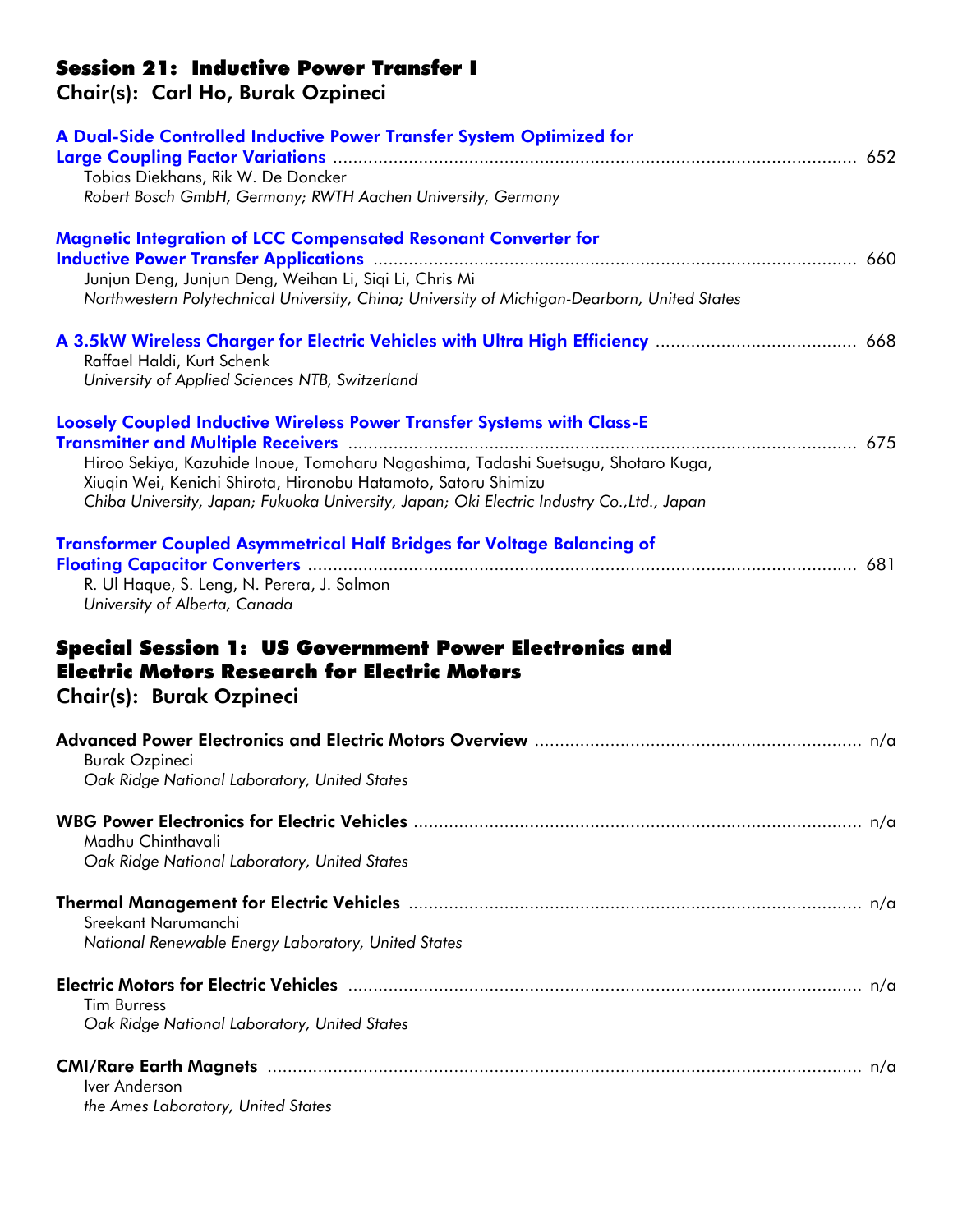#### PT1\_E\_B1: Control Aspects in Smart Grids

Chair(s): Qin Lei, Omer Onar

| Inverter Power Control to Support Distribution System Voltage Variability Mitigation  689<br>Xiao Liu, Aaron M. Cramer<br>University of Kentucky, United States                                                                                                                                                               |  |
|-------------------------------------------------------------------------------------------------------------------------------------------------------------------------------------------------------------------------------------------------------------------------------------------------------------------------------|--|
| A Unified Controller for a Microgrid based on Adaptive Virtual Impedance and Conductance  695<br>Meigin Mao, Zheng Dong, Yong Ding, Liuchen Chang<br>Hefei University of Technology, China; University of New Brunswick, Canada                                                                                               |  |
| Malte John, Patricio A. Mendoza-Araya, Giri Venkataramanan<br>Leibniz Universität Hannover, Germany; University of Chile, Chile; University of Wisconsin-Madison, United States                                                                                                                                               |  |
| Series-Connected HV-IGBTs using Active Voltage Control with Status Feedback Circuit  710<br>Shiqi Ji, Ting Lu, Zhengming Zhao, Hualong Yu, Liqiang Yuan<br>Tsinghua University, China                                                                                                                                         |  |
| <b>Independent Damping Control of Multimode Low-Frequency Oscillations using</b><br>Mebtu Beza, Massimo Bongiorno<br>Chalmers University of Technology, Sweden                                                                                                                                                                |  |
| The Improved Sen Transformer - A New Effective Approach to Power Transmission Control  724<br>Jiaxin Yuan, Li Chen, Baichao Chen<br>Wuhan University, China                                                                                                                                                                   |  |
| <b>Independent Real and Reactive Power Flow Control without Sensing Receiving</b><br>Deepak Gunasekaran, Shao Zhang, Shuitao Yang, Fang Zheng Peng<br>Michigan State University, United States                                                                                                                                |  |
| A Line Impedance Conditioner to Improve Zigzag Transformer based Hybrid AC/DC<br>Bo Liu, Xiaojie Shi, Fred Wang, Yalong Li<br>University of Tennessee, Knoxville, United States                                                                                                                                               |  |
| Nima Yousefpoor, Sungmin Kim, Subhashish Bhattacharya<br>Quanta Technology, United States; Seoul National University, Korea; North Carolina State University, United States                                                                                                                                                   |  |
| Control Concept Including Validation Strategy for an AC/DC Hybrid Link (Ultranet)  750<br>Volker Staudt, Andreas Steimel, Michael Kohlmann, Martin Kleine Jäger, Carsten Heising,<br>Daniel Meyer, Klaus Vennemann, Eckhard Grebe, Klaus Kleinekorte<br>Ruhr-University Bochum, Germany; Avasition, Germany; Amprion, Germany |  |
| Xiaoming Zha, Han Ning, Xiaoli Lai, Ying Huang, Fei Liu<br>Wuhan University, China                                                                                                                                                                                                                                            |  |
| Inam Ullah Nutkani, Wang Peng, Poh Chiang Loh, Frede Blaabjerg<br>Nanyang Technological University, Singapore; Aalborg University, Denmark                                                                                                                                                                                    |  |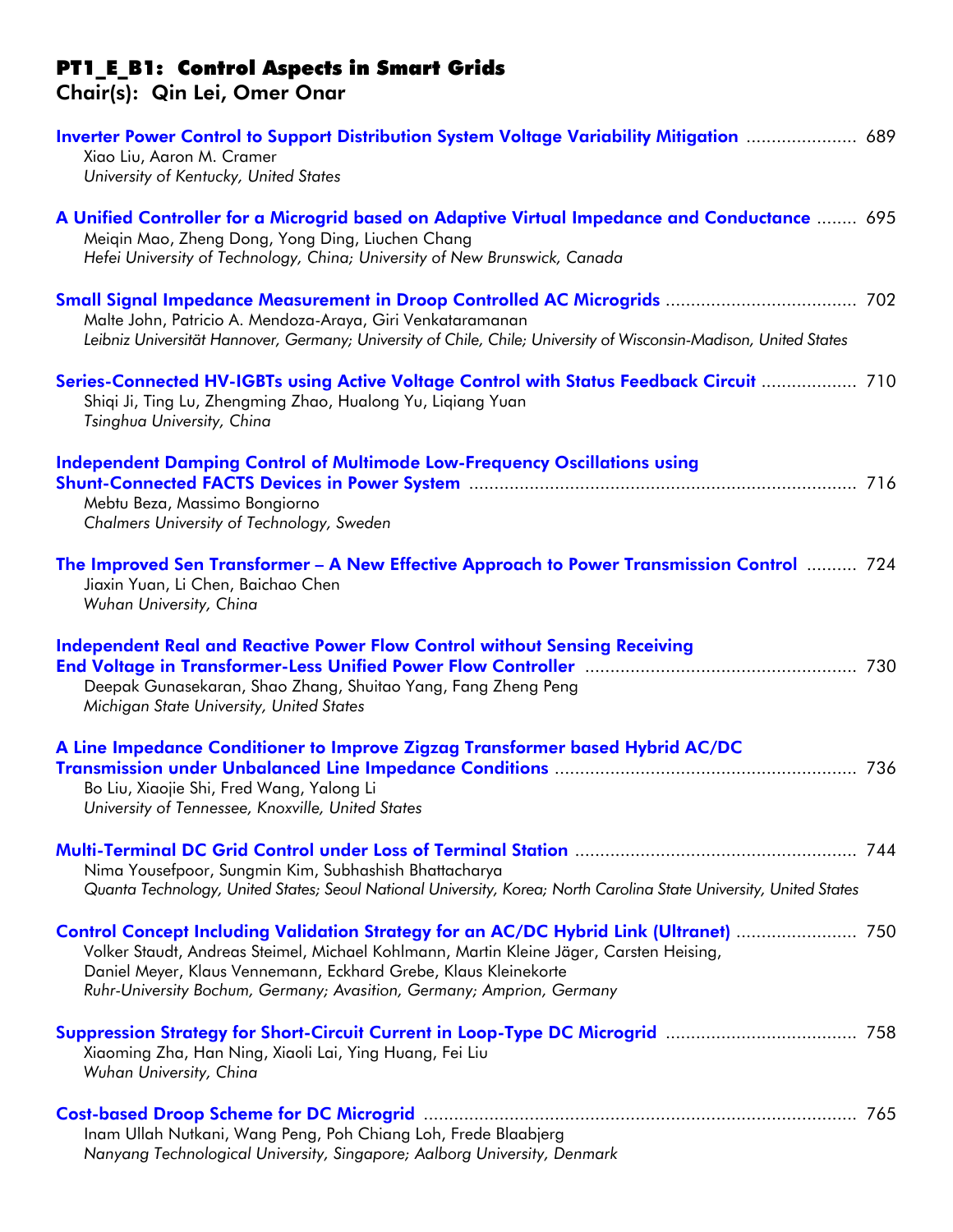| Droop Voltage Range Design in DC Micro-Grids Considering Cable Resistance  770<br>Fang Chen, Wei Zhang, Rolando Burgos, Dushan Boroyevich<br>Virginia Polytechnic Institute and State University, United States                                                |  |
|----------------------------------------------------------------------------------------------------------------------------------------------------------------------------------------------------------------------------------------------------------------|--|
| Flexible Power Flow Control for Next-Generation Multi-Terminal DC Power Network  778<br>Kenji Natori, Hidemine Obara, Kouhei Yoshikawa, Bao Cong Hiu, Yukihiko Sato<br>Chiba University, Japan                                                                 |  |
| Robust Control of a Single-Phase VSI with LCL Filter for Grid-Tie and Islanded Operation<br>José C.U. Peña, Guilherme Melo, Carlos A. Canesin, Leonardo P. Sampaio<br>São Paulo State University, Brazil; Federal Technological University of Paraná, Brazil   |  |
| Zeljko Jankovic, Bora Novakovic, Vijay Bhavaraju, Adel Nasiri<br>University of Wisconsin-Milwaukee, United States; Eaton Corporation, United States                                                                                                            |  |
| <b>Optimization of the Maximum Power Point Tracking Method for</b><br>Zhe Zhang, Wang Chen, Min Chen<br>Zhejiang University, China                                                                                                                             |  |
| <b>Implementation of LVRT Techniques of Grid-Connected PCS with the</b><br>Dong-sul Shin, Jong-Pil Lee, Kyung-Jun Lee, Tae-Jin Kim, Dong-Wook Yoo<br>Pusan National University, Korea; KERI, Korea                                                             |  |
| <b>Sub-Synchronous Resonance Analysis in DFIG-based Wind Farms:</b><br>Definitions and Problem Identification – Part I manufacture manufacture manufacture et al. 812<br>Hossein Ali Mohammadpour, Enrico Santi<br>University of South Carolina, United States |  |
| Juan M. Galvez, Martin Ordonez<br>University of British Columbia, Canada                                                                                                                                                                                       |  |
| <b>Management of the Wind Turbine Energy Delivered to the Grid</b><br>Merzak Aimene, Alireza Payman, Brayima Dakyo<br>University of Le Havre, France                                                                                                           |  |
| <b>PT1_E_D: Transportation</b><br>Chair(s): Jiaqi Liang, Burak Ozpineci                                                                                                                                                                                        |  |
| Parameter Identification of Wireless Power Transfer Systems using Input Voltage and Current  832<br>Deyan Lin, Jian Yin, S.Y. Ron Hui<br>University of Hong Kong, Hong Kong                                                                                    |  |
| <b>Efficiency Improvement and Evaluation of Floating Capacitor Open-Winding</b><br>Di Pan, Kum-Kang Huh, Thomas A. Lipo<br>GE Global Research, United States; University of Wisconsin-Madison, United States                                                   |  |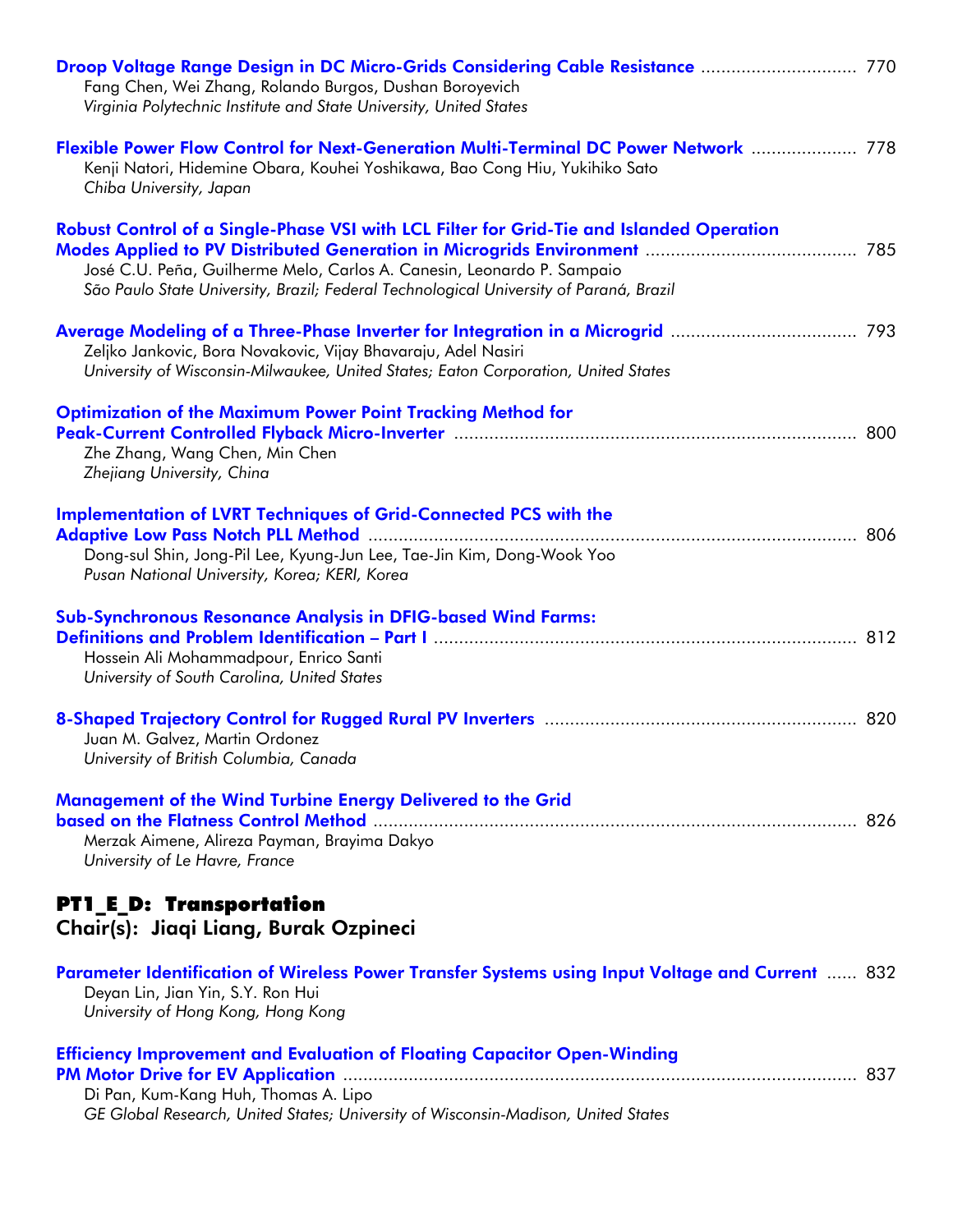| <b>Reducing the Impact of Source Internal Resistance by Source Coil in</b><br>Yiming Zhang, Ting Lu, Zhengming Zhao<br>Tsinghua University, China                                                                                                         |  |
|-----------------------------------------------------------------------------------------------------------------------------------------------------------------------------------------------------------------------------------------------------------|--|
| Analysis and Design of a Class D Rectifier for a Class E Driven Wireless Power Transfer System  851<br>Patrick C.K. Luk, Samer Aldhaher<br><b>Cranfield University, United Kingdom</b>                                                                    |  |
| 7M-Off-Long-Distance Extremely Loosely Coupled Inductive Power Transfer<br>Bo H. Choi, Eun S. Lee, Ji H. Kim, Chun T. Rim<br>KAIST, Korea                                                                                                                 |  |
| <b>Evolutionary Multi-Objective Optimization of H∞ Controller for Inductive Power Transfer System  864</b><br>Xin Dai, Yang Zou, Yue Sun, Zhihui Wang, Chunsen Tang, Aiguo Patrick Hu<br>Chongqing University, China; University of Auckland, New Zealand |  |
| A Resonant Compensation Method for Improving the Performance of<br>Liang Huang, Aiguo Patrick Hu, Akshya Swain<br>University of Auckland, New Zealand                                                                                                     |  |
| Optimization of Foil Conductor Layout in Inductive Power Transfer System Resonators  876<br>Mohammad Etemadrezaei, Srdjan M. Lukic<br>North Carolina State University, United States                                                                      |  |
| Analysis, Design and Implementation of Phase-Shifted Series Resonant High-Voltage<br>Lei Lin, Heqing Zhong, Yu Deng, Yongfu Liao, Ao Li, Yu Chen, Li Peng<br>Huazhong University of Science and Technology, China                                         |  |
| Hundreds kW Charging Stations for e-Buses Operating under Regular Ultra-Fast Charging  892<br>Júlio C.G. Justino, Thiago M. Parreiras, Braz de J. Cardoso Filho<br>Federal University of Minas Gerais, Brazil                                             |  |
| Battery Management System with Cell Equalizer for Multi-Cell Battery Packs  900<br>Giovanna Oriti, Alexander L. Julian, Peter Norgaard<br>Naval Postgraduate School, United States; United States Navy, United States                                     |  |
| Cell Selection through Two-Level Basis Pattern Recognition with Low/High Frequency<br>Jonghoon Kim<br>Chosun University, Korea                                                                                                                            |  |
| Tethered Aerial Robots using Contactless Power Systems for Extended Mission Time and Range  912<br>Su Y. Choi, Bo H. Choi, Seog Y. Jung, Beom W. Gu, Seung J. Yoo, Chun T. Rim<br>KAIST, Korea                                                            |  |
| Denis Makarov, Sergey Kharitonov, Gennadiy Zinoviev, Dmitriy Korobkov, Andrey Sidorov<br>Novosibirsk State Technical University, Russian                                                                                                                  |  |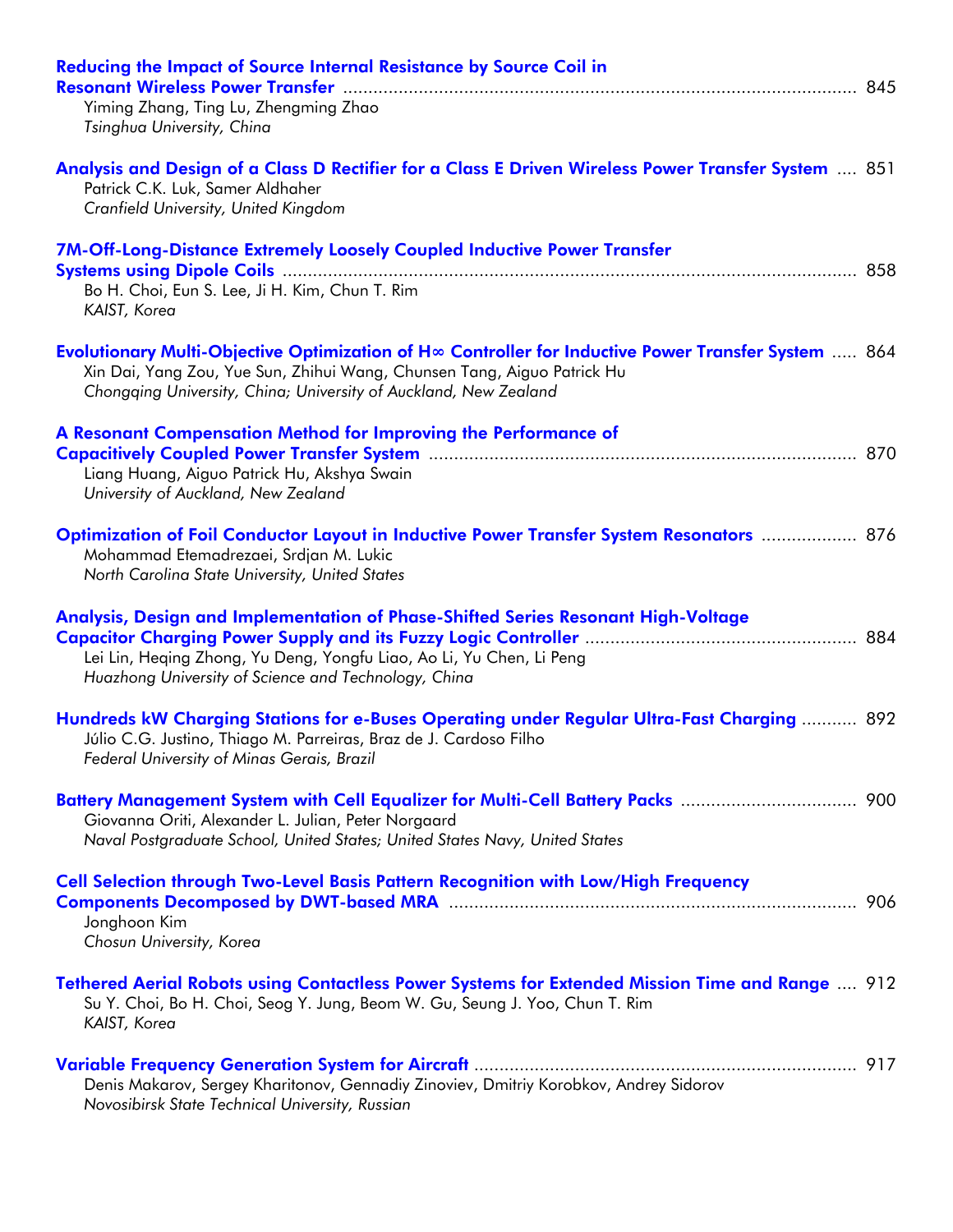| High Power Density SRC for Low Voltage Battery Charger in xEV with                                                                                                                                                               |     |
|----------------------------------------------------------------------------------------------------------------------------------------------------------------------------------------------------------------------------------|-----|
| Jung-Hoon Ahn, Dong-Hee Kim, Won-Yong Sung, Seung-Hee Ryu, Byoung-Kuk Lee<br>Sungkyunkwan University, Korea                                                                                                                      |     |
| PT1_N_E1: Non-Isolated DC-DC Converters<br>Chair(s): Gui-Jia Su                                                                                                                                                                  |     |
| Further Reduction of Switching Loss for the Lossless Snubber based Converters  928<br>Beibei Wang, Trillion Q. Zheng, Jiepin Zhang<br>Beijing Jiaotong University, China                                                         |     |
| Voltage Controlled Variable Capacitor based Snubber for the Reduction of IGBT's Turn-Off Loss  935<br>Beibei Wang, Trillion Q. Zheng, Jiepin Zhang<br>Beijing Jiaotong University, China                                         |     |
| LiQiang Yang, Dongyuan Qiu, Bo Zhang, GuiDong Zhang, Wenxun Xiao<br>South China University of Technology, China                                                                                                                  |     |
| Power Semiconductor Filter: Use of Series-Pass Device in Switching Converters for Input Filtering  948<br>Wing-to Fan, Kuen-faat Yuen, Henry Shu-hung Chung<br>City University of Hong Kong, Hong Kong                           |     |
| <b>Master-Slave Technique with Direct Variable Frequency Control for</b><br>A. Vazquez, M. Arias, A. Rodriguez, D.G. Lamar, S. Luri<br>University of Oviedo, Spain; IK4-IKERLAN, Spain                                           |     |
| Yusi Liu, Chris Farnell, Juan Carlos Balda, H. Alan Mantooth<br>University of Arkansas, United States                                                                                                                            |     |
| Wei Liang, Luke Raymond, Juan Rivas<br><b>Stanford University, United States</b>                                                                                                                                                 | 971 |
| Inductor Loss Analysis of Various Materials in Interleaved Boost Converters  980<br>Yuki Itoh, Shota Kimura, Jun Imaoka, Masayoshi Yamamoto<br>Shimane University, Japan                                                         |     |
| Jesús E. Valdez-Reséndiz, Abraham Claudio-Sánchez, Gerardo V. Guerrero-Ramírez,<br>Alejandro Tapia-Hernández, Aldo N. Higuera Juárez, Adolfo R. López Núñez<br>Centro Nacional de Investigación y Desarrollo Tecnológico, Mexico |     |
| PT1_N_E2: Multi-Phase Converters<br>Chair(s): Jiangang Hu                                                                                                                                                                        |     |
| Virtual-Flux-based Power Predictive Control of Three-Phase PWM Rectifiers<br>Yongsoo Cho, Kyo-Beum Lee<br>Ajou University, Korea                                                                                                 |     |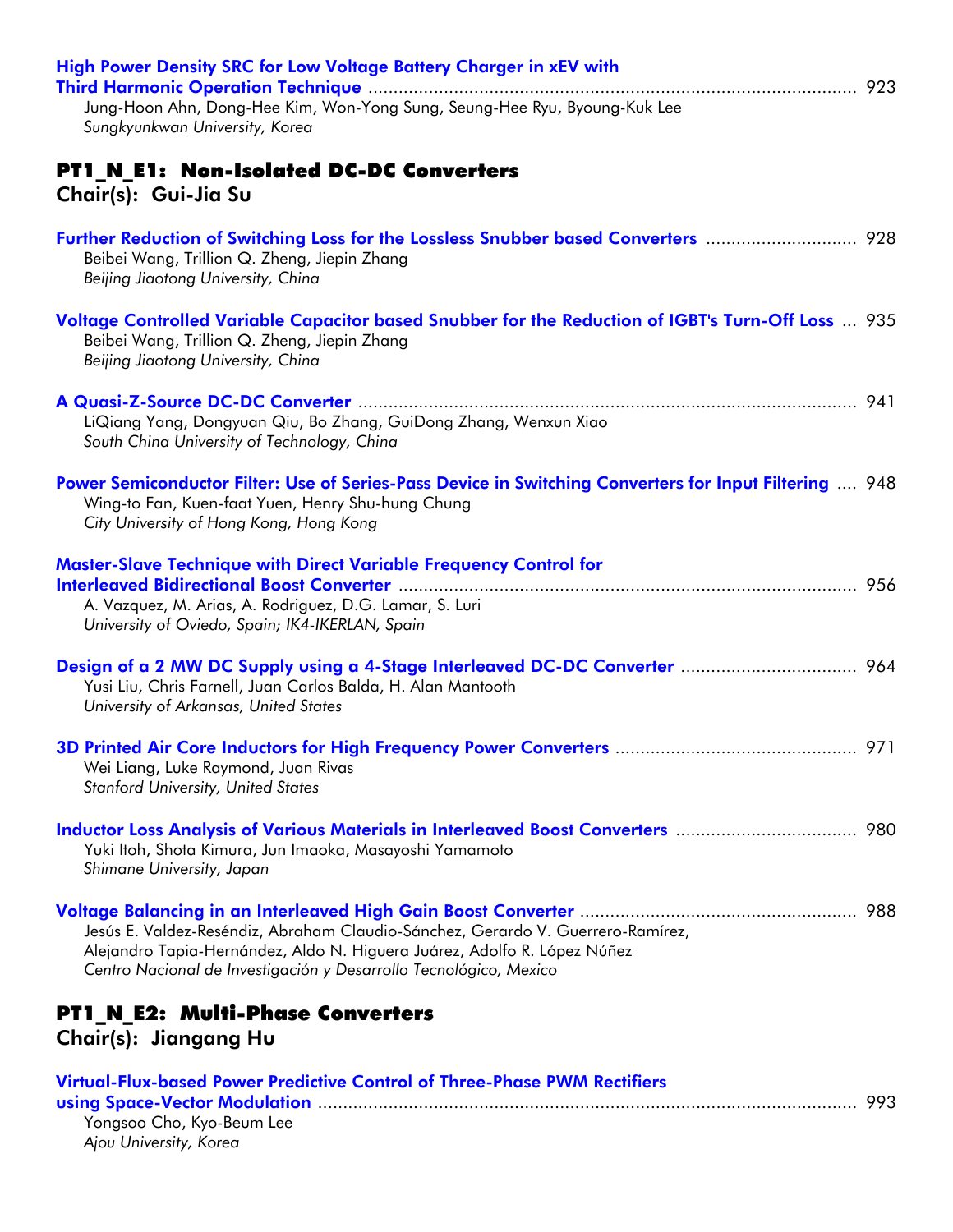| Zero Sequence Blocking Transformers for Multi-Pulse Rectifier in Aerospace Applications<br>Wenli Yao, Frede Blaabjerg, Xiaobin Zhang, Yongheng Yang, Zhaohui Gao<br>Northwest Polytechnical University, China; Aalborg University, Denmark                                                                                                           | 999 |
|------------------------------------------------------------------------------------------------------------------------------------------------------------------------------------------------------------------------------------------------------------------------------------------------------------------------------------------------------|-----|
| A Novel Three-Phase Current Source Rectifier with Delta-Type Input Connection to                                                                                                                                                                                                                                                                     |     |
| Ben Guo, Fred Wang, Eddy Aeloiza<br>University of Tennessee, United States; ABB Corporate Research, United States                                                                                                                                                                                                                                    |     |
| Active Front End Rectifier Design Trade-Off between PWM and Direct Power Control Method  1015<br>Lixiang Wei, Yogesh Patel, Murthy Csn<br>Rockwell Automation, United States; L&T Technology, United States                                                                                                                                          |     |
| Ankan De, Subhashish Bhattacharya<br>North Carolina State University, United States                                                                                                                                                                                                                                                                  |     |
| Huang Hao, Xu Yonghai<br>North China Electric Power University, China                                                                                                                                                                                                                                                                                |     |
| Pulsed-Width Modulation Technique for Family of (3N+3)-Switch Converters  1035<br>Kennedy A. Aganah, Olorunfemi Ojo<br>Tuskegee University, United States; Tennessee Technological University, United States                                                                                                                                         |     |
| Modeling of Voltage Source Inverter having Active Split DC-Bus for Supply of<br>Alessandro Lidozzi, Giovanni Lo Calzo, Sabino Pipolo, Luca Solero, Fabio Crescimbini<br>Roma Tre University, Italy                                                                                                                                                   |     |
| High Reliability Capacitor Bank Design for Modular Multilevel Converter in MV Applications  1051<br>Vahid Najmi, Jun Wang, Rolando Burgos, Dushan Boroyevich<br>Virginia Polytechnic Institute and State University, United States                                                                                                                   |     |
| Model Predictive Control of a Direct Three-to-Seven Phase Matrix Converter  1059<br>Sk Moin Ahmed, Haitham Abu-Rub, Zainal Salam<br>Texas A&M University at Qatar, Qatar; University Technology Malaysia, Malaysia                                                                                                                                   |     |
| A New Space Vector Modulation Strategy to Reduce Common-Mode Voltage for<br>Xuyang You, Baoming Ge, Shuo Liu, Xinjian Jiang, Haitham Abu-Rub, Fang Z. Peng<br>Beijing Jiaotong University, China; Texas A&M University, United States; Tsinghua University, China;<br>Texas A&M University at Qatar, Qatar; Michigan State University, United States |     |
| A Novel Medium-Frequency-Transformer Isolated Matrix Converter for<br>Chunyang Gu, Harish S. Krishnamoorthy, Prasad N. Enjeti, Yongdong Li<br>Tsinghua University, China; Texas A&M University, United States                                                                                                                                        |     |
| S.M. Sajjad Hossain Rafin, Thomas A. Lipo, Byung-il Kwon<br>Hanyang University, Korea; University of Wisconsin-Madison, United States                                                                                                                                                                                                                |     |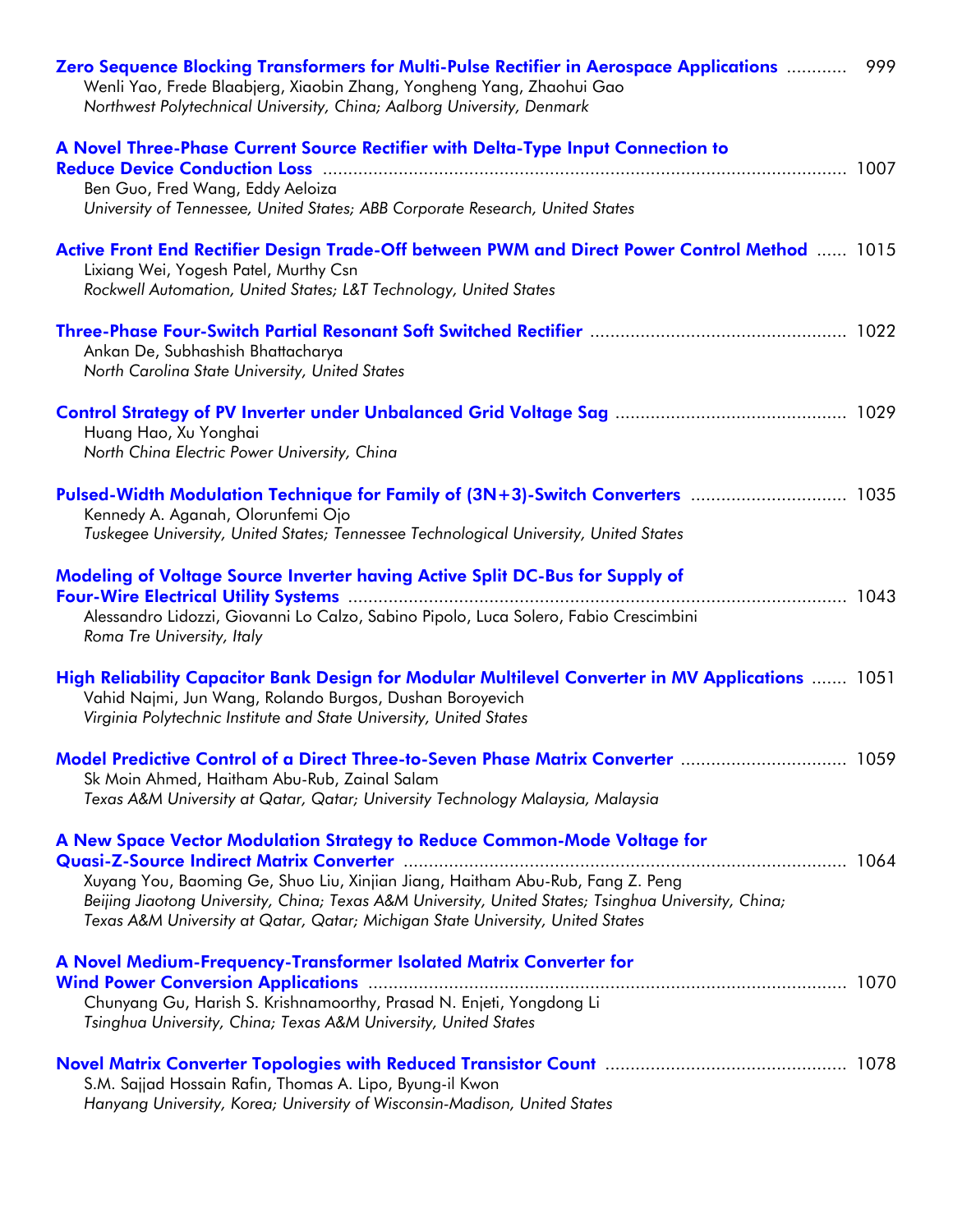| <b>Control of AC-Capacitor Clamped Three and Five Level Matrix Converter using</b><br>Lin Qiu, Lie Xu, Yongdong Li<br>Tsinghua University, China                                                                                                                                                                                      |  |
|---------------------------------------------------------------------------------------------------------------------------------------------------------------------------------------------------------------------------------------------------------------------------------------------------------------------------------------|--|
| <b>PT1 S F: DC-DC Converters</b><br>Chair(s): Lixiang Wei, Brian Welchko                                                                                                                                                                                                                                                              |  |
| A Digital Predictive Current Mode Controller using Average Inductor Current  1092<br>Siyu He, John Y. Hung, Robert M. Nelms<br>Auburn University, United States                                                                                                                                                                       |  |
| Phase-Shift Control of Isolated Bidirectional DC-DC Converters for Unidirectional Power Flow  1099<br>Junjie Ge, Zhengming Zhao, Junchao Ma, Fanbo He, Ligiang Yuan, Ting Lu<br>Tsinghua University, China                                                                                                                            |  |
| Auto-Tuning and Self-Calibration Techniques for V <sup>2</sup> Control with Capacitor Current Ramp<br>Pei-hsin Liu, Yingyi Yan, Fred C. Lee, Qiang Li<br>Virginia Polytechnic Institute and State University, United States; Linear Technology, United States                                                                         |  |
| <b>Band Separation in Linear-Assisted Switching Power Amplifiers for Accurate</b><br>Dongxue Li, Yuanzhe Zhang, Miguel Rodríguez, Dragan Maksimović<br>University of Colorado-Boulder, United States                                                                                                                                  |  |
| Modeling and State-Space Feedback Control of a DC-DC Converter for Photovoltaic Systems  1119<br>Darlan A. Fernandes, Márcia K. Vieira, Montiê A. Vitorino, Fabiano Fragoso Costa, Pollyana C. Ribeiro<br>Federal University of Paraiba, Brazil; Federal University of Campina Grande, Brazil;<br>Federal University of Bahia, Brazil |  |
| Stability and Accuracy Considerations in the Design and Implementation of a<br>Jonathan Siegers, Herbert L. Ginn, Enrico Santi<br>University of South Carolina, United States                                                                                                                                                         |  |
| A Method to Measure the DC bias in High Frequency Isolation Transformer of the Dual Active<br>Bridge DC to DC Converter and its Removal using Current Injection and PWM Switching  1134<br>Sumit Dutta, Subhashish Bhattacharya<br>North Carolina State University, United States                                                     |  |
| E. Ribeiro, A.J. Marques Cardoso, C. Boccaletti<br>University of Beira Interior, Portugal; Sapienza University of Rome, Italy                                                                                                                                                                                                         |  |
| PT1 S F2: DC-AC and DC-AC Converters<br>Chair(s): Lixiang Wei, Brian Welchko                                                                                                                                                                                                                                                          |  |
| Parameter Design of the Three-Phase Four-Wire Testing Platform for New<br>Shuang Zhao, Fei Liu, Zha Xiaoming, Sun Jianjun, Hu Wei<br>Wuhan University, China                                                                                                                                                                          |  |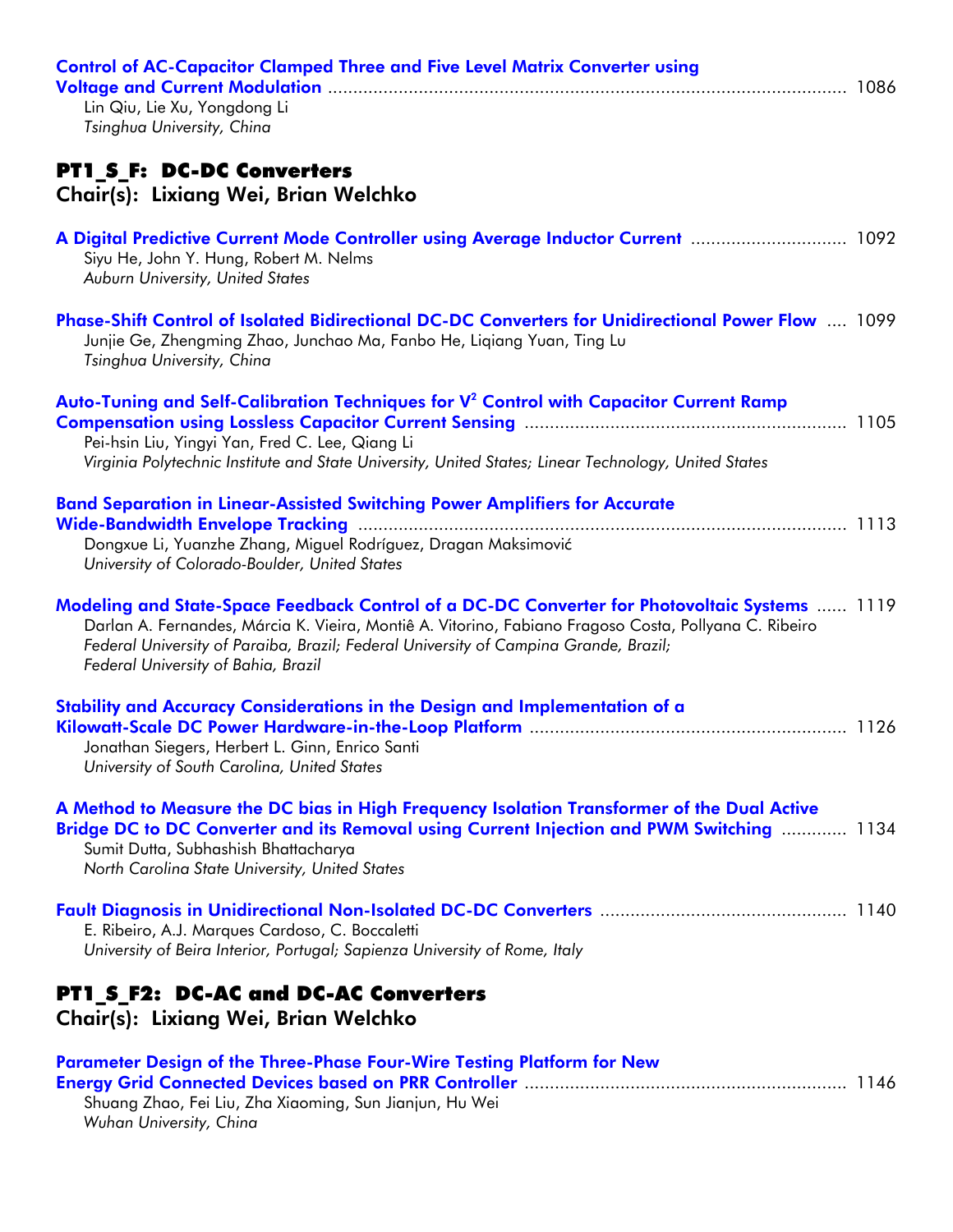| <b>Nonlinear Feedback Control of Compound Active-Clamp Soft-Switching</b><br>Xin Guo, Hai-Peng Ren<br>Xi'an University of Technology, China                                                                         |  |
|---------------------------------------------------------------------------------------------------------------------------------------------------------------------------------------------------------------------|--|
| Second Harmonic Current Reduction and Dynamic Performance Improvement<br>Li Zhang, Xinbo Ruan, Xiaoyong Ren<br>Nanjing University of Aeronautics and Astronautics, China                                            |  |
| <b>Stationary Frame Control Strategy for Voltage Source Inverter under</b><br>Yipeng Song, Heng Nian<br>Zhejiang University, China                                                                                  |  |
| Model Predictive Control of Nested Neutral Point Clamped (NNPC) Converter  1174<br>Mehdi Narimani, Venkata Yaramasu, Bin Wu, George Cheng, Navid Zargari<br>Ryerson University, Canada; Rockwell Automation, Canada |  |
| Power Loss Benchmark of Nine-Switch Converters in Three-phase Online-UPS Application  1180<br>Zian Qin, Poh Chiang Loh, Frede Blaabjerg<br>Aalborg University, Denmark                                              |  |
| A New Control Method for Minimizing the DC-Link Capacitor Current of HEV Inverter Systems  1188<br>Christian Sommer, Arvid Merkert, Axel Mertens<br>Leibniz Universität Hannover, Germany                           |  |
| Resonant-Inductor-Voltage-Feedback Active Damping based Control for<br>Min Huang, Xiongfei Wang, Poh Chiang Loh, Frede Blaabjerg<br>Aalborg University, Denmark                                                     |  |
| PT1_S_F3: Control of Power Converters<br>Chair(s): Lixiang Wei, Brian Welchko                                                                                                                                       |  |
| <b>Decentralized Voltage Sharing Control Strategy for Fully Modular Input-Series</b><br>Guangjiang Wang, Wu Chen, Yong Ke, Wei Jiang<br>Southeast University, China; WuHu Profession and Technology College, China  |  |
| A Novel Input Voltage Sharing Control Strategy for Input-Series<br>Wu Chen, Xu Zhu, Guangjiang Wang, Wei Jiang, Kai Yao<br>Southeast University, China; Nanjing University of Science and Technology, China         |  |
| Implementation of H <sup>®</sup> Controller for Active Voltage Quality Regulator under Distorted Grid  1213<br>Yong Lu, Guochun Xiao, Xuanlv Wu, Lifu Zheng, Jinjun Liu, Le Sun<br>Xi'an Jiaotong University, China |  |
| Peter Hokayem, Tobias Geyer, Nikolaos Oikonomou                                                                                                                                                                     |  |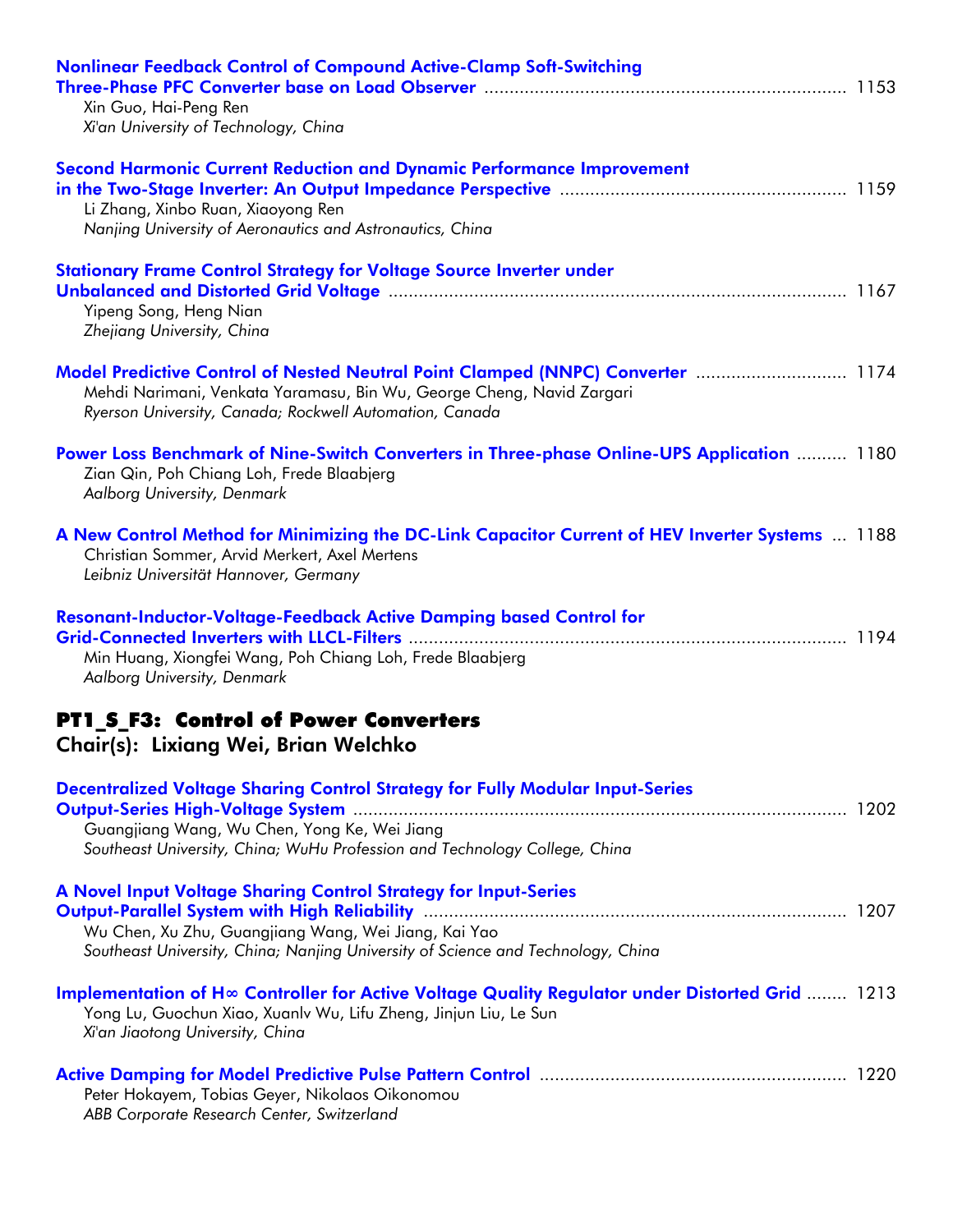| High Efficiency and Total Harmonic Distortion Improvement by Zero Current Prediction<br>Che-Hao Meng, Chih-Wei Chang, Chao-Chang Chiu, Ke-Horng Chen, Ying-Hsi Lin,<br>Tsung-Yen Tsai, Chao-Cheng Lee<br>National Chiao Tung University, Taiwan; Realtek Semiconductor Corp., Taiwan                                                    |  |
|-----------------------------------------------------------------------------------------------------------------------------------------------------------------------------------------------------------------------------------------------------------------------------------------------------------------------------------------|--|
| Variable-Speed IGBT Gate Driver with Loss/Overshoot Balancing for Switching Loss Reduction  1232<br>Alexey Sokolov, Diego Mascarella, Geza Joos<br>McGill University, Canada                                                                                                                                                            |  |
| New Current Control Scheme for the Vienna Rectifier in Discontinuous Conduction Mode  1240<br>Michael Leibl, Johann W. Kolar, Josef Deuringer<br>ETH Zurich, Switzerland; Siemens AG Healthcare, Germany                                                                                                                                |  |
| <b>Synchronous Frame and Resonant Adaptive Observers as Disturbance</b><br>Vlatko Miskovic, Vladimir Blasko, Thomas M. Jahns, Robert D. Lorenz, Charles J. Romenesko, Haojiong Zhang<br>Danfoss Power Electronics, United States; University of Wisconsin-Madison, United States;<br>United Technologies Research Center, United States |  |
| Sliding Mode Controlled Half Bridge Audio Amplifier using Single Power Supply  1256<br>Sridhar Joshi, Parthasarathi Sensarma<br>Indian Institute of Technology Kanpur, India                                                                                                                                                            |  |
| PT1_S_J: General Topics<br>Chair(s): Peng Zhang                                                                                                                                                                                                                                                                                         |  |
| Chun Xiong, Xinbo Ruan, Peilin Chen, Xuehua Wang<br>Huazhong University of Science and Technology, China                                                                                                                                                                                                                                |  |
| Simplified Electric Vehicle Models for use in Undergraduate Teaching and Research  1271<br>John G. Hayes<br>University College Cork, Ireland                                                                                                                                                                                            |  |
| AC/DC Converters with Open-End Grid for AC Machine Conversion Systems  1278<br>João P.R.A. Méllo, Cursino B. Jacobina, Gregory A.A. Carlos, Nady Rocha<br>Federal University of Campina Grande, Brazil; Federal Institute of Alagoas, Brazil;<br>Federal University of Paraíba, Brazil                                                  |  |
| Energy Saving HVAC System Modeling and Closed Loop Control in Industrial and<br>Kevin Lee, Ravishankar Rugge, Kyle Zheng, Bing Yang<br><b>Eaton Corporation, United States</b>                                                                                                                                                          |  |
| PT1_W_G1: Induction Machines<br>Chair(s): Galina Mirzaeva                                                                                                                                                                                                                                                                               |  |
| Maximum Efficiency per Torque Direct Flux Vector Control of Induction Motor Drives  1293                                                                                                                                                                                                                                                |  |

S.A. Odhano, R. Bojoi, A. Boglietti, S.G. Rosu, G. Griva *Politecnico di Torino, Italy; University "Politehnica" of Bucharest, Romania*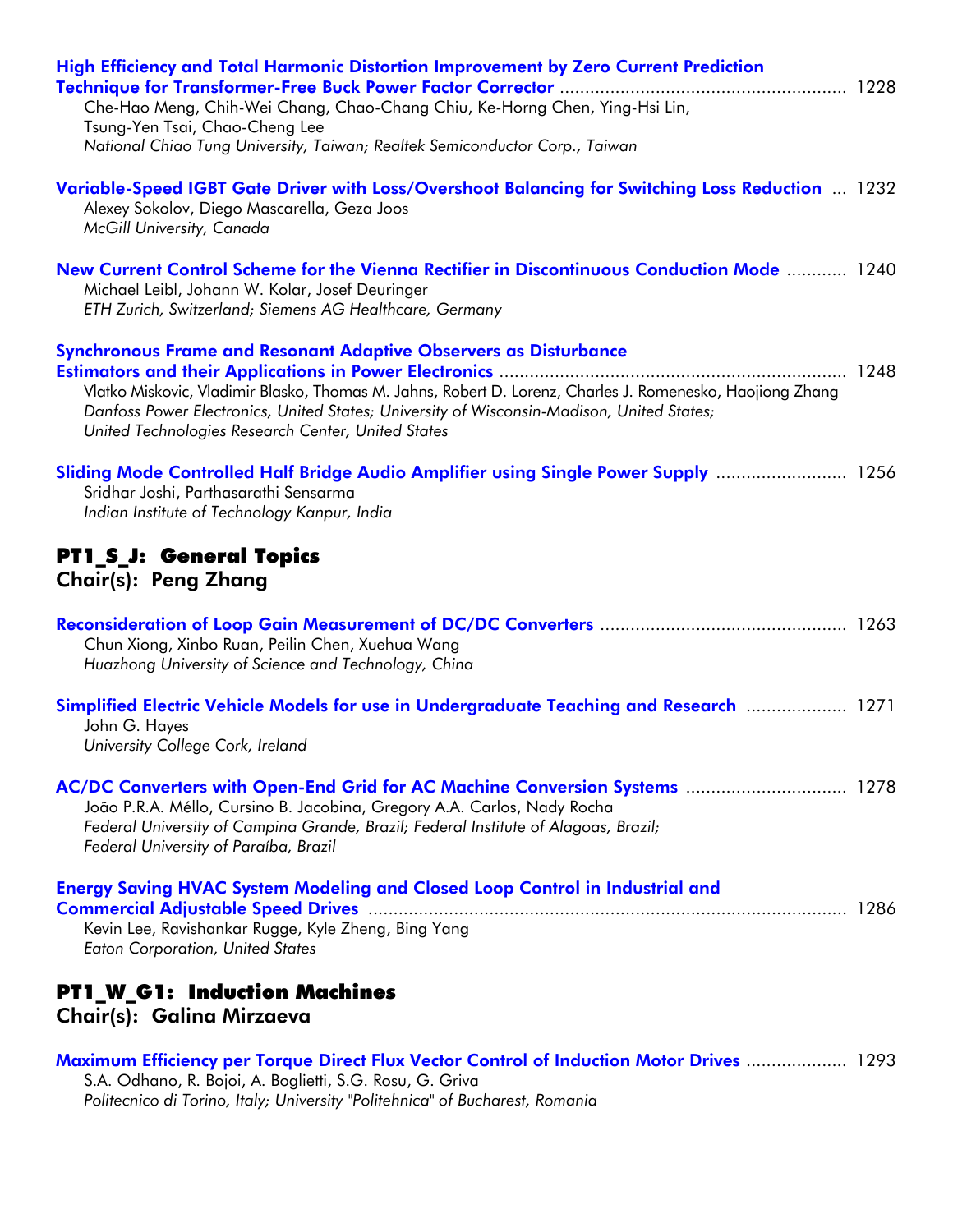| <b>Electric Circuit Coupling of a Slotted Semi-Analytical Model for Induction Motors</b>                                   |  |
|----------------------------------------------------------------------------------------------------------------------------|--|
|                                                                                                                            |  |
| R.L.J. Sprangers, J.J.H. Paulides, B.L.J. Gysen, E.A. Lomonova, J. Waarma                                                  |  |
| Eindhoven University of Technology, Netherlands; Vostermans Ventilation B.V., Netherlands                                  |  |
| Soft Start and Voltage Control of Grid Connected Induction Motors using                                                    |  |
|                                                                                                                            |  |
| S. Leng, R. Ul Haque, N. Perera, A. Knight, J. Salmon                                                                      |  |
| University of Alberta, Canada; University of Calgary, Canada                                                               |  |
| Modeling and Parameter Estimation of Split-Single Phase Induction Motors  1317                                             |  |
| Burak Tekgun, Yilmaz Sozer, Igor Tsukerman                                                                                 |  |
| University of Akron, United States                                                                                         |  |
| Thermal Design of High Power-Density Additively-Manufactured Induction Motor  1325                                         |  |
| Ram Ranjan, Jagadeesh Tangudu                                                                                              |  |
| United Technologies Research Center, United States                                                                         |  |
| Dynamics and Vector Control of Wound-Rotor Brushless Doubly Fed Induction Machines  1332                                   |  |
| Zhentao S. Du, Thomas A. Lipo                                                                                              |  |
| University of Wisconsin-Madison, United States                                                                             |  |
|                                                                                                                            |  |
|                                                                                                                            |  |
| Tom Feehally, Judith Apsley<br>University of Manchester, United Kingdom                                                    |  |
|                                                                                                                            |  |
| Start-Up Problem with an Induction Machine and a Permanent Magnet Gear  1348                                               |  |
| T.V. Frandsen, N.I. Berg, R.K. Holm, P.O. Rasmussen                                                                        |  |
| Aalborg University, Denmark                                                                                                |  |
| PT1_W_G2: Reluctance Machines                                                                                              |  |
| <b>Chair(s): Wen Ouyang</b>                                                                                                |  |
|                                                                                                                            |  |
|                                                                                                                            |  |
| Howard C. Lovatt                                                                                                           |  |
| CSIRO, Australia                                                                                                           |  |
| Control of Switched Reluctance Generators in Continuous Conduction Mode  1360                                              |  |
| W.U. Nuwantha Fernando                                                                                                     |  |
| RMIT University, Australia                                                                                                 |  |
| Torque Ripple Minimization of Switched Reluctance Motors through Speed Signal Processing  1366                             |  |
| Rakesh Mitra, Yilmaz Sozer                                                                                                 |  |
| University of Akron, United States                                                                                         |  |
|                                                                                                                            |  |
| Christopher Spargo, Barrie Mecrow, James Widmer                                                                            |  |
| Newcastle University, United Kingdom                                                                                       |  |
|                                                                                                                            |  |
| Vector Control for Switched Reluctance Motor Drives using an Improved Current Controller  1379<br>Noriya Nakao, Kan Akatsu |  |

*Shibaura Institute of Technology, Japan*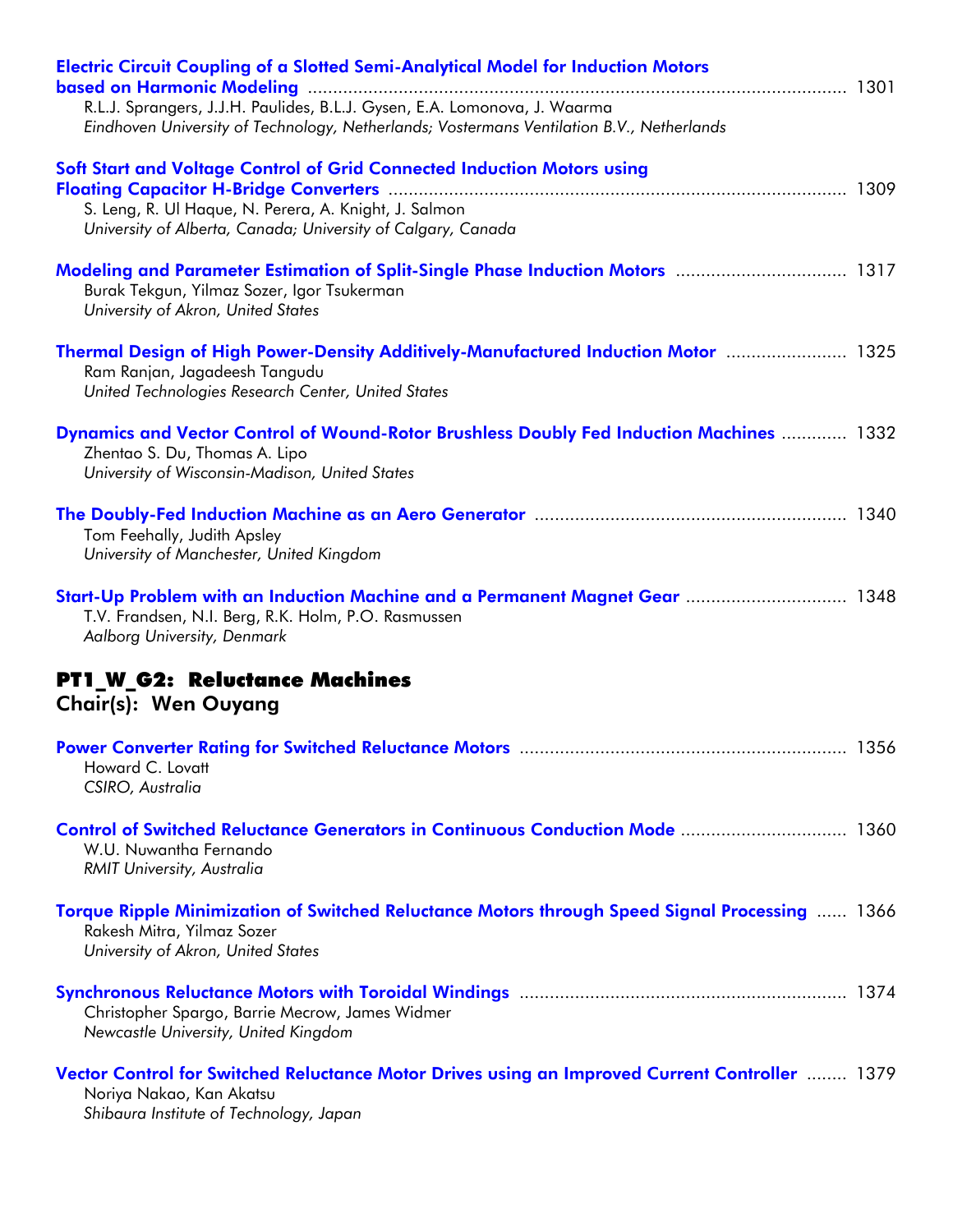| Magnetic Design of Two-Phase Switched Reluctance Motor with Bi-Directional Startup Capability  1387<br>Lei Gu, Adam Clark, Wei Wang, Joseph Hearron, Babak Fahimi<br>University of Texas at Dallas, United States                                     |  |
|-------------------------------------------------------------------------------------------------------------------------------------------------------------------------------------------------------------------------------------------------------|--|
| Design of a Synchronous Reluctance Motor with Non-Overlapping<br>Christopher Spargo, Barrie Mecrow, James Widmer<br>Newcastle University, United Kingdom                                                                                              |  |
| Two Converter based Operation of a Brushless Doubly Fed Reluctance Machine  1400<br>Ronald S. Rebeiro, Andrew M. Knight<br>University of Calgary, Canada                                                                                              |  |
| Design Considerations for Reduction of Acoustic Noise in Switched Reluctance Drives  1408<br>Chenjie Lin, Babak Fahimi<br>University of Texas at Dallas, United States                                                                                |  |
| B. Suttles, J. Mayor, A. Semidey<br>Georgia Institute of Technology, United States                                                                                                                                                                    |  |
| PT1_W_G3: Other Topics in Electrical Machines<br>Chair(s): Dan Ionel                                                                                                                                                                                  |  |
| K.K. Uppalapati, J.Z. Bird, J. Wright, J. Pritchard, M. Calvin, W. Williams<br>University of North Carolina at Charlotte, United States                                                                                                               |  |
| Harmonics in Rotating Transformer Exciting Systems for Turbine Generators  1429<br>Stefan Schmuelling, Christoph Schmuelling, Stefan Habel<br>TU Dortmund University, Germany                                                                         |  |
| 3-D Modeling of Shielding of Magnetic Stray Fields based on Superposition of 2-D Models  1435<br>K.J.W. Pluk, J.W. Jansen, E.A. Lomonova<br>Eindhoven University of Technology, Netherlands                                                           |  |
| Influences of CO <sub>2</sub> and FKL-Laser Cutting as well as Mechanical Cutting on the<br>Magnetic Properties of Electric Steel Sheet S Determined by Epstein Frame and<br>Madeleine Bali, Annette Muetze<br>Graz University of Technology, Austria |  |
| <b>Numerical Magnetic Property Evaluation in Consideration of Power Semiconductor</b><br>Shunya Odawara, Keisuke Fujisaki, Tetsuji Matsuo<br>Toyota Technological Institute, Japan; Kyoto University, Japan                                           |  |
| Evaluation of Dielectric Fluids for Macro-Scale Electrostatic Actuators and Machinery  1457<br>Baoyun Ge, Daniel C. Ludois<br>University of Wisconsin-Madison, United States                                                                          |  |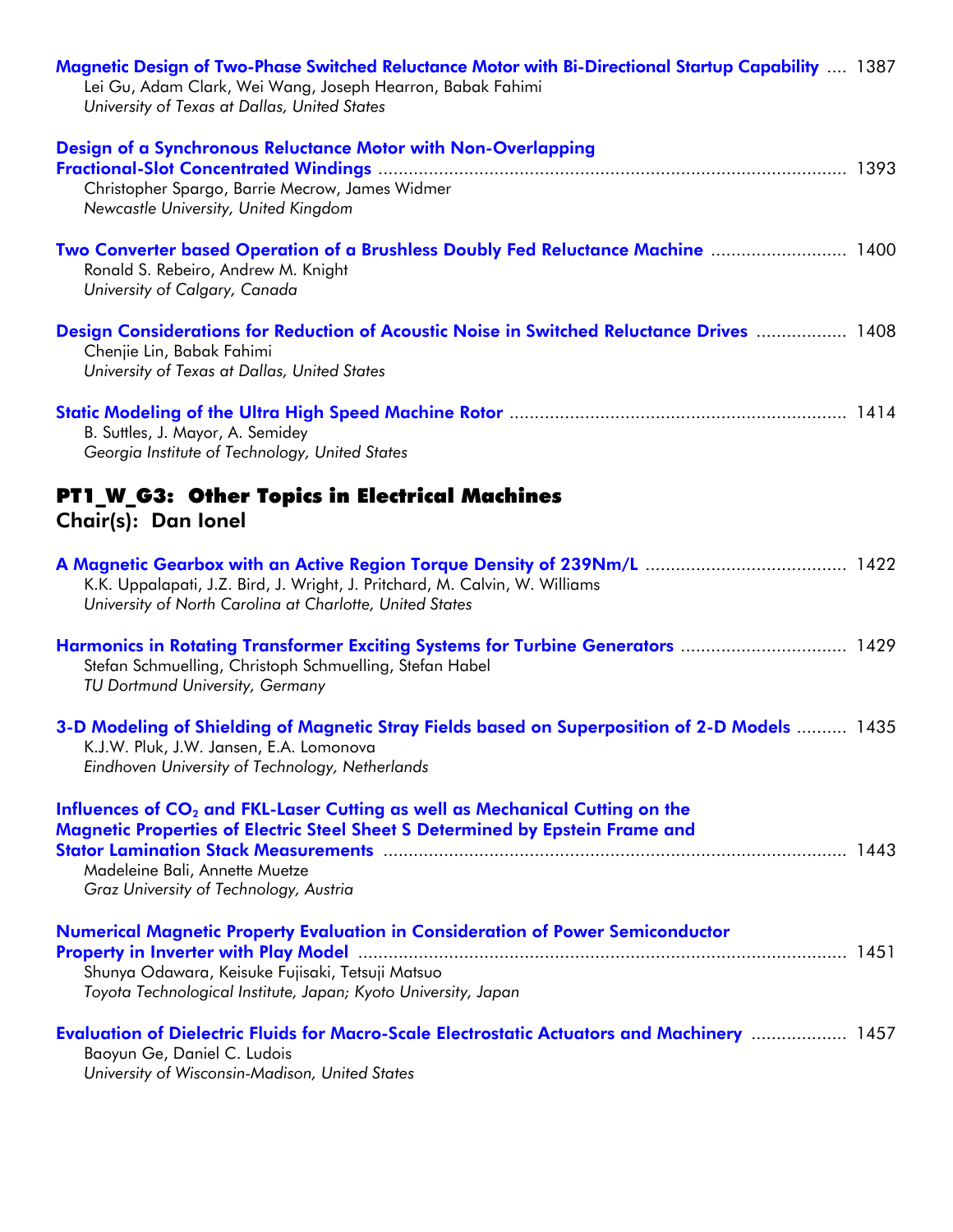| Parametric Design Optimization of a Novel Permanent Magnet Coupling using<br>Stig Högberg, Nenad Mijatovic, Joachim Holbøll, Bogi Bech Jensen, Flemming Buus Bendixen<br>Technical University of Denmark, Denmark; University of the Faroe Islands, Faroe Islands; Sintex a/s, Denmark |  |
|----------------------------------------------------------------------------------------------------------------------------------------------------------------------------------------------------------------------------------------------------------------------------------------|--|
| Analysis of Insulation Diagnosis and Failure in Stator Windings of<br>Hee-Dong Kim, Tae-Sik Kong<br>Korea Electric Power Corporation (KEPCO), Korea                                                                                                                                    |  |
| Green Mode Control Strategy of a PMSM with Front-end SEPIC PFC Converter  1476<br>Chiao-Chien Lin, Ying-Yu Tzou<br>National Chiao Tung University, Taiwan                                                                                                                              |  |

Thermomagnetic Liquid Cooling: A Novel Electric Machine Thermal Management Solution .......... 1482 Giti Karimi-Moghaddam, Darren D. Tremelling, Richard D. Gould, Subhashish Bhattacharya *North Carolina State University, United States; ABB Corporate Research, United States* 

### Tuesday, September 16

#### Session 22: Wind Energy: Control and Operation I

Chair(s): Bulent Sarlioglu

| <b>Reduced Cost of Reactive Power in Doubly Fed Induction Generator Wind Turbine</b>                                                                                                                                                                                                                |  |
|-----------------------------------------------------------------------------------------------------------------------------------------------------------------------------------------------------------------------------------------------------------------------------------------------------|--|
| Dao Zhou, Frede Blaabjerg, Toke Franke, Michael Tonnes, Mogens Lau<br>Aalborg University, Denmark; Danfoss Silicon Power GmbH, Germany; Siemens Wind Power A/S, Denmark                                                                                                                             |  |
| Direct Power Control for DFIG under Unbalanced and Harmonically Distorted                                                                                                                                                                                                                           |  |
| Yipeng Song, Heng Nian<br>Zhejiang University, China                                                                                                                                                                                                                                                |  |
| Impacts of Providing Inertial Response on Dynamic Loads of Wind Turbine Drivetrains  1507<br>Irving P. Girsang, Jaspreet S. Dhupia, Mohit Singh, Vahan Gevorgian, Eduard Muljadi, Jason Jonkman<br>Nanyang Technological University, Singapore; National Renewable Energy Laboratory, United States |  |
| A Flux Vector-based Discrete-Time Direct Torque Control for Salient-Pole                                                                                                                                                                                                                            |  |
| Zhe Zhang, Yue Zhao, Jianwu Zeng, Wei Qiao<br>University of Nebraska-Lincoln, United States                                                                                                                                                                                                         |  |
| <b>Session 23: Power Converters for Smart Grid and Utility Applications</b><br>Chair(s): Madhav Manirekar, Milijana Odavic                                                                                                                                                                          |  |

| Shen-Yang Lee, Yang-Lin Chen, Yaow-Ming Chen, Kwang H. Liu                                       |  |
|--------------------------------------------------------------------------------------------------|--|
| National Taiwan University, Taiwan; National Taiwan University of Science and Technology, Taiwan |  |
| An Improved DPWM Method for Reduction of Resonant Problem in the Inverter  1528                  |  |
| Jin-Hyuk Park, Hae-Gwang Jeong, Kyo-Beum Lee                                                     |  |

*Ajou University, Korea; LG Electronics, Korea*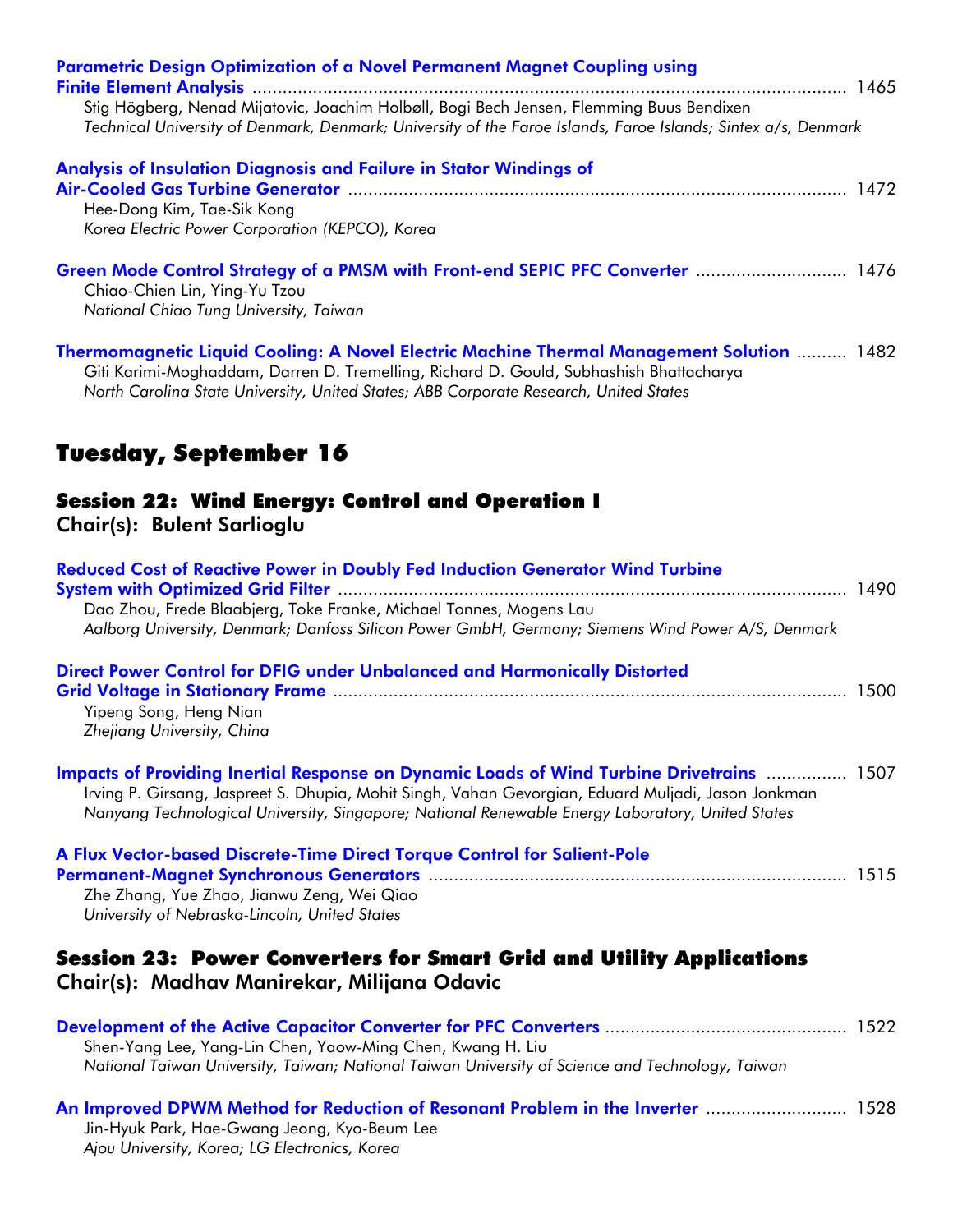| Mahshid Amirabadi<br>University of Illinois at Chicago, United States                                                                                                                                                                                    |  |
|----------------------------------------------------------------------------------------------------------------------------------------------------------------------------------------------------------------------------------------------------------|--|
| Low Frequency Signal Injection for Grid Impedance Estimation in Three Phase Systems  1542<br>Pablo García, Juan M. Guerrero, Jorge García, Ángel Navarro-Rodríguez, Mark Sumner<br>University of Oviedo, Spain; University of Nottingham, United Kingdom |  |
| <b>Session 24: Grid Stability</b><br>Chair(s): Dragan Maksimovic, Khurram Afridi                                                                                                                                                                         |  |
| <b>Sub-Synchronous Resonance Analysis in DFIG-based Wind Farms:</b><br>Hossein Ali Mohammadpour, Enrico Santi<br>University of South Carolina, United States                                                                                             |  |
| Patricio A. Mendoza-Araya, Giri Venkataramanan<br>University of Chile, Chile; University of Wisconsin-Madison, United States                                                                                                                             |  |
| A Review of Low Voltage Ride-Through Techniques for Photovoltaic Generation Systems  1566<br>Hao Tian, Feng Gao, Cong Ma, Guoqing He, Li Guanghui<br>Shandong University, China; China Electric Power Research Institute, China                          |  |
| <b>Frequency Stability of Hierarchically Controlled Hybrid</b><br>Yajuan Guan, Juan C. Vasquez, Josep M. Guerrero, Dan Wu, Wei Feng, Yibo Wang<br>Aalborg University, Denmark; Chinese Academy of Sciences, China                                        |  |
| <b>Session 25: Widebandgap Devices III</b><br>Chair(s): John Siefken, Craig Winterhalter                                                                                                                                                                 |  |
| <b>SiC MOSFETs based Split Output Half Bridge Inverter: Current Commutation</b><br>Helong Li, Stig Munk-Nielsen, Szymon Beczkowski, Xiongfei Wang<br>Aalborg University, Denmark                                                                         |  |
| <b>Dynamic Behavior Analysis and Characterization of a Cascode Rectifier</b><br>A. Vazquez, A. Rodriguez, J. Sebastian, E. Maset, A. Ferreres, E. Sanchis<br>University of Oviedo, Spain; University of Valencia, Spain                                  |  |
| Evaluation of Switching Performance of SiC Devices in PWM Inverter Fed Induction Motor Drives  1597<br>Zheyu Zhang, Fred Wang, Leon M. Tolbert, Benjamin J. Blalock, Daniel Costinett<br>University of Tennessee, United States                          |  |
| <b>Exploration of a Switching Loop Snubber for Parasitic Ringing Suppression  1605</b><br>Zheng Chen, Yiying Yao, Dushan Boroyevich, Khai Ngo, Paolo Mattavelli<br>Virginia Polytechnic Institute and State University, United States                    |  |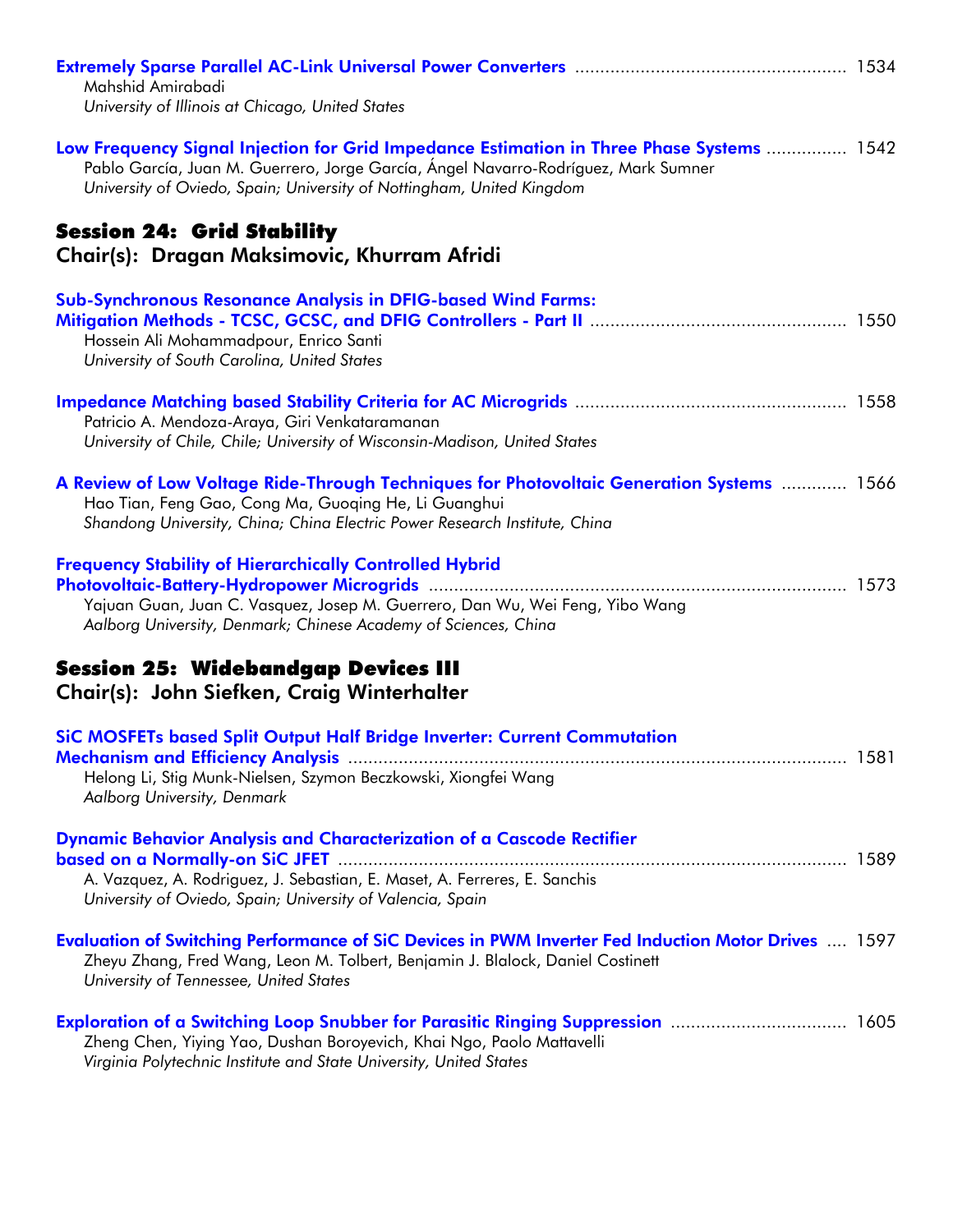#### Session 26: Modular Multi-Level Converters I

Chair(s): Marcello Pucci, Pericle Zanchetta

| Branch Energy Control for the Modular Multilevel Direct Converter Hexverter  1613<br>Dennis Karwatzki, Lennart Baruschka, Malte von Hofen, Axel Mertens<br>Leibniz Universität Hannover, Germany; Protolar GmbH, Germany                       |  |
|------------------------------------------------------------------------------------------------------------------------------------------------------------------------------------------------------------------------------------------------|--|
| Realization of a Conceptual Approach for Power VLSI using Integrated Full-Bridge<br>Hao Jiang, Zhenqiang Ma, Giri Venkataramanan<br>University of Wisconsin-Madison, United States                                                             |  |
| A Low-Speed, High-Torque Motor Drive using the Modular Multilevel Cascade<br>Wataru Kawamura, Kuan-Liang Chen, Makoto Hagiwara, Hirofumi Akagi<br>Tokyo Institute of Technology, Japan                                                         |  |
| <b>Capacitor Voltage Balancing based on Fundamental Frequency Sorting</b><br>Hao Peng, Ying Wang, Zibo Lv, Yan Deng, Xiangning He, Rongxiang Zhao<br>Zhejiang University, China                                                                |  |
| <b>Session 27: Resonant Control in Power Converters</b><br>Chair(s): Pericle Zanchetta                                                                                                                                                         |  |
| Keliang Zhou, Yongheng Yang, Frede Blaabjerg, Wenzhou Lu, Danwei Wang<br>University of Canterbury, New Zealand; Aalborg University, Denmark; Southeast University, China;<br>Nanyang Technological University, Singapore                       |  |
| <b>Reduced Order Generalized Integrators based Selective Harmonic Compensation</b><br>Zheng Zeng, Jiaqiang Yang, Shilan Chen, Jin Huang<br>Zhejiang University, China                                                                          |  |
| Flexible Grid Connection Technique of Voltage Source Inverter under Unbalanced Grid<br>Yongbo Shen, Heng Nian<br>Zhejiang University, China                                                                                                    |  |
| <b>Resonant Controllers with Three-Degree of Freedom for AC Power Electronic Converters  1663</b><br>A. Lidozzi, L. Solero, F. Crescimbini, M. Di Benedetto, S. Bifaretti<br>Roma Tre University, Italy; University of Roma Tor Vergata, Italy |  |
| <b>Session 28: Switched-Capacitor Converters</b><br>Chair(s): Gui-Jia Su, Qiang Li                                                                                                                                                             |  |
| A High Step-Up Converter based on Switched-Capacitor Voltage Accumulator  1671                                                                                                                                                                 |  |

Shiying Hou, Jianfei Chen *Chongqing University, China*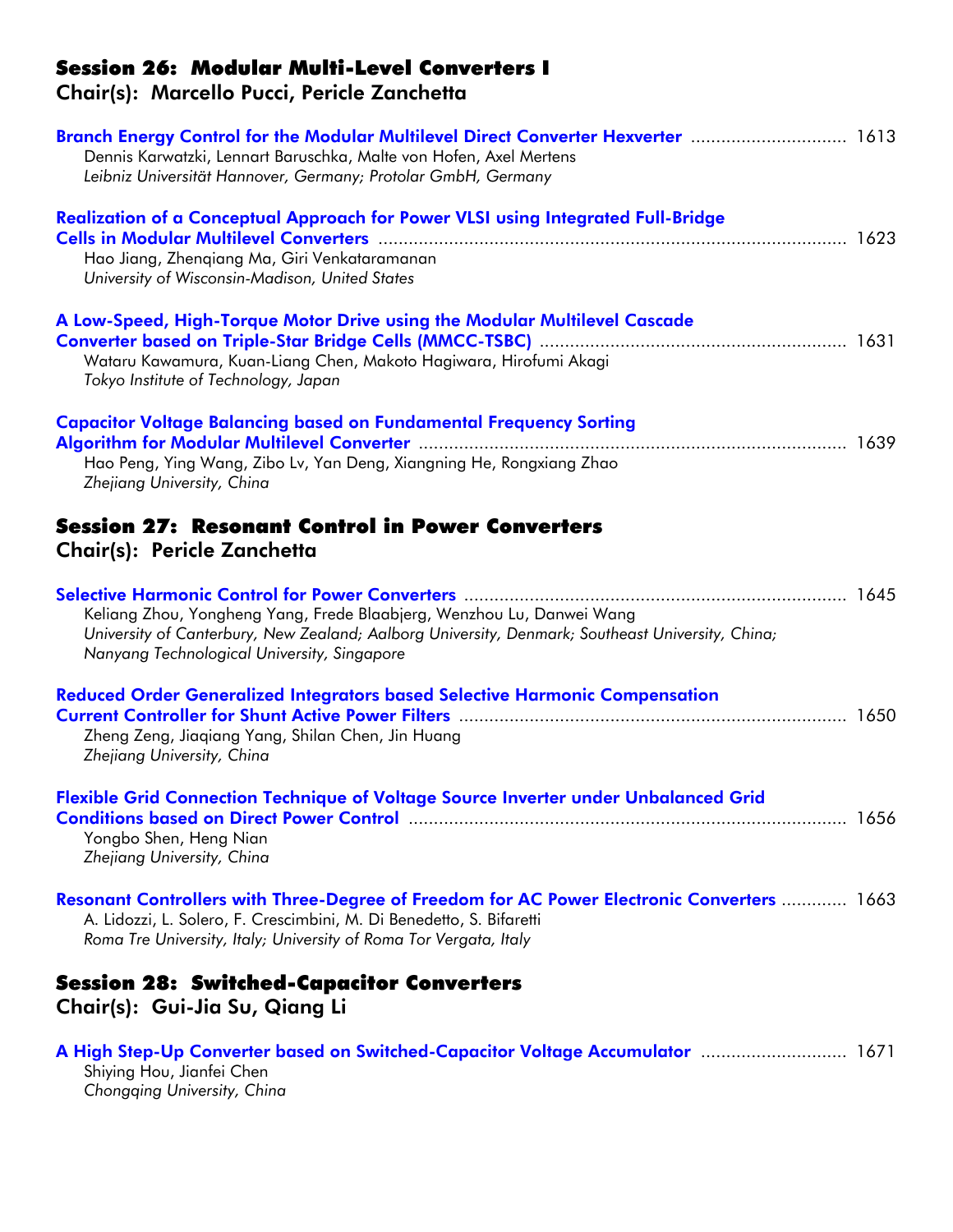| Analysis of Coupled Microinductors for Power-Supply-on-Chip Applications  1679<br>Ciaran Feeney, Maeve Duffy, Ningning Wang, Santosh Kulkarni, Cian O'Mathuna<br>National University of Ireland, Ireland; University College Cork, Ireland |  |  |
|--------------------------------------------------------------------------------------------------------------------------------------------------------------------------------------------------------------------------------------------|--|--|
| Current Source Converter with Switched-Inductor DC Link Circuit for Reduced Converter Losses  1685<br>Yichao Zhang, T.M. Jahns<br>University of Wisconsin-Madison, United States                                                           |  |  |
| Analysis and Design of a 1-kW 3X Interleaved Switched-Capacitor DC-DC Converter  1692<br>Shouxiang Li, Bin Wu, Keyue Smedley, Sigmond Singer<br>University of California, Irvine, United States; Tel Aviv University, Israel               |  |  |
| <b>Session 29: Voltage Control Issues in Electric Drives</b><br>Chair(s): Vladimir Blasko, Sanjib Kumar Panda                                                                                                                              |  |  |
| An Optimal Solution for Operating a Three-Phase Variable Frequency Drive from a                                                                                                                                                            |  |  |
| Mahesh M. Swamy, Joshua Collins, Anupama Balakrishnan<br>Yaskawa America, Inc., United States; Missouri University of Science and Technology, United States                                                                                |  |  |
| Hexagon Voltage Manipulating Control (HVMC) for AC Motor Drives Operating at Voltage Limits  1707<br>Jul-Ki Seok, SeHwan Kim<br>Yeungnam University, Korea                                                                                 |  |  |
| Interleaved PWM Control for Neutral Point Balancing in Dual 3-Level Traction Drives  1715<br>Subhadeep Bhattacharya, Diego Mascarella, Benoit Boulet, Geza Joos<br>McGill University, Canada                                               |  |  |
| <b>Identification of the Magnetic Model of Permanent Magnet Synchronous Machines</b><br>S.A. Odhano, R. Bojoi, S.G. Rosu, A. Tenconi<br>Politecnico di Torino, Italy; University "Politehnica" of Bucharest, Romania                       |  |  |
| Session 30: Prof. D. Howe Memorial Session: Synchronous Machines<br>Chair(s): Z.Q. Zhu, Thomas Jahns                                                                                                                                       |  |  |
| PMSM Magnetization State Estimation based on Stator - Reflected PM Resistance<br>David Reigosa, Daniel Fernandez, Zi-Qiang Zhu, Fernando Briz<br>University of Oviedo, Spain; University of Sheffield, United Kingdom                      |  |  |
| <b>Comparison of Different Methods for Incipient Fault Diagnosis in PMSMs with</b><br>Davide Barater, Jesus Arellano-Padilla, Chris Gerada                                                                                                 |  |  |
| University of Parma, Italy; University of Nottingham, United Kingdom                                                                                                                                                                       |  |  |
| Analysis of FSCW SPM Servo Motor with Static, Dynamic and Mixed Eccentricity in<br>Shaofeng Jia, Ronghai Qu, Jian Li, Zansong Fu, Hong Chen, Leilei Wu<br>Huazhong University of Science and Technology, China                             |  |  |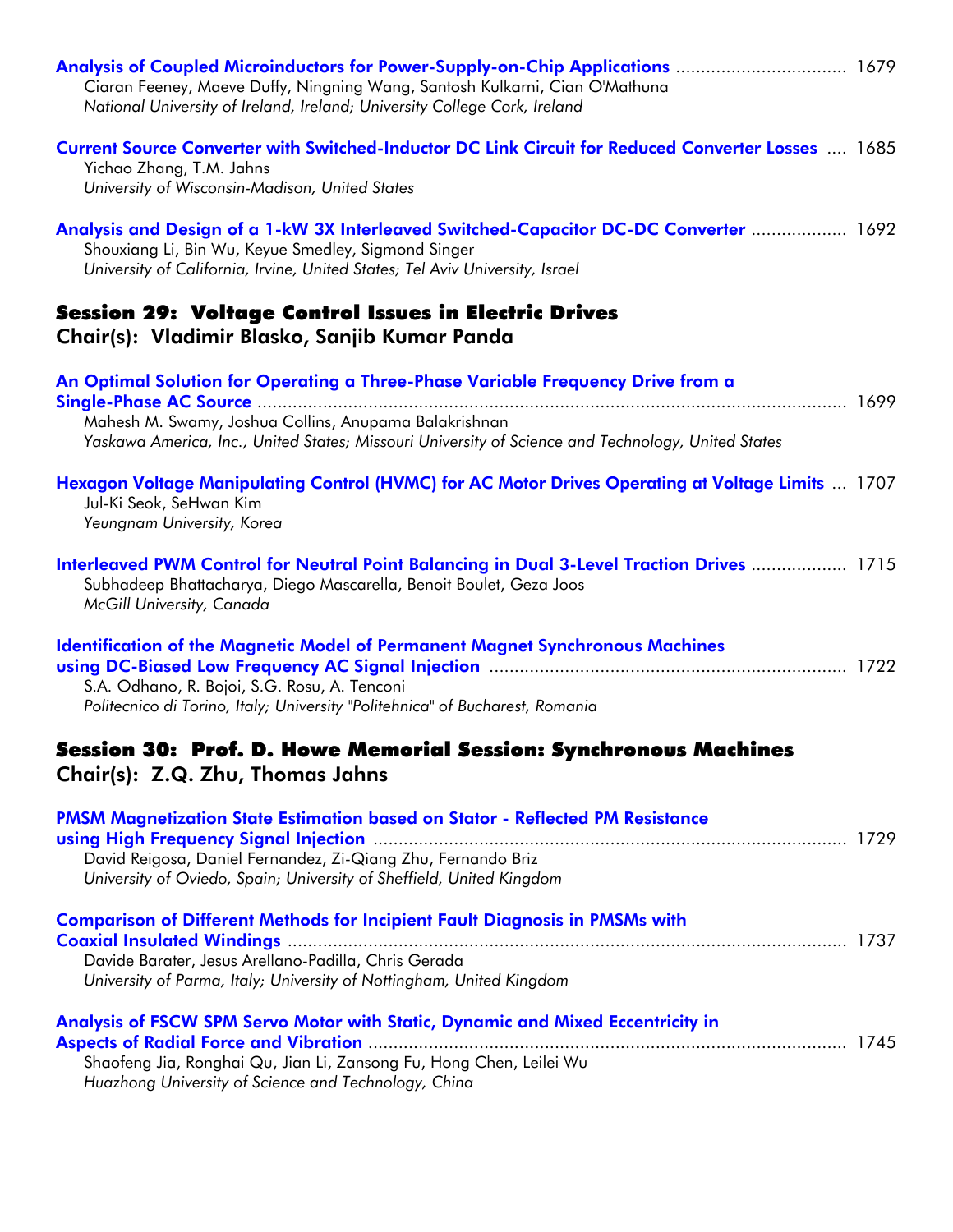| The Structure Optimization of Novel Harmonic Current Excited Brushless<br>Quntao An, Xiaolong Gao, Fei Yao, Lizhi Sun, Thomas Lipo<br>Harbin Institute of Technology, China; University of Wisconsin-Madison, United States |  |
|-----------------------------------------------------------------------------------------------------------------------------------------------------------------------------------------------------------------------------|--|
| <b>Session 31: Inductive Power Transfer II</b><br>Chair(s): Burak Ozpineci, Fabio Giulii Capponi                                                                                                                            |  |
| Methods for Reducing Leakage Electric Field of a Wireless Power Transfer<br>Masaki Jo, Yukiya Sato, Yasuyoshi Kaneko, Shigeru Abe<br>Saitama University, Japan                                                              |  |
| Reducing Leakage Flux in IPT Systems by Modifying Pad Ferrite Structures  1770<br>Fei Yang Lin, Adeel Zaheer, Mickel Budhia, Grant A. Covic<br>University of Auckland, New Zealand; Qualcomm NZ Ltd, New Zealand            |  |
| Design Methodology of a Series-Series Inductive Power Transfer System for<br>Zhicong Huang, Siu-Chung Wong, Chi K. Tse<br>Hong Kong Polytechnic University, Hong Kong                                                       |  |
| Analysis of Co-Planar Intermediate Coil Structures in Inductive Power Transfer Systems  1783<br>Abhilash Kamineni, Grant A. Covic, John T. Boys<br>University of Auckland, New Zealand                                      |  |
| <b>Session 32: Losses in Electrical Machines</b><br>Chair(s): Rafal Wrobel, Emmanuel Agamloh                                                                                                                                |  |
| <b>Combined Experimental and Numerical Method for Loss Separation in</b><br>Greg Heins, Dan M. Ionel, Dean Patterson, Steve Stretz<br><b>Regal Beloit Corporation, United States</b>                                        |  |
| Vibration Reduction of One-Axis Actively Position Regulated Single-Drive<br>Hiroya Sugimoto, Seiyu Tanaka, Akira Chiba<br>Tokyo Institute of Technology, Japan                                                              |  |
| <b>Winding Design for Minimum Power Loss and Low-Cost Manufacture in</b><br>Rafal Wrobel, Dave Staton, Richard Lock, Julian Booker, David Drury<br>University of Bristol, United Kingdom; Motor Design Ltd., United Kingdom |  |
| <b>Cylindrical Rotor Design for Acoustic Noise and Windage Loss Reduction in</b><br>Kyohei Kiyota, Takeo Kakishima, Akira Chiba<br>Tokyo Institute of Technology, Japan                                                     |  |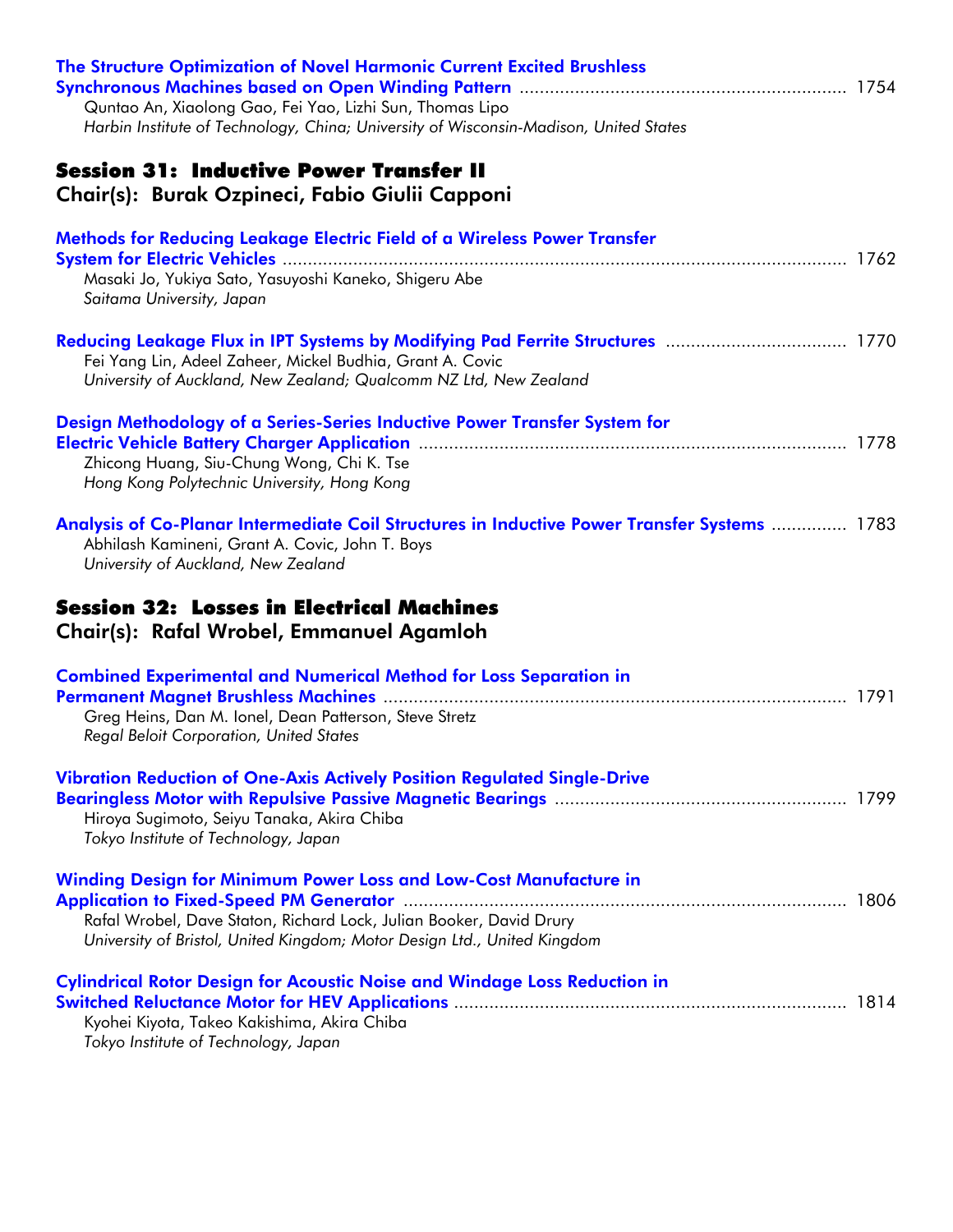#### Special Session 2: Wide Band Gap (WBG) Power Switch Modules – Requirements and Challenges Chair(s): Krishna Shenai

| Single-Chip Data Sheets and Circuit Models - Do We Have Them Right for WBG Devices?  n/a<br>Krishna Shenai<br>Argonne National Laboratory, United States                                                                                                |  |
|---------------------------------------------------------------------------------------------------------------------------------------------------------------------------------------------------------------------------------------------------------|--|
| <b>Andrew F Pinkos</b><br>Propulsion Systems, United States                                                                                                                                                                                             |  |
| Package and Assembly Requirements for SiC-Based Power Modules in Industrial Applications  n/a<br>Thomas Grasshoff, Kevork Haddad<br><b>SEMIKRON International GmbH, United States</b>                                                                   |  |
| Chad B. O'Neal<br>Arkansas Power Electronics International, Inc., United States                                                                                                                                                                         |  |
| PT2_E_A1: DFIG based Wind Systems<br>Chair(s): Bilal Akin                                                                                                                                                                                               |  |
| A No-Load Grid-Connected Strategy based on One-cycle Control for<br>Yanxia Shen, Zhicheng Ji, Tinglong Pan, Dinghui Wu<br>Jiangnan University, China                                                                                                    |  |
| Capability of DFIG WTS to Ride through Recurring Asymmetrical Grid Faults  1827<br>Wenjie Chen, Frede Blaabjerg, Min Chen, Dehong Xu<br>Zhejiang University, China; Aalborg University, Denmark                                                         |  |
| Model based methods for Rotor Position Detection of Doubly-Fed Induction Generator  1835<br>Rongwu Zhu, Zhe Chen, Yungian Zhang, Xiaojie Wu<br>Aalborg University, Denmark; University of Mining and Technology, China                                  |  |
| Sizing of the Series Dynamic Breaking Resistor in a Doubly Fed Induction<br>1842<br><b>Generator Wind Turbine</b><br>Hammam Soliman, Huai Wang, Dao Zhou, Frede Blaabjerg, Mostafa I. Marie<br>Aalborg University, Denmark; Ain Shams University, Egypt |  |
| Shorted-Stator Mode Control of Doubly-Fed Induction Generator Connected to a Weak Grid  1847<br>Adeola Balogun, Olorunfemi Ojo, Frank Okafor<br>University of Lagos, Nigeria; Tennessee Technological University, United States                         |  |
| <b>PT2 E A2: Wave and Wind Generation Systems</b><br>Chair(s): Seungdeog Choi                                                                                                                                                                           |  |
| Nicola Delmonte, Davide Barater, Francesco Giuliani, Paolo Cova, Giampaolo Buticchi                                                                                                                                                                     |  |

*University of Parma, Italy; University of Kiel, Germany*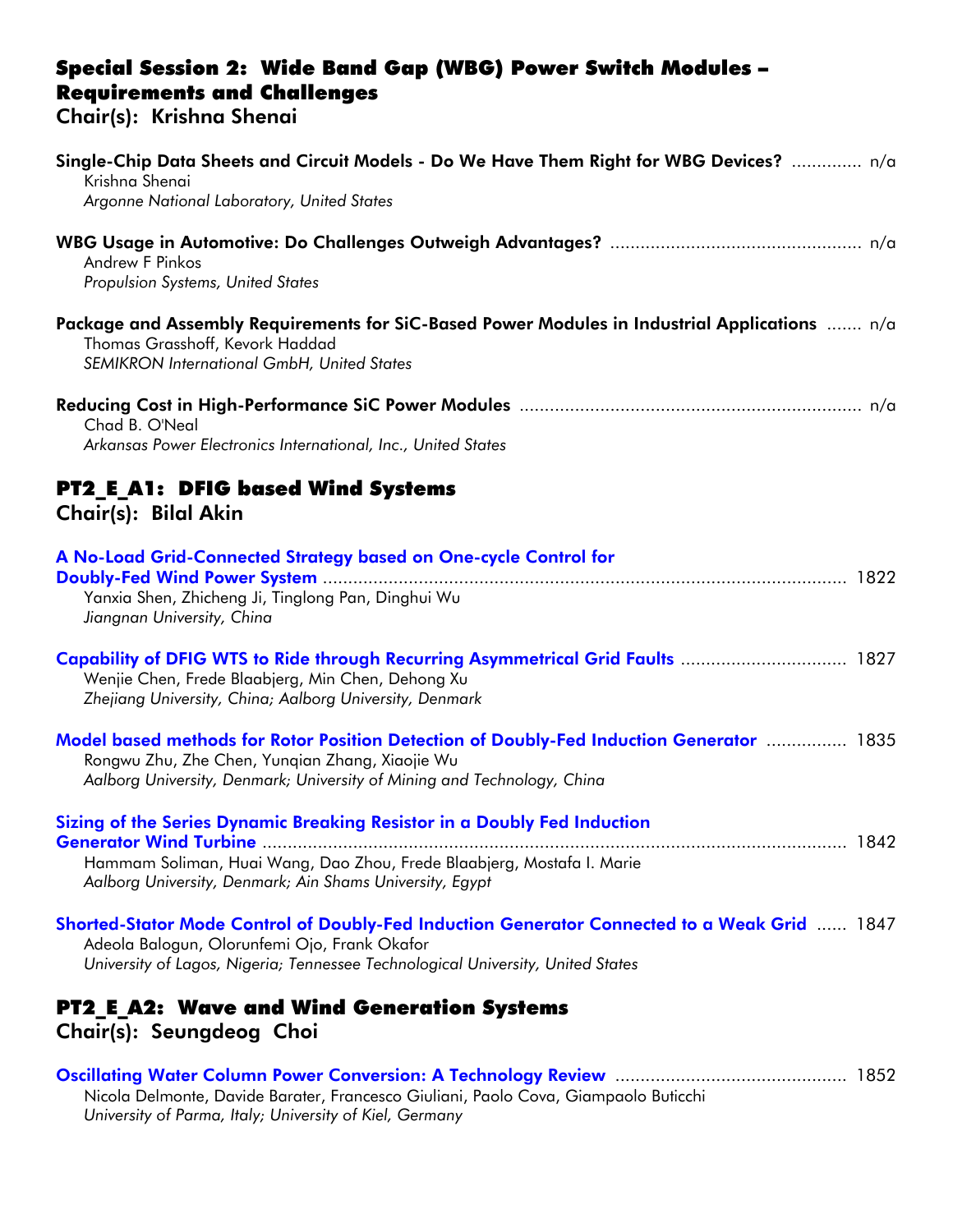| Samir Hazra, Ashish Sanjay Shrivastav, Akash Gujarati, Subhashish Bhattacharya<br>North Carolina State University, United States                                                                                                                                                       |  |
|----------------------------------------------------------------------------------------------------------------------------------------------------------------------------------------------------------------------------------------------------------------------------------------|--|
| Timothy M. Lewis, Bret Bosma, Annette von Jouanne, Ted K.A. Brekken<br>Oregon State University, United States                                                                                                                                                                          |  |
| PT2_E_A3: Converters for Solar PV Systems<br><b>Chair(s): Ahmed Elasser</b>                                                                                                                                                                                                            |  |
| Modeling and Digital Control of a High-Power Full-Bridge Isolated DC-DC<br>Paulo Sergio Nascimento Filho, Leonardo Ruffeil de Oliveira, Tárcio André dos Santos Barros,<br>Marcelo Gradella Villalva, Ernesto Ruppert Filho<br>University of Campinas, Brazil                          |  |
| Linlin Li, Yu Tang<br>Nanjing University of Aeronautics and Astronautics, China                                                                                                                                                                                                        |  |
| A New DC-DC Buck-Boost Modified Series Forward Converter for Photovoltaic Applications  1887<br>D. López del Moral, A. Barrado, M. Sanz, A. Lázaro, P. Zumel<br>Carlos III of Madrid University, Spain                                                                                 |  |
| Development of a Four Phase Floating Interleaved Boost Converter for Photovoltaic Systems  1895<br>Christopher D. Lute, Marcelo Simões, Danilo Iglesias Brandão, Ahmed Al Durra, S.M. Muyeen<br>Colorado School of Mines, United States; The Petroleum Institute, United Arab Emirates |  |
| PT2_E_B2: Smart Grid Components<br>Chair(s): Madhav Manjrekar, Luca Solero                                                                                                                                                                                                             |  |
| <b>Bridge-Type Fault Current Limiter for Asymmetric Fault Ride-Through Capacity</b><br>Gilmanur Rashid, Mohd. Hasan Ali<br>University of Memphis, United States                                                                                                                        |  |
| LCL Filter Design and Inductor Ripple Analysis for 3-Level NPC Grid Interface Converter  1911<br>Yang Jiao, Fred C. Lee<br>Virginia Polytechnic Institute and State University, United States                                                                                          |  |
| A Unified Access Conditioner for Microgrid with Renewable Energy Sources  1919<br>Chang Yuan, Xiangning Xiao<br>North China Electric Power University, China                                                                                                                           |  |
| M.M.C. Merlin, P.D. Judge, T.C. Green, P.D. Mitcheson, F. Moreno, K. Dyke<br>Imperial College London, United Kingdom; Alstom Grid, United Kingdom                                                                                                                                      |  |
| <b>Impact of Frequency Modulation Ratio on Capacitor Cells Balancing in</b><br>Ehsan Behrouzian, Massimo Bongiorno, Remus Teodorescu<br>Chalmers University of Technology, Sweden; Chalmers University of Technology, Sweden;<br>Aalborg University, Denmark                           |  |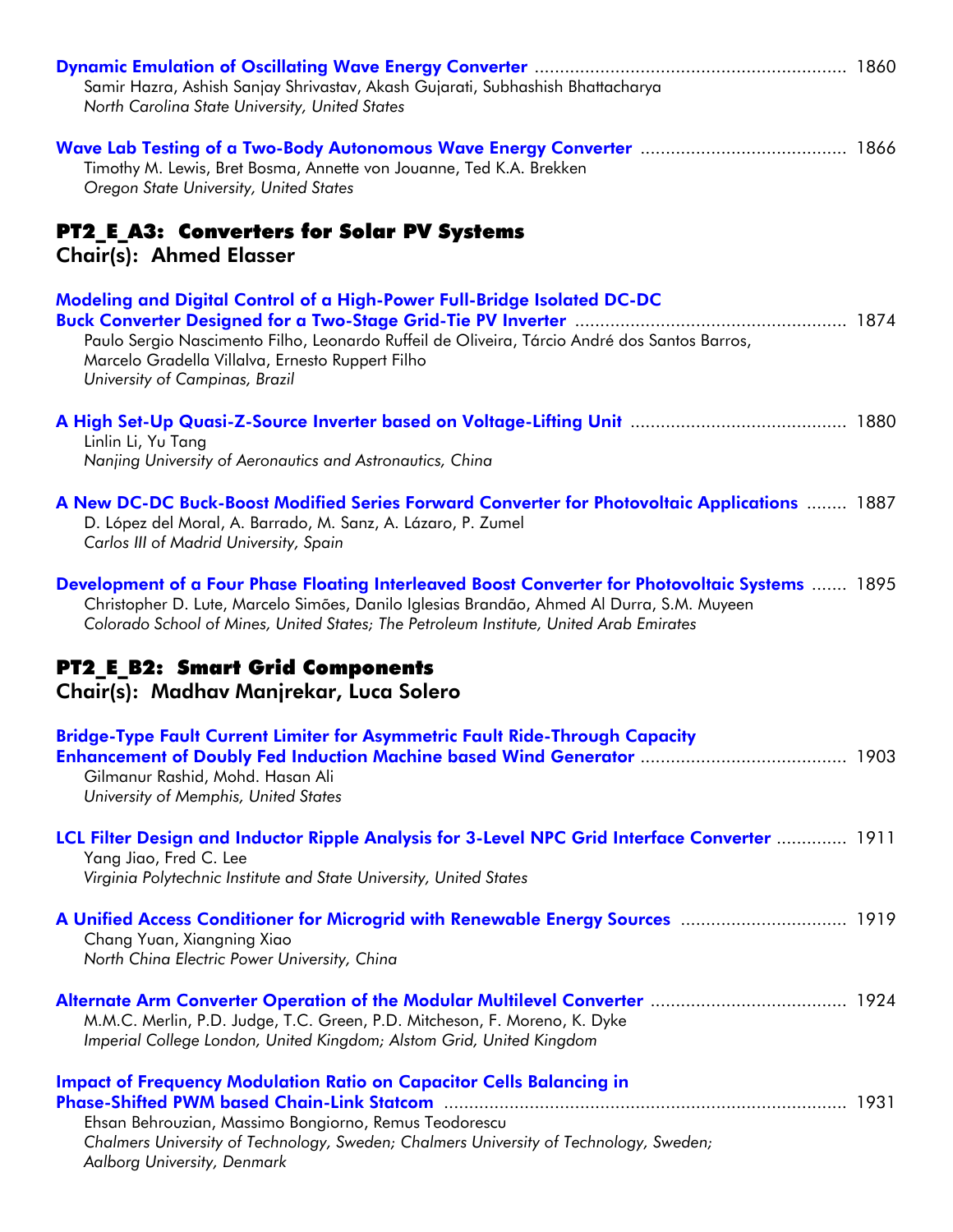| A Full-Bridge AC Power Flow Controller with Reduced Capacitance Operated<br>Takanori Isobe                                                                                                                                                                              |  |
|-------------------------------------------------------------------------------------------------------------------------------------------------------------------------------------------------------------------------------------------------------------------------|--|
| University of Tsukuba, Japan                                                                                                                                                                                                                                            |  |
| Startup Strategy of VSC-HVDC System based on Modular Multilevel Converter  1946<br>Fanqiang Gao, Zixin Li, Fei Xu, Zunfang Chu, Ping Wang, Yaohua Li<br>Chinese Academy of Sciences, China                                                                              |  |
| Lei Yang, Peng Fu, Xiu Yao, Jin Wang<br>Chinese Academy of Science, China; Ohio State University, United States                                                                                                                                                         |  |
| Xueqiang Zhang, Xin Yang, Jin Zhang, Weiwei He, Patrick R. Palmer<br>University of Cambridge, United Kingdom                                                                                                                                                            |  |
| Over-Current Protection Scheme for SiC Power MOSFET DC Circuit Breaker  1967<br>Yuan Zhang, Yung C. Liang<br>National University of Singapore, Singapore                                                                                                                |  |
| A High Density Converter for Mid Feeder Voltage Regulation of<br>Richard Silversides, Tim Green, Michael M.C. Merlin<br>Imperial College London, United Kingdom                                                                                                         |  |
| Analysis on Practical Design of Virtual-Air-Gap Variable Reactors for<br>Yucheng Zhang, Praveen Devakota, Ruiyun Fu<br>South Dakota School of Mines and Technology, United States                                                                                       |  |
| Preetham Goli, Wajiha Shireen<br>University of Houston, United States                                                                                                                                                                                                   |  |
| <b>Supercapacitor Assisted Surge Absorber (SCASA) Technique:</b><br>Jayathu Fernando, Nihal Kularatna<br>University of Waikato, New Zealand                                                                                                                             |  |
| One and Two DC-Links Universal Active Power Filter without Series Isolation Transformer  1997<br>P.L.S. Rodrigues, C.B. Jacobina, G.A. de A. Carlos, M.B.R. Correa, M.A. Vitorino<br>Federal University of Campina Grande, Brazil; Federal Institute of Alagoas, Brazil |  |
| <b>PT2_E_C: Power Supplies</b><br>Chair(s): Jean Luc Schanen, Shuo Wang                                                                                                                                                                                                 |  |
| Analyses of the Impact of Current Load Change on a Current-Mode Constant<br>Ming-Chuan Yen, Dan Chen, Sheng-Fu Hsiao, Yung-Jen Chen                                                                                                                                     |  |

*National Taiwan University, Taiwan; Richtek Technology Corporation, Taiwan*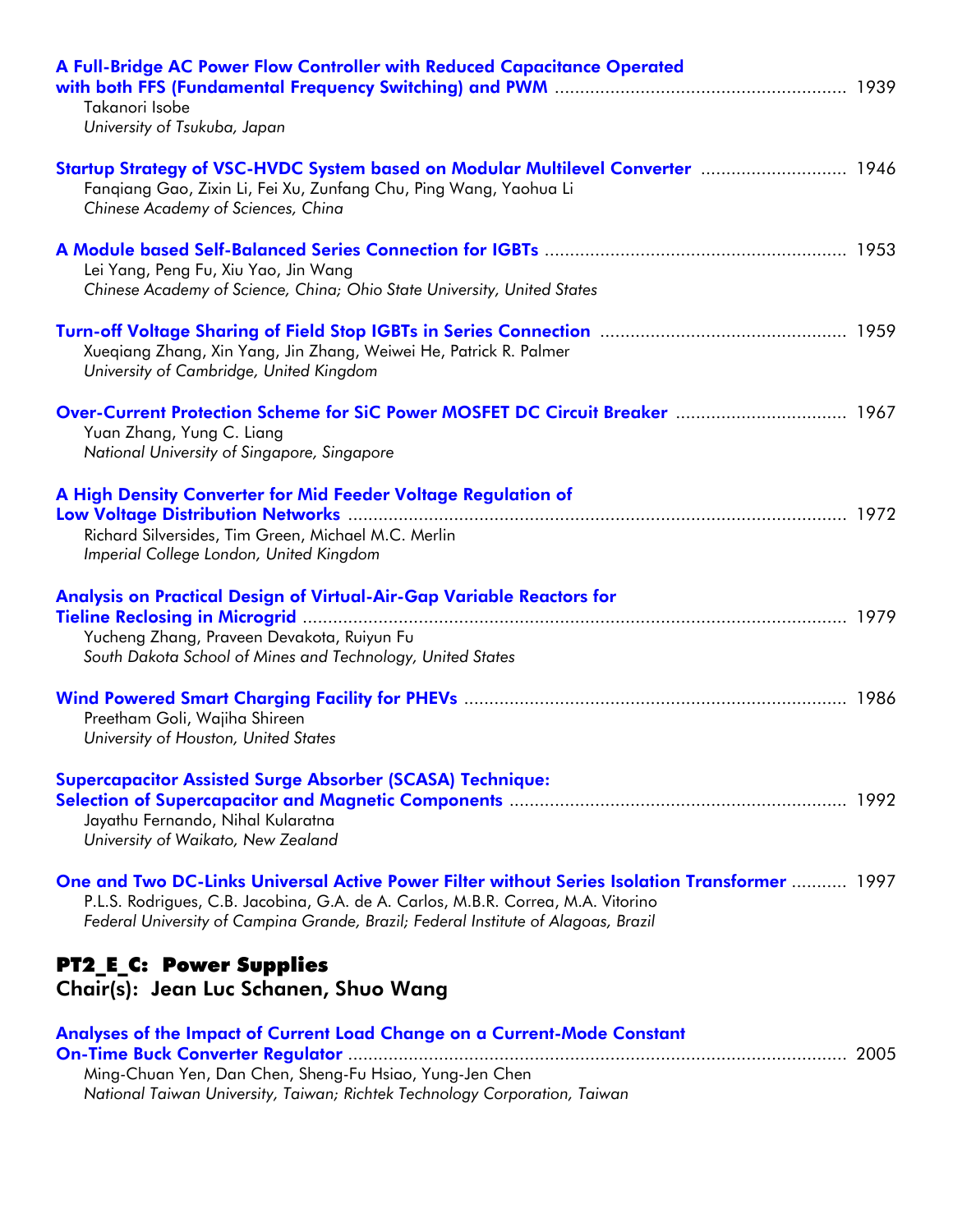| High Efficiency Point-of-Load and Bus Converter System using Built-in Converters  2013<br>Won-Yong Sung, Chang-Yeol Oh, Jung-Hoon Ahn, Byoung-Kuk Lee, Yun-Sung Kim<br>Sungkyunkwan University, Korea                                              |  |
|----------------------------------------------------------------------------------------------------------------------------------------------------------------------------------------------------------------------------------------------------|--|
| PT2_N_E3: Isolated DC-DC Converters                                                                                                                                                                                                                |  |
| Chair(s): Wei Qiao                                                                                                                                                                                                                                 |  |
| A Line and Load Independent Constant-Frequency Zero-Voltage-Switching                                                                                                                                                                              |  |
| Alireza Safaee, Konrad Woronowicz, Praveen Jain, Alireza Bakhshai<br>Bombardier Transportation Inc., Canada; Queen's University, Canada                                                                                                            |  |
| An Improved Start-Up Method for LLC Series Resonant Converter based on State-Plane Analysis  2026<br>Dongdong Yang, Changsong Chen, Shanxu Duan, Jiuqing Cai<br>Huazhong University of Science and Technology, China                               |  |
| Analysis of a Novel Interleaved CLL Resonant Converter for EV Battery Charger Applications  2031<br>Erdem Asa, Kerim Colak, Dariusz Czarkowski<br>New York University, United States                                                               |  |
| High Power LLC Battery Charger: Wide Regulation using Phase-Shift for Recovery Mode  2037<br>Navid Shafiei, Martin Ordonez, Marian Cracium, Murray Edington, Chris Botting<br>University of British Columbia, Canada; Delta-Q Technologies, Canada |  |
| <b>Modular Snubberless Bidirectional Soft-Switching Current-Fed</b><br>Satarupa Bal, Akshay K. Rathore, Dipti Srinivasan<br>National University of Singapore, Singapore                                                                            |  |
| Koji Murata, Fujio Kurokawa<br>Nagasaki University, Japan                                                                                                                                                                                          |  |
| High Voltage Dual Active Bridge with Series Connected High Voltage Silicon Carbide (SiC) Devices  2057<br>Kasunaidu Vechalapu, Arun Kumar Kadavelugu, Subhashish Bhattacharya<br>North Carolina State University, United States                    |  |
| Babak Farhangi, Hamid A. Toliyat<br>Texas A&M University, United States                                                                                                                                                                            |  |
| Analysis and Comparison of Voltage-Source and Current-Source Asymmetric<br>Shiladri Chakraborty, Souvik Chattopadhyay<br>Indian Institute of Technology, India                                                                                     |  |
| <b>PT2 N E4: Multi-Level Converters</b><br>Chair(s): Pericle Zanchetta                                                                                                                                                                             |  |
| Yuan Tang, Li Ran, Olayiwola Alatise, Philip Mawby<br>University of Warwick, United Kingdom                                                                                                                                                        |  |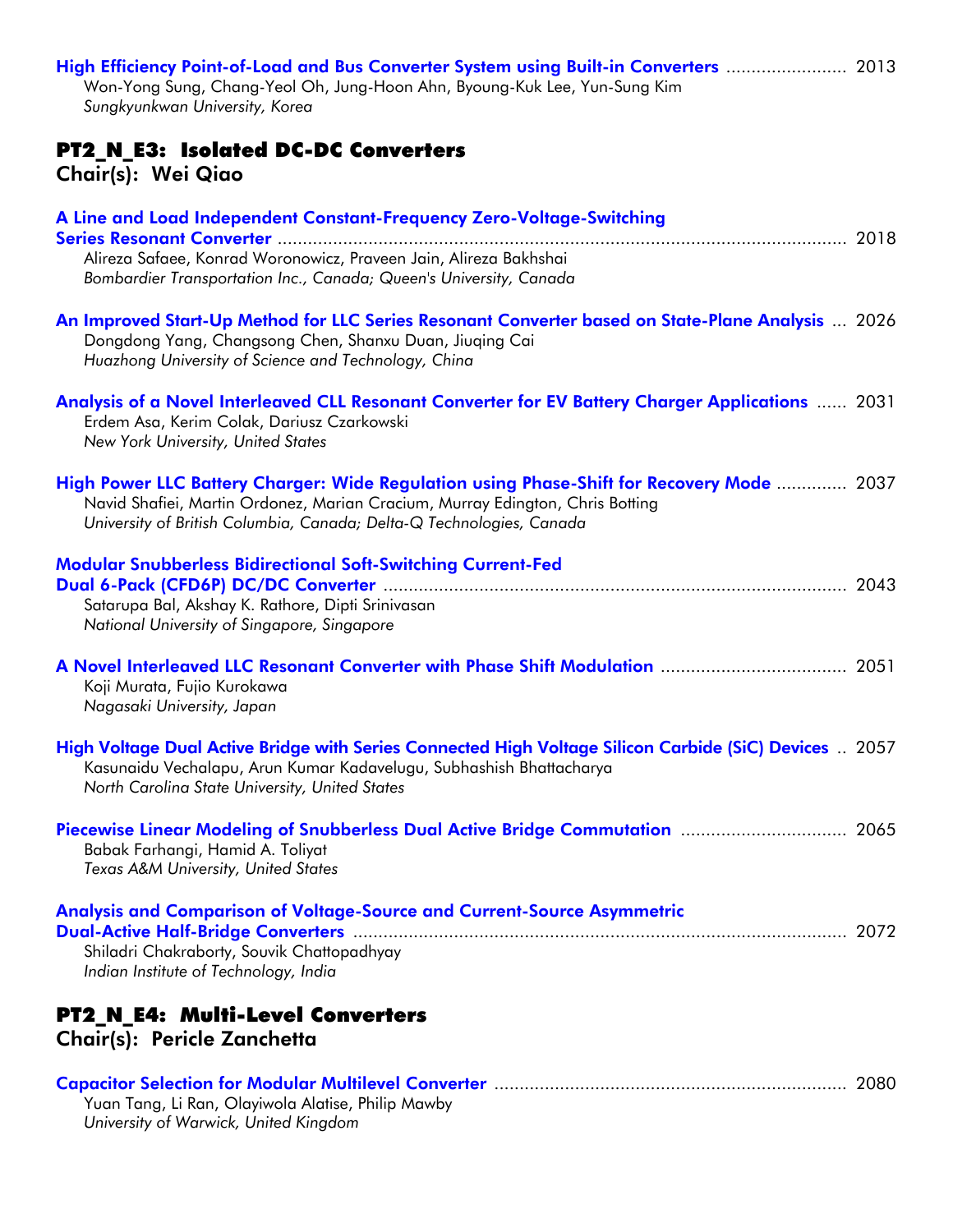| An FPGA-based Real-Time Simulator for HIL Testing of Modular Multilevel Converter Controller  2088<br>Wei Li, Luc-André Grégoire, Sisounthone Souvanlasy, Jean Bélanger<br>OPAL-RT Technologies, Canada                                                                                                                                                                                |  |
|----------------------------------------------------------------------------------------------------------------------------------------------------------------------------------------------------------------------------------------------------------------------------------------------------------------------------------------------------------------------------------------|--|
| A Carrier-based PWM Method for Neutral-Point Ripple Reduction of a 3-Level Inverter  2095<br>June-Seok Lee, Kyo-Beum Lee<br>Ajou University, Korea                                                                                                                                                                                                                                     |  |
| A Detection Method for an Open-Switch Fault in Cascaded H-Bridge Multilevel Inverters  2101<br>Hyun-Woo Sim, June-Seok Lee, Kyo-Beum Lee<br>Ajou University, Korea                                                                                                                                                                                                                     |  |
| AC-DC-AC Three-Phase Converter based on Three Three-Leg Cconverters Connected in Series  2107<br>Nustenil S.M.L. Marinus, Cursino B. Jacobina, Nady Rocha, Euzeli C. dos Santos Jr.<br>Federal University of Campina Grande, Brazil; Federal University of Paraiba, Brazil; Federal Institute<br>of the Ceará, Brazil; Indiana University-Purdue University Indianapoli, United States |  |
| Vahid Najmi, Hamed Nademi, Rolando Burgos<br>Virginia Polytechnic Institute and State University, United States; ABB Ltd., Norway                                                                                                                                                                                                                                                      |  |
| Condition Monitoring for Submodule Capacitors in Modular Multilevel Converters  2121<br>Yun-Jae Jo, Thanh Hai Nguyen, Dong-Choon Lee<br>Yeungnam University, Korea                                                                                                                                                                                                                     |  |
| A New Five-Level Hybrid-Clamped Converter with Reduced Number of Clamping Devices  2127<br>Kui Wang, Lie Xu, Zedong Zheng, Yongdong Li<br>Tsinghua University, China                                                                                                                                                                                                                   |  |
| A Simple Capacitor Voltage Balancing Method for Nested Neutral Point Clamped Inverter  2133<br>Kai Tian, Bin Wu, Mehdi Narimani, Dewei Xu, Zhongyuan Cheng, Navid Reza Zargari<br>Ryerson University, Canada; Rockwell Automation Canada, Canada                                                                                                                                       |  |
| A High Cell Count Cascade Full Bridge Converter for Wide Bandwidth<br>Geoffrey R. Walker, Negareh Ghasemi, Mark A.H. Broadmeadow, Gerard F. Ledwich<br>Queensland University of Technology, Australia                                                                                                                                                                                  |  |
| <b>Improved Thermal Management of Multi-Level Converter Building Module to</b><br>Hidemine Obara, Yukihiko Sato<br>Chiba University, Japan                                                                                                                                                                                                                                             |  |
| Ghazal Falahi, Wensong Yu, Alex Q. Huang<br>North Carolina State University, United States                                                                                                                                                                                                                                                                                             |  |
| <b>PT2 N I: Passives and Converters</b><br>Chair(s): Jean Luc Schanen, Shuo Wang                                                                                                                                                                                                                                                                                                       |  |
| Design and Analysis of 37.5% Energy-Recycling Flyback-Type Class-D Gate Driver IC<br>Tagwook Kana Japha Kim                                                                                                                                                                                                                                                                            |  |

Taewook Kang, Jaeha Kim *Seoul National University, Korea*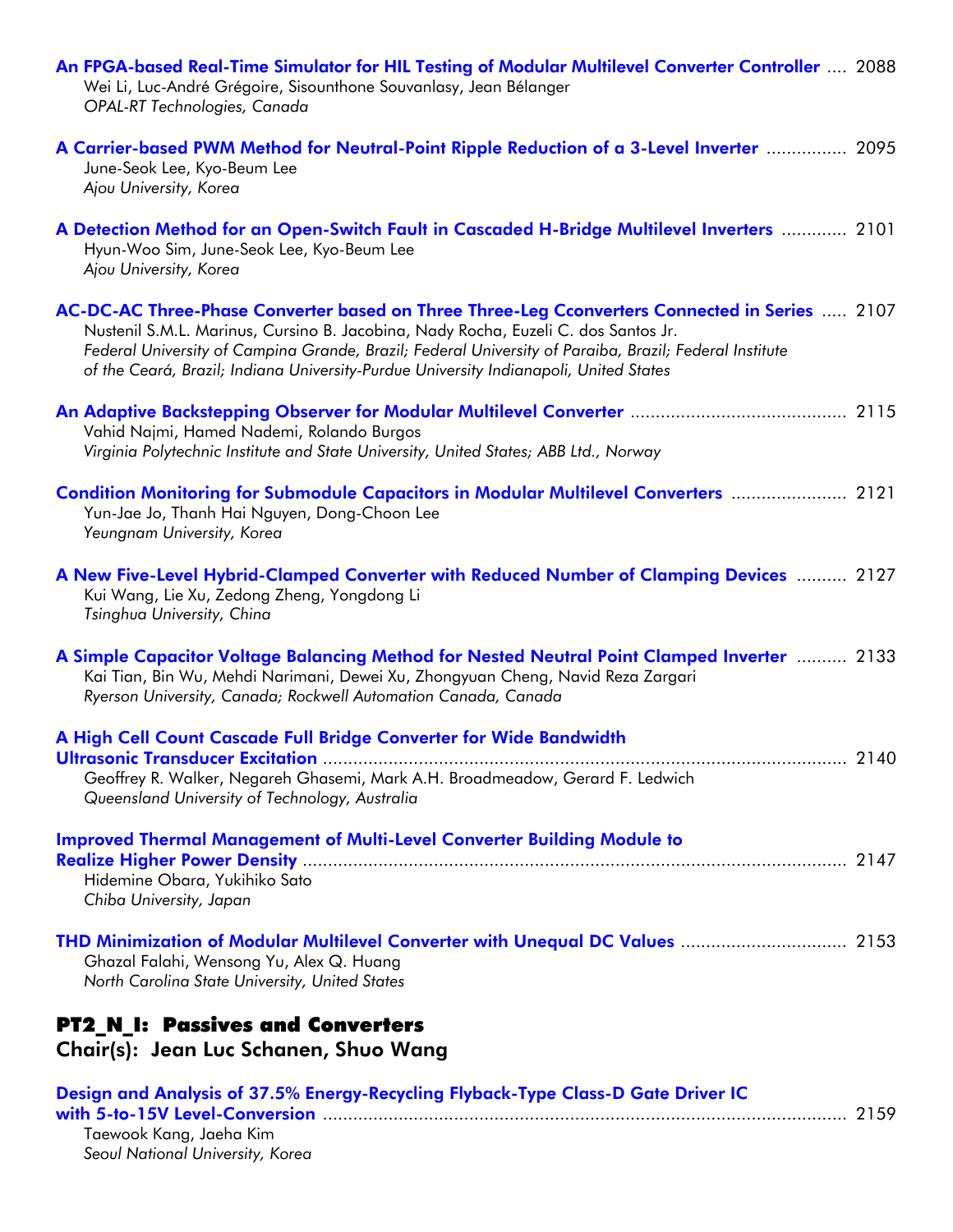| Optimization and Analysis of PwrSoc Buck Converter with Integrated<br>V. Šviković, J. Cortes, P. Alou, J. Oliver, J.A. Cobos<br>Universidad Politécnica de Madrid, Spain                                                                                                                                                                                 |  |
|----------------------------------------------------------------------------------------------------------------------------------------------------------------------------------------------------------------------------------------------------------------------------------------------------------------------------------------------------------|--|
| A 9-11 Bits Phase-Interpolating Digital Pulse-Width Modulator with 1000X Frequency Range  2172<br>Yoontaek Lee, Taewook Kang, Jaeha Kim<br>Seoul National University, Korea                                                                                                                                                                              |  |
| A Transient Core Loss Analysis of Multiple-Gap Inductor Designed for the 2010 Prius  2177<br>Masaki Wasekura, Chi-Ming Wang, Robert D. Lorenz<br>Toyota Motor Corporation, Japan; Toyota Research Institute of North America, United States;<br>University of Wisconsin-Madison, United States                                                           |  |
| Weyman Lundquist, Vivien Yang, Carl Castro<br>West Coast Magnetics, United States                                                                                                                                                                                                                                                                        |  |
| Zhemin Zhang, Milisav Danilovic, Khai D.T. Ngo, Jeff L. Nilles<br>Virginia Polytechnic Institute and State University, United States; Texas Instruments Inc., United States                                                                                                                                                                              |  |
| Baoyun Ge, Daniel C. Ludois, Rodolfo Perez<br>University of Wisconsin-Madison, United States                                                                                                                                                                                                                                                             |  |
| Victor Sung, W.G. Odendaal<br>Virginia Polytechnic Institute and State University, United States                                                                                                                                                                                                                                                         |  |
| A 0.76W/mm <sup>2</sup> On-Chip Fully-Integrated Buck Converter with Negatively-Coupled,<br>Minbok Lee, Yunju Choi, Jaeha Kim<br>Seoul National University, Korea                                                                                                                                                                                        |  |
| Understanding dv/dt of 15 kV SiC N-IGBT and its Control using Active Gate Driver  2213<br>Arun Kadavelugu, Subhashish Bhattacharya, Sei-Hyung Ryu, David Grider, Scott Leslie, Kamalesh Hatua<br>North Carolina State University, United States; Cree, Inc, United States; Powerex, Inc., United States;<br>Indian Institute of Technology Madras, India |  |
| PT2_S_F: Grid-Connected Power Converters and Control<br>Chair(s): Jean Luc Schanen, Shuo Wang                                                                                                                                                                                                                                                            |  |
| Omar Abdel-Rahim, Funato Hirohito, Junnosuke Haruna<br>Aswan University, Egypt; Utsunomiya University, Japan                                                                                                                                                                                                                                             |  |

| Voltage Droop Control of Dual Active Bridge for Integrating Battery Energy Storage to Utility Grid  2227 |  |
|----------------------------------------------------------------------------------------------------------|--|
| Srinivas Bhaskar Karanki, David Xu                                                                       |  |
| $\mathsf{R}$ . The state $\mathsf{R}$ is the state of $\mathsf{R}$                                       |  |

*Ryerson University, Canada*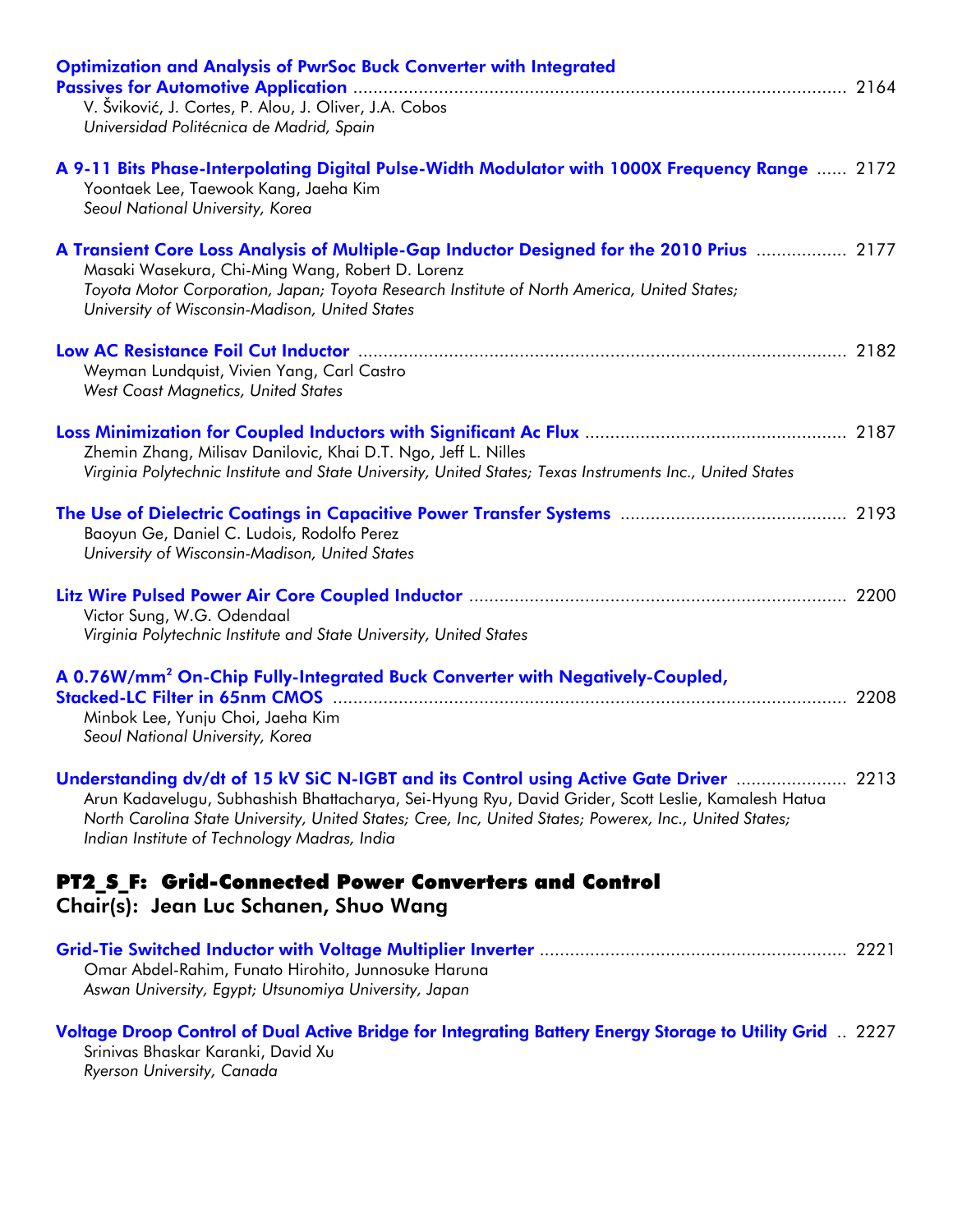| Performance Evaluation of a 3-Level ANPC Photovoltaic Grid-Connected Inverter<br>Davide Barater, Carlo Concari, Giampaolo Buticchi, Emre Gurpinar, Dipankar De, Alberto Castellazzi                                                                                      |  |
|--------------------------------------------------------------------------------------------------------------------------------------------------------------------------------------------------------------------------------------------------------------------------|--|
| University of Parma, Italy; University of Kiel, Germany; University of Nottingham, United Kingdom                                                                                                                                                                        |  |
| <b>Active Damping Control of LLCL Filters based on Virtual Resistor for T-Type</b><br>Payam Alemi, Dong-Choon Lee<br>Yeungnam University, Korea                                                                                                                          |  |
| <b>Coordinattive Control of Active Power and DC-Link Voltage for Cascaded</b><br>Yanjun Tian, Zhe Chen, Fujin Deng, Xiaofeng Sun, Yanting Hu<br>Aalborg University, Denmark; Yanshan University, China; Glyndwr University, United Kingdom                               |  |
| The Impact of Gate-Driver Parameters Variation and Device Degradation<br>C. Sintamarean, H. Wang, F. Blaabjerg, F. lannuzzo<br>Aalborg University, Denmark; University of Cassino and Southern Lazio, Italy                                                              |  |
| Control of a 19 Level Cascaded H-Bridge Multilevel Converter Photovoltaic System  2265<br>N.D. Marks, T.J. Summers, R.E. Betz<br>University of Newcastle, Australia                                                                                                      |  |
| A New DPWM Modulation for Three-Level Neutral Point Clamped Inverter with<br>Tzung-Lin Lee, Tsung-Yu Hsieh<br>National Sun Yat-Sen University, Taiwan                                                                                                                    |  |
| PT2_S_F2: Off-Grid Power Converters and Control<br>Chair(s): Luca Zarri                                                                                                                                                                                                  |  |
| <b>Decentralized Architecture and Control of Photovoltaic Generation System</b><br>Huan Hu, Xu She, Alex Huang<br>Texas Instrument, United States; GE Global Research, United States; North Carolina State University, United States                                     |  |
| A New Modulation Technique for Wide-Range Control of Output Voltage in Z-Source Inverters  2288<br>M.S. Diab, A. Elserougi, A.S. Abdel-Khalik, A.M. Massoud, Shehab Ahmed<br>Alexandria University, Egypt; Qatar University, Qatar; Texas A&M University at Qatar, Qatar |  |
| A Novel ZVS and ZCS Three-Port LLC Resonant Converter for Renewable Energy Systems  2296<br>Jiang Tianyang, Qizheng Lin, Junming Zhang, Yousheng Wang<br>Zhejiang University, China; Pinghu Electronics Co., Ltd., China                                                 |  |
| Jia Yao, Alexander Abramovitz, Keyue Smedley<br>Southeast University, China; University of California, Irvine, United States                                                                                                                                             |  |
| Piezoelectric Energy Harvesting Circuit using Full-Wave Voltage<br>Yukito Kushino, Hirotaka Koizumi<br>Tokyo University of Science, Japan                                                                                                                                |  |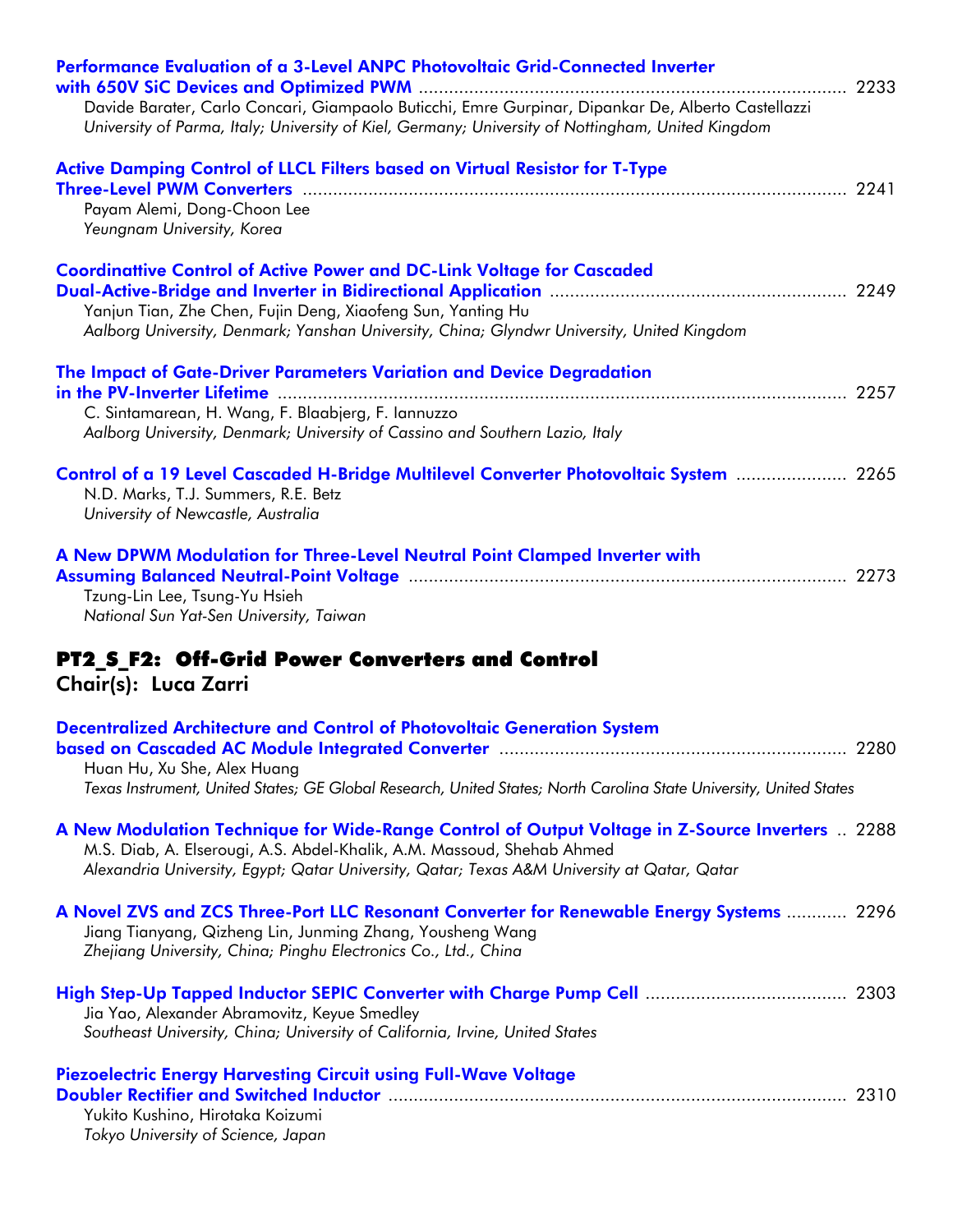| <b>Model Predictive Control of DC/DC Converter for Ultracapacitors Energy</b>                                                             |  |
|-------------------------------------------------------------------------------------------------------------------------------------------|--|
|                                                                                                                                           |  |
| Jianfeng Liu, Qing Yan, Zhiwu Huang, Cheng Luo<br>Central South University, China                                                         |  |
|                                                                                                                                           |  |
| A Droop Controller Achieving Proportional Power Sharing without Output                                                                    |  |
|                                                                                                                                           |  |
| Yu Zeng, Qing-Chang Zhong                                                                                                                 |  |
| University of Sheffield, United Kingdom                                                                                                   |  |
|                                                                                                                                           |  |
| A Novel Distributed PV System with Ultra-High-Frequncy-AC Bus for Residential Applications  2328                                          |  |
| Mengqi Wang, Qingyun Huang, Alex Q. Huang, Wensong Yu, Ruiyang Yu<br>North Carolina State University, United States                       |  |
|                                                                                                                                           |  |
|                                                                                                                                           |  |
| Alireza Tajfar, Hossein Riazmontazer, Sudip K. Mazumder                                                                                   |  |
| Enphase Energy, United States; University of Illinois, United States                                                                      |  |
|                                                                                                                                           |  |
| PT2_W_G1: PM Machines                                                                                                                     |  |
| Chair(s): Abraham Gebregergis, Akira Chiba                                                                                                |  |
|                                                                                                                                           |  |
| Design of Consequent-Pole, Toroidal-Winding, Outer Rotor Vernier Permanent Magnet Machines  2342<br>Dawei Li, Ronghai Qu, Jian Li, Wei Xu |  |
| Huazhong University of Science and Technology, China                                                                                      |  |
|                                                                                                                                           |  |
| Design Process of Dual-Stator, Spoke-Array Vernier Permanent Magnet Machines  2350                                                        |  |
| Dawei Li, Ronghai Qu, Wei Xu, Jian Li, T.A. Lipo                                                                                          |  |
| Huazhong University of Science and Technology, China; University of Wisconsin-Madison, United States                                      |  |
|                                                                                                                                           |  |
| Byungtaek Kim, Thomas A. Lipo                                                                                                             |  |
| Kunsan National University, Korea; University of Wisconsin-Madison, United States                                                         |  |
|                                                                                                                                           |  |
| A New Type of Harmonic Current Excited Brushless Synchronous Machine                                                                      |  |
|                                                                                                                                           |  |
| Lizhi Sun, Xiaolong Gao, Fei Yao, Quntao An, Thomas Lipo                                                                                  |  |
| Harbin Institute of Technology, China; University of Wisconsin-Madison, United States                                                     |  |
| <b>Rotor Shape Optimization for Output Maximization of Permanent Magnet</b>                                                               |  |
|                                                                                                                                           |  |
| Katsumi Yamazaki, Kazuya Utsuno, Kazuo Shima, Tadashi Fukami, Masato Sato                                                                 |  |
| Chiba Institute of Technology, Japan; Kanazawa Institute of Technology, Japan                                                             |  |
|                                                                                                                                           |  |
|                                                                                                                                           |  |
| Shingo Ehara, Shoji Shimomura                                                                                                             |  |
| Shibaura Institute of Technology, Japan                                                                                                   |  |
| Study of Suitable Motor Structure for IPMSM with High Flux Density Material  2390                                                         |  |
| Masashi Matsuhara, Masayuki Sanada, Shigeo Morimoto, Yukinori Inoue                                                                       |  |
| Osaka Prefecture University, Japan                                                                                                        |  |
|                                                                                                                                           |  |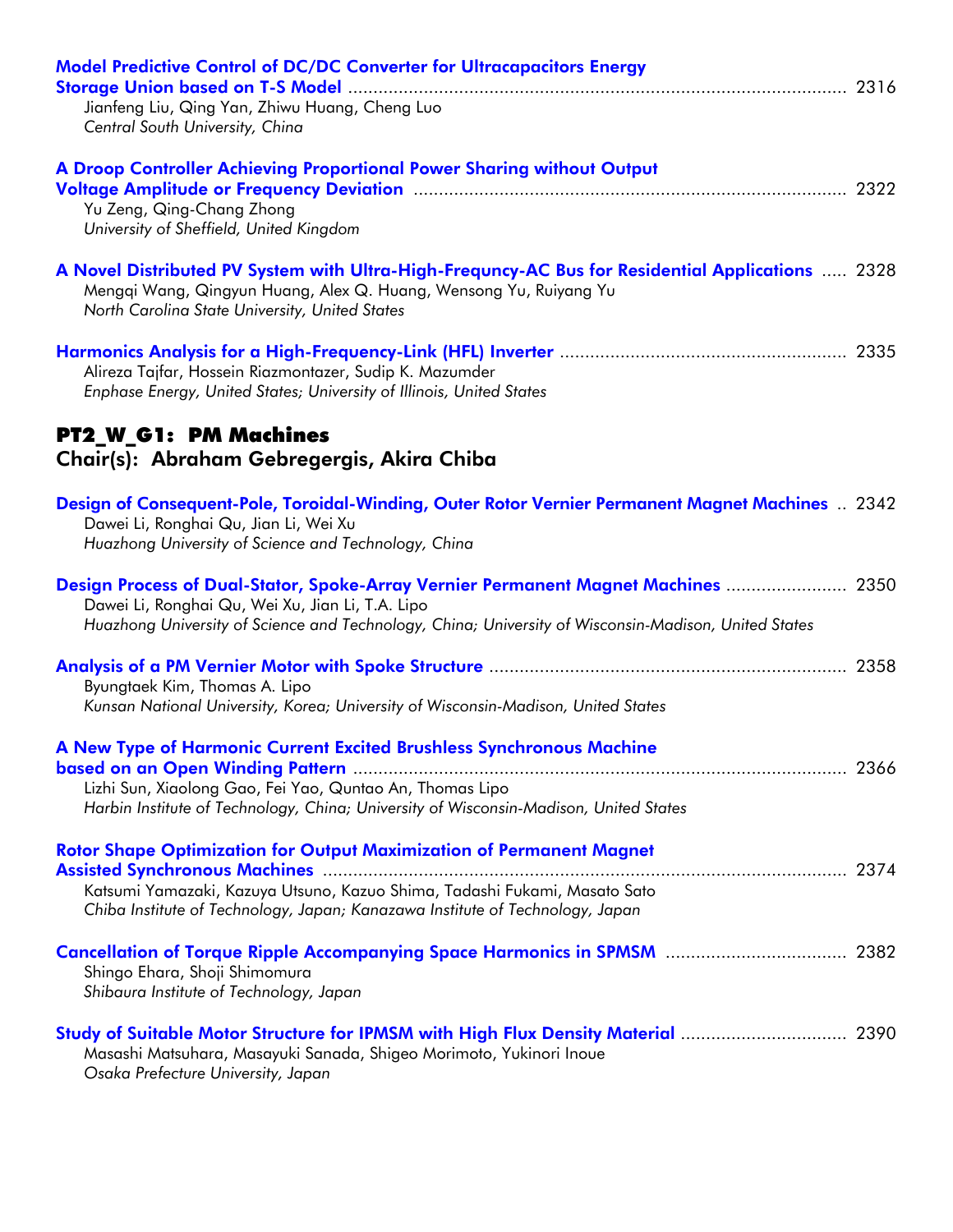| <b>Comparison of Optimized Permanent Magnet Assisted Synchronous Reluctance</b><br>Sai Sudheer Reddy Bonthu, Jeihoon Baek, Seungdeog Choi<br>University of Akron, United States; Korea Railroad Research Institute, Korea                                       |      |
|-----------------------------------------------------------------------------------------------------------------------------------------------------------------------------------------------------------------------------------------------------------------|------|
| A Comparison between Maximum Torque/Ampere and Maximum Efficiency<br>James Goss, Mircea Popescu, Dave Staton, Rafal Wrobel, Jason Yon, Phil Mellor<br>Motor Design Ltd, United Kingdom; University of Bristol, United Kingdom                                   |      |
| Design of Several Un-Skewed Radial Flux Permanent Magnet Synchronous Motors with<br>Y. Demir, M. Aydin<br>MDS Motor Design Ltd., Turkey; Kocaeli University, Turkey                                                                                             |      |
| <b>Optimal Design of Five-Phase Permanent Magnet Assisted Synchronous</b><br>Jeihoon Baek, Sai Sudheer Reddy Bonthu, Sangshin Kwak, Seungdeog Choi<br>Korea Railroad Research Institute, Korea; University of Akron, United States; Chung-Ang University, Korea |      |
| Wen L. Soong, Solmaz Kahourzade, Chong-Zhi Liaw, Paul Lillington<br>University of Adelaide, Australia; Radial Flux Laboratories Pty. Ltd., Australia                                                                                                            |      |
| Prediction of Magnetically Induced Vibration in a PMSM using Time Stretched Pulse Excitation  2434<br>Doyeon Kim, Jeongyong Song, Gunhee Jang<br>Hanyang University, Korea                                                                                      |      |
| Min-Chul Kang, Dong-Yeong Kim, Gyu-Tak Kim<br>Changwon National University, Korea                                                                                                                                                                               |      |
| <b>Cogging Torque Reduction of Single-Phase Brushless DC Motor with a Tapered</b><br>Dae-kyong Kim, Young-un Park, Ju-Hee Cho<br>Sunchon National University, Korea; Korea Electronics Technology Institute, Korea                                              | 2447 |
| Verification of a Novel 5-Axis Active Control Type Bearingless Canned Motor Pump<br>Kazuya Miyamoto, Masatsugu Takemoto, Satoshi Ogasawara, Masao Hiragushi<br>Hokkaido University, Japan; SEIKOW Chemical Engneering and Machinery, Ltd., Japan                |      |
| PT2_W_H: Control Issues in Electric Drives I<br>Chair(s): Mahesh Swamy                                                                                                                                                                                          |      |
| Sensorless Control Method using Differentiation Circuit for Switched Reluctance Motor  2462<br>Satoshi Sumita, Kenta Deguchi, Yoshitaka Iwaji, Yuji Enomoto<br>Hitachi, Ltd., Japan                                                                             |      |
| Sensorless Control of PMSM in a Ultra High Speed Region taking Iron Loss into Account  2469<br>Junwoo Kim, Ilsu Jeong, Kwanghee Nam, Jaesik Yang, Taewon Hwang<br>POSTECH, Korea; Hyundai Motor Company, Korea                                                  |      |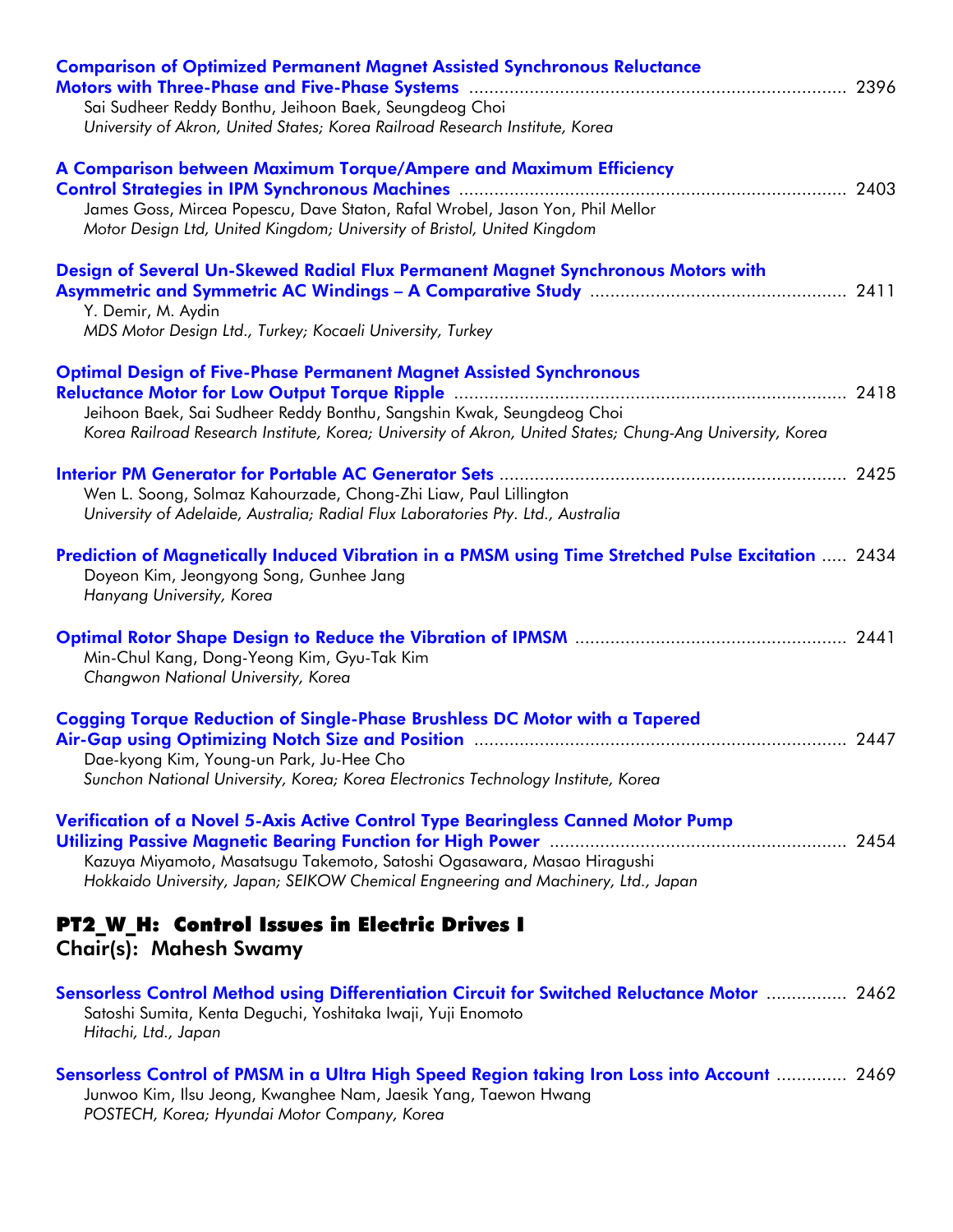| <b>Implementation and Evaluation of Online System Identification of</b><br>Parag Kshirsagar, Dong Jiang, Zhendong Zhang<br>United Technologies Research Center, United States                                                                                                                                                                                                                                                                                       |  |
|---------------------------------------------------------------------------------------------------------------------------------------------------------------------------------------------------------------------------------------------------------------------------------------------------------------------------------------------------------------------------------------------------------------------------------------------------------------------|--|
| <b>Control Strategy of a Permanent Magnet Synchronous Machine in the</b><br>Wei Guo, Yue Wang<br>Xi'an Jiaotong University, China                                                                                                                                                                                                                                                                                                                                   |  |
| <b>Enhancement of Output Voltage using Current Shaping in Sensorless AC Machine Drive  2490</b><br>Jin-Woong Kim, Jung-Ik Ha<br>Seoul National University, Korea                                                                                                                                                                                                                                                                                                    |  |
| Zero/Low Speed Magnet Magnetization State Estimation using High Frequency Injection for a<br>Fractional Slot Variable Flux-Intensifying Interior Permanent Magnet Synchronous Machine  2495<br>Chen-Yen Yu, Takashi Fukushige, Apoorva Athavale, Brent Gagas, Kan Akatsu, David Reigosa, Robert D. Lorenz<br>University of Wisconsin-Madison, United States; Nissan Motor Co., Ltd., Japan;<br>Shibaura Institute of Technology, Japan; University of Oviedo, Spain |  |
| <b>Operation of Doubly Fed Induction Generator in Ocean Wave Energy</b><br>Samir Hazra, Subhashish Bhattacharya<br>North Carolina State University, United States                                                                                                                                                                                                                                                                                                   |  |
| Nonlinear Analysis for Interleaved Boost Converters based on Monodromy Matrix  2511<br>Haimeng Wu, Volker Pickert, Damian Giaouris<br>Newcastle University, United Kingdom; Centre for Research and Technology Hellas, Greece                                                                                                                                                                                                                                       |  |
| <b>PT3 E A1: Solar PV Systems</b><br>Chair(s): Dezso Sera                                                                                                                                                                                                                                                                                                                                                                                                           |  |
| <b>Comparison of the Perturb and Observe and Simulated Annealing Approaches for Maximum</b><br>Power Point Tracking in a Photovoltaic System under Partial Shading Conditions  2517<br>S. Lyden, M.E. Haque<br>University of Tasmania, Australia                                                                                                                                                                                                                    |  |
| Statistical Analysis of Ramp Rates of Solar Photovoltaic System Connected to Grid  2524<br>Md Kamal Hossain, Mohd Hasan Ali<br>University of Memphis, United States                                                                                                                                                                                                                                                                                                 |  |
| Single-Phase ZVS Bidirectional AC-Link Converter for EV Batteries-Grid Integration  2532<br>Gamal M. Dousoky, Mostafa Mosa, Haitham Abu-Rub<br>Minia University, Egypt; Aswan University, Egypt; Texas A&M University at Qatar, Qatar                                                                                                                                                                                                                               |  |
| A High Performance Controller for a Single Phase Cascaded Multilevel Photovoltaic System  2538<br>Huan Hu, Xu She, Alex Q. Huang<br>Texas Instrument Inc., United States; GE Global Research, United States;<br>North Carolina State University, United States                                                                                                                                                                                                      |  |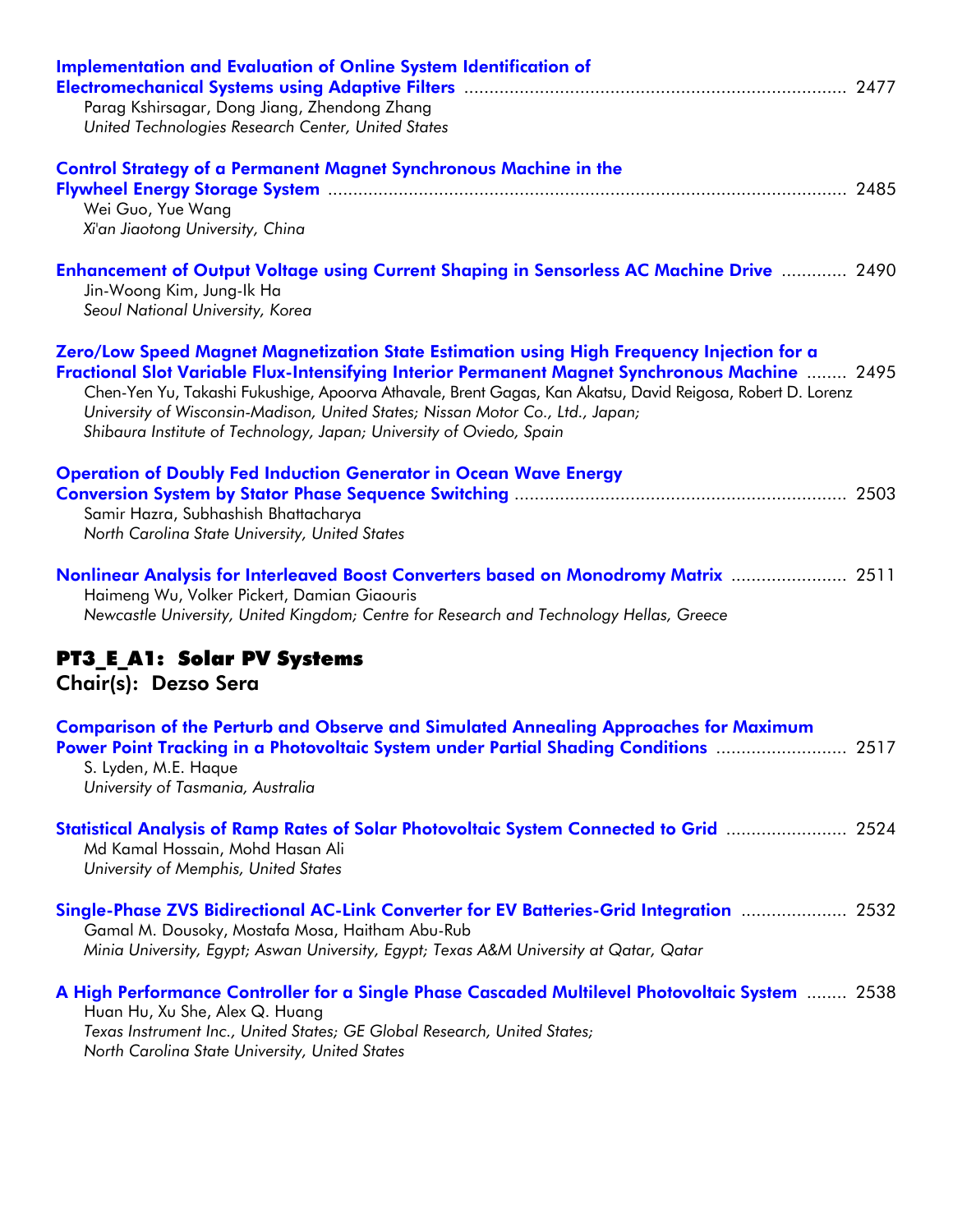#### PT3\_E\_A2: Energy Storage Systems Chair(s): Adel Nasiri

| <b>Balanced Supercapacitor Energy Storage Module based on Multifunctional ISOS Converter </b> 2544<br>Wei Jiang, Xiaogang Wu, Renjie Hu, Wu Chen<br>Southeast University, China                                                                                                               |  |
|-----------------------------------------------------------------------------------------------------------------------------------------------------------------------------------------------------------------------------------------------------------------------------------------------|--|
| Research of Multipurpose Optimization Control in Hybrid Energy Storage System  2550<br>Wei Jiang, Renjie Hu, Wu Chen, Xiaodong Wang, Zhong Li, Yongbiao Yang, Jinming Wang<br>Southeast University, China; Changzhi Electric Power Supply Co., China; NARI Technology Co., Ltd., China        |  |
| A New Concept of Gas Turbine System: Motor-Assisted Gas Turbine with High-Speed Motor  2555<br>Noriaki Hino, Aung Kothet, Naohiro Kusumi<br>Hitachi, Ltd., Japan                                                                                                                              |  |
| A Unified Control Scheme of Battery Energy Storage System based on                                                                                                                                                                                                                            |  |
| Qiang Chen, Ning Gao, Rui Li, Xu Cai, Zhigang Lu<br>Shanghai Jiaotong University, China; Electric Power Research Institute, China                                                                                                                                                             |  |
| State-of-Charge Balancing Control Strategy of Battery Energy Storage System based on                                                                                                                                                                                                          |  |
| Feng Gao, Lei Zhang, Qi Zhou, Mengxing Chen, Tao Xu, Shaogang Hu<br>Shandong University, China; State Grid Anshan Electric Power Supply Company, China                                                                                                                                        |  |
| The Impact of DC bias Current on the Modeling of Lithium Iron Phosphate and<br>Lead-Acid Batteries Observed using Electrochemical Impedance Spectroscopy  2575<br>Larry W. Juang, Phillip J. Kollmeyer, Ruxiu Zhao, T.M. Jahns, R.D. Lorenz<br>University of Wisconsin-Madison, United States |  |
| Investigation of a Data-Driven SOC Estimator based on the Merged SMO and<br>Jonghoon Kim<br>Chosun University, Korea                                                                                                                                                                          |  |
| PT3_E_A3: Power Converters for Alternative Energy Systems<br>Chair(s): Paolo Mattavelli, Ion Exteberria                                                                                                                                                                                       |  |
| Modeling of Single-HB PWM Modulated Dual Active Bridge DC-DC Converter with                                                                                                                                                                                                                   |  |
| Yuan Gao, Yue Wang, Jun Huang, Ming Li, Xu Yang<br>Xi'an Jiaotong University, China                                                                                                                                                                                                           |  |
| Modularized High Frequency High Power 3-Level Neutral Point Clamped PEBB Cell for                                                                                                                                                                                                             |  |
| Sizhao Lu, Zhengming Zhao, Ligiang Yuan, Ting Lu, Yang Jiao, Mingkai Mu, Fred C. Lee<br>Tsinghua University, China; Virginia Polytechnic Institute and State University, United States                                                                                                        |  |
| A Novel TRIAC Dimming LED Driver by Variable Switched Capacitance for Power Regulation  2600<br>$\sim$ $\sim$ $\sim$ $\sim$ $\sim$                                                                                                                                                            |  |

Eun S. Lee, Jun P. Cheon, Duy N. Tan, Chun T. Rim *KAIST, Korea*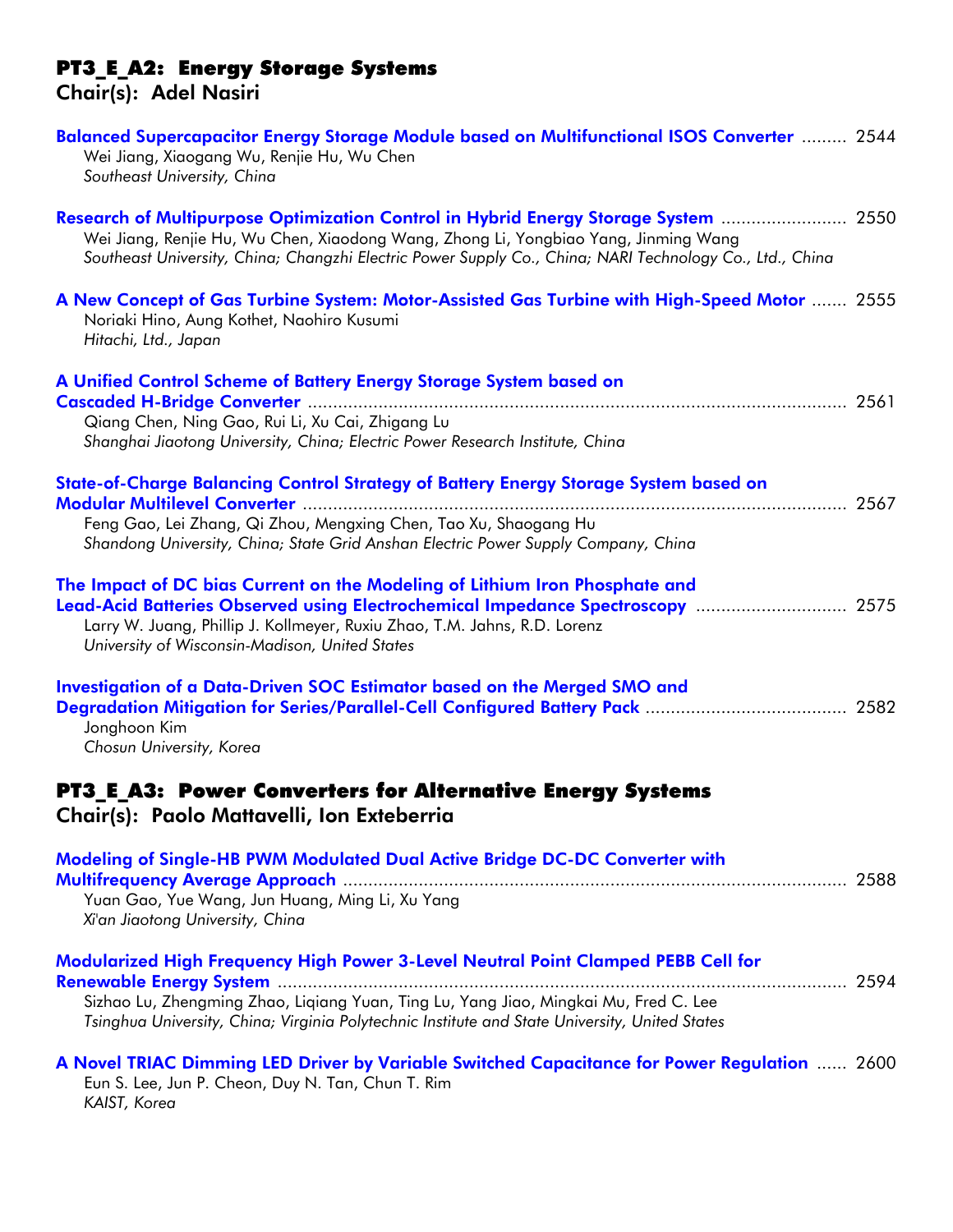| Analysis and Design Considerations of Two-Stage AC-DC LED Driver without Electrolytic Capacitor  2606<br>Siyang Zhao, Xianmian Ge, Xinke Wu, Junming Zhang, Huajian Zhang<br>Zhejiang University, China; Inventronics (Hangzhou), Inc., China                                                                                                      |  |
|----------------------------------------------------------------------------------------------------------------------------------------------------------------------------------------------------------------------------------------------------------------------------------------------------------------------------------------------------|--|
| PT3_E_B3: Stability and Quality of Microgrids<br>Chair(s): Norma Anglani, Feng Guo                                                                                                                                                                                                                                                                 |  |
| <b>Fault-Decoupled Instantaneous Frequency and Phase Angle Estimation for</b><br>G. De Donato, G. Scelba, F. Giulii Capponi, G. Scarcella<br>University of Rome "La Sapienza", Italy; University of Catania, Italy                                                                                                                                 |  |
| <b>Fault Current and Overvoltage Calculations for Inverter-based Generation using</b><br>Laura Wieserman, T.E. McDermott<br>University of Pittsburgh, United States                                                                                                                                                                                |  |
| Power Quality Improvement of Single-Phase Photovoltaic Systems through a<br>Lenos Hadjidemetriou, Elias Kyriakides, Yongheng Yang, Frede Blaabjerg<br>University of Cyprus, Cyprus; Aalborg University, Denmark                                                                                                                                    |  |
| Prediction and Avoidance of Grid-Connected Converter's Instability caused by<br>F. Fuchs, A. Mertens<br>Leibniz Universität Hannover, Germany                                                                                                                                                                                                      |  |
| Grid Synchronization using Fixed Filtering with Magnitude and Phase Compensation  2641<br>Bradford Trento, Leon M. Tolbert, Daniel Costinett<br>University of Tennessee, United States                                                                                                                                                             |  |
| Ali Bidram, Ali Davoudi, Frank L. Lewis<br>University of Texas-Arlington, United States                                                                                                                                                                                                                                                            |  |
| Quadrature Signal Generator based on All-Pass Filter for Single-Phase Synchronization  2655<br>Cristian Blanco, David Reigosa, Fernando Briz, Juan M. Guerrero<br>University of Oviedo, Spain                                                                                                                                                      |  |
| Xiaobo Yang, Dawei Yao, Chunming Yuan, Chengyan Yue, Chao Yang, River Tin-Ho Li<br>ABB (China) Limited, China                                                                                                                                                                                                                                      |  |
| Virtual Impedance based Stability Improvement for DC Microgrids with Constant Power Loads  2670<br>Xiaonan Lu, Kai Sun, Lipei Huang, Josep M. Guerrero, Juan C. Vasquez, Yan Xing<br>University of Tennessee, United States; Tsinghua University, China; Aalborg University, Denmark;<br>Nanjing University of Aeronautics and Astronautics, China |  |
| Analysis and Assessment of Microgrid Stability using the Nu Gap Approach  2676<br>Abdulgafor Alfares, Ahmed Sayed-Ahmed<br>Marquette University, United States; Rockwell Automation, United States                                                                                                                                                 |  |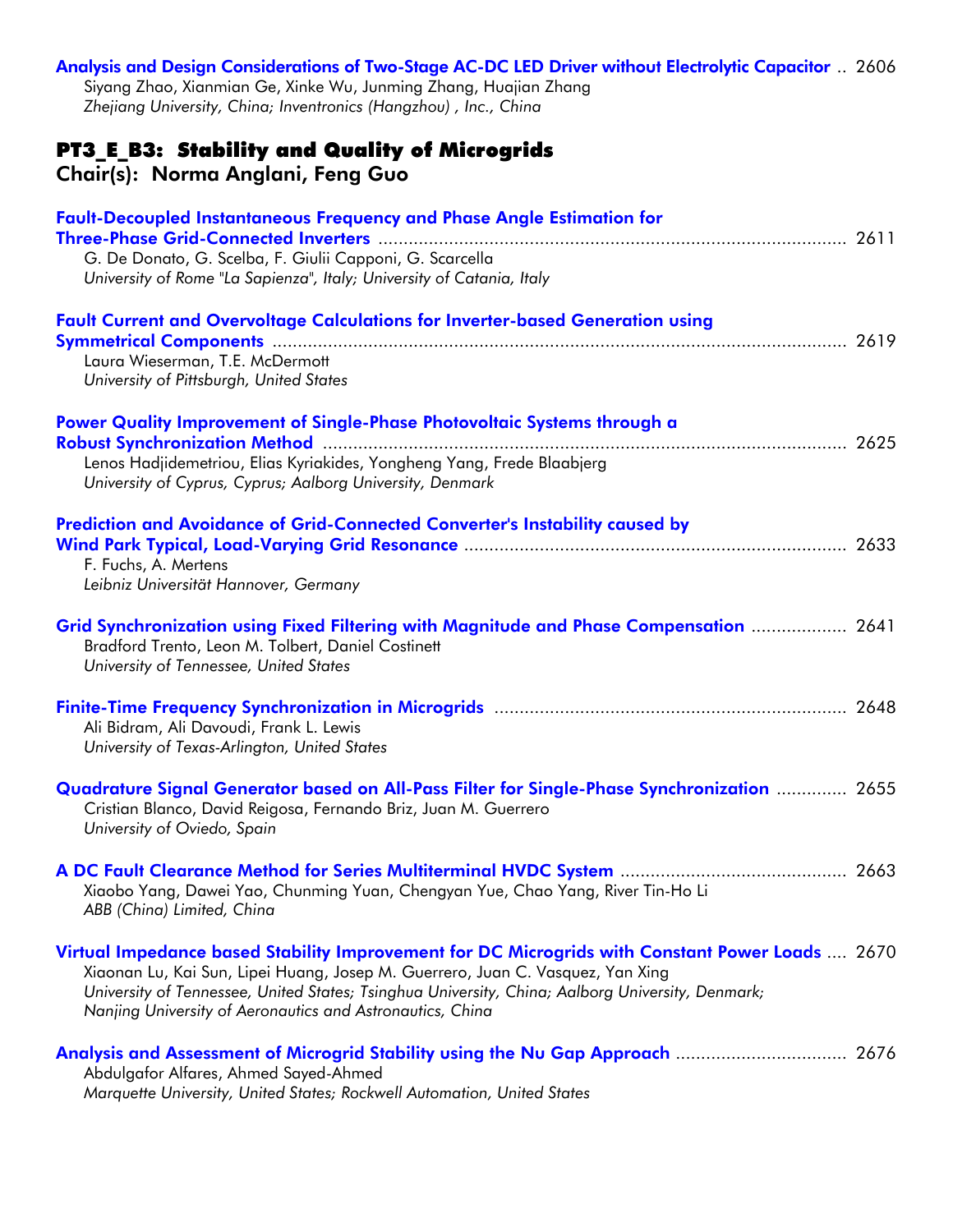| Michigan State University, United States                                                                                                                                                                                                                                                  |  |
|-------------------------------------------------------------------------------------------------------------------------------------------------------------------------------------------------------------------------------------------------------------------------------------------|--|
| PT3_N_E5: Single-Phase AC-DC Converters<br>Chair(s): Yogesh Patel                                                                                                                                                                                                                         |  |
| Direct AC/DC Rectifier with Mitigated Low-Frequency Ripple through Waveform Control  2691<br>Sinan Li, Guorong Zhu, Siew-Chong Tan, S.Y.R. Hui<br>University of Hong Kong, Hong Kong; Wuhan University of Technology, China                                                               |  |
| Design of Class E Resonant Rectifiers and Diode Evaluation for VHF Power Conversion  2698<br>Juan A. Santiago-González, Khalil M. Elbaggari, Khurram K. Afridi, David J. Perreault<br>Massachusetts Institute of Technology, United States; University of Colorado-Boulder, United States |  |
| Novel Zero-Voltage Transition Semi Bridgeless Boost PFC Converter with                                                                                                                                                                                                                    |  |
| Wei Hu, Yong Kang, Xuehua Wang, Xiaoning Zhou<br>Huazhong University of Science and Technology, China; Wuhan Quanhua Optoelectronics Co. Ltd, China                                                                                                                                       |  |
| An Electrolytic-Free Offline LED Driver with a Ceramic-Capacitor-based<br>Minjie Chen, Yu Ni, Curtis Serrano, Benjamin Montgomery, David Perreault, Khurram Afridi<br>Massachusetts Institute of Technology, United States; University of Colorado-Boulder, United States                 |  |
| A Comparison Study of Boost and Buck-Boost Power Factor Corrector for<br>Sheng-Yang Yu, Hung-Chi Chen<br>Texas Instruments Inc., United States; National Chiao Tung University, Taiwan                                                                                                    |  |
| Analysis on Ringing Effect of Auxiliary Winding in Primary Side Regulated Flyback Converter  2727<br>Taizhi Zhang, Qinsong Qian, Manchao Xu, Weifeng Sun, Shengli Lu<br>Southeast University, China                                                                                       |  |
| A Single-Phase Rectifier with a Neutral Leg to Reduce DC-Bus Voltage Ripples  2734<br>Wen-Long Ming, Qing-Chang Zhong, Wanxing Sheng<br>University of Sheffield, United Kingdom; China Electric Power Research Institute, China                                                           |  |
| Modelling and Simulation of Bridgeless PFC modified SEPIC Rectifier with Multiplier Cell  2739<br>Ahmed M. Al Gabri, Abbas A. Fardoun, Esam H. Ismail<br>United Arab Emirates University, United Arab Emirates; College of Technological Studies, Kuwait                                  |  |
| PT3_N_E6: Single-Phase DC-AC Converters<br>Chair(s): Marcello Pucci                                                                                                                                                                                                                       |  |
| A High Frequency Transformer Isolated Inverter Excepting No Duty Cycle Loss  2746<br>Zibo Lv, Yan Deng, Hao Peng, Ying Wang, Xiangning He<br>Zhejiang University, China                                                                                                                   |  |
| Yu Tang, Yaohua He, Xianmei Dong<br>Nanjing University of Aeronautics and Astronautics, China                                                                                                                                                                                             |  |

Comparison of Synchronous Condenser and STATCOM for Inertial Response Support .................. 2684

Yang Liu, Shuitao Yang, Shao Zhang, Fang Zheng Peng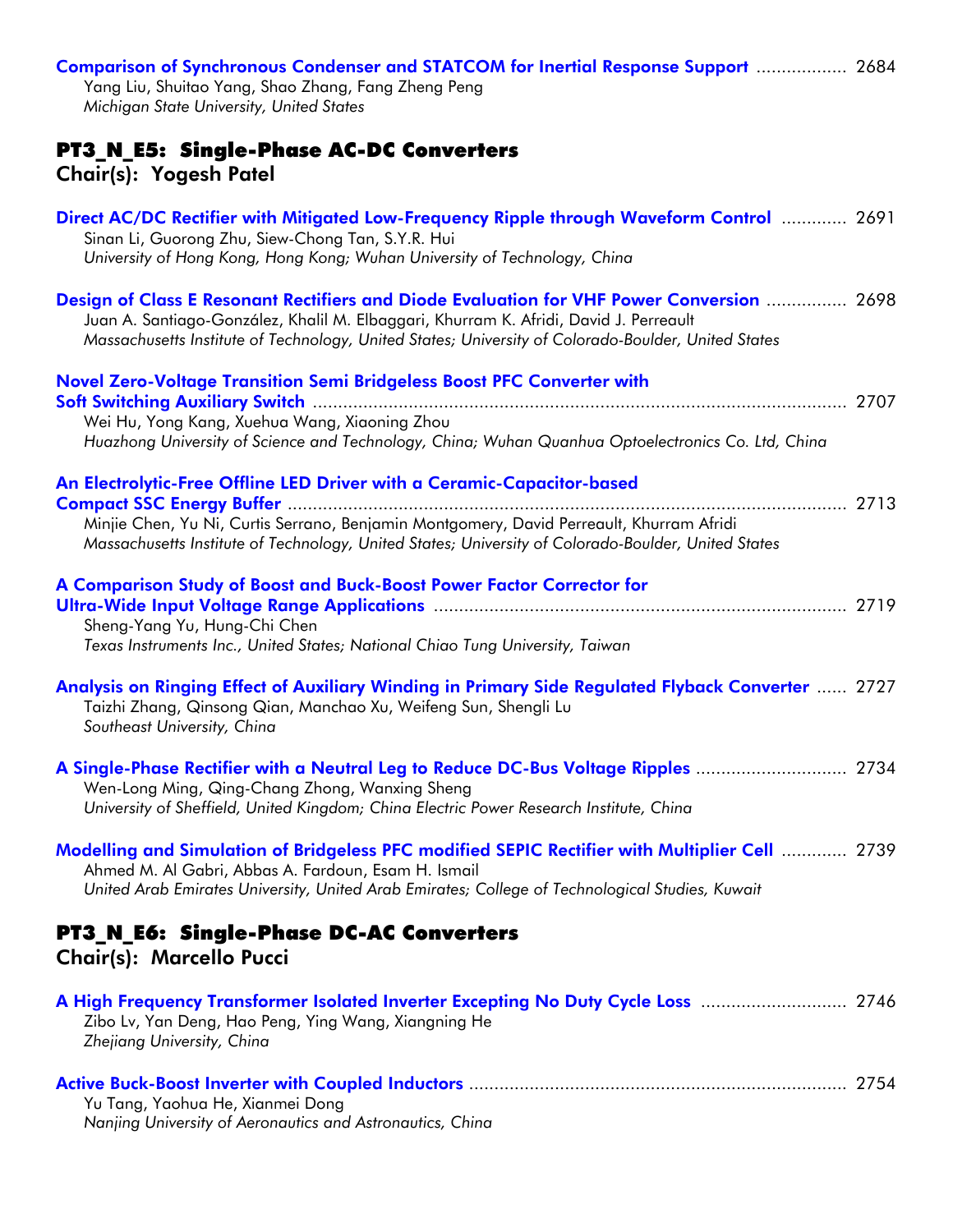| A Systematic Method to Synthesize New Transformerless Full-Bridge Grid-Tied Inverter  2760<br>Hongliang Wang, Sarah Burton, Yan-fei Liu, P.C. Sen, Josep M. Guerrero<br>Queen's University, Canada; Aalborg University, Denmark                                                         |  |
|-----------------------------------------------------------------------------------------------------------------------------------------------------------------------------------------------------------------------------------------------------------------------------------------|--|
| Ruxi Wang, Juan Sabate, Ying Mei, Jianguo Xiao, Song Chi<br>General Electric Global Research, United States                                                                                                                                                                             |  |
| Guangcheng Hu, Yawen Li, Yenan Chen, Min Chen, Dehong Xu, Yasuhiko Arita,<br>Seiki Igarashi, Tatsuhiko Fujihira<br>Zhejiang University, China; Fuji Electric Co., Ltd, Japan                                                                                                            |  |
| Bin Wu, Smedley Keyue, Singer Sigmond<br>University of California-Irvine, United States; Tel-Aviv University, Israel                                                                                                                                                                    |  |
| Soumya Shubhra Nag, Santanu Mishra<br>Indian Institute of Technology Kanpur, India                                                                                                                                                                                                      |  |
| Compression of the Load Resistance Range in Constant Frequency Resonant Inverters  2793<br>Milisav Danilovic, Khai D.T. Ngo, Zhemin Zhang<br>Virginia Polytechnic Institute and State University, United States                                                                         |  |
| Double Four-Quadrants Single-Phase Current Source Converter Sharing the Same DC-Bus  2801<br>Montiê A. Vitorino, Maurício B.R. Corrêa, Louelson C. Costa, Lucas V. Hartmann, Darlan A. Fernandes<br>Federal University of Campina Grande, Brazil; Federal University of Paraiba, Brazil |  |
| A Hybrid Inverter System for Medium Voltage Applications using a Low Voltage Auxiliary CSI  2809<br>Savvas Papadopoulos, Mohamed Rashed, Christian Klumpner, Pat Wheeler<br>University of Nottingham, United Kingdom                                                                    |  |
| PT3_N_I: Devices and Modules<br>Chair(s): Tanya Gachovska, Angus Bryant                                                                                                                                                                                                                 |  |
| <b>Electrothermal Modeling and Characterization of SiC Schottky and</b><br>Saeed Jahdi, Olayiwola Alatise, Petros Alexakis, Li Ran, Phil Mawby<br>University of Warwick, United Kingdom                                                                                                 |  |
| Static and Dynamic Characterization of High Power Silicon Carbide BJT Modules  2824<br>Muhammad Nawaz, Nan Chen, Filippo Chimento, Liwei Wang<br>ABB Corporate Research, Sweden                                                                                                         |  |
| Analysis on Reverse Recovery Characteristics of SiC MOSFET Intrinsic Diode  2832<br>Zhaohui Wang, Jiajia Ouyang, Junming Zhang, Xinke Wu, Kuang Sheng<br>Zhejiang University, China                                                                                                     |  |
| Analysis of Stray Inductance's Influence on SiC MOSFET Switching Performance  2838<br>Zhaohui Wang, Junming Zhang, Xinke Wu, Kuang Sheng<br>Zhejiang University, China                                                                                                                  |  |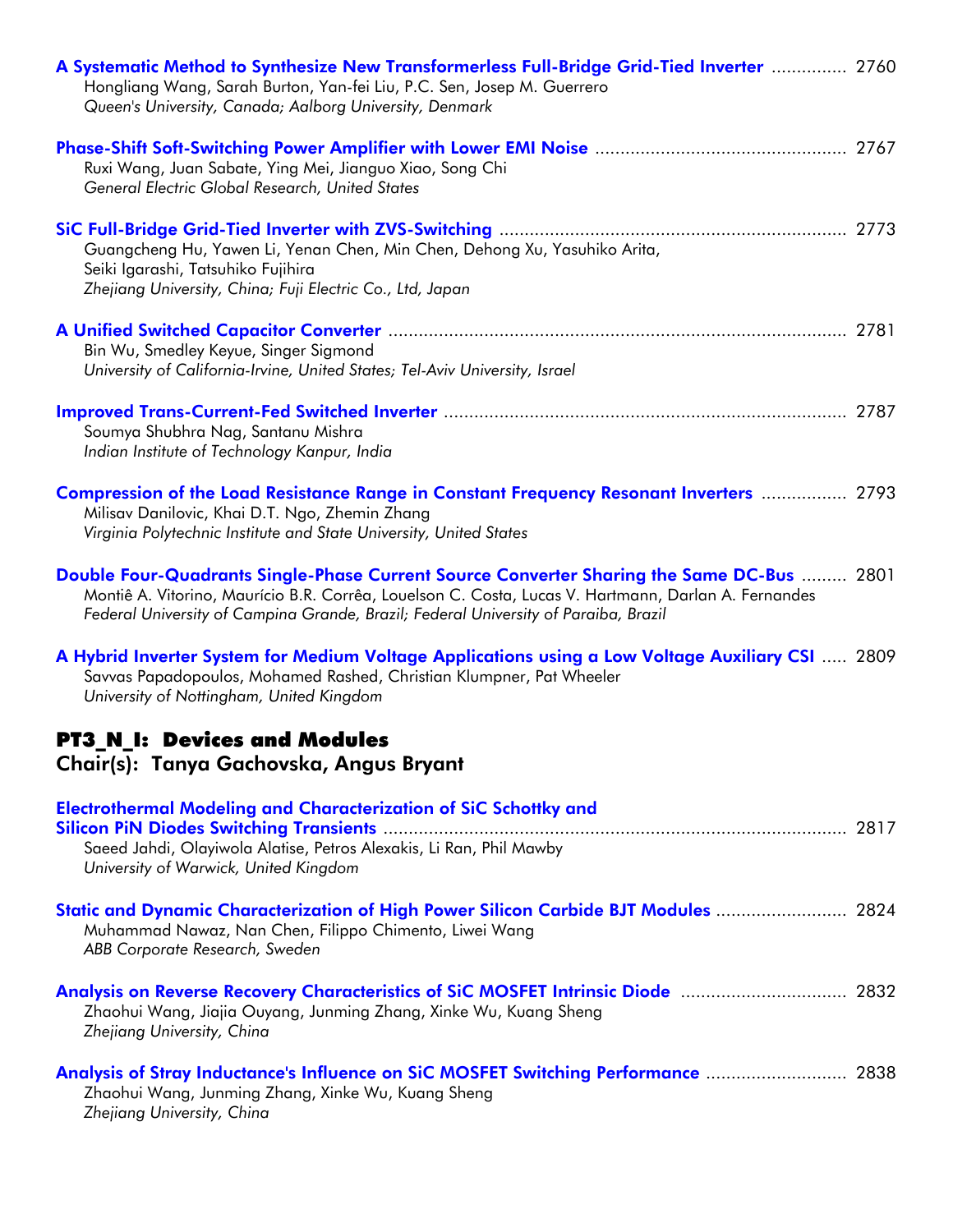| Bo Huang, Yan Li, Trillion Q. Zheng, Yajing Zhang<br>Beijing Jiaotong University, China                                                                                                                                                                                                                                   |  |
|---------------------------------------------------------------------------------------------------------------------------------------------------------------------------------------------------------------------------------------------------------------------------------------------------------------------------|--|
| Johan Delaine, Pierre-Olivier Jeannin, David Frey, Kevin Guepratte<br>University Grenoble Alpes, France; Thales Systemes Aeroportes, France                                                                                                                                                                               |  |
| Physical Modeling and Optimization of a GaN HEMT Design with a<br>D. Cucak, M. Vasic, O. Garcia, Y. Bouvier, J. Oliver, P. Alou, J.A. Cobos, A. Wang,<br>S. Martin-Horcajo, F. Romero, F. Calle<br>Universidad Politecnica de Madrid, Spain                                                                               |  |
| Weimin Zhang, Fred Wang, Leon M. Tolbert, Benjamin J. Blalock, Daniel Costinett<br>University of Tennessee-Knoxville, United States                                                                                                                                                                                       |  |
| A Temperature Dependent Simple Spice based Modeling Platform for Power IGBT Modules  2873<br>Georgios Sfakianakis, Muhammad Nawaz, Filippo Chimento<br>Eindhoven University of Technology, Netherlands; ABB Corporate Research, Sweden                                                                                    |  |
| An Ultra-Fast SiC Phase-Leg Module in Modified Hybrid Packaging Structure  2880<br>Zheng Chen, Yiying Yao, Dushan Boroyevich, Khai Ngo, Wenli Zhang<br>Virginia Polytechnic Institute and State University, United States                                                                                                 |  |
| John F. Donlon, Eric R. Motto, Eugen Wiesner, Eugen Stumpf, Shinichi Iura, Hitoshi Uemura<br>Powerex, Inc., United States; Mitsubishi Electric Europe B.V., Germany; Mitsubishi Electric Corp., Japan                                                                                                                     |  |
| Eric R. Motto, John F. Donlon, Masaomi Miyazawa, Mitsuharu Tabata, Hiroki Muraoka,<br>Tomohiro Hieda, Thomas Radke<br>Powerex Inc., United States; Mitsubishi Electric Corporation, Japan; Mitsubishi Electric Europe B.V., Germany                                                                                       |  |
| John F. Donlon, Eric R. Motto, Eugen Wiesner, Eckhard Thal, Kenji Hatori, Yasuhiro Sakai, Shuichi Kitamura,<br>Tetsuo Motomiya, Kenji Ota, Yumie Kitajima, Shinichi Iura, Hiroshi Yamaguchi, Kazuhiro Kurachi<br>Powerex, Inc., United States; Mitsubishi Electric Europe B.V., Germany; Mitsubishi Electric Corp., Japan |  |
| A Temperature-Dependent Thermal Model of IGBT Modules Suitable for Circuit-Level Simulations  2901<br>Rui Wu, Huai Wang, Ke Ma, Pramod Ghimire, Francesco lannuzzo, Frede Blaabjerg<br>Aalborg University, Denmark                                                                                                        |  |
| <b>Sensing Power MOSFET Junction Temperature using Gate Drive</b>                                                                                                                                                                                                                                                         |  |
| He Niu, Robert D. Lorenz                                                                                                                                                                                                                                                                                                  |  |

*University of Wisconsin Madison, United States*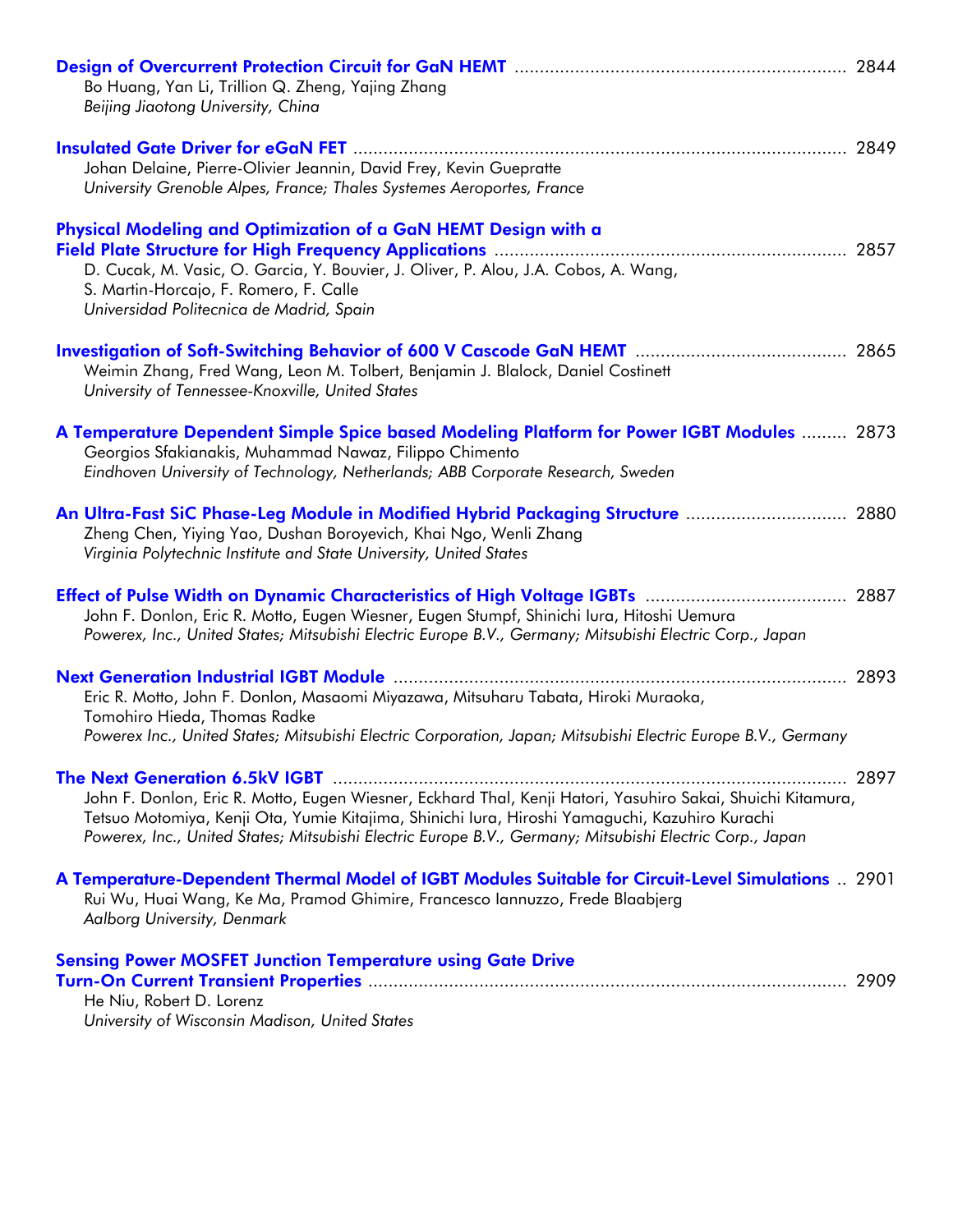### PT3\_S\_F: Control and Applications in Renewable Energy, EMI and EVs

#### Chair(s): Tanya Gachovska, Angus Bryant

| An Electronically Isolated 12 Pulse Autotransformer Rectification Scheme to Improve Input<br>Power Factor and Lower Harmonic Distortion in Variable Frequency Drives  2917<br>Mahesh M. Swamy<br>Yaskawa America Inc., United States                                                                                    |  |
|-------------------------------------------------------------------------------------------------------------------------------------------------------------------------------------------------------------------------------------------------------------------------------------------------------------------------|--|
| Three Level NPC Inverter dc Capacitor Sizing for a Synchronous Reluctance Machine Drive  2925<br>Lesedi Masisi, Pragasen Pillay, Sheldon S. Williamson<br>Concordia University, Canada                                                                                                                                  |  |
| Jinghang Lu, Farzam Nejabatkhah, Yunwei Li, Bin Wu<br>University of Alberta, Canada; Ryerson University, Canada                                                                                                                                                                                                         |  |
| Design of LCL Filter for Improving Robustness of Grid-Connected Voltage Source Inverter  2940<br>DongSul Shin, Hee-Je Kim, Jong-Pil Lee, Tae-Jin Kim, Dong-Wook Yoo<br>Pusan National University, Korea; Korea Electrotechnology Research Institute, Korea                                                              |  |
| <b>Neutral Current Mitigation using Controlled Electric Springs Connected to</b><br>Krishnanand K.R., Syed Muhammad Farzan Hasani, Jayantika Soni, Sanjib Kumar Panda<br>National University of Singapore, Singapore                                                                                                    |  |
| Resonant-Repetitive Combined Control for Stand-Alone Power Supply Units  2952<br>Alessandro Lidozzi, Chao Ji, Luca Solero, Pericle Zanchetta, Fabio Crescimbini<br>Roma Tre University, Italy; University of Nottingham, United Kingdom                                                                                 |  |
| <b>Convertible Static Transmission Controller (CSTC) System Model Validation by</b><br>Nima Yousefpoor, Babak Parkhideh, Ali Azidehak, Subhashish Bhattacharya<br>Quanta Technology, United States; North Carolina State University-Raleigh, United States;<br>North Carolina State University-Charlotte, United States |  |
| Alexander Abramovitz, Mojtaba Heydari, Ben Zhao, Keyue Smedley<br>University of California-Irvine, United States                                                                                                                                                                                                        |  |
| PT3_S_F2: Selected Topics in Control of Power Converters<br>Chair(s): Luca Zarri, Brian Welchko                                                                                                                                                                                                                         |  |
| Liging Tong, Fangzheng Peng<br>Fudan University, China; Michigan State University, United States                                                                                                                                                                                                                        |  |
| Hua Wang, Hua Lin, Xing Li, Xingwei Wang<br>Huazhong University of Science and Technology, China                                                                                                                                                                                                                        |  |
| An Iteration Method for Determining Critical Stable Regions of Shunt Regulator with<br>Hong Li, Jianing Shang, Xiaojie You, Shiheng Wang<br>Beijing Jiaotong University, China; State Grid Beijing Changping Electric Power Supply, China                                                                               |  |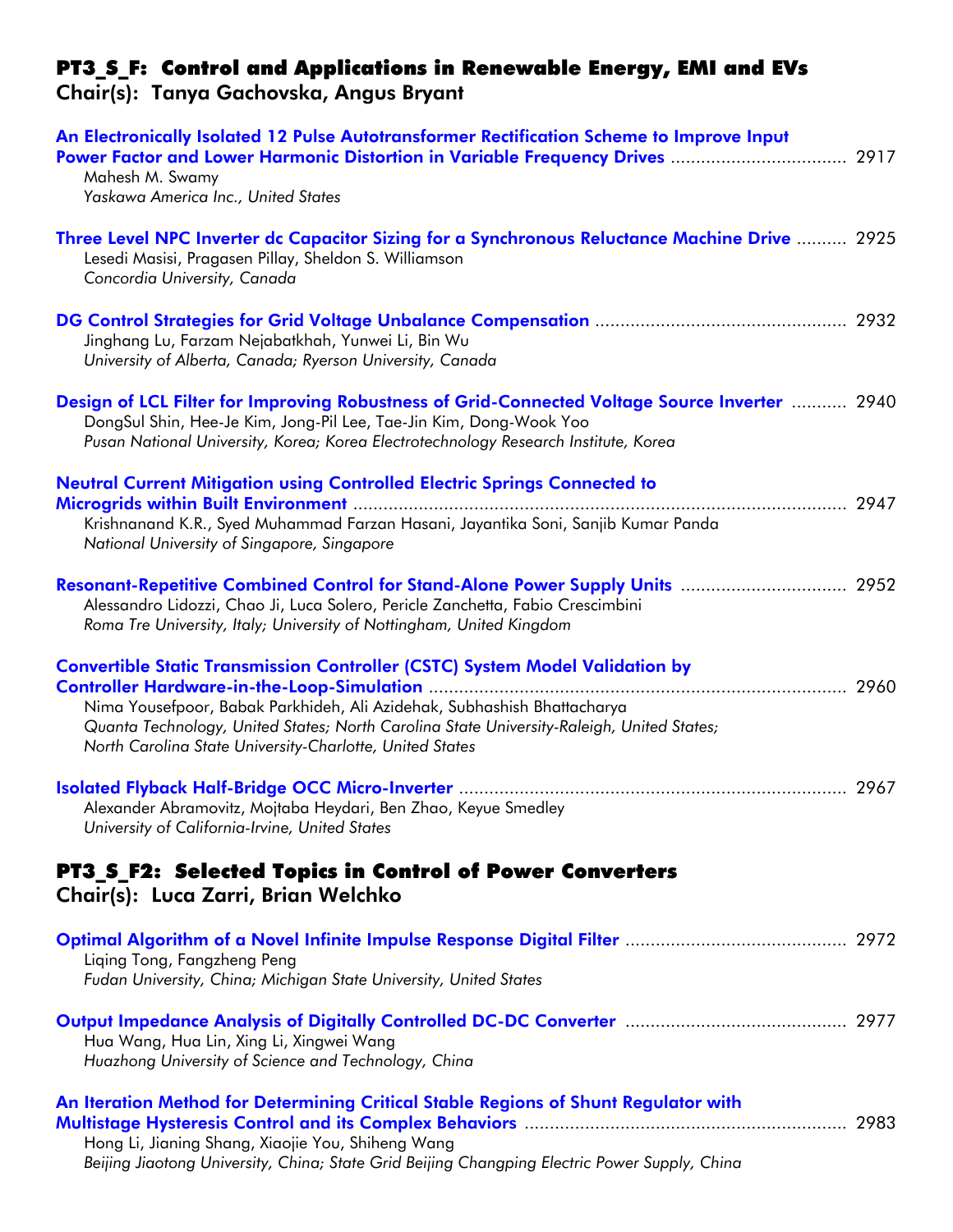| Akihiro Nishigaki, Hirokatsu Umegami, Fumiya Hattori, Wilmar Martinez, Masayoshi Yamamoto<br>Shimane University, Japan                                                                                                                                         |  |
|----------------------------------------------------------------------------------------------------------------------------------------------------------------------------------------------------------------------------------------------------------------|--|
| PQ, DQ and CPT Control Methods for Shunt Active Compensators - A Comparative Study  2994<br>Ali Mortezaei, Christopher Lute, M. Godoy Simões, Fernando P. Marafão, Alessandro Bogila<br>Colorado School of Mines, United States; UNESP, Brazil                 |  |
| <b>Comparison of the Gate Drive Parameter Space for Driving Power MOSFETs using</b><br>Mark A.H. Broadmeadow, Geoffrey R. Walker, Gerard F. Ledwich<br>Queensland University of Technology, Australia                                                          |  |
| Reduced-Order Multifrequency Averaging in Naturally Sampled PWM Converters  3010<br>Fei Pan, Aaron M. Cramer<br>University of Kentucky, United States                                                                                                          |  |
| Stability Analysis and Voltage Control Method based on Virtual Resistor and<br>Wen Cai, Babak Fahimi, Eva Cosoroaba, Fan Yi<br>University of Texas at Dallas, United States                                                                                    |  |
| Lebing Jin, Staffan Norrga, Oskar Wallmark, Mojgan Nikouei Harnefors<br>KTH Royal Institute of Technology, Sweden                                                                                                                                              |  |
| Digitally Controlled Switch-Mode Power Driver for Active Magnetic Bearings  3030<br>Tomer Ben Moha, Sergei Basovich, Mor Mordechai Peretz, Shai Arogeti, Ziv Brand<br>Ben-Gurion University of the Negev, Israel                                               |  |
| Modular Interleaved Single-Phase Series Voltage Injection Converter used in<br>3036<br>Jaksic Marko, Boroyevich Dushan, Burgos Rolando, Mattavelli Paolo, Shen Zhiyu, Cvetkovic Igor<br>Virginia Tech, United States; University of Padova, Italy              |  |
| PT3_S_F3: Reliability and Fault Diagnostics in Power Converters<br>Chair(s): Luca Zarri, Brian Welchko                                                                                                                                                         |  |
| Duty Cycle-based Start-Up Control for a ZVS Bidirectional DC-DC Converter  3046<br>Chi Xu, Hongbin Yu, Yunjie Gu, Pengfei Sun, Wuhua Li, Xiangning He, Fengwen Cao<br>Zhejiang University, China; Suzhou Vocational University, China                          |  |
| <b>Reliability Evaluation Model of Wind Power Converter System Considering Variable Wind Profiles</b> 3051<br>Hui Li, Haiting Ji, Yang Li, Shengquan Liu, Dong Yang, Xing Qin, Li Ran<br>Chongqing University, China; Chongqing Three Gorges University, China |  |
| <b>Condition Monitoring and Failure Prognosis of IGBT Inverters based on</b><br>Andrew Babel, Annnette Muetze, Roland Seebacher, Klaus Krischan, Elias G. Strangas<br>Michigan State University, United States; Graz University of Technology, Austria         |  |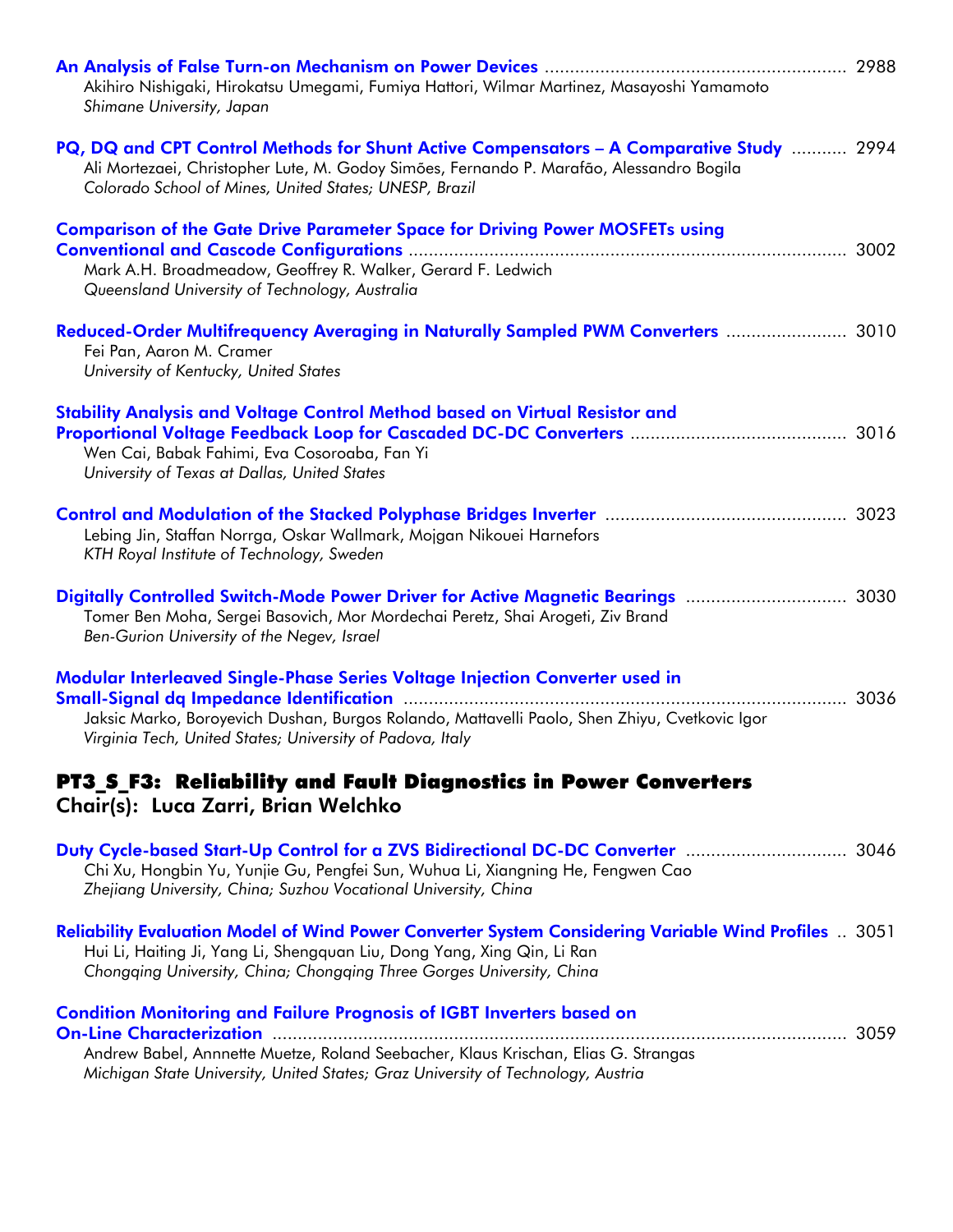| Dao Zhou, Frede Blaabjerg, Toke Franke, Michael Tonnes, Mogens Lau<br>Aalborg University, Denmark; Danfoss Silicon Power GmbH, Germany; Siemens Wind Power A/S, Denmark                                                                                                                                                           |  |
|-----------------------------------------------------------------------------------------------------------------------------------------------------------------------------------------------------------------------------------------------------------------------------------------------------------------------------------|--|
| <b>Suppression of Real Power Back Flow of Non-Regenerative Cascaded H-Bridge</b><br>Le Sun, Zhenxing Wu, Fei Xiao, Xinjian Cai<br>Xi'an Jiaotong University, China; Naval University of Engineering, China                                                                                                                        |  |
| Wide Bandwidth and Low Propagation Time Delay Current Sensor applied to a Laminated Bus Bar  3083<br>Keiji Wada, Atsushi Yamashita<br>Tokyo Metropolitan University, Japan                                                                                                                                                        |  |
| <b>Comparison and Design of InterCell Transformer Structures in Fault-Operation for</b><br>Sébastien Sanchez, Damien Risaletto, Frédéric Richardeau, Guillaume Gateau<br>University of Toulouse, France                                                                                                                           |  |
| Dynamic Thermal Analysis of DFIG Rotor-Side Converter during Balanced Grid Fault  3097<br>Dao Zhou, Frede Blaabjerg<br>Aalborg University, Denmark                                                                                                                                                                                |  |
| PT3_W_G1: Machine Diagnostics<br>Chair(s): Pinjia Zhang                                                                                                                                                                                                                                                                           |  |
| Automatizing the Broken Bar Detection Process via Short Time Fourier Transform and<br>George Georgoulas, Petros Karvelis, Chrysostomos D. Stylios, Ioannis P. Tsoumas,<br>Jose Alfonso Antonino-Daviu, Vicente Climente-Alarcon                                                                                                   |  |
| Technological Institute of Epirus, Greece; Siemens Industry Sector-Drive Technologies, Germany;<br>Universitat Politècnica de València, Spain                                                                                                                                                                                     |  |
| Detection of AC Machines Insulation Health State based on Evaluation of Switching Transients<br>using Two Current Sensors and Eigenanalysis-based Parameter Estimation  3111<br>C. Zoeller, Th. Winter, Th. Wolbank, M. Vogelsberger<br>Vienna University of Technology, Austria; Bombardier Transportation Austria GmbH, Austria |  |
| Jun Hang, Jianzhong Zhang, Ming Cheng<br>Southeast University, China                                                                                                                                                                                                                                                              |  |
| Diagnosis of Stator Winding Short-Circuit Faults in an Interior Permanent Magnet<br>Jiangbiao He, Chad Somogyi, Andrew Strandt, Nabeel A.O. Demerdash<br>Marquette University, United States                                                                                                                                      |  |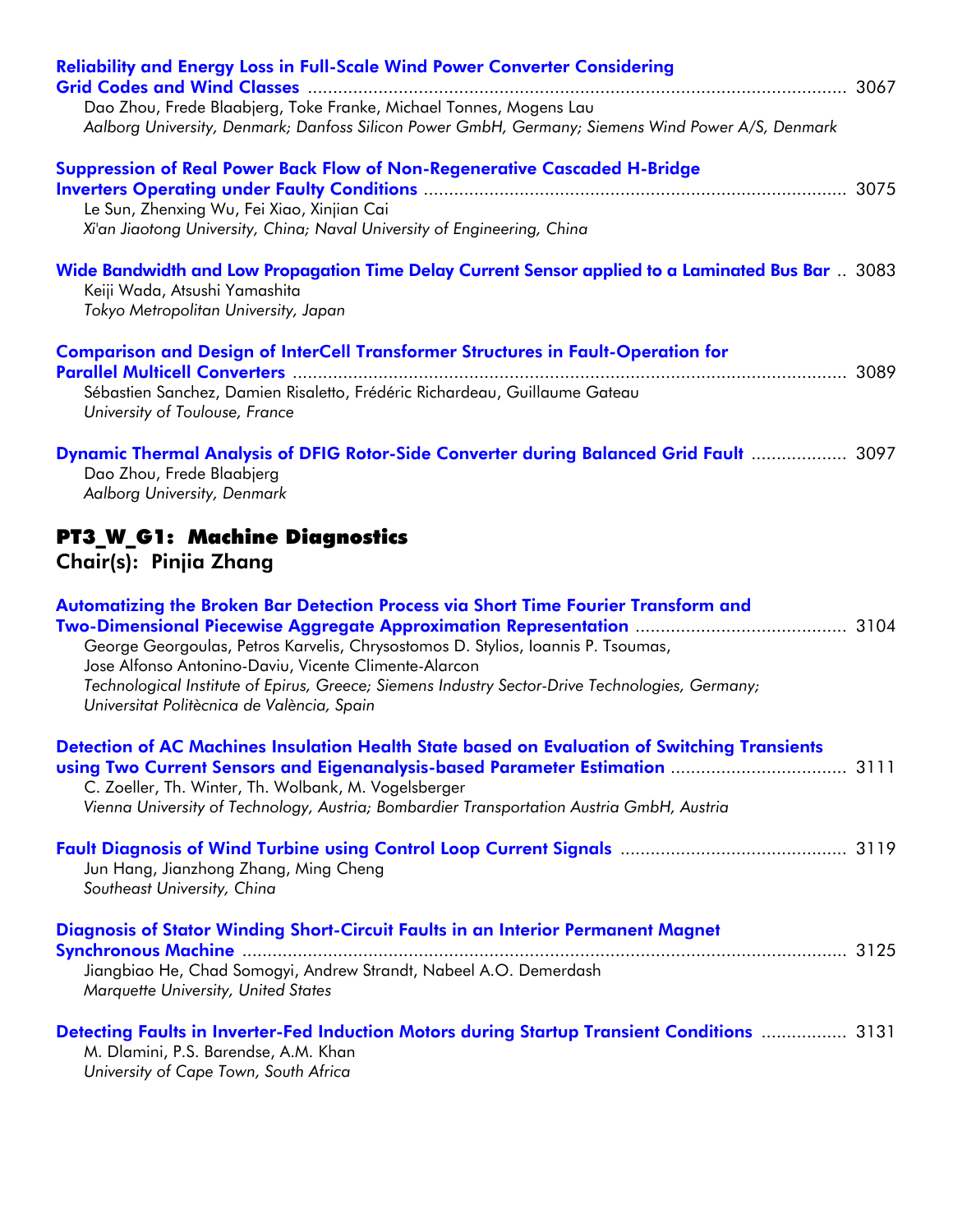#### PT3\_W\_G2: Machines for Automotive and Renewable Energy Applications Chair(s): Julia Zhang

| Nick Ilsoe Berg, Rasmus Koldborg Holm, Peter Omand Rasmussen<br>Aalborg University, Denmark                                                                                                                                                                                                                                                                                       |      |
|-----------------------------------------------------------------------------------------------------------------------------------------------------------------------------------------------------------------------------------------------------------------------------------------------------------------------------------------------------------------------------------|------|
| Design of an Outer Rotor Ferrite Assisted Synchronous Reluctance Machine (Fa-SynRM)<br>Yateendra Deshpande, Hamid A. Toliyat<br>Texas A&M University, United States                                                                                                                                                                                                               |      |
| <b>Investigation and Development of a New Brushless DC Generator System for</b><br>Zhuoran Zhang, Li Yu, Chao Dai, Yangguang Yan<br>Nanjing University of Aeronautics and Astronautics, China                                                                                                                                                                                     |      |
| Dynamic Modeling of the Trans-Rotary Magnetic Gear for the Point-Absorbing<br>Siavash Pakdelian, Hamid A. Toliyat<br>Texas A&M University, United States                                                                                                                                                                                                                          |      |
| PT3_W_H: Assorted Issues in Electric Drives II<br>Chair(s): Fernando Briz                                                                                                                                                                                                                                                                                                         |      |
| Efficiency Improvement in Motor Drive System with Single Phase Diode Rectifier and<br>Yeongrack Son, Jung-Ik Ha<br>Seoul National University, Korea                                                                                                                                                                                                                               |      |
| Ground Fault Location Self-Diagnosis in High Resistance Grounding Drive Systems  3179<br>Jiangang Hu, Lixiang Wei, Jeffrey McGuire, Zhijun Liu<br>Rockwell Automation Inc., United States                                                                                                                                                                                         |      |
| Single to Two-Phase Matrix Converter using GaN-based Monolithic Bidirectional<br>Yuji Kudoh, Kenji Mizutani, Nobuyuki Otsuka, Satoru Takahashi, Masahiko Inamori, Hiroto Yamagiwa,<br>Tatsuo Morita, Tetsuzo Ueda, Tsuyoshi Tanaka, Daisuke Ueda, Toshimitsu Morizane<br>Panasonic Corporation, Japan; Kyoto Institute of Technology, Japan; Osaka Institute of Technology, Japan | 3186 |
| Low-Power Energy Conversion Systems with Two-Phase PM Machine and a<br>Cursino B. Jacobina, Victor F.M.B. Melo, Filipe A. da C. Bahia, Italo Roger F.M.P. da Silva<br>Federal University of Campina Grande, Brazil                                                                                                                                                                |      |
| High Fidelity Nonlinear IPM Modeling based on Measured Stator Winding Flux Linkage  3199                                                                                                                                                                                                                                                                                          |      |

Dakai Hu, Yazan Alsmadi, Longya Xu *Ohio State University, United States*  Rogowski Current Sensor Design and Analysis based on Printed Circuit Boards (PCB) ................... 3206

Ruxi Wang, Satish Prabhakaran, William Burdick, Raymond Nicholas *General Electric Global Research, United States*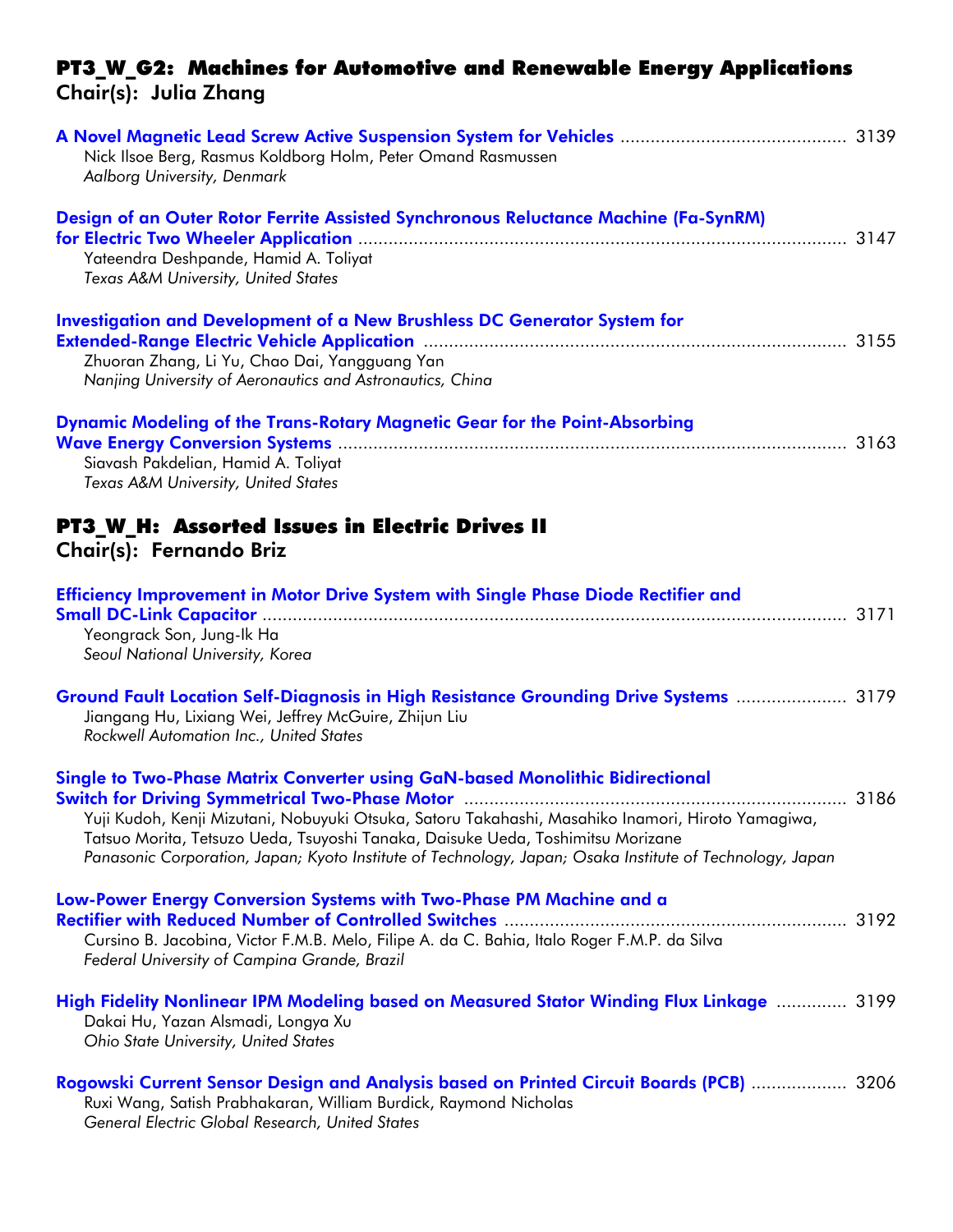| A Capacitor-Less Gate Drive Circuit using Two Parasitic Capacitors Suitable for                                                                                                                                                                                                                          |  |
|----------------------------------------------------------------------------------------------------------------------------------------------------------------------------------------------------------------------------------------------------------------------------------------------------------|--|
| Masataka Ishihara, Fumiya Hattori, Hirokatsu Umegami, Masayoshi Yamamoto<br>Shimane University, Japan                                                                                                                                                                                                    |  |
| <b>Optimal Energy Saving Trajectories of Induction Motor with Suppression of</b><br>Kaoru Inoue, Yuji Asano, Keito Kotera, Toshiji Kato<br>Doshisha University, Japan                                                                                                                                    |  |
| A High-Performance 2x27 MVA Machine Test Bench based on Multilevel IGCT Converters  3224<br>Jie Shen, Stefan Schröder, Bo Qu, Yingqi Zhang, Kunlun Chen, Fan Zhang,<br>Yulong Li, Yan Liu, Peng Dai, Richard Zhang<br>GE Global Research, Germany; GE Global Research, China; GE Power Conversion, China |  |
| Performance Evaluation of Current Control Strategies in LCL-Filtered High-Power<br>Jingkui Shi, Jie Shen, Qingyun Chen, Stefan Schröder, Hanno Stagge, Rik W. De Doncker<br>GE Global Research, China; GE Global Research, Germany; Aachen, Germany                                                      |  |
| Analysis and Design of Active Inductor as DC-Link Reactor for Lightweight<br>Dibyendu Rana, Bahaa Hafez, Pawan Garg, Somasundaram Essakiappan, Prasad Enjeti<br>Texas A&M University, United States                                                                                                      |  |
| A Novel Hysteresis Current Control Switching Method for Torque Ripple<br>Jae-Bum Park, Matthew Johnson, Hamid A. Toliyat<br>Texas A&M University, United States                                                                                                                                          |  |
| Development of Integrated Bi-Directional Inverter for Switched Reluctance Motor Drive  3259<br>Jianing Liang, Ming Chang, Guoging Xu<br>Chinese Academy of Sciences, China; The Chinese University of Hong Kong, Hong Kong; Tongji University, China                                                     |  |
| Influence of Machine Integration on the Thermal Behavior of a PM Drive<br>Christian Paar, Hendrik Kolbe, Annette Muetze<br>Magna Powertrain AG & Co KG, Austria; Graz University of Technology, Austria                                                                                                  |  |

# Wednesday, September 17

# Session 33: Solar PV Technologies

Chair(s): Dezso Sera

Power Electronic Components and System Installation for Plug-and-Play Residential Solar PV ...... 3272 Md Tanvir Arafat Khan, Iqbal Husain, David Lubkeman *North Carolina State University, United States* 

| High-Density Power Converters for Sub-Module Photovoltaic Power Management  3279 |                                                 |  |
|----------------------------------------------------------------------------------|-------------------------------------------------|--|
|                                                                                  | Rahul Sangwan, Kapil Kesarwani, Jason T. Stauth |  |
|                                                                                  | Dartmouth College, United States                |  |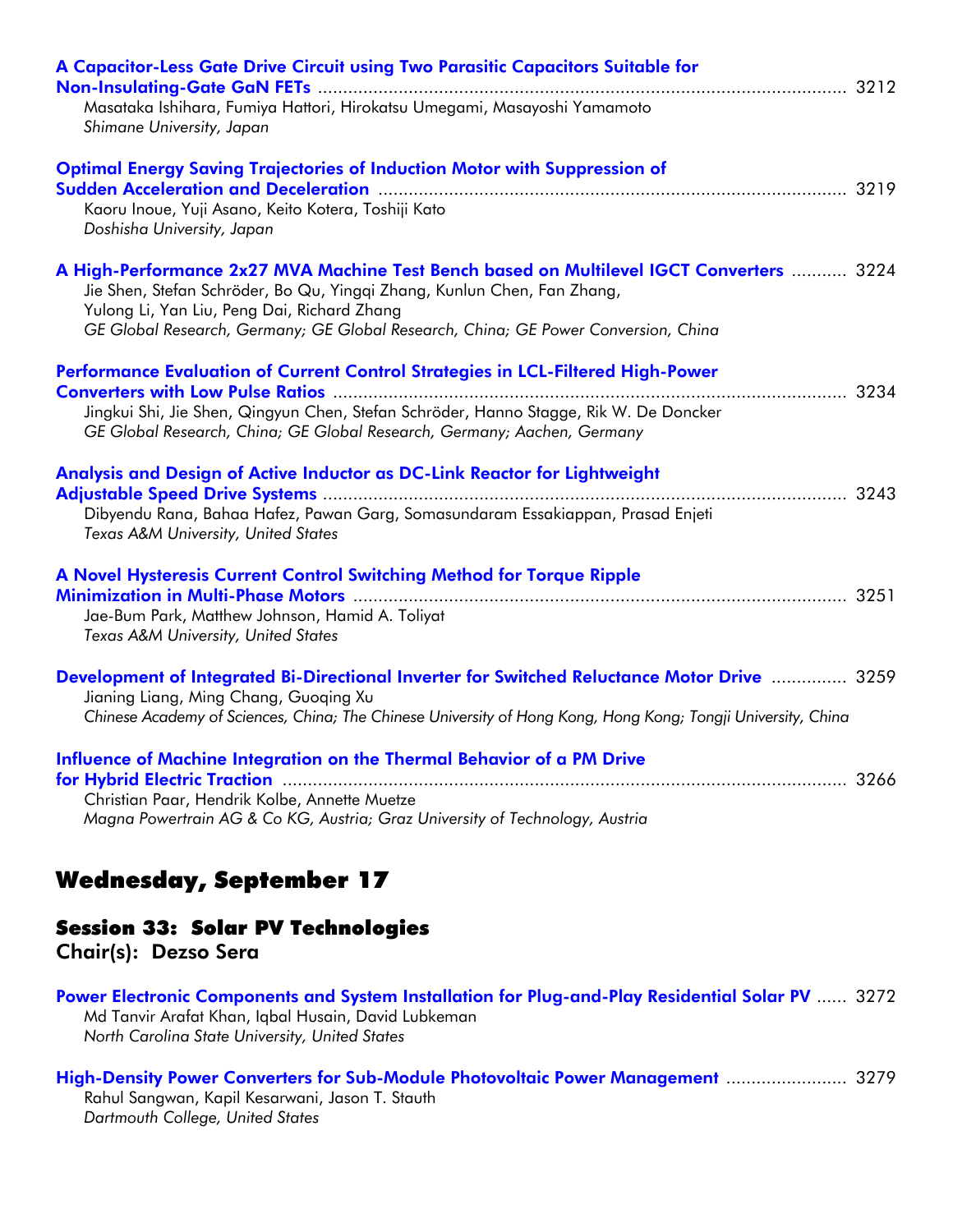| Cost-Effective Photovoltaic Water Pumping System for Remote Regions Communities  3287<br>Flavio Palmiro, João Onofre Pereira Pinto, Lucio Henrique Pereira, Ruben Barros Godoy<br>Federal University of Mato Grosso do Sul, Brazil          |  |
|---------------------------------------------------------------------------------------------------------------------------------------------------------------------------------------------------------------------------------------------|--|
| PV Arc-Fault Detection using Spread Spectrum Time Domain Reflectometry (SSTDR)  3294<br>Mohammed Khorshed Alam, Faisal H. Khan, Jay Johnson, Jack Flicker<br>University of Utah, United States; Sandia National Laboratories, United States |  |
| Session 34: Energy Management in Residential Applications<br>Chair(s): Mahesh Illindala, Feng Guo                                                                                                                                           |  |
| Modeling the Energy Features of a Vehicle-to-Home System to Provide<br>Fabrizio Fattori, Norma Anglani<br>University of Pavia, Italy                                                                                                        |  |
| Performance Characteristics of a Hybrid CERTS Microgrid Electric Vehicle Charging Station  3309<br>Philip J. Hart, T.M. Jahns, R.H. Lasseter<br>University of Wisconsin-Madison, United States                                              |  |
| Wei Zhang, Fred C. Lee, Pin-Yu Huang<br>Virginia Polytechnic Institute and State University, United States; National Taiwan University<br>of Science and Techno, Taiwan                                                                     |  |
| A Review of Faults and Fault Diagnosis in Micro-Grids Electrical Energy Infrastructure  3325<br>James Hare, Xiaofang Shi, Shalabh Gupta, Ali Bazzi<br>University of Connecticut, United States                                              |  |
| <b>Session 35: DC-DC Boost Converters</b><br>Chair(s): Hui Li, Paolo Mattavelli                                                                                                                                                             |  |
| A High-Efficiency High Step-Up DC-DC Converter with Passive Clamped<br>Jian Fu, Bo Zhang, Dongyuan Qiu<br>South China University of Technology, China                                                                                       |  |
| High Power Step-Up Modular Resonant DC/DC Converter for Offshore Wind Energy Systems  3341<br>Amir Parastar, Jul-Ki Seok<br>Yeungnam University, Korea                                                                                      |  |
| Bin Wu, Shouxiang Li, Smedley Keyue<br>University of California-Irvine, United States                                                                                                                                                       |  |
| Identification and Robust Control of a Quadratic DC/DC Boost Converter by Hammerstein Model  3355<br>F. Alonge, R. Rabbeni, M. Pucci, G. Vitale<br>Università degli Studi di Palermo, Italy; ISSIA-CNR, Italy                               |  |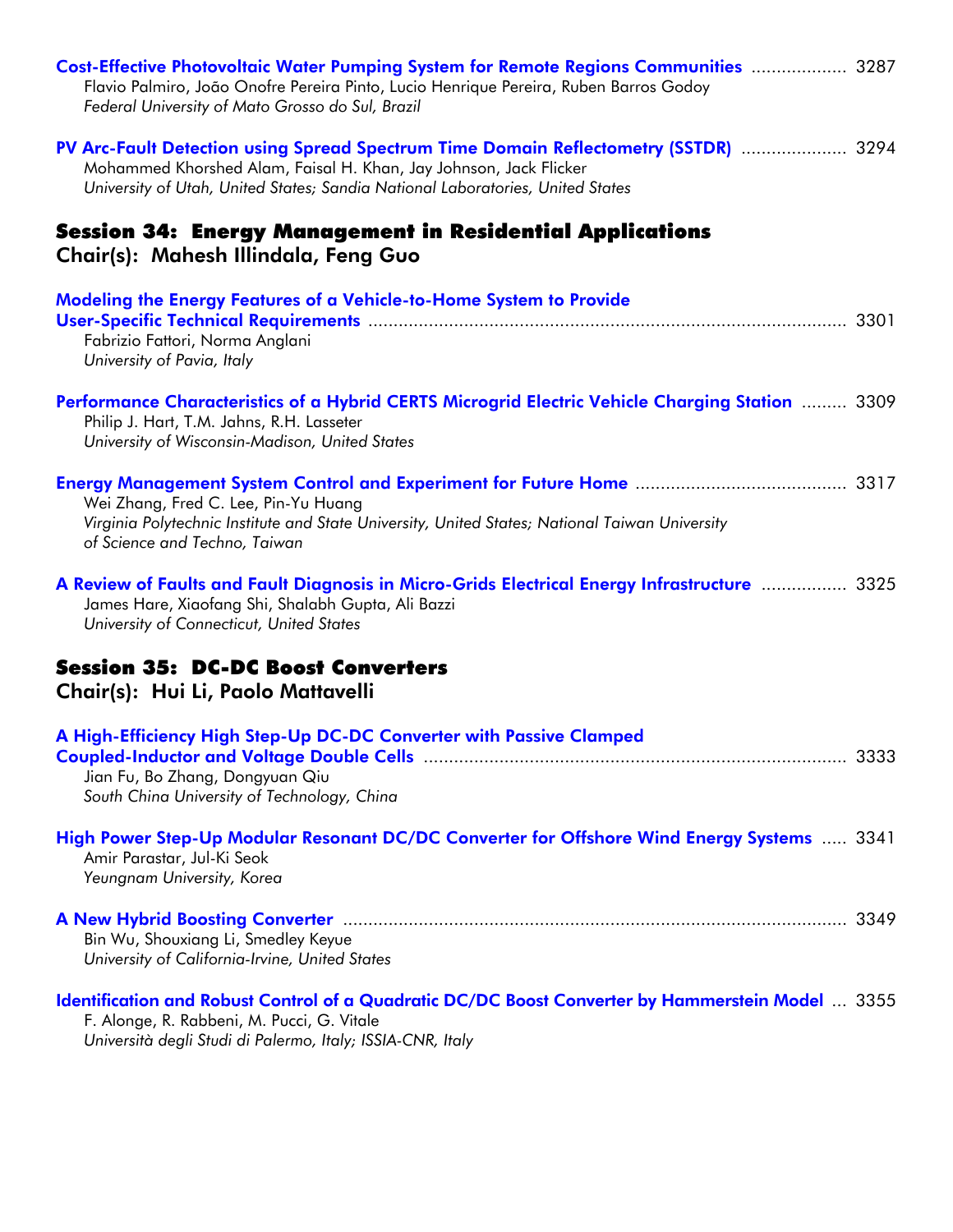### Session 36: Stability and Quality I

| Chair(s): Robert Pilawa, Hui Li                                                                                                                                                                                                                                                                   |      |
|---------------------------------------------------------------------------------------------------------------------------------------------------------------------------------------------------------------------------------------------------------------------------------------------------|------|
| Patricio A. Mendoza-Araya, Giri Venkataramanan<br>University of Chile, Chile; University of Wisconsin-Madison, United States                                                                                                                                                                      |      |
| <b>Modeling and Resonant Characteristics Analysis of Multiple Paralleled</b><br>Wei Hu, Jianjun Sun, Qian Ma, Chenxu Yin, Fei Liu, Xiaoming Zha<br>Wuhan University, China                                                                                                                        |      |
| Strategies for the Connection of Distributed Power Generation Units to Distorted Networks  3378<br>Cristian Blanco, David Diaz Reigosa, Fernando Briz, Juan M. Guerrero<br>University of Oviedo, Spain                                                                                            |      |
| <b>Analysis of Sinusoidal Current Reference Generation with Flat Instantaneous</b><br>Salvador Revelo, Marcelo A. Perez<br>Universidad Tecnica Federico Santa Maria, Chile<br>Session 37: Modular Multi-Level Converters II<br>Chair(s): Stefano Bifaretti, Alan Watson                           |      |
| Design Considerations on the DC Capacitor of Each Chopper Cell in a Modular Multilevel<br>Yuhei Okazaki, Hitoshi Matsui, Makoto Hagiwara, Hirofumi Akagi<br>Tokyo Institute of Technology, Japan                                                                                                  |      |
| R. Grinberg, E. Bjornstad, P. Steimer, A. Korn, M. Winkelnkemper, D. Gerardi, O. Senturk, O. Apeldoorn, J. Li<br>ABB Switzerland Ltd., Switzerland; ABB PAOG, Norway; ABB Corporate Research, United States                                                                                       |      |
| <b>Independent Control of Input Current, Load and Capacitor Voltage Balancing</b><br>Toshiki Nakamori, Mahmoud A. Sayed, Yuma Hayashi, Takaharu Takeshita, Shizunori Hamada, Kuniaki Hirao<br>Nagoya Institute of Technology, Japan; South Valley University, Egypt; Meidensha Corporation, Japan | 3408 |
| Wim van der Merwe, Peter Hokayem, Lidia Stepanova<br>ABB Corporate Research, Switzerland; École Polytechnique Fédérale de Lausanne, Switzerland                                                                                                                                                   |      |
| <b>Session 38: Control of DC-DC Converters</b><br>Chair(s): Giovanna Oriti, S. Williamson                                                                                                                                                                                                         |      |
| An Adaptive Ramp Compensation Scheme to Improve Stability for DC-DC                                                                                                                                                                                                                               |      |

#### Ting Qian, Brad Lehman *Tongji University, China; Northeastern University, United States*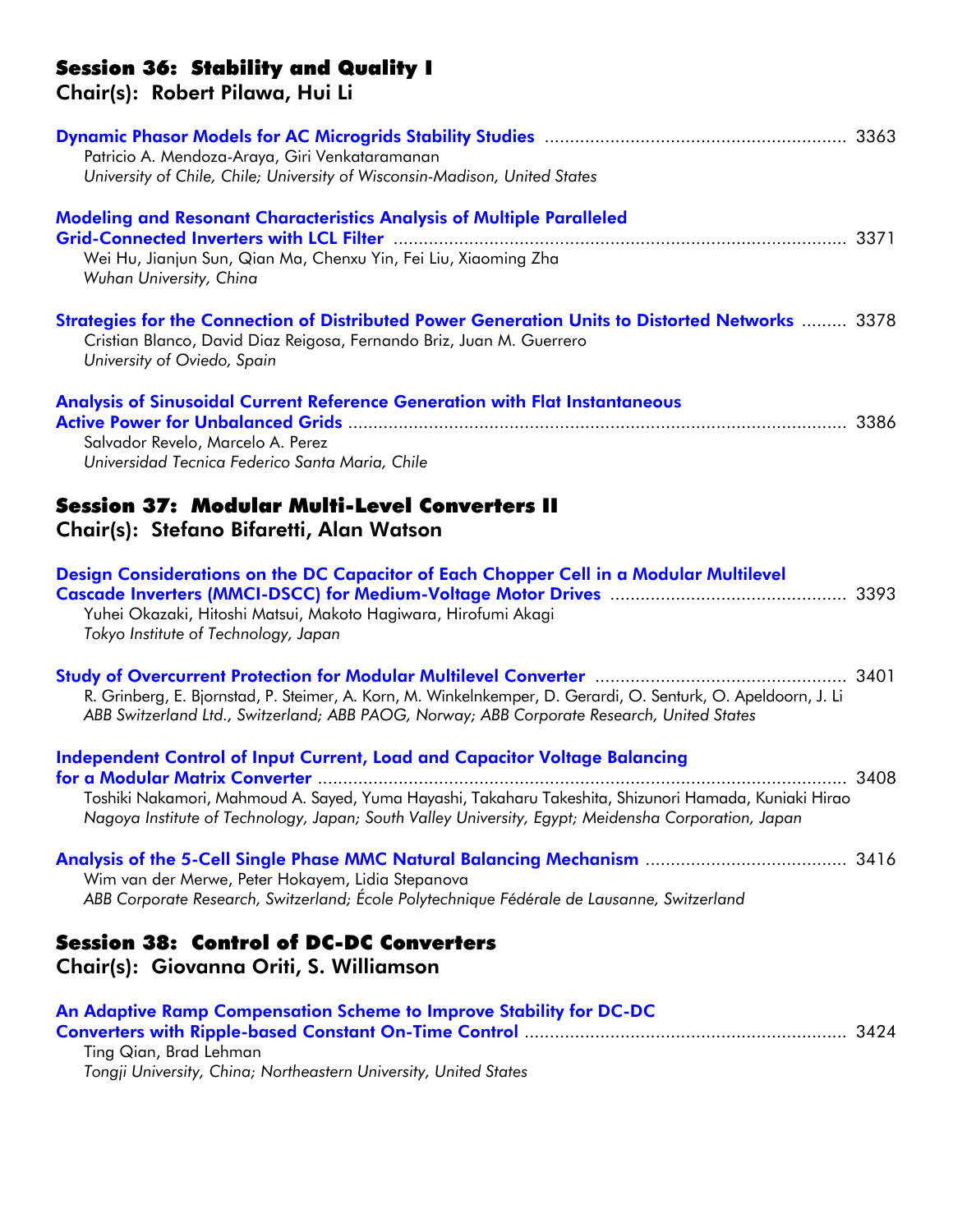| <b>Resonant Augmentation Circuits for a Buck Converter Achieving Minimum-Time</b><br>Zhenyu Shan, Siew-Chong Tan, Chi K. Tse, Juri Jatskevich<br>University of British Columbia, Canada; University of Hong Kong, Hong Kong;<br>Hong Kong Polytechnic University, Hong Kong                          |      |
|------------------------------------------------------------------------------------------------------------------------------------------------------------------------------------------------------------------------------------------------------------------------------------------------------|------|
| Digital Control of a High-Voltage (2.5 kV) Bidirectional DC-DC Converter for Driving a<br>Prasanth Thummala, Zhe Zhang, Michael A.E. Andersen, Dragan Maksimovic<br>Technical University of Denmark, Denmark; University of Colorado-Boulder, United States                                          |      |
| Variable Frequency Multiplier Technique for High Efficiency Conversion<br>Wardah Inam, David J. Perreault, Khurram K. Afridi<br>Massachusetts Institute of Technology, United States                                                                                                                 |      |
| <b>Session 39: Active Power Filters and Power Quality</b><br>Chair(s): Milijana Odavic, David D Reigosa                                                                                                                                                                                              |      |
| Xiaoqing Song, Xijun Ni, Alex Q. Huang<br>North Carolina State University, United States                                                                                                                                                                                                             |      |
| Waveform Control Method for Mitigating Harmonics of Inverter Systems with Nonlinear Load<br>Hao-Ran Wang, Guo-Rong Zhu, Xiao-Bin Fu, Siew-Chong Tan<br>Wuhan University of Technology, China; University of Hong Kong, Hong Kong                                                                     |      |
| Shunt Active Power Filter based on the Interconnection of Single-Phase and<br>A. de M. Maciel, C.B. Jacobina, E.C. dos Santos Jr., V.M.B. Melo<br>Federal University of Paraíba, Brazil; Federal University of Campina Grande, Brazil;<br>Purdue School of Engineering and Technology, United States |      |
| Adaptive Resonant Current-Control for Active Power Filtering within a Microgrid<br>Diarmaid J. Hogan, Fran Gonzalez-Espin, John G. Hayes, Gordon Lightbody, Michael G. Egan<br>University College Cork, Ireland; United Technologies Research Center, Ireland                                        | 3468 |
| <b>Session 40: Fault Diagnostics in Power Converters</b><br>Chair(s): Lixiang Wei                                                                                                                                                                                                                    |      |
| A Novel Online ESR and C Identification Method for Output Capacitor of Buck Converter  3476<br>Kai Yao, Wenbin Hu, Weijie Tang, Jianguo Lyu, Jingcheng Cao<br>Nanjing University of Science and Technology, China                                                                                    |      |
| Anderson V. Rocha, Sidelmo M. Silva, Igor A. Pires, Alysson A.P. Machado, Fernando V. Amaral,<br>Victor N. Ferreira, Helder de Paula, Braz J. Cardoso Filho<br>Universidade Federal de Minas Gerais, Brazil; Centro Federal de Educação Tecnológica de Minas Gerais, Brazil                          |      |
| Detection and Isolation of Multiple Faults in a Modular Multilevel Converter<br>Shuai Shao, Jon C. Clare, Alan J. Watson, Patrick W. Wheeler<br>University of Nottingham, United Kingdom                                                                                                             |      |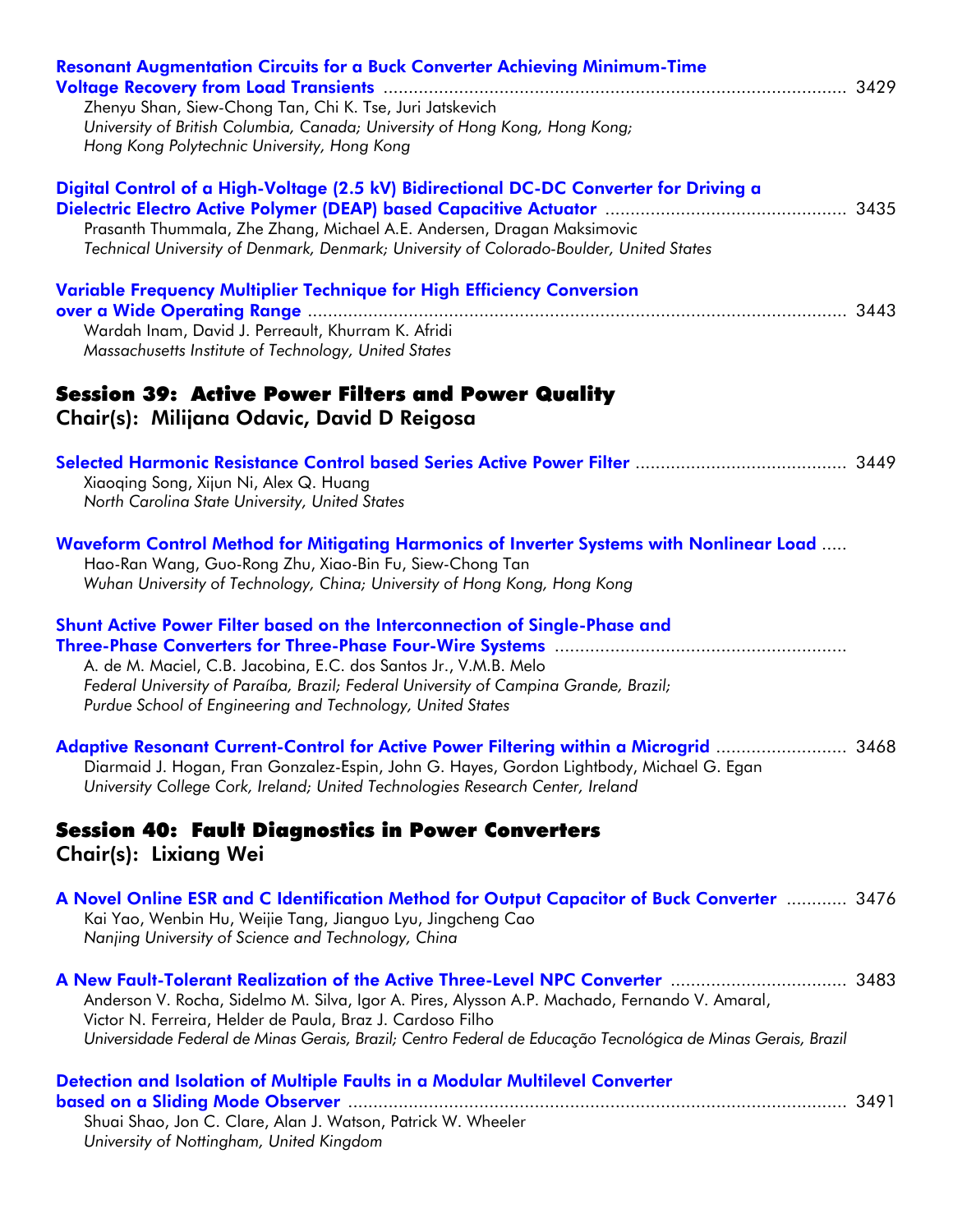| Shuo Liu, Ren Ren, Wuji Meng, Xinxin Zheng, Fanghua Zhang, Lan Xiao<br>Nanjing University of Aeronautics and Astronautics, China                                                                                                                                                                  |  |
|---------------------------------------------------------------------------------------------------------------------------------------------------------------------------------------------------------------------------------------------------------------------------------------------------|--|
| <b>Session 41: Control Issues in Electric Drives II</b><br>Chair(s): Bimal Bose, Elena Lomonova                                                                                                                                                                                                   |  |
| Near Time-Optimal Model Predictive Control using an L1-Norm based Cost Functional  3504<br>Alexander Dötlinger, Ralph M. Kennel<br>Technische Universität München, Germany                                                                                                                        |  |
| Reformulation of the Long-Horizon Direct Model Predictive Control Problem to<br>Petros Karamanakos, Tobias Geyer, Ralph Kennel<br>Technical University of Munich, Germany; ABB Switzerland Ltd., Switzerland                                                                                      |  |
| On the Benefit of Long-Horizon Direct Model Predictive Control for Drives with LC Filters  3520<br>Tobias Geyer, Petros Karamanakos, Ralph Kennel<br>ABB Switzerland Ltd., Switzerland; Technical University of Munich, Germany                                                                   |  |
| Antonio Altomare, Alessandra Guagnano, Francesco Cupertino, David Naso<br>Politecnico di Bari, Italy                                                                                                                                                                                              |  |
| <b>Session 42: IPM Machine Design</b><br>Chair(s): Greg Heins, Jonathan Bird                                                                                                                                                                                                                      |  |
| Design of High Torque Density Variable Flux Permanent Magnet Machine using Alnico Magnets  3535<br>Maged Ibrahim, Pragasen Pillay<br>Concordia University, Canada                                                                                                                                 |  |
| Saliency Ratio and Power Factor of IPM Motors Optimally Designed for<br>Peng Zhang, Dan M. Ionel, Nabeel A.O. Demerdash<br>General Motors, United States; Regal Beloit Corp., United States; University of Wisconsin-Milwaukee,<br>United States; Marquette University, United States             |  |
| Design Methodology for Variable Leakage Flux IPM for Automobile Traction Drives  3548<br>Takashi Kato, Hiroki Hijikata, Masanao Minowa, Kan Akatsu, Robert D. Lorenz<br>Nissan Motor Co., Ltd., Japan; Shibaura Institute of Technology, Japan;<br>University of Wisconsin-Madison, United States |  |
| Design of a Spoke Type IPM Synchronous Motor with Segmented Rotor for<br>Y. Demir, M. Aydin<br>MDS Motor Design Ltd., Turkey; Kocaeli University, Turkey                                                                                                                                          |  |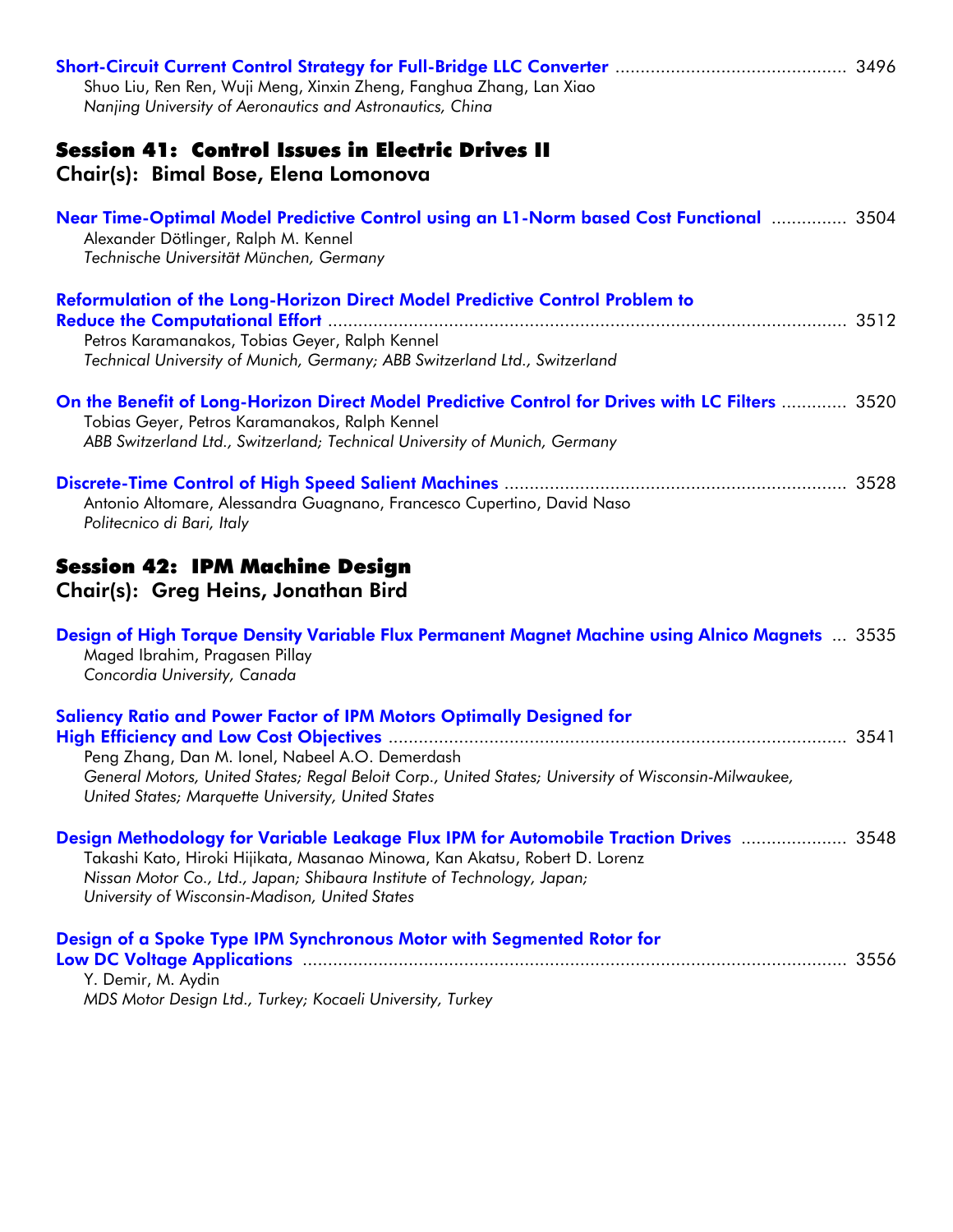# Session 43: Induction Motor Drives I

# Chair(s): Zach Pan, Mahesh Swamy

| <b>Input-Output Feedback Linearization Control of Linear Induction Motors</b><br>F. Alonge, M. Cirrincione, M. Pucci, A. Sferlazza<br>University of Palermo, Italy; University of the South Pacific, Fiji; ISSIA-CNR, Italy |
|-----------------------------------------------------------------------------------------------------------------------------------------------------------------------------------------------------------------------------|
| <b>Generalized Two-Vectors-based Model Predictive Torque Control of Induction Motor Drives  3570</b><br>Yongchang Zhang, Haitao Yang<br>North China University of Technology, China                                         |
| Lihang Zhao, Jin Huang, Zhaowen Hou, He Liu<br>Zhejiang University, China                                                                                                                                                   |
| <b>Induction Motor Control with Small DC-Link Capacitor Inverters-Fed by</b><br>SeHwan Kim, GwangRok Kim, Anno Yoo, Jul-Ki Seok<br>Yeungnam University, Korea; LSIS Co., Ltd, Korea                                         |
| Special Session 3A: Harmonic Resonance in Renewable Energy Systems<br>Chair(s): Frede Blaagjerg, Pedro Rodriguez                                                                                                            |
| Frede Blaabjerg, Xiongfei Wang<br>Aalborg University, Denmark                                                                                                                                                               |
| Modeling and Analysis of Supersynchronous Resonance by Sequence Impedances  n/a<br>Jian Sun<br>Rensselaer Polytechnic Institute, United States                                                                              |
| Influence of Harmonic Grid Resonance on the Operation of Grid-Connected Converters  n/a<br>Axel Mertens, Felix Fuchs<br>Leibniz University, Germany                                                                         |
| Gustavo Pinares, Massimo Bongiorno<br>Chalmers University of Technology, Sweden                                                                                                                                             |
| <b>Session 44: LED Drivers I</b><br>Chair(s): Bilal Akin                                                                                                                                                                    |
| Harmonics Compensation and Power Factor Improvement using LED Driver  3592<br>Saeed Anwar, Ali Elrayyah, Yilmaz Sozer<br>University of Akron, United States                                                                 |
| Xuebing Chen, Daocheng Huang, Qiang Li, Fred C. Lee<br>Virginia Polytechnic Institute and State University, United States                                                                                                   |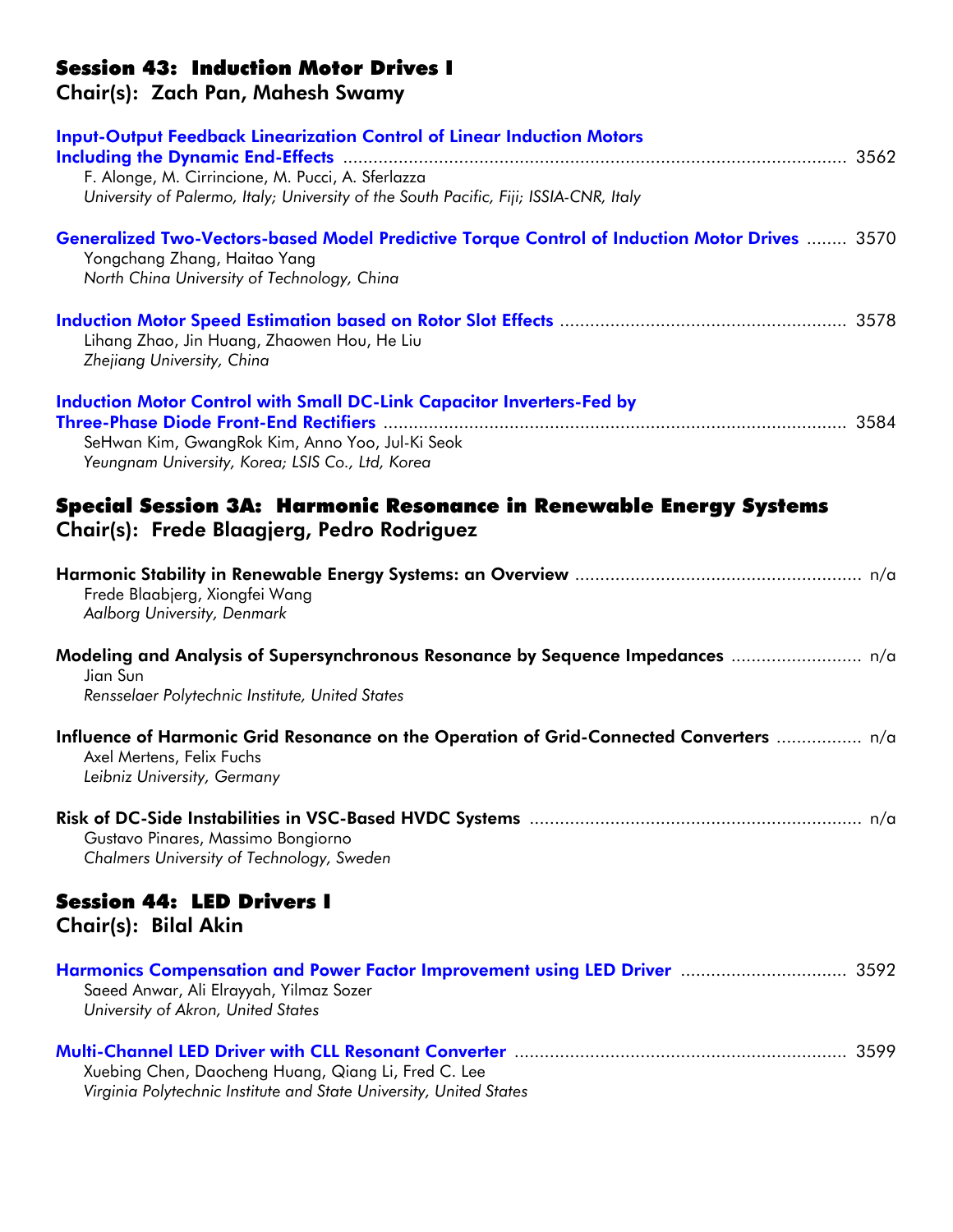| Design Consideration of a Current-Source-Output Inductive Power Transfer LED Lighting System  3607<br>Xiaohui Qu, Siu-Chung Wong, Chi Kong Tse, Guobao Zhang<br>Southeast University, China; Hong Kong Polytechnic University, Hong Kong                                                        |  |
|-------------------------------------------------------------------------------------------------------------------------------------------------------------------------------------------------------------------------------------------------------------------------------------------------|--|
| Yajie Qiu, Hongliang Wang, Zhiyuan Hu, Laili Wang, Yan-Fei Liu, P.C. Sen<br>Queen's University, Canada                                                                                                                                                                                          |  |
| <b>Session 45: LCL Filters for Grid Converters</b><br>Chair(s): Qin Lei, Alessandro Lidozzi                                                                                                                                                                                                     |  |
| New Optimal Design Method for Trap Damping Sections in Grid-Connected LCL Filters  3620<br>Remus Narcis Beres, Xiongfei Wang, Frede Blaabjerg, Claus Leth Bak, Marco Liserre<br>Aalborg University, Denmark; University of Kiel, Germany                                                        |  |
| <b>Active Damping for Grid-Connected LCL Filter based on Optimum Controller</b><br>Mahmoud A. Gaafar, Masahito Shoyama<br>Kyushu University, Japan                                                                                                                                              |  |
| <b>Comparison of PR Controller and Damped PR Controller for Grid Current Control of LCL</b><br>Filter based Grid-Tied Inverter under Frequency Variation and Grid Distortion  3634<br>Ritwik Chattopadhyay, Ankan De, Subhashish Bhattacharya<br>North Carolina State University, United States |  |
| Rectifier Stage Operation and Controller Design for a Medium Voltage Solid State<br>Transformer with LCL Filter<br>Fei Wang, Gangyao Wang, Alex Huang, Wensong Yu, Xijun Ni<br>North Carolina State University, United States                                                                   |  |
| <b>Session 46: DC-DC Buck Converters</b><br>Chair(s): Baoming Ge, Gui-Jia Su                                                                                                                                                                                                                    |  |
| A Series-Capacitor Tapped Buck (Sc-TaB) Converter for Regulated High Voltage<br>Minjie Chen, Pradeep S. Shenoy, Jeffrey Morroni<br>Massachusetts Institute of Technology, United States; Texas Instruments Inc., United States                                                                  |  |
| A Cost-Effective Circuit for Three-Level Flying-Capacitor Buck Converter Combining the<br>Zhihao Zhong, Yu Chen, Pengcheng Zhang, Yong Kang<br>Huazhong University of Science and Technology, China                                                                                             |  |
| 100 MHz, 20 V, 90% Efficient Synchronous Buck Converter with Integrated Gate Driver  3664<br>Yuanzhe Zhang, Miguel Rodríguez, Dragan Maksimović<br>University of Colorado-Boulder, United States                                                                                                |  |
| Modeling and Control of a Tapped-Inductor Buck Converter with Pulse Frequency Modulation  3672<br>Luca Bessegato, Tomas Modeer, Staffan Norrga<br>KTH Royal Institute of Technology, Sweden                                                                                                     |  |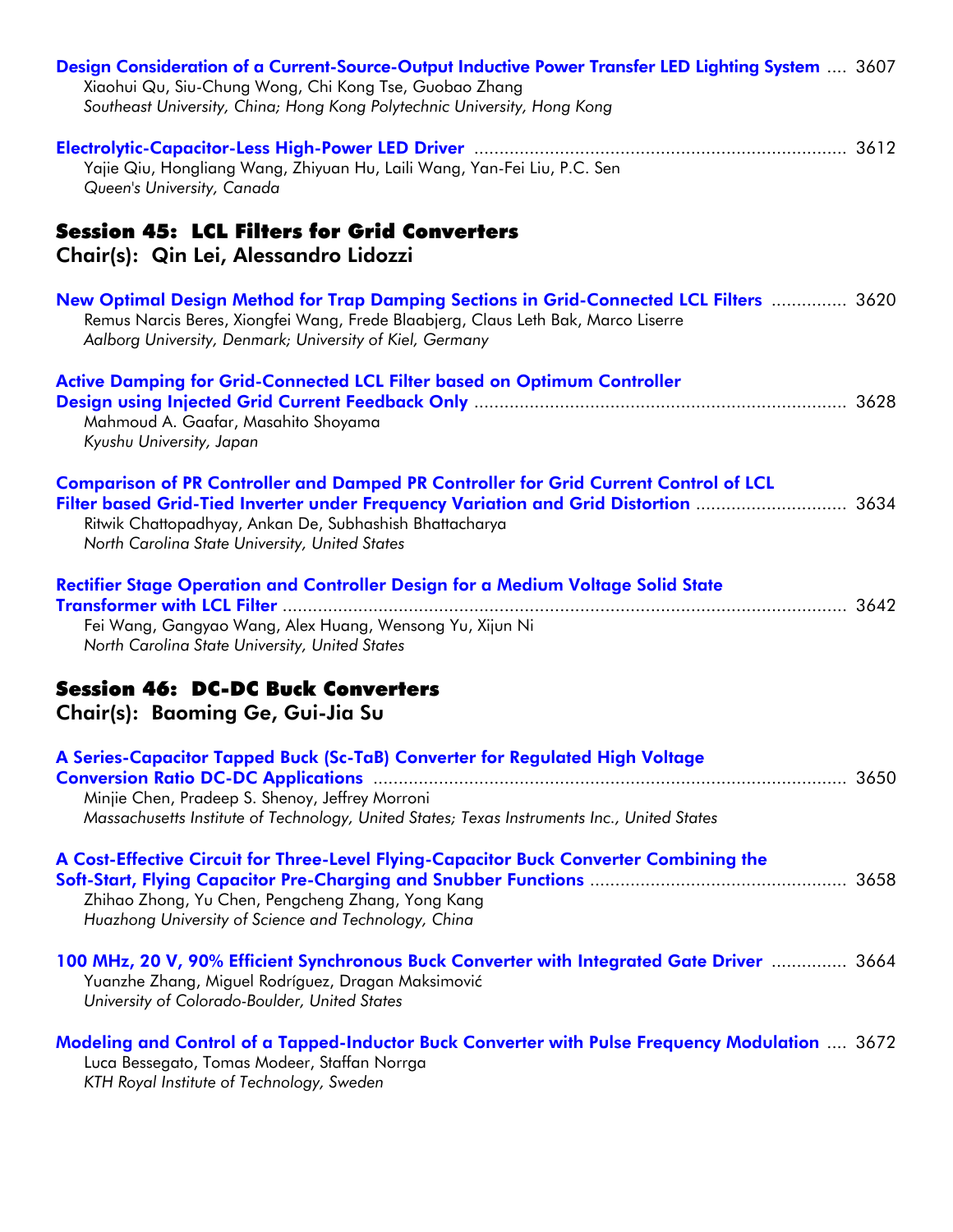### Session 47: Stability and Quality II

Chair(s): Robert Pilawa, Feng Guo

| A Real-Time Selective Harmonic Elimination based on a Transient-Free,<br>Hui Zhao, Tian Jin, Shuo Wang, Deliang Wu, Liang Sun<br>University of Texas at San Antonio, United States                                                                                                                                                 |  |
|------------------------------------------------------------------------------------------------------------------------------------------------------------------------------------------------------------------------------------------------------------------------------------------------------------------------------------|--|
| A Voltage Regulator using Multi-Parallel-Connected Series-Voltage Compensator  3687<br>Victor Sui-pung Cheung, Henry Shu-hung Chung, Alan Wai-lun Lo<br>City University of Hong Kong, Hong Kong; Chu Hai College of Higher Education, Hong Kong                                                                                    |  |
| A Voltage Regulator based in a Voltage-Controlled DSTATCOM with<br>Rubens Tadeu Hock Jr., Yales Rômulo De Novaes, Alessandro Luiz Batschauer<br>Santa Catarina State University, Brazil                                                                                                                                            |  |
| Stability Analysis of the High Voltage DC Link between the FEC and DC-DC Stage of a<br>Transformer-Less Intelligent Power Substation manufacture manufacture manufacture 3702<br>Sachin Madhusoodhanan, Awneesh Tripathi, Dhaval Patel, Krishna Mainali, Subhashish Bhattacharya<br>North Carolina State University, United States |  |
| Session 48: Control and Modulation of Multi-Level Converters II<br>Chair(s): Stefano Bifaretti, Rolando Burgos                                                                                                                                                                                                                     |  |
| PWM for Active Thermal Protection in Three Level Neutral Point Clamped Inverters  3710<br>The-Minh Phan, Nikolaos Oikonomou, Gernot J. Riedel, Mario Pacas<br>University of Siegen, Germany; ABB Corporate Research, Switzerland                                                                                                   |  |
| Control Strategy of a Multi-Level Converter with Multi-Winding MFT/HFT Isolation  3717<br>Chunyang Gu, Zedong Zheng, Yongdong Li<br>Tsinghua University, China                                                                                                                                                                     |  |
| <b>Carrier Interleaved PWM Techniques in Modular Multilevel Converters:</b><br>Rosheila Darus, Georgios Konstantinou, Josep Pou, Salvador Ceballos, Vassilios G. Agelidis<br>University of New South Wales, Australia; Universiti Teknologi Mara, Malaysia; TECNALIA, Spain                                                        |  |
| A State Machine Decoder for Phase Disposition Pulse Width Modulation of<br>C.A. Teixeira, B.P. McGrath, D.G. Holmes<br>RMIT University, Australia                                                                                                                                                                                  |  |
| Session 49: Modeling and Control of DC-DC Converters<br>Chair(s): Sudip Mazumder, Sung Yeul Park                                                                                                                                                                                                                                   |  |
| A Detection Method of DC Magnetization Utilizing Local Inhomogeneity of<br>Kazuhiro Umetani, Yuki Itoh, Masayoshi Yamamoto<br>Denso Corporation, Japan; Shimane University, Japan                                                                                                                                                  |  |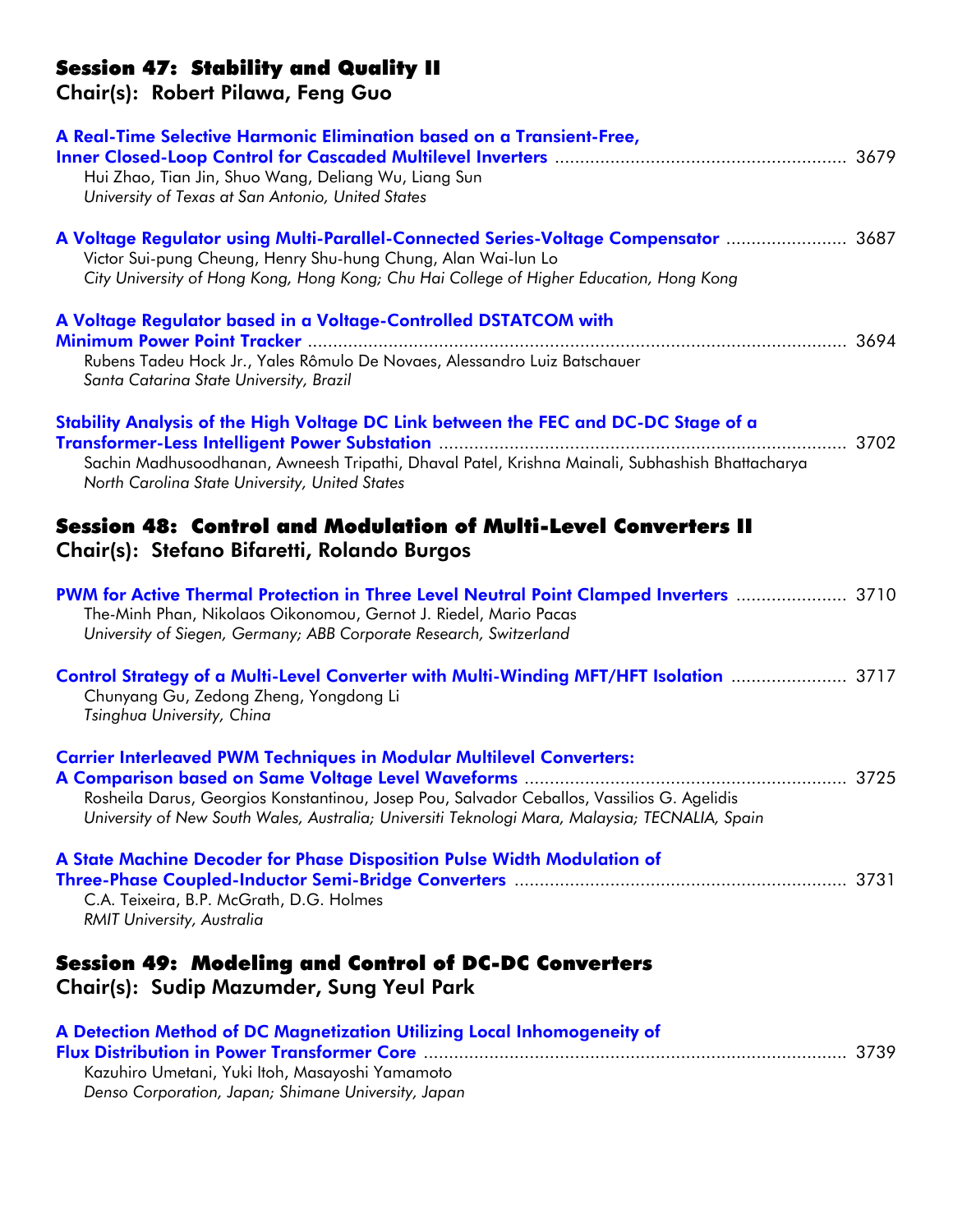| <b>Equivalent Circuit Model of Constant On-Time Current Mode Control with</b><br>Shuilin Tian, Fred C. Lee, Jian Li, Qiang Li, Pei-hsin Liu<br>Virginia Polytechnic Institute and State University, United States; Linear Technology, United States                                                                                               |
|---------------------------------------------------------------------------------------------------------------------------------------------------------------------------------------------------------------------------------------------------------------------------------------------------------------------------------------------------|
| Dynamic Analysis of Hysteresis Control Strategy based on Ripple Characteristics  3755<br>Jianfeng Dai, Jinbin Zhao, Keqing Qu, Fen Li, Wei Cao<br>Shanghai University of Electric Power, China                                                                                                                                                    |
| A Generic and Accurate Frequency-Domain Model for Buck, Boost and Buck-Boost Converters  3760<br>Xin Li, Xinbo Ruan<br>Nanjing University of Aeronautics and Astronautics, China                                                                                                                                                                  |
| <b>Session 50: Power Converters for Transportation Applications II</b><br>Chair(s): Babak Fahimi, Fabio Giulii Capponi                                                                                                                                                                                                                            |
| Reduced Switching Loss based DC-Bus Voltage Balancing Algorithm for Three-Level<br>Abhijit Choudhury, Pragasen Pillay, M. Amar, Sheldon S. Williamson<br>Concordia University, Canada; TM4 Inc., Canada                                                                                                                                           |
| An Electrical-Magnetic Hybrid Power Quality Compensation System and its<br>Baichao Chen, Chenmeng Zhang, Wenjun Zeng, Cuihua Tian, Jiaxin Yuan<br>Wuhan University, China                                                                                                                                                                         |
| High Frequency Active-Clamp Buck Converter for Low Power Automotive Applications  3780<br>Chenhao Nan, Raja Ayyanar, Youhao Xi<br>Arizona State University, United States; Texas Instruments Inc., United States                                                                                                                                  |
| Analysis, Modeling and Control of Half-Bridge Current-Source Converter for<br>Jorge Garcia, Pablo Garcia, Fabio Giulii Capponi, Gabriele Borocci, Giulio De Donato<br>University of Oviedo, Spain; University of Rome-Sapienza, Italy                                                                                                             |
| Session 51: Performance and Reliability Issues in Electric Drives<br>Chair(s): Peter Liu, Radu Bojoi                                                                                                                                                                                                                                              |
| <b>Improving Position Sensor Accuracy through Spatial Harmonic Decoupling, and Sensor</b><br>Scaling, Offset, and Orthogonality Correction using Self-Commissioning MRAS-Methods  3794<br>Caleb W. Secrest, Jon S. Pointer, Michael R. Buehner, Robert D. Lorenz<br>University of Wisconsin-Madison, United States; Woodward, Inc., United States |
| G. Scelba, G. Scarcella, M. Pulvirenti, M. Cacciato, A. Testa, S. De Caro, T. Scimone<br>University of Catania, Italy; University of Messina, Italy                                                                                                                                                                                               |
| Karlo Radman, Neven Bulić, Wolfgang Gruber<br>University of Rijeka, Croatia; Johannes Kepler University, Austria                                                                                                                                                                                                                                  |
| Novel Discontinuous PWM Control Method to Improve IGBT Reliability at Low Speed  3819<br>Lixiang Wei, Jeffrey McGuire, Jiangang Hu<br>Rockwell Automation, United States                                                                                                                                                                          |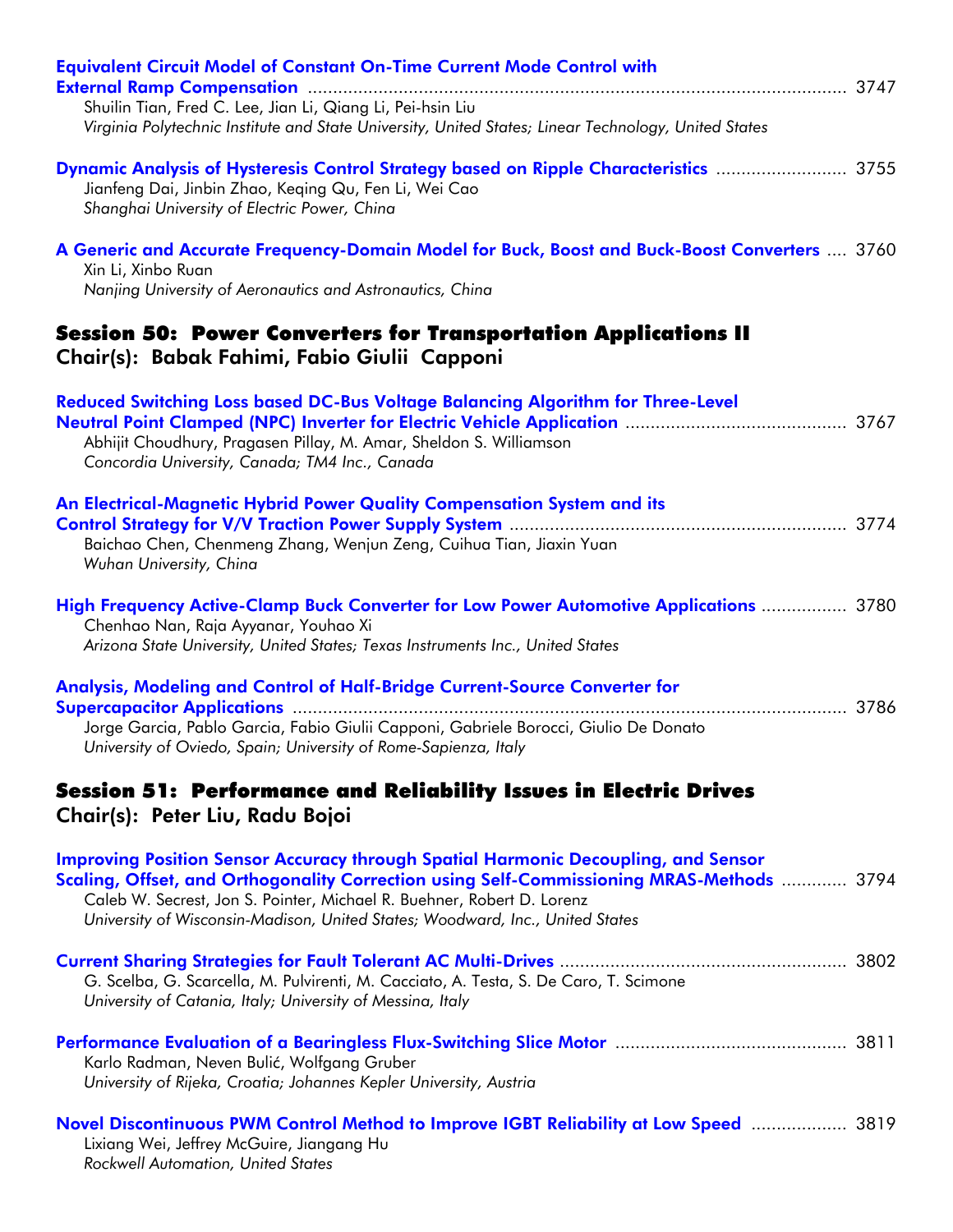# Session 52: Switched-Reluctance Machines

Chair(s): Rajeev Vyas, Akira Chiba

| R. Marlow, N. Schofield, A. Emadi<br>McMaster University, Canada                                                                                                                                                                                       |  |
|--------------------------------------------------------------------------------------------------------------------------------------------------------------------------------------------------------------------------------------------------------|--|
| Digital PWM Control-based Active Vibration Cancellation for Switched Reluctance Motors  3834<br>H. Makino, T. Kosaka, N. Matsui<br>Nagoya Institute of Technology, Japan                                                                               |  |
| Practical Considerations for the Design and Construction of a High<br>Jie Dang, J.Rhet Mayor, S. Andrew Semidey, Ronald Harley, Thomas Habetler, Jose Restrepo<br>Georgia Institute of Technology, United States; Universidad Simon Bolivar, Venezuela |  |
| Design of a Switched Reluctance Machine for Off-Road Vehicle Applications<br>Md Wasi Uddin, Tausif Husain, Yilmaz Sozer, Iqbal Husain<br>University of Akron, United States; North Carolina State University, United States                            |  |
| <b>Session 53: Induction Motor Drives II</b><br>Chair(s): A.J. Marques Cardoso, Tobias Geyer                                                                                                                                                           |  |
| Current Ripple Analysis of PWM Methods for Open-End Winding Induction Motor  3858<br>Hajime Kubo, Yasuhiro Yamamoto, Takeshi Kondo, Kaushik Rajashekara, Bohang Zhu<br>Meidensha Corporation, Japan; University of Texas at Dallas, United States      |  |
| New Optimal Pulsewidth Modulation for Single DC-Link Dual Inverter fed<br>Amarendra Edpuganti, Akshay K. Rathore, Joachim Holtz<br>National University of Singapore, Singapore; University of Wuppertal, Germany                                       |  |
| Victor F.M.B. Melo, Cursino B. Jacobina, Nady Rocha<br>Federal University of Campina Grande, Brazil; Federal University of Paraiba, Brazil                                                                                                             |  |
| A Time-Varying Observer for the Flux Magnitude of the Induction Motor using<br>Trey Mock, Randi Bimeal, Stephen Ling, Mihai Comanescu<br>Penn State Altoona, United States                                                                             |  |
| Special Session 3B: Harmonic Regulation and Mitigation<br>Chair(s): Pedro Rodriguez, Frede Blaagjerg                                                                                                                                                   |  |
| Firuz Zare<br>Danfoss Power Electronics Company, Denmark                                                                                                                                                                                               |  |
| Po-Tai Cheng<br>National Tsing Hua University, Taiwan                                                                                                                                                                                                  |  |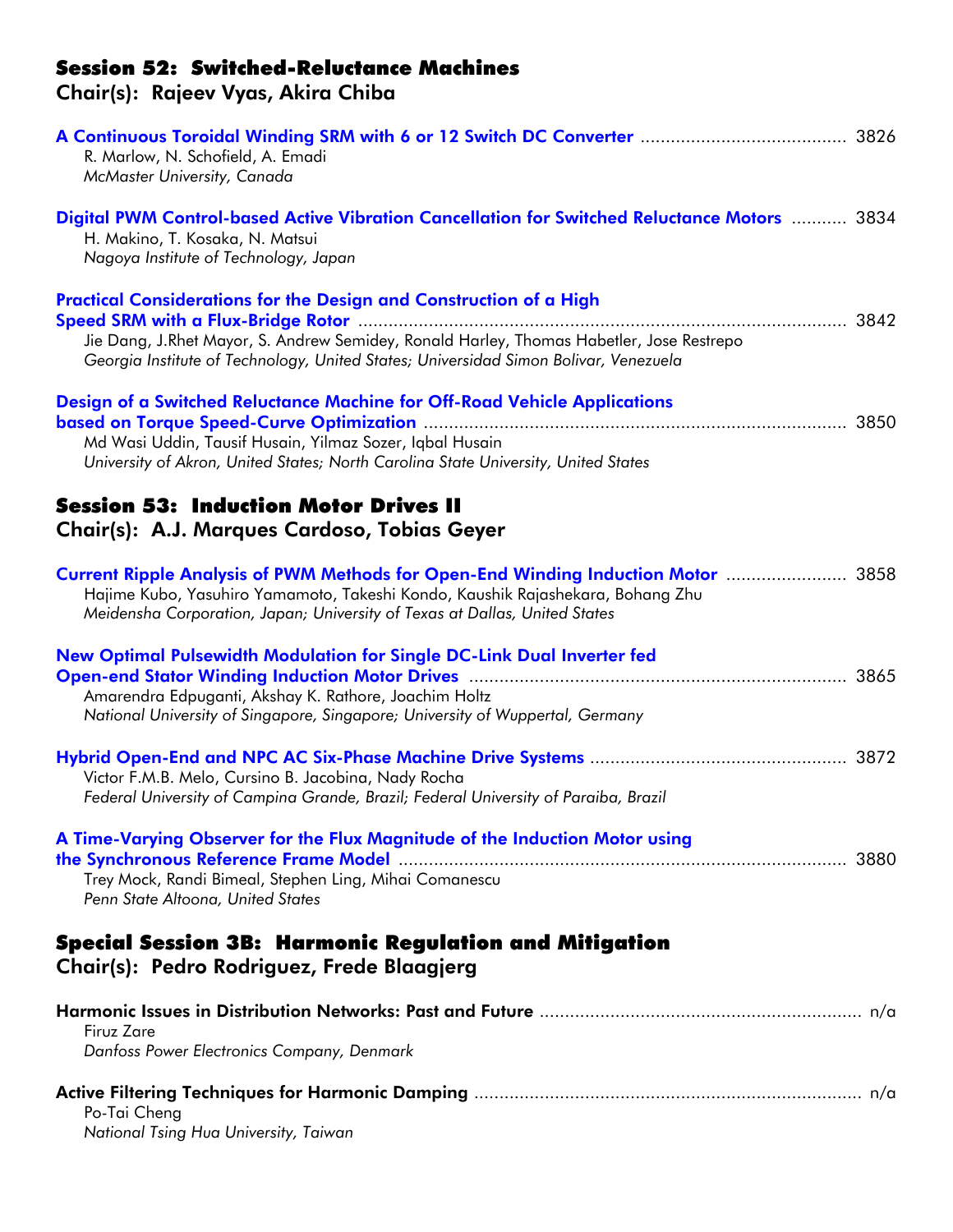| Johan Enslin<br><b>UNC Charlotte, United States</b>                                                                                                                                                                                                                                                                                      |
|------------------------------------------------------------------------------------------------------------------------------------------------------------------------------------------------------------------------------------------------------------------------------------------------------------------------------------------|
| LCL+Trap Grid Harmonics Mitigation and Potential Resonance Identification in<br>Pedro Rodriguez, Antoni Mir Cantarellas<br>Abengoa Research, Spain                                                                                                                                                                                       |
| Special Session 4: Optimization of Electric Motors and Multi-Physics Analysis<br>Chair(s): Mircea Popescu                                                                                                                                                                                                                                |
| High Fidelity and Efficient Computation of Losses in Brushless Permanent Magnet Machines  n/a<br>Phil Mellor<br>University of Sheffield, United Kingdom                                                                                                                                                                                  |
| Maarten Kamper<br>Stellenbosch University, South Africa                                                                                                                                                                                                                                                                                  |
| Design for Manufacturing Employing Automated Optimization and Multi-Physics<br>Dan Ionel<br>Regal Beloit Corp and University of Wisconsin M, United States                                                                                                                                                                               |
| Multiphysics Analysis of Electric Machines for Traction Applications<br>David A. Staton<br>Motor Design Ltd, United Kingdom                                                                                                                                                                                                              |
| <b>Session 54: Wave and Wind Generation Systems</b><br><b>Chair(s): David Dorrell</b>                                                                                                                                                                                                                                                    |
| Omid Beik, Nigel Schofield<br>McMaster University, Canada                                                                                                                                                                                                                                                                                |
| A GA-SVM Hybrid Classifier for Multiclass Fault Identification of Drivetrain Gearboxes  3894<br>Dingguo Lu, Wei Qiao<br>University of Nebraska-Lincoln, United States                                                                                                                                                                    |
| Marine Current Turbine Generator System with Induction Machine Growing Neural Gas (GNG)<br><b>MPPT based on Sensorless Sea Speed Estimation machinery and continuum control and the Sea Speed Estimation meta</b><br>L. Greco, C. Testa, M. Cirrincione, M. Pucci, G. Vitale<br>INSEAN-CNR, Italy; University of the South Pacific, Fiji |
| Wen Ouyang, Steven Englebretson, V.R. Ramanan, Giti Karimi-Moghaddam<br>ABB Corporate Research, United States                                                                                                                                                                                                                            |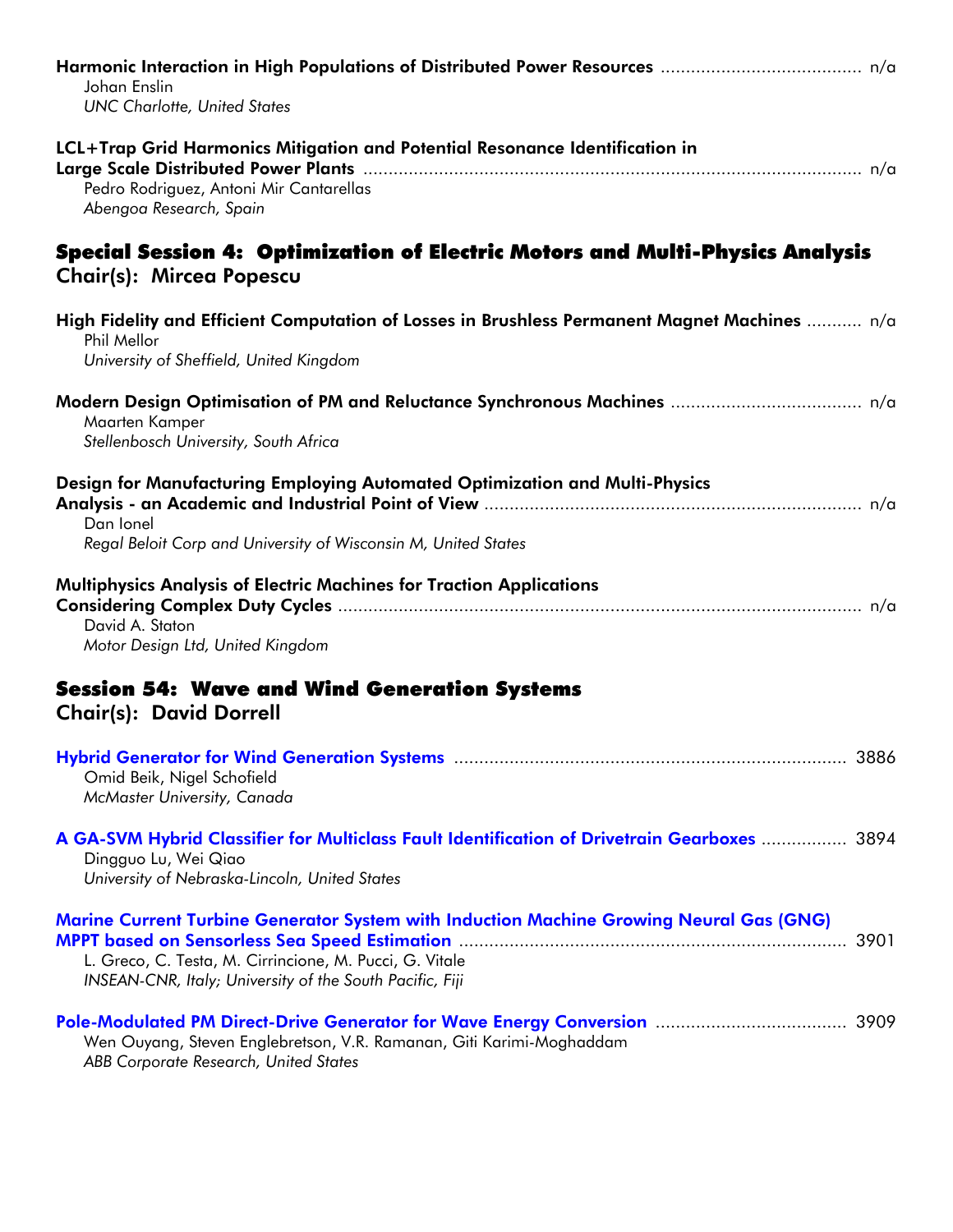#### Session 55: Power Converters for Smart Grid and Utility Applications II Chair(s): Subhashish Bhattacharya, Luca Zarri

| Novel, Simple Reactive Power Control Strategy with DC Capacitor Voltage Control for                                                                                                                                                         |  |
|---------------------------------------------------------------------------------------------------------------------------------------------------------------------------------------------------------------------------------------------|--|
| Tint Soe Win, Yoshihido Hisada, Toshihiko Tanaka, Eiji Hiraki, Masayuki Okamoto, Seong Ryong Lee<br>Yamaguchi University, Japan; Okayama University, Japan; Ube National College of Technology, Japan;<br>Kunsan National University, Korea |  |
| A Flexible DC Voltage Balancing Control based on the Power Flow Management for                                                                                                                                                              |  |
| Chia-Tse Lee, Hsin-Chih Chen, Ching-Wei Wang, Ping-Heng Wu, Ching-Hsiang Yang, Po-Tai Cheng<br>National Tsing Hua University, Taiwan                                                                                                        |  |
| Multilevel, Multiport, Switched-Capacitor based Inverter for Utility Applications  3930<br>Mark J. Scott, Rachid Darbali Zamora, Andong Lang, Cong Li, Fanbo Zhang, Jin Wang<br>Ohio State University, United States                        |  |
| <b>Black Start Operation for the Solid State Transformer Created Micro-Grid</b>                                                                                                                                                             |  |
| Sumit Dutta, Vivek Ramachandran, Subhashish Bhattacharya<br>North Carolina State University, United States                                                                                                                                  |  |
| <b>Session 56: Microgrid Control II</b><br>Chair(s): Alessandro Lidozzi, Yongsug Suh                                                                                                                                                        |  |
| <b>Application of Intelligent Agent Systems for Real-Time Coordination of</b>                                                                                                                                                               |  |
| Maryam Nasri, Herbert L. Ginn, Mehrdad Moallem<br>University of South Carolina, United States; Simon Fraser University, Canada                                                                                                              |  |
| <b>Investigation of Extra Power Loss Sharing among Photovoltaic Inverters Caused by</b>                                                                                                                                                     |  |
| Erhan Demirok, Dezso Sera, Remus Teodorescu<br>University of Manchester, United Kingdom; Aalborg University, Denmark                                                                                                                        |  |
| DC-Bus Voltage Regulation Strategy for Three-Phase Back-to-Back Active Power Conditioners  3957                                                                                                                                             |  |
| Cheng-Yu Tang, Yen-Fu Chen, Yu-Cai Hsu, Yaow-Ming Chen, Yih-Der Lee<br>National Taiwan University, Taiwan; Atomic Energy Council, Taiwan                                                                                                    |  |
| An Effective Smooth Transition Control Strategy using Droop Based                                                                                                                                                                           |  |
| Nayeem Arafat, Ali Elrayyah, Yilmaz Sozer<br>University of Akron, United States; Qatar Environment and Energy Research Institute, Qatar                                                                                                     |  |
| <b>Session 57: Battery Models</b>                                                                                                                                                                                                           |  |
| Chair(s): Henry Chung, John Miller                                                                                                                                                                                                          |  |
| A Transient Reduced Order Model for Battery Thermal Management based on                                                                                                                                                                     |  |

Singular Value Decomposition .......................................................................................................... 3971 Xiao Hu, Saeed Asgari, Ibrahim Yavuz, Scott Stanton, Chih-Cheng Hsu, Zhongying Shi, Bao Wang, Hao-Kun Chu *ANSYS Inc., United States; General Motor Company, United States*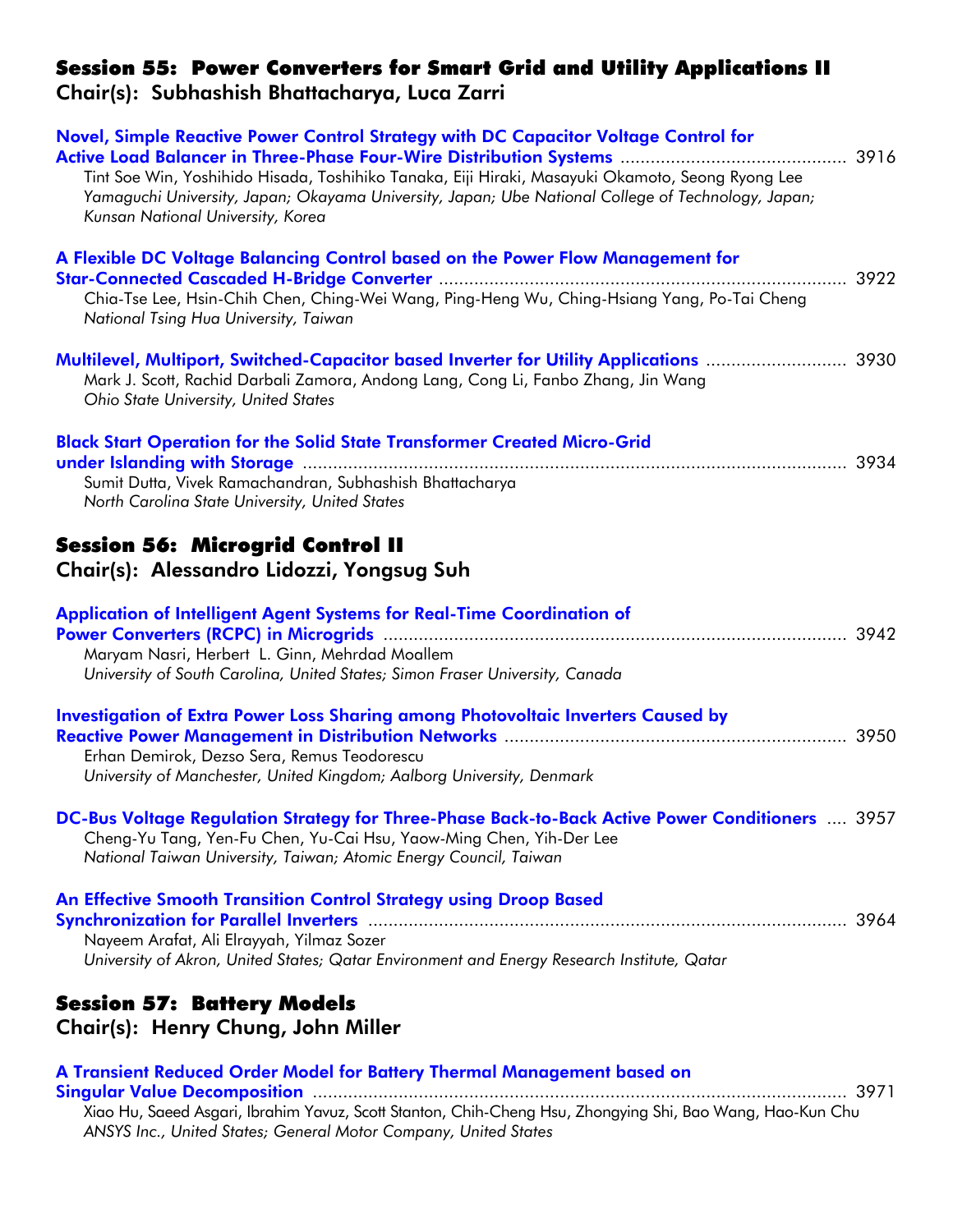| Near-Real-Time Parameter Estimation of an Electrical Battery Model with<br>Wenguan Wang, Henry Shu-hung Chung, Jun Zhang<br>Sun Yat-sen University, China; City University of Hong Kong, Hong Kong                                                                                             |  |
|------------------------------------------------------------------------------------------------------------------------------------------------------------------------------------------------------------------------------------------------------------------------------------------------|--|
| An Enhanced Circuit-based Battery Model with Considerations of Temperature Effect  3985<br>Ni Lin, Song Ci, Hongjia Li<br>University of Nebraska-Lincoln, United States; Chinese Academy of Sciences, China                                                                                    |  |
| <b>Session 58: Grid Emulation</b><br>Chair(s): Rolando Burgos, Omer Onar                                                                                                                                                                                                                       |  |
| Liu Yang, Yiwei Ma, Jingxin Wang, Jing Wang, Xiaohu Zhang, Leon M. Tolbert, Fred Wang, Kevin Tomsovic<br>University of Tennessee, United States                                                                                                                                                |  |
| F. Huerta, J.K. Gruber, M. Prodanovic, P. Matatagui<br>Institute IMDEA Energy, Spain                                                                                                                                                                                                           |  |
| Power Hardware-in-the-Loop Simulation of Integrated Voltage Regulation and<br>Ran Mo, Ye Yang, Hui Li<br>Florida State University, United States                                                                                                                                               |  |
| <b>Static and Dynamic Power System Load Emulation in Converter-based</b><br>Jing Wang, Liu Yang, Yiwei Ma, Jingxin Wang, Leon M. Tolbert, Fred Wang, Kevin Tomsovic<br>University of Tennessee, United States                                                                                  |  |
| <b>Session 59: Device Temperature Estimation</b><br>Chair(s): Adam Skorek, Bram Ferreira                                                                                                                                                                                                       |  |
| Online Junction Temperature Extraction with Turn-Off Delay Time for High Power IGBTs  4016<br>Pengfei Sun, Haoze Luo, Yufei Dong, Wuhua Li, Xiangning He, Guodong Chen, Enxing Yang, Zuyi Dong<br>Zhejiang University, China; Shanghai Electric Power Transmission & Distribution Group, China |  |
| P-i-N Diode Chip Temperature Extraction Method by Investigation into<br>Haoze Luo, Pengfei Sun, Yufei Dong, Wuhua Li, Xiangning He, Guodong Chen, Enxing Yang, Zuyi Dong<br>Zhejiang University, China; Shanghai Electric Power Transmission & Distribution Group, China                       |  |
| Evaluation of Thermo-Sensitive Electrical Parameters based on the Forward Voltage<br>Laurent Dupont, Yvan Avenas<br>IFSTTAR, France; Universite de Grenoble, France                                                                                                                            |  |
| <b>Frequency-Domain Transient Temperature Estimation and Aging Analysis for</b><br>Ze Wang, Wei Qiao, Liyan Qu<br>University of Nebraska-Lincoln, United States                                                                                                                                |  |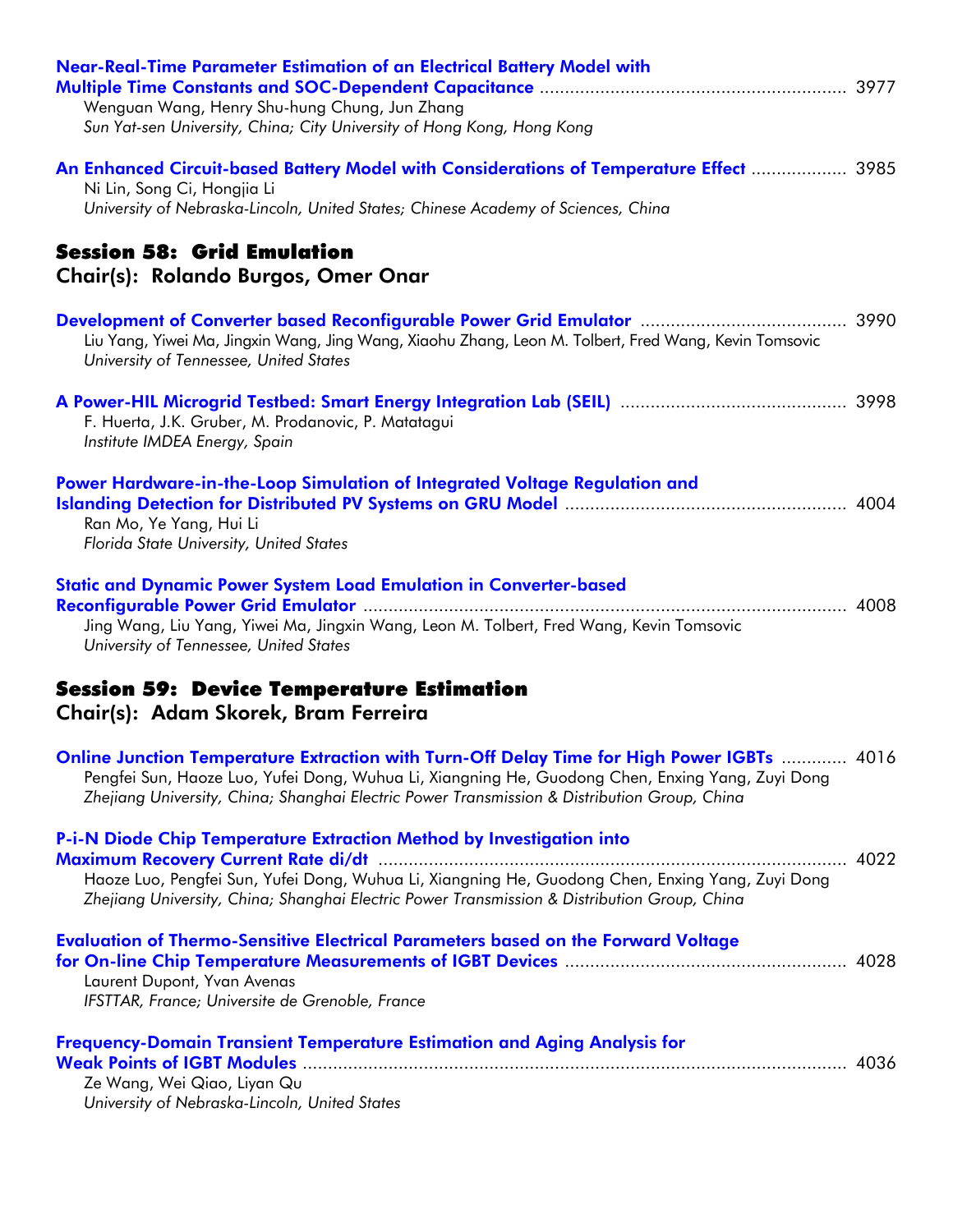## Session 60: Resonant DC-DC Converters I

# Chair(s): Wei Qiao, Shuo Wang

| A ZCS-PWM Bidirectional DC-DC Converter with a Two-Terminal Resonant                                                                                                                                                                                                                                                                                                                                                                                                                                        |  |
|-------------------------------------------------------------------------------------------------------------------------------------------------------------------------------------------------------------------------------------------------------------------------------------------------------------------------------------------------------------------------------------------------------------------------------------------------------------------------------------------------------------|--|
|                                                                                                                                                                                                                                                                                                                                                                                                                                                                                                             |  |
| Tomokazu Mishima, Shinya Masuda, Mutsuo Nakaoka<br>Kobe University, Japan; University of Malaya, Malaysia; Kyungnam University, Korea                                                                                                                                                                                                                                                                                                                                                                       |  |
|                                                                                                                                                                                                                                                                                                                                                                                                                                                                                                             |  |
| Single-Inductor Resonant Switched Capacitor Voltage Multiplier with Safe Commutation  4051<br>Julio C. Rosas-Caro, Jonathan C. Mayo-Maldonado, Fernando Mancilla-David,<br>Antonio Valderrabano-Gonzalez, Francisco Beltran Carbajal, Victor M. Sanchez<br>Universidad Panamericana Campus Guadalajara, Mexico; University of Southampton, United Kingdom;<br>University of Colorado-Denver, United States; Universidad Autonoma Metropolitana Azcapotzalco, Mexico;<br>Universidad de Quintana Roo, Mexico |  |
| Analysis, Design and Implementation of Quadrupler based High Voltage Full Bridge                                                                                                                                                                                                                                                                                                                                                                                                                            |  |
|                                                                                                                                                                                                                                                                                                                                                                                                                                                                                                             |  |
| Amit K. Singh, Pritam Das, S.K. Panda                                                                                                                                                                                                                                                                                                                                                                                                                                                                       |  |
| National University of Singapore, Singapore                                                                                                                                                                                                                                                                                                                                                                                                                                                                 |  |
| A Transformerless Step-Up Resonant Converter for Grid-Connected Renewable Energy Sources  4065                                                                                                                                                                                                                                                                                                                                                                                                              |  |
| Xiaogang Wu, Wu Chen, Renjie Hu, Yong Ke                                                                                                                                                                                                                                                                                                                                                                                                                                                                    |  |
| Southeast University, China; WuHu Profession and Technology College, China                                                                                                                                                                                                                                                                                                                                                                                                                                  |  |
|                                                                                                                                                                                                                                                                                                                                                                                                                                                                                                             |  |
| <b>Session 61: AC-DC Multi-Phase Converters</b><br>Chair(s): Maurizio Cirrincione, Norma Anglani                                                                                                                                                                                                                                                                                                                                                                                                            |  |
|                                                                                                                                                                                                                                                                                                                                                                                                                                                                                                             |  |
|                                                                                                                                                                                                                                                                                                                                                                                                                                                                                                             |  |
| M. Makoschitz, M. Hartmann, H. Ertl, R. Fehringer                                                                                                                                                                                                                                                                                                                                                                                                                                                           |  |
| Vienna University of Technology, Austria; Schneider Electric Power Drives, Austria                                                                                                                                                                                                                                                                                                                                                                                                                          |  |
| Multilevel Multichannel Interleaved AC-DC Converter for High Current Applications  4079<br>Eddy Aeloiza, Yu Du                                                                                                                                                                                                                                                                                                                                                                                              |  |
| <b>ABB Inc., United States</b>                                                                                                                                                                                                                                                                                                                                                                                                                                                                              |  |
| Jitendra Solanki, Norbert Fröhleke, Joachim Böcker, Gregor Düppe, Andreas Averberg, Peter Wallmeier<br>University of Paderborn, Germany; AEG Power Solutions GmbH, Germany                                                                                                                                                                                                                                                                                                                                  |  |
|                                                                                                                                                                                                                                                                                                                                                                                                                                                                                                             |  |
| Modulation Scheme for Delta-Type Current Source Rectifier to Reduce Input Current Distortion  4095<br>Ben Guo, Fred Wang, Eddy Aeloiza                                                                                                                                                                                                                                                                                                                                                                      |  |
| University of Tennessee, United States; ABB Corporate Research, United States                                                                                                                                                                                                                                                                                                                                                                                                                               |  |
|                                                                                                                                                                                                                                                                                                                                                                                                                                                                                                             |  |
| <b>Session 62: Control of Power Converters I</b><br>Chair(s): Vladimir Blasko, Sudip Mazumder                                                                                                                                                                                                                                                                                                                                                                                                               |  |
| A Dual Voltage Control Strategy for Single-Phase PWM Converters with                                                                                                                                                                                                                                                                                                                                                                                                                                        |  |
|                                                                                                                                                                                                                                                                                                                                                                                                                                                                                                             |  |
| Yi Tang, Zian Qin, Frede Blaabjerg, Poh Chiang Loh<br>Aalborg University, Denmark                                                                                                                                                                                                                                                                                                                                                                                                                           |  |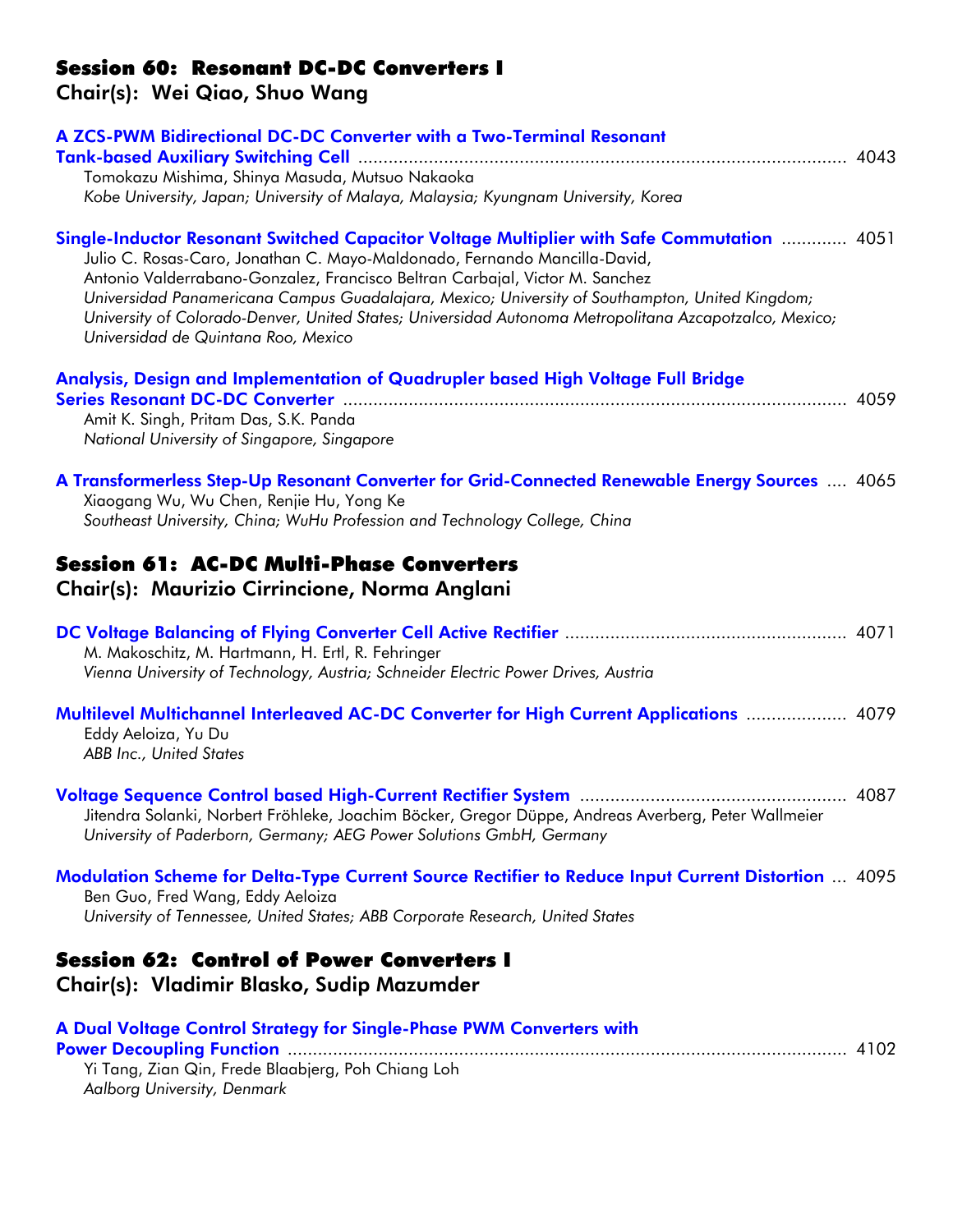| Hybrid Interleaving with Adaptive PLL Loop for Adaptive On-Time Controlled Switching Converters  4110<br>Pei-hsin Liu, Fred C. Lee, Qiang Li<br>Virginia Polytechnic Institute and State University, United States                                                                                                                  |
|-------------------------------------------------------------------------------------------------------------------------------------------------------------------------------------------------------------------------------------------------------------------------------------------------------------------------------------|
| Dynamic Physical Limits of Boost Converters: A Benchmarking Tool for Transient Performance  4118<br>Ignacio Galiano Zurbriggen, Matias Anun, Martin Ordonez<br>University of British Columbia, Canada                                                                                                                               |
| On-Chip Frequency Compensation Control Scheme with Independently Parameters Tuning<br>and Green Native Adaptive Voltage Position (GNAVP) for Voltage Regulators  4125<br>Ching-Jan Chen, Shao-Hung Lu, Sheng-Fu Hsiao, Yung-Jen Chen, Jian-Rong Huang<br>RichTek Technology Corporation, Taiwan; National Taiwan University, Taiwan |
| <b>Session 63: Sensorless Control: HF Injection</b><br>Chair(s): David Diaz-Reigosa, Jul-Ki Seok                                                                                                                                                                                                                                    |
| Analysis of Carrier Signal Injection based Sensorless Control of PMSM Drives under<br>P.L. Xu, Z.Q. Zhu<br>University of Sheffield, United Kingdom                                                                                                                                                                                  |
| Position Sensorless Control Method at Zero Speed Region for Permanent Magnet<br>Yoshitaka Iwaji, Ryoichi Takahata, Takahiro Suzuki, Shigehisa Aoyagi<br>Hitachi Ltd., Japan                                                                                                                                                         |
| High Frequency d-q Modeling of Synchronous Machines for Sensorless Control  4147<br>Luigi Alberti, Nicola Bianchi, Silverio Bolognani<br>Free University of Bozen, Italy; University of Padova, Italy                                                                                                                               |
| Carrier Signal Injection Method in Three Shunt Sensing Inverter for Sensorless AC Machine Drive  4154<br>Sungho Jung, Jung-Ik Ha<br>Seoul National University, Korea                                                                                                                                                                |
| Session 64: Prof. B. Chalmers Memorial Session: IPM Analysis<br>Chair(s): Dan Ionel, Thomas Jahns                                                                                                                                                                                                                                   |
| Analysis of Torque versus Current Capability of Reluctance and Interior PM Machines<br>Emanuele Fornasiero, Nicola Bianchi, Wen L. Soong<br>University of Padova, Italy; University of Adelaide, Australia                                                                                                                          |
| Analysis of Iron Loss in Interior PM Machines with Distributed Windings<br>Chun Tang, Wen L. Soong, Nesimi Ertugrul, Thomas M. Jahns<br>University of Adelaide, Australia; University of Wisconsin-Madison, United States                                                                                                           |
| <b>Permanent Magnet Volume Minimization of Spoke Type Fractional Slot Synchronous Motors  4180</b><br>Enrico Carraro, Nicola Bianchi, Sunny Zhang, Matthias Koch<br>University of Padova, Italy; Brose Fahrzeugteile GmbH and Co. KG, Germany                                                                                       |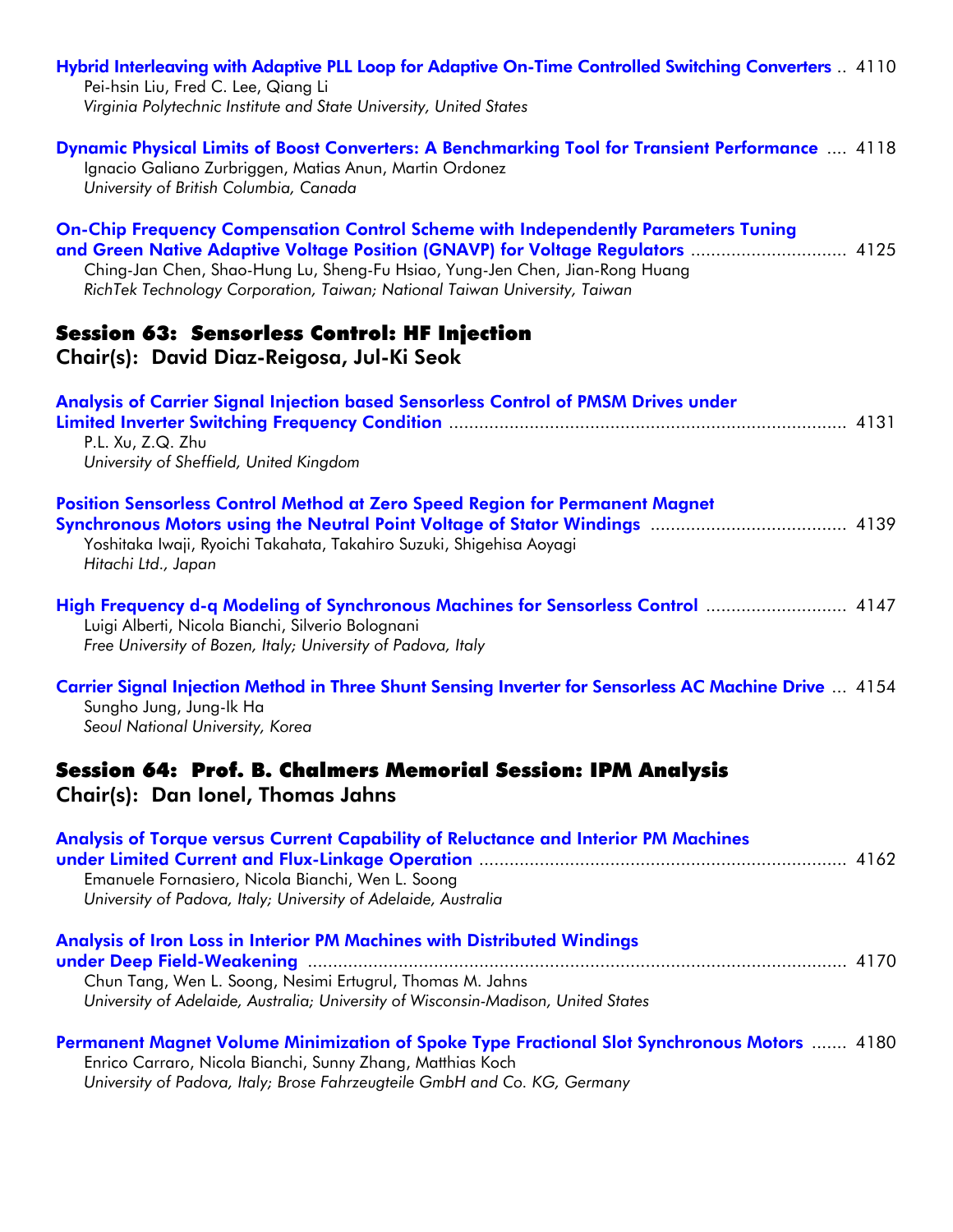| Impact of the Field Weakening on the Iron Losses in the Stator of an                                                                                    |  |
|---------------------------------------------------------------------------------------------------------------------------------------------------------|--|
|                                                                                                                                                         |  |
| S. Küttler, K. El Kadri Benkara, G. Friedrich, F. Vangraefschèpe, A. Abdelli<br>University of Technology of Compiegne, France; IFP New Energies, France |  |
|                                                                                                                                                         |  |
| <b>Session 65: Magnetic Materials</b>                                                                                                                   |  |
| Chair(s): Thomas Wu, Galina Mirzaeva                                                                                                                    |  |
| <b>Characterization of Electrical Steels for High Speed Induction Motor Applications:</b>                                                               |  |
|                                                                                                                                                         |  |
| André S.L. Costa, Rodrigo R. Bastos, Sebastião C. Paolinelli, Sebastião L. Nau,<br>Ramón M. Valle, Braz J. Cardoso Filho                                |  |
| Universidade Federal de Minas Gerais, Brazil; Aperam South America, Brazil; WEG Motors, Brazil                                                          |  |
| Design Considerations of 2-D Magnetizers for High Flux Density Measurements  4204                                                                       |  |
| J.G. Wanjiku, P. Pillay                                                                                                                                 |  |
| Concordia University, Canada                                                                                                                            |  |
| A Simple Method to Minimize Effects of Temperature Variation on IPMSM Control in                                                                        |  |
|                                                                                                                                                         |  |
| Sang Min Kim, Taesuk Kwon<br>Hyundai Mobis, Korea                                                                                                       |  |
|                                                                                                                                                         |  |
| <b>Effect of Magnet Properties on Power Density and Flux-Weakening Performance of</b>                                                                   |  |
|                                                                                                                                                         |  |
| James D. McFarland, T.M. Jahns, Ayman M. El-Refaie, Patel B. Reddy                                                                                      |  |
| University of Wisconsin-Madison, United States; GE Global Research Center, United States                                                                |  |
| Session 66: Utility Interactive Solar PV System                                                                                                         |  |
| <b>Chair(s): Pedro Rodriguez</b>                                                                                                                        |  |
| <b>Comprehensive Modeling of Single-Phase Quasi-Z-Source Photovoltaic Inverter to</b>                                                                   |  |
|                                                                                                                                                         |  |
| Yushan Liu, Haitham Abu-Rub, Baoming Ge, Dongsen Sun, Hao Zhang, Daqiang Bi, Fang Z. Peng                                                               |  |
| Beijing Jiaotong University, China; Texas A&M University at Qatar, Qatar; Texas A&M University, United States;                                          |  |
| University of Texas at San Antonio, United States; Tsinghua University, China; Michigan State University, United States                                 |  |
| A High-Efficiency Single-Phase Inverter for Transformerless Photovoltaic Grid-Connection  4232                                                          |  |
| Senjun Hu, Wenfeng Cui, Wuhua Li, Xiangning He, Fengwen Cao                                                                                             |  |
| Zhejiang University, China; Suzhou Vocational University, China                                                                                         |  |
| Multiphase Parallel Interleaved and Primary-Parallel Secondary-Series Forward                                                                           |  |
|                                                                                                                                                         |  |
| D. Meneses, O. García, P. Alou, J.A. Oliver, J.A. Cobos                                                                                                 |  |
| Universidad Politécnica de Madrid, Spain                                                                                                                |  |
|                                                                                                                                                         |  |
|                                                                                                                                                         |  |

M. Harfman-Todorovic, F. Tao, M. Agamy, D. Dong, X. Liu, L. Garces, R. Zhou, E. Delgado, D. Marabell, C. Stephens, R. Steigerwald *General Electric Global Research Center, United States*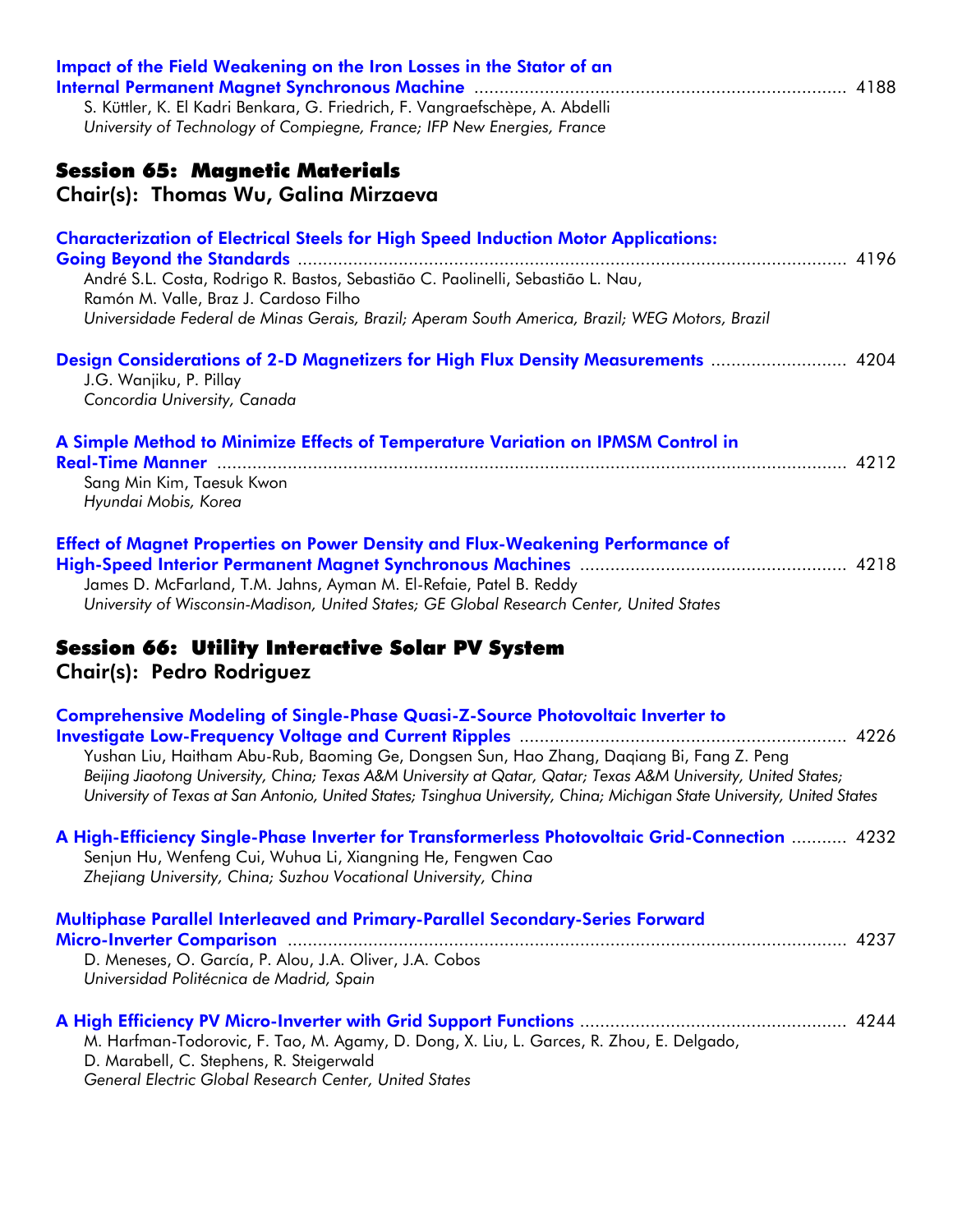## Session 67: Power Converters for Renewable Energy Applications Chair(s): V. Angelidis

| Liping Zhou, Dongyuan Qiu, Wenxun Xiao, Bo Zhang                                              |  |
|-----------------------------------------------------------------------------------------------|--|
| South China University of Technology, China                                                   |  |
|                                                                                               |  |
| Ben Zhao, Alexander Abramovitz, Keyue Smedley                                                 |  |
| Northwestern Polytechnical University, China; University of California, Irvine, United States |  |
|                                                                                               |  |
| Giovanna Oriti, Alexander L. Julian, Troy D. Bailey                                           |  |
| Naval Postgraduate School, United States                                                      |  |
| <b>High Efficiency Multilevel Flying-Capacitor DC/DC Converter for</b>                        |  |
|                                                                                               |  |
| MingGuo Jin, Amir Parastar, Jul-Ki Seok                                                       |  |
| Yeungnam University, Korea                                                                    |  |
| <b>Session 68: Microgrid Control III</b>                                                      |  |
| Chair(s): Hui Li, Mahesh Illindala                                                            |  |
|                                                                                               |  |
| <b>Control Design of Coordinated Droop Control for Hybrid AC/DC Microgrid Considering</b>     |  |
|                                                                                               |  |
| Wooin Choi, Jong-Bok Baek, Bo-Hyung Cho                                                       |  |
| Seoul National University, Korea                                                              |  |
|                                                                                               |  |
| Tommaso Caldognetto, Paolo Tenti, Danilo Iglesias Brandao                                     |  |
| University of Padova, Italy; State University of Campinas, Brazil                             |  |
| Secondary Coordinated Control of Islanded Microgrids based on Consensus Algorithms  4290      |  |
| Dan Wu, Tomislav Dragicevic, Juan C. Vasquez, Josep M. Guerrero, Yajuan Guan                  |  |
| Aalborg University, Denmark                                                                   |  |
| A Controller for the Smooth Transition from Grid-Connected to Autonomous Operation Mode  4298 |  |
| Stefano Lissandron, Paolo Mattavelli                                                          |  |
| University of Padova, Italy                                                                   |  |
| <b>Session 69: Battery Energy Management</b>                                                  |  |
| Chair(s): Chris Mi, Bulent Sarlioglu                                                          |  |
|                                                                                               |  |
|                                                                                               |  |
| Zheng Chen, Bing Xia, Chunting Chris Mi, Rui Xiong                                            |  |
| University of Michigan-Dearborn, United States                                                |  |
| Enhanced Coulomb Counting Method with Adaptive SOC Reset Time for Estimating OCV  4313        |  |
| Yong-Min Jeong, Yong-Ki Cho, Jung-Hoon Ahn, Seung-Hee Ryu, Byoung-Kuk Lee                     |  |
| Sungkyunkwan University, Korea                                                                |  |
|                                                                                               |  |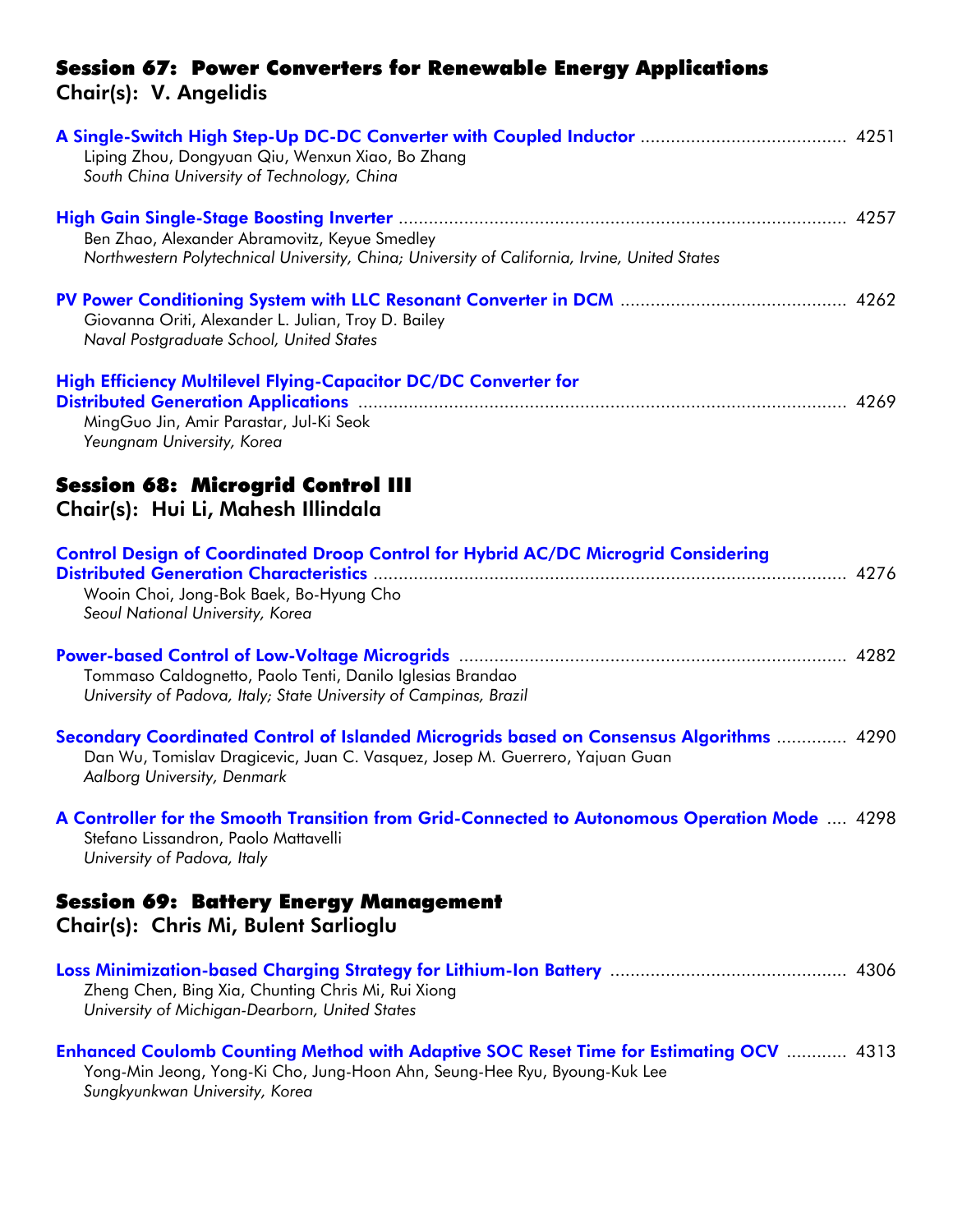| Equalization System for Serially-Connected Battery Cells based on the Wave-Trap Concept  4319<br>M. Arias, D. Bretón, M.M. Hernando, U. Viscarret, Iñigo Gil<br>University of Oviedo, Spain; Ikerlan-Ik4, Spain; Orona, Spain                                                                                       |
|---------------------------------------------------------------------------------------------------------------------------------------------------------------------------------------------------------------------------------------------------------------------------------------------------------------------|
| <b>Modular Approach for Continuous Cell-Level Balancing to Improve</b>                                                                                                                                                                                                                                              |
| M. Muneeb Ur Rehman, Michael Evzelman, Kelly Hathaway, Regan Zane, Gregory L. Plett,<br>Kandler Smith, Eric Wood, Dragan Maksimovic                                                                                                                                                                                 |
| Utah State University, United States; University of Colorado-Colorado Springs, United States;<br>National Renewable Energy Lab, United States; University of Colorado-Boulder, United States                                                                                                                        |
|                                                                                                                                                                                                                                                                                                                     |
| Session 70: Other Power Electronics Topics for Grid Applications<br>Chair(s): Peng Zhang, Dan Ionel                                                                                                                                                                                                                 |
| New Power Electronic Interface Combining DC Transmission, a Medium-Frequency Bus<br>and an AC-AC Converter to Integrate Deep-Sea Facilities with the AC Grid  4335<br>Andres Escobar- Mejia, Yusi Liu, Juan Carlos Balda, Kenny George<br>University of Arkansas, United States                                     |
| Operational Study of a Modular Direct Current Power System for Subsea Power Delivery  4345<br>Dong Dong, Di Zhang, Rixin Lai, Song Chi, Maja H. Todorovic<br>General Electrical Global Research Center, United States                                                                                               |
| <b>Investigation on Dynamic Voltage Restorer with Two DC-Links and Series Converters for</b><br>Gregory A.A. Carlos, Cursino B. Jacobina, Euzeli C. dos Santos Jr.<br>Federal Institute of Alagoas, Brazil; Federal University of Campina Grande, Brazil;<br>Purdue School of Engineering Technology, United States |
| <b>Locking Frequency Band Exposure Method for Islanding Detection and</b><br>Iman Mazhari, Lotfi Beghou, Johan Enslin, Babak Parkhideh, Shibashis Bhowmik<br>University of North Carolina, United States; SineWatts Inc., United States                                                                             |
| Session 71: Power Electronic Modules I (high T and SiC)<br>Chair(s): Yvan Avenas, Puqi Ning                                                                                                                                                                                                                         |
| Novel IGBT Module Design, Material and Reliability Technology for 175°C Continuous Operation  4367<br>Takashi Saito, Yoshitaka Nishimura, Fumihiko Momose, Akira Morozumi, Yuta Tamai,<br>Eiji Mochizuki, Yoshikazu Takahashi<br>Fuji Electric Co., Ltd., Japan                                                     |
| A High Temperature Silicon Carbide MOSFET Power Module with Integrated                                                                                                                                                                                                                                              |
| Zhigiang Wang, Xiaojie Shi, Leon M. Tolbert, Fred Wang, Zhenxian Liang, Daniel Costinett, Benjamin J. Blalock<br>University of Tennessee, United States; Oak Ridge National Laboratory, United States                                                                                                               |
| <b>Evaluation of Commercially Available SiC Devices and Packaging Materials for</b>                                                                                                                                                                                                                                 |
| Dean Hamilton, Michael Jennings, Yogesh Sharma, Craig Fisher, Olayiwola Alatise, Philip Mawby<br>University of Warwick, United Kingdom                                                                                                                                                                              |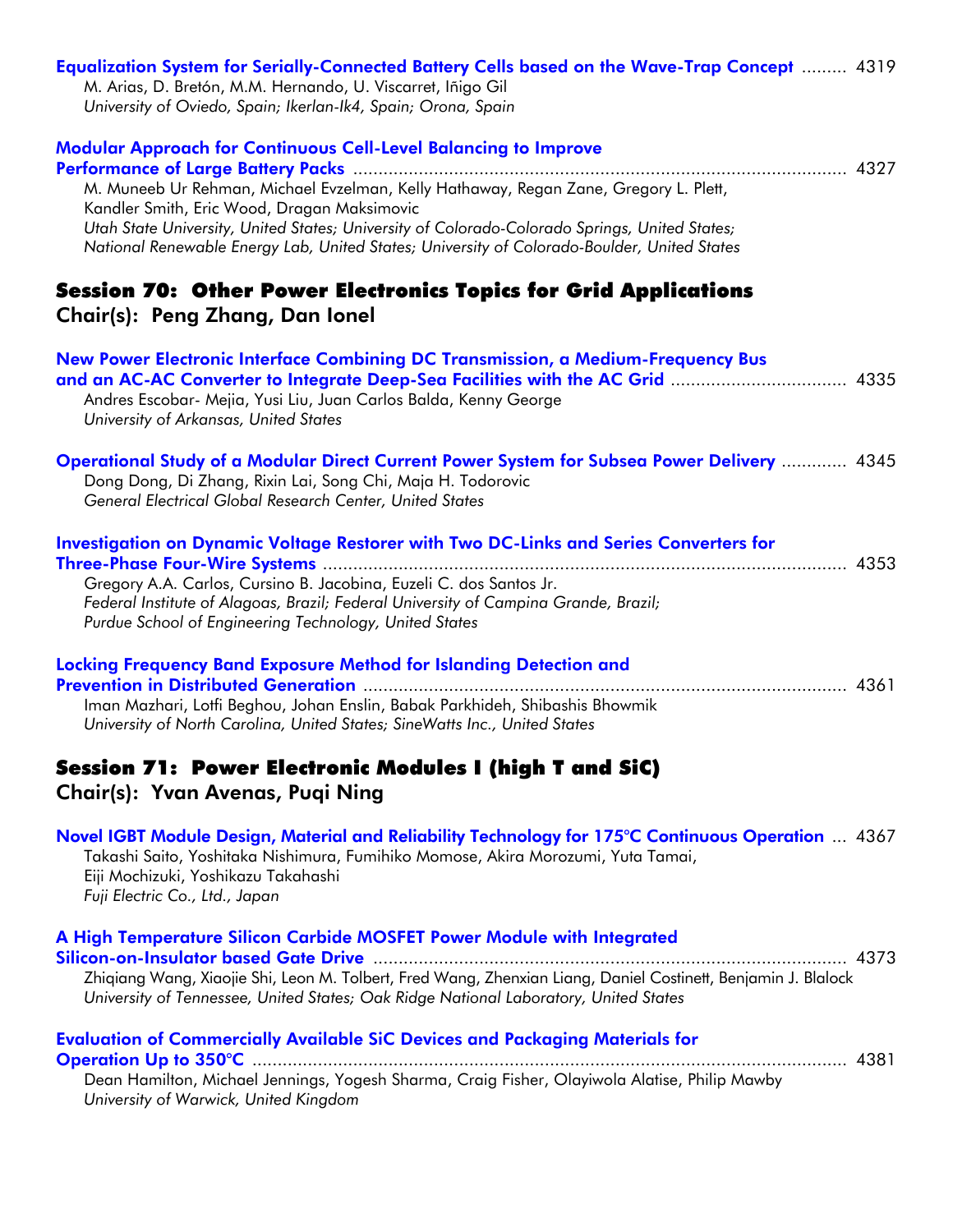| Ben Guo, Fred Wang, Eddy Aeloiza, Pugi Ning, Zhenxian Liang<br>University of Tennessee, United States; ABB Corporate Research, United States;<br>Oak Ridge National Laboratory, United States                                                                                                     |  |
|---------------------------------------------------------------------------------------------------------------------------------------------------------------------------------------------------------------------------------------------------------------------------------------------------|--|
| <b>Session 72: Multi-Level DC-DC Converters</b><br>Chair(s): Madhu Chinthavali, Jin Wang                                                                                                                                                                                                          |  |
| A Bidirectional Multiple-Input Multiple-Output Modular Multilevel DC-DC Converter  4395<br>Kia Filsoof, Peter W. Lehn<br>University of Toronto, Canada                                                                                                                                            |  |
| A Family of the New Interleaved Multi-Channel Three-Level DC-DC Converters<br>Yu Du, Eddy Aeloiza<br>ABB Corporate Research, United States                                                                                                                                                        |  |
| A ZVS Bidirectional Three-Level DC-DC Converter with Direct Current Slew Rate<br>Lingyu Xu, Deshang Sha, Hongyu Chen<br>Beijing Institute of Technology, China                                                                                                                                    |  |
| Osman S. Senturk, Tobias Maerki, Peter Steimer, Steven McLaughlin<br>ABB Ltd., Switzerland                                                                                                                                                                                                        |  |
| <b>Session 73: DC-AC Converters</b><br>Chair(s): Radu Bojoi, Luca Solero                                                                                                                                                                                                                          |  |
| <b>Generalized Active Power Decoupling Method for H-Bridge with</b>                                                                                                                                                                                                                               |  |
| Runruo Chen, Sisheng Liang, Fang Z. Peng<br>Michigan State University, United States                                                                                                                                                                                                              |  |
| Analysis and Design of Modified Half-Bridge Series Resonant Inverter with<br>Seung-Hee Ryu, Dong-Gyun Woo, Jung-Hoon Ahn, Byoung-Kuk Lee                                                                                                                                                          |  |
| Sungkyunkwan University, Korea                                                                                                                                                                                                                                                                    |  |
| Operation of Current Source Inverters in Discontinuous Conduction Mode  4436<br>Daniel Drews, Robert Cuzner, Giri Venkataramanan<br>DRS Power and Control Technologies, United States; University of Wisconsin-Madison, United States                                                             |  |
| Hao Zhang, Baoming Ge, Yushan Liu, Haitham Abu-Rub, Dongsen Sun, Fang Zheng Peng<br>Beijing Jiaotong University, China; Texas A&M University, United States; Texas A&M University at Qatar, Qatar;<br>University of Texas at San Antonio, United States; Michigan State University, United States |  |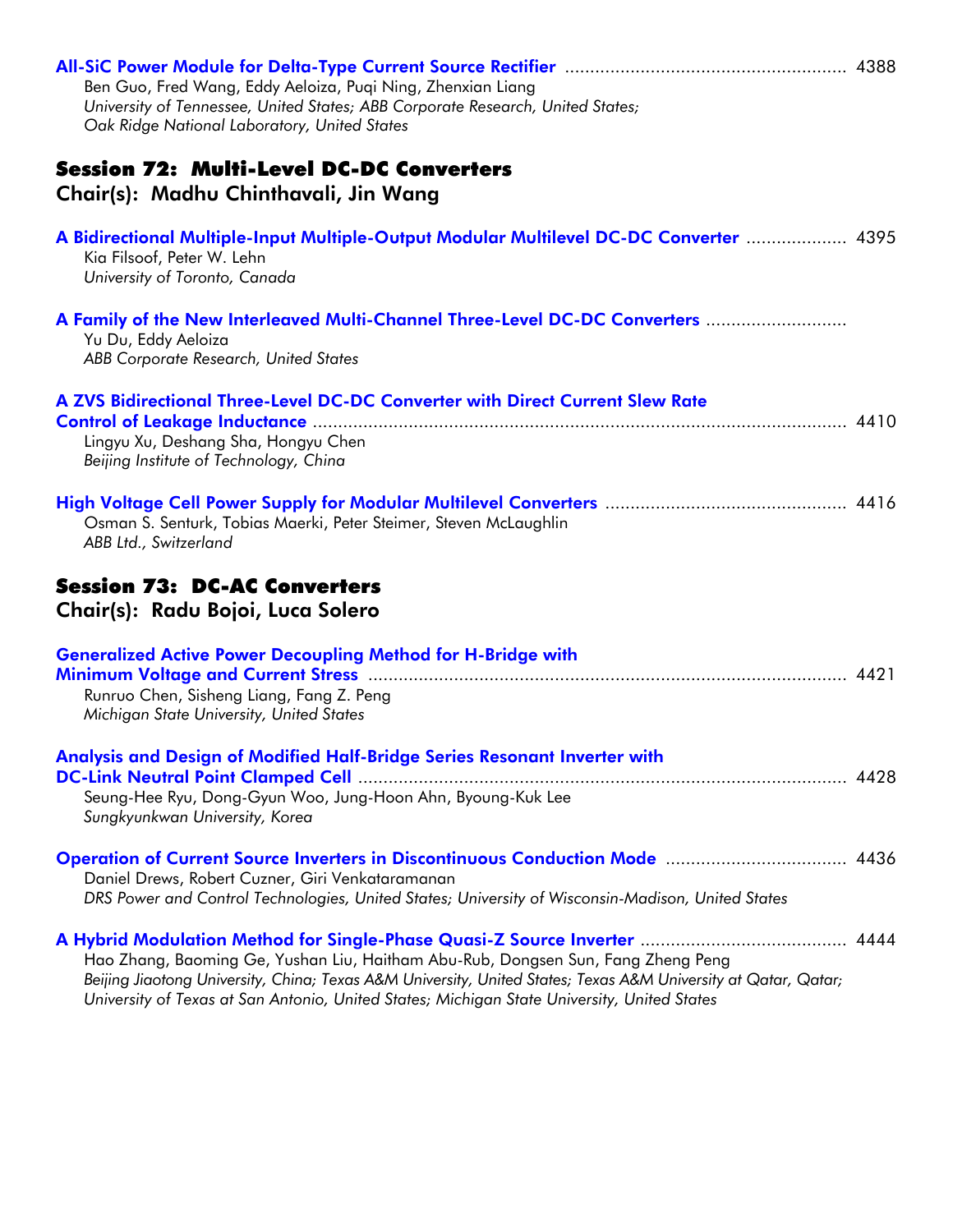## Session 74: Control of Power Converters II

Chair(s): Tobias Geyer, Vladimir Blasko

| Utilization of Proportional Filter Capacitor Voltage Feedforward to Realize Active Damping for<br>Digitally-Controlled Grid-Tied Inverter Operating under Wide Grid Impedance Variation  4450<br>Yuanbin He, Ke-wei Wang, Shu-hung Chung<br>City University of Hong Kong, Hong Kong |  |
|-------------------------------------------------------------------------------------------------------------------------------------------------------------------------------------------------------------------------------------------------------------------------------------|--|
| Observer-based State-Space Current Controller for a Grid Converter Equipped with an LCL<br>Filter: Analytical Method for Direct Discrete-Time Design in Synchronous Coordinates  4458<br>Jarno Kukkola, Marko Hinkkanen, Kai Zenger<br>Aalto University, Finland                    |  |
| <b>Gain-Scheduled Control using Voltage Controlled Oscillator with</b><br>Sang Woo Kang, Hye Jin Kim, Bo Hyung Cho<br>Seoul National University, Korea                                                                                                                              |  |
| <b>Session 75: Sensorless Control II</b><br>Chair(s): Giacomo Scelba, Fernando Briz                                                                                                                                                                                                 |  |
| An Integral Method Combining V/Hz and Vector Control of Permanent Magnet Motor  4472<br>Vladimir Blasko, Luis Arnedo, Dong Jiang<br>United Technologies Research Center, United States                                                                                              |  |
| High-Speed Sensorless Control of a PMSM Operating under Periodic<br>Kwang-Woon Lee<br>Mokpo National Maritime University, Korea                                                                                                                                                     |  |
| Won-Sang Im, Wenxin Liu, Jang-Mok Kim<br>Lehigh University, United States; Pusan National University, Korea                                                                                                                                                                         |  |
| Sensorless Control of Linear Permanent Magnet Synchronous Motor using a<br>M.A.M. Cheema, John Edward Fletcher, Dan Xiao, Faz Rahman<br>University of New South Wales, Australia                                                                                                    |  |
| <b>Session 76: IPM Machines for Automotive Applications</b><br>Chair(s): Bulent Sarlioglu, Rajeev Vyas                                                                                                                                                                              |  |
| <b>Experimental Comparison of PM Assisted Synchronous Reluctance Motors  4499</b><br>Nicola Bianchi, Emanuele Fornasiero, Marco Ferrari, Mosè Castiello<br>University of Padova, Italy                                                                                              |  |
| Influence of Magnet Arrangement on the Performance of IPMSMs for Automotive Applications  4507<br>S. Yoshioka, S. Morimoto, M. Sanada, Y. Inoue<br>Osaka Prefecture University, Japan                                                                                               |  |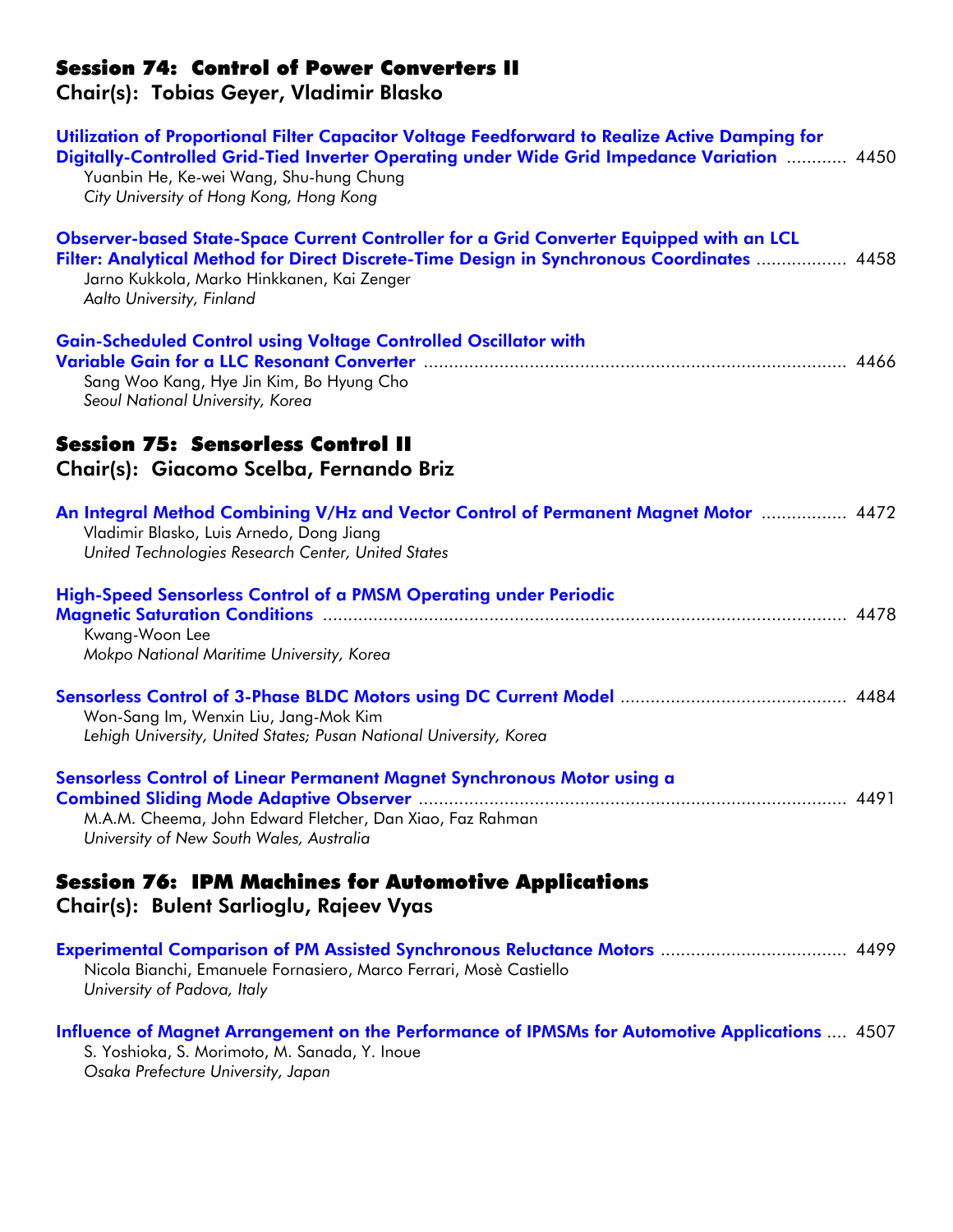| <b>Effect of Magnet Types on Performance of High Speed Spoke Interior Permanent</b><br>Steven J. Galioto, Patel B. Reddy, Ayman M. El-Refaie<br><b>GE Global Research Center, United States</b>                                                                                                                                                         |  |
|---------------------------------------------------------------------------------------------------------------------------------------------------------------------------------------------------------------------------------------------------------------------------------------------------------------------------------------------------------|--|
| Variable Leakage Flux (VLF) IPMSMs for Reduced Losses over a Driving Cycle while Maintaining<br>the Feasibility of High Frequency Injection-based Rotor Position Self-Sensing  4523<br>Apoorva Athavale, Takashi Fukushige, Takashi Kato, Chen-Yen Yu, Robert D. Lorenz<br>University of Wisconsin-Madison, United States; Nissan Motor Co. Ltd., Japan |  |
| <b>Session 77: Solid-State Transformers</b><br>Chair(s): Yongsug Suh, Zhiguo Pan                                                                                                                                                                                                                                                                        |  |
| Zhaohui Wang, Jiajia Ouyang, Junming Zhang, Kuang Sheng, Wenxi Yao<br>Zhejiang University, China                                                                                                                                                                                                                                                        |  |
| <b>Multiple Objectives Tertiary Control Strategy for Solid State Transformer Interfaced DC Microgrid 4537</b><br>Xunwei Yu, Xijun Ni, Alex Huang<br>North Carolina State University, United States                                                                                                                                                      |  |
| Volume/Weight/Cost Comparison of a 1 MVA 10kV/400V Solid-State against a<br>Jonas E. Huber, Johann W. Kolar<br><b>ETH Zurich, Switzerland</b>                                                                                                                                                                                                           |  |
| Design and Operation of a 3.6kV High Performance Solid State Transformer<br>Fei Wang, Gangyao Wang, Alex Huang, Wensong Yu, Xijun Ni<br>North Carolina State University, United States; Cree Inc., United States                                                                                                                                        |  |
| <b>Thursday, September 18</b>                                                                                                                                                                                                                                                                                                                           |  |
| <b>Session 78: Energy Storage Systems</b><br>Chair(s): Ion Exteberria                                                                                                                                                                                                                                                                                   |  |
| Peter K. Steimer, Osman Senturk, Steve Aubert, Stefan Linder<br>ABB Ltd., Switzerland                                                                                                                                                                                                                                                                   |  |
| Development of the Flywheel Energy Storage System with Multiple Parallel Drives  4568<br>Jun-ichi Itoh, Tsuyoshi Nagano, Kenta Tanaka, Koji Orikawa, Noboru Yamada<br>Nagaoka University of Technology, Japan                                                                                                                                           |  |
| Diagnosis of Lithium-Ion Batteries State-of-Health based on Electrochemical<br>Daniel I. Stroe, Maciej Swierczynski, Ana I. Stan, Vaclav Knap, R. Teodorescu, Søren J. Andreasen<br>Aalborg University, Denmark                                                                                                                                         |  |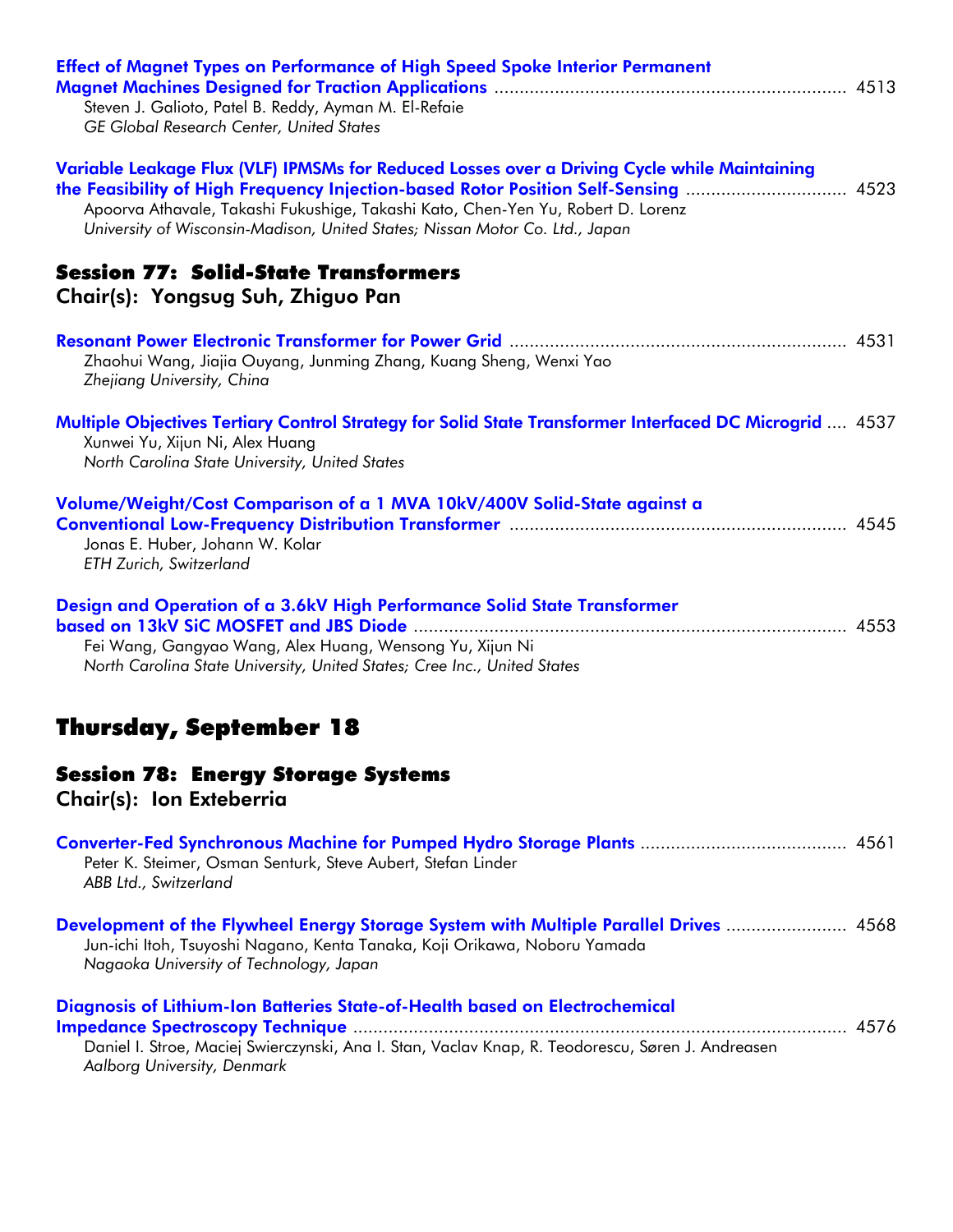| Derivation of an Equivalent Electrical Circuit Model for Degradation Mechanisms in<br>Chris de Beer, Paul Barendse, Pragasen Pillay, Raghunathan Rengaswamy, Brian Bullecks<br>University of Cape Town, South Africa; Texas Tech University, United States                                       |  |
|--------------------------------------------------------------------------------------------------------------------------------------------------------------------------------------------------------------------------------------------------------------------------------------------------|--|
| <b>Session 79: Power Converters for Wind Energy Applications</b><br>Chair(s): D. D. Reigosa, Brian Welchko                                                                                                                                                                                       |  |
| Kihyun Lee, Yongsug Suh<br>Chonbuk National University, Korea                                                                                                                                                                                                                                    |  |
| Nine-Switch-Converter-based DFIG Wind Power System and its Dynamic DC Voltage<br>Wen Gang, Chen Yu, Zhong Zhihao, Kang Yong<br>Huazhong University of Science and Technology, China                                                                                                              |  |
| Mohammad Mohebbi, Michael L. McIntyre, John F. Naber, Robert Hickman<br>University of Louisville, United States; APIQ Semiconductor, United States                                                                                                                                               |  |
| Single-Stage Three-Phase AC/DC Step-Up Medium Voltage Resonant Converter for<br>John Lam, Praveen K. Jain<br>York University, Canada; Queen's University, Canada                                                                                                                                 |  |
| <b>Session 80: Microgrid Modeling</b><br>Chair(s): Sandeep Bala, Rolando Burgos                                                                                                                                                                                                                  |  |
| High Resolution Output Power Estimation of Large-Scale Distributed PV Systems  4620<br>Tong Yao, Yingying Tang, Raja Ayyanar<br>Arizona State University, United States                                                                                                                          |  |
| Modeling, Analysis and Evaluation of Smart Load Functionality in the CERTS Microgrid  4628<br>Abrez Mondal, David A. Klapp, Mahesh S. Illindala, Joseph H. Eto<br>Ohio State University, United States; American Electric Power, United States;<br>Lawrence Berkeley National Lab, United States |  |
| <b>Modeling, Analysis, and Measurement of Impedance for Three-Phase</b><br>Hongtao Shi, Fang Zhuo, Dong Zhang, Zhiqing Geng, Feng Wang<br>Xi'an Jiaotong University, China                                                                                                                       |  |
| Andrew Paquette, Ronald Harley, Vijay Bhavaraju, Slobodan Krstic, Peter Theisen<br>Georgia Institute of Technology, United States; Eaton Corporation, United States                                                                                                                              |  |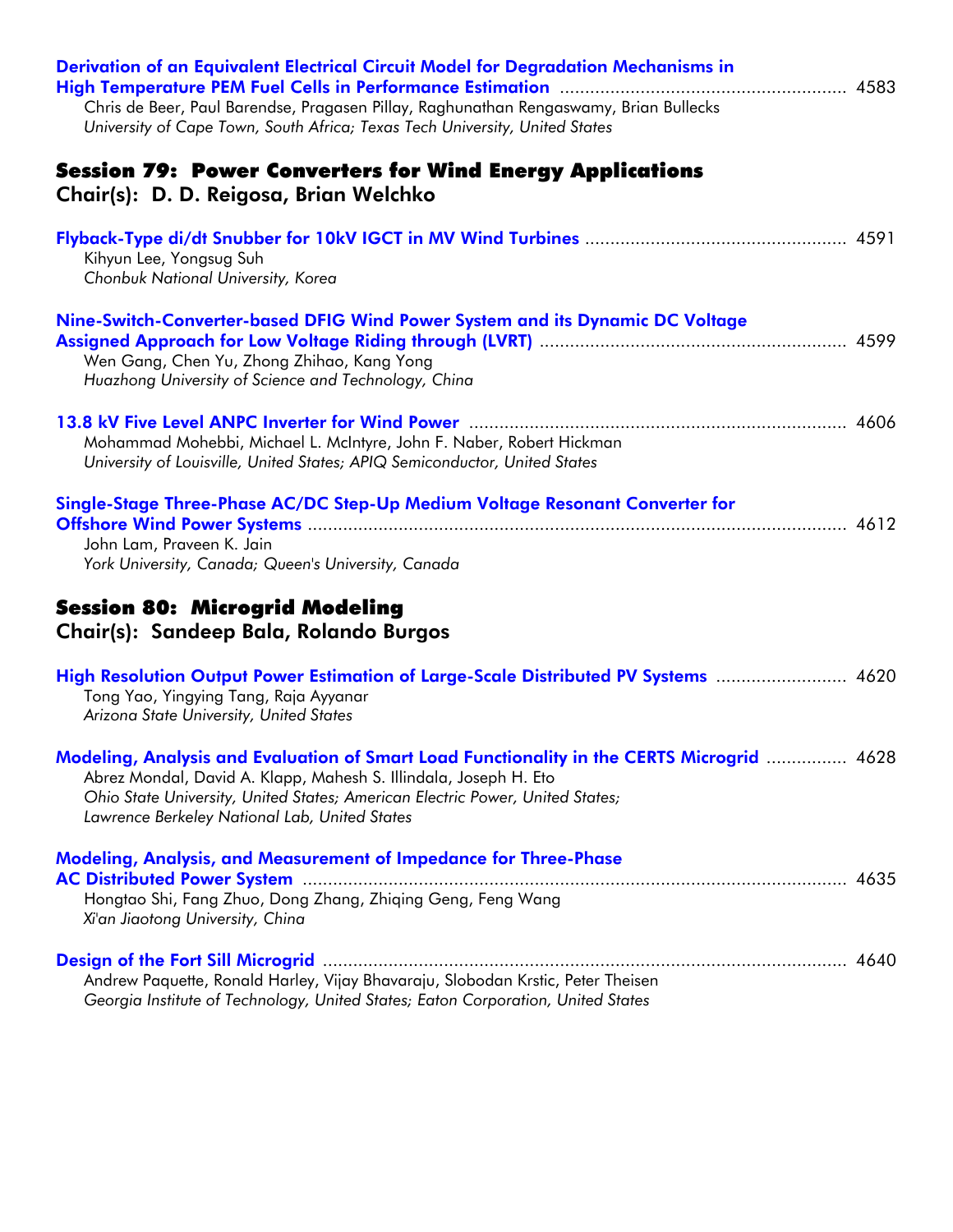### Session 81: Cascaded Converters for Grid Applications

Chair(s): David Perreault, Navid Zargari

| <b>Optimization of Fundamental Frequency Modulation for Cascaded Multilevel</b><br>Shuitao Yang, Shao Zhang, Xiaorui Wang, Deepak Gunasekaran, Fang Z. Peng<br>Michigan State University, United States                                                                                                 |  |
|---------------------------------------------------------------------------------------------------------------------------------------------------------------------------------------------------------------------------------------------------------------------------------------------------------|--|
| One Dimensional Cell Inversion: A Modulation Strategy for Hybrid Cascaded Converters  4653<br>Christopher D. Townsend, Daniel Tormo, Hector Zelaya De La Parra<br>ABB Corporate Research, Sweden                                                                                                        |  |
| <b>Efficiency Improved and Current Balanced Three-Phase Modular Cascaded</b><br>Bailu Xiao, Leon M. Tolbert<br>University of Tennessee, United States                                                                                                                                                   |  |
| Zero-Sequence Voltage Injection for DC Capacitor Voltage Balancing Control of the<br>Star-Connected Cascaded H-Bridge PWM Converter under Unbalanced Grid  4670<br>Chia-Tse Lee, Hsin-Chih Chen, Ching-Wei Wang, Ping-Heng Wu, Ching-Hsiang Yang, Po-Tai Cheng<br>National Tsing Hua University, Taiwan |  |
| <b>Session 82: Power Electronic Modules II</b><br>Chair(s): Robert Pilawa, Jean Luc Schanen                                                                                                                                                                                                             |  |
| Nan Zhu, Min Chen, Xingyao Zhang, Jie Ma, Dehong Xu<br>Zhejiang University, China                                                                                                                                                                                                                       |  |
| A Compact Planar Rogowski Coil Current Sensor for Active Current Balancing of<br>Yang Xue, Junjie Lu, Zhiqiang Wang, Leon M. Tolbert, Benjamin J. Blalock, Fred Wang<br>University of Tennessee, United States                                                                                          |  |
| Realization and Characterization of an IGBT Module based on the<br>Jean-Louis Marchesini, Pierre-Olivier Jeannin, Yvan Avenas, Leonardo Ruffeil de Oliveira,<br>Cyril Buttay, Raphaël Riva<br>Universite de Grenoble, France; Université de Lyon, France                                                |  |
| Develop Parasitic Inductance Model for the Planar Busbar of an IGBT H Bridge in a Power Inverter  4696<br>Ning Zhang, Shuo Wang, Hui Zhao<br>University of Texas at San Antonio, United States                                                                                                          |  |
| <b>Session 83: Multi-Level Converters</b><br>Chair(s): Stefano Bifaretti, Alan Watson                                                                                                                                                                                                                   |  |
| Multi-Phase Multi-Level LLC Resonant Converter with Low Voltage Stress                                                                                                                                                                                                                                  |  |

Feng Jin, Fuxin Liu, Xinbo Ruan, Xiaoli Meng *Nanjing University of Aeronautics and Astronautics, China*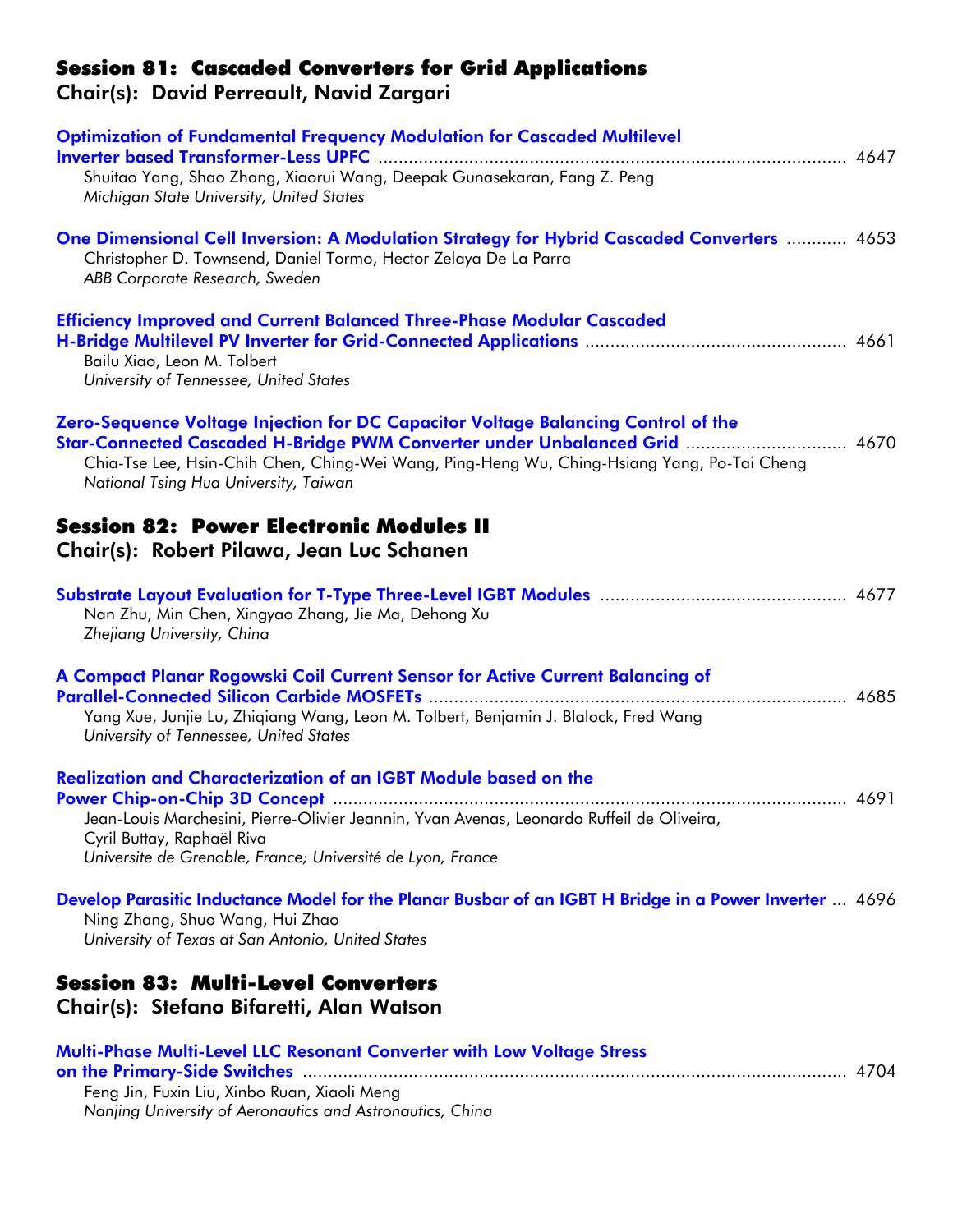| Three-Phase Three-Level LC-Type Series Resonant DC/DC Converter with                                                                                                                                      |
|-----------------------------------------------------------------------------------------------------------------------------------------------------------------------------------------------------------|
| Yue Chen, Fuxin Liu, Xinbo Ruan, Xiaoling Meng                                                                                                                                                            |
| Nanjing University of Aeronautics and Astronautics, China                                                                                                                                                 |
|                                                                                                                                                                                                           |
|                                                                                                                                                                                                           |
| Petar Grbovic, Alessandro Lidozzi, Luca Solero, Fabio Crescimbini                                                                                                                                         |
| Huawei Technologies Dusseldorf GmbH, Germany; Roma Tre University, Italy                                                                                                                                  |
|                                                                                                                                                                                                           |
| Characterization of the Voltage and Electric Field Stresses in Multi-Cell Solid-State Transformers  4726<br>Thomas Guillod, Jonas E. Huber, Gabriel Ortiz, Ankan De, Christian M. Franck, Johann W. Kolar |
| ETH Zurich, Switzerland; North Carolina State University, United States                                                                                                                                   |
|                                                                                                                                                                                                           |
| <b>Session 84: Resonant DC-DC Converters II</b>                                                                                                                                                           |
| Chair(s): Yogesh Patel, Hui Li                                                                                                                                                                            |
|                                                                                                                                                                                                           |
| Design and Implementation of a Half-Bridge Dual LLC Converter with                                                                                                                                        |
|                                                                                                                                                                                                           |
| Ke-Ming Chen, Tsorng-Juu Liang, Shih-Ming Chen, Shih-Wen Tsai<br>National Cheng Kung University, Taiwan                                                                                                   |
|                                                                                                                                                                                                           |
|                                                                                                                                                                                                           |
| Hui Chen, Xinke Wu                                                                                                                                                                                        |
| Zhejiang University, China                                                                                                                                                                                |
|                                                                                                                                                                                                           |
| A Bi-Directional Resonant DC/DC Converter with Frequency Tracking Control  4748                                                                                                                           |
| Qicheng Huang, Keyan Shi, Xiaoyu Jia, Changsheng Hu, Dehong Xu<br>Zhejiang University, China                                                                                                              |
|                                                                                                                                                                                                           |
| Analysis on the Influence of Secondary Parasitic Capacitance to                                                                                                                                           |
|                                                                                                                                                                                                           |
| Hui Chen, Xinke Wu                                                                                                                                                                                        |
| Zhejiang University, China                                                                                                                                                                                |
|                                                                                                                                                                                                           |
| <b>Session 85: EMI and Power Converters</b>                                                                                                                                                               |
| Chair(s): Sung Yeul Park, Jiangang Hu                                                                                                                                                                     |
|                                                                                                                                                                                                           |
| Development of a Frequency-Analysis Equipment Capable of Judging                                                                                                                                          |
| Noriyuki Nosaka, Satoshi Ogasawara, Masatsugu Takemoto, Yoshitaka Iwaji, Kazutoshi Ogawa                                                                                                                  |
| Hokkaido University, Japan; Hitachi, Ltd., Japan                                                                                                                                                          |
|                                                                                                                                                                                                           |
| Shielding-Cancellation Technique for Suppressing Common Mode EMI in                                                                                                                                       |
|                                                                                                                                                                                                           |
| Lihong Xie, Xinbo Ruan, Qing Ji, Zhihong Ye                                                                                                                                                               |
| Nanjing University of Aeronautics and Astronautics, China; Lite-On Technology, China                                                                                                                      |
| DC-Link Input EMI Filter Design in a Centralized Architecture PV Inverter: Impedance Approach  4777                                                                                                       |
| Djilali Hamza, Khalifa Hasan Al Hosani                                                                                                                                                                    |
| Petroleum Institute, United Arab Emirates                                                                                                                                                                 |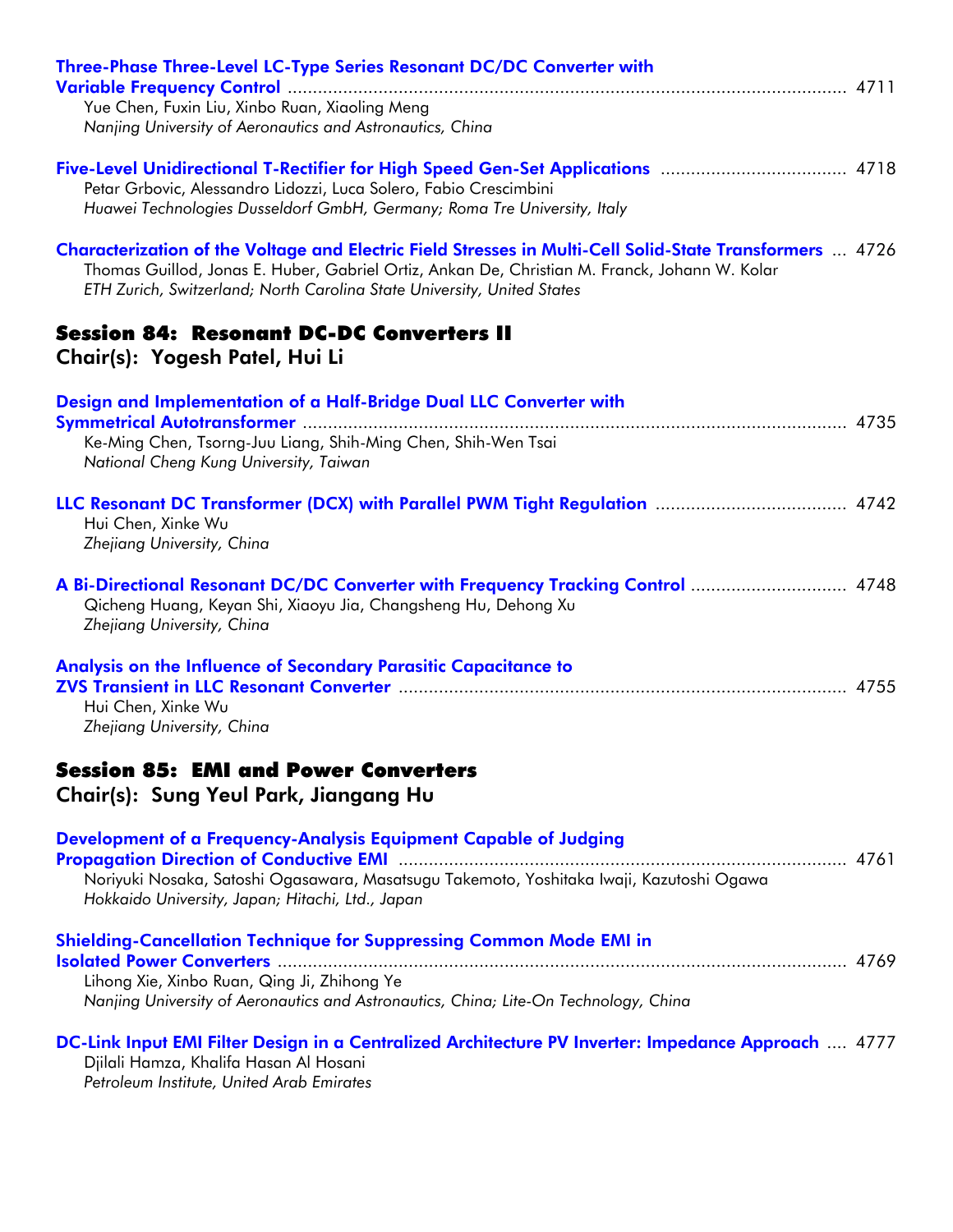| Analysis and Filter Design of Differential Mode EMI Noise for GaN-based                                                                                                                                                                                                                                       |  |
|---------------------------------------------------------------------------------------------------------------------------------------------------------------------------------------------------------------------------------------------------------------------------------------------------------------|--|
| Yuchen Yang, Zhengyang Liu, Fred C. Lee, Qiang Li<br>Virginia Polytechnic Institute and State University, United States                                                                                                                                                                                       |  |
| Session 86: Electric Vehicle Technologies<br>Chair(s): Yang Wang, Rahman Khwaja                                                                                                                                                                                                                               |  |
| A New Integrated Onboard Charger and Accessory Power Converter for Plug-in Electric Vehicles  4790<br>Gui-Jia Su, Lixin Tang<br>Oak Ridge National Laboratory, United States                                                                                                                                  |  |
| <b>Optimal Sizing of Propulsion Systems Applied to Fuel Cell based Vehicles  4797</b><br>C. Raga, A. Barrado, A. Lázaro, I. Quesada, H. Miniguano, P. Zumel, M. Sanz<br>Universidad Carlos III de Madrid, Spain                                                                                               |  |
| <b>Transverse Flux Permanent Magnet Motor with Double-C Stator Hoops and</b><br>Zhou Jia, Heyun Lin, Hui Yang, Zhou Jia, Chris Mi<br>Southeastern University, China; University of Michigan-Dearborn, United States                                                                                           |  |
| <b>Integrated Capacitor for Common-Mode EMI Mitigation Applicable to High Frequency</b><br>Djilali Hamza, Majid Pahlevaninezhad<br>The Petroleum Institute, United Arab Emirates; Queen's University, Canada                                                                                                  |  |
| Session 87: Asymmetry and Forces in Electric Machines<br>Chair(s): Antonio Cardoso, Dave Dorrell                                                                                                                                                                                                              |  |
| Effects of Unbalanced Magnetic Pull in Large Permanent Magnet Machines  4815<br>M. Michon, K. Atallah, G. Johnstone<br>University of Sheffield, United Kingdom; Romax Technology Ltd., United Kingdom                                                                                                         |  |
| <b>Experimental Verification of 6th Radial Force Control for IPMSMs based on Flux Linkage </b> 4821<br>Masato Kanematsu, Hiroshi Fujimoto, Yoichi Hori, Toshio Enomoto, Masahiko Kondou,<br>Hiroshi Komiya, Kantaro Yoshimoto, Takayuki Miyakawa<br>University of Tokyo, Japan; Nissan Motor Co., Ltd., Japan |  |
| The Measurement and Indexing of Unbalanced Magnetic Pull in Electrical Machines  4827<br>David G. Dorrell, Jonathan K.H. Shek, Min-Fu Hsieh<br>University of Technology Sydney, Australia; University of Edinburgh, United Kingdom;<br>National Cheng Kung University, Taiwan                                 |  |
| Session 88: Permanent Magnet Machine Drives I<br>Chair(s): Gianmario Pellegrino, Long Wu                                                                                                                                                                                                                      |  |
| Gianmario Pellegrino, Barbara Boazzo, Thomas M. Jahns<br>Politecnico di Torino, Italy; University of Wisconsin-Madison, United States                                                                                                                                                                         |  |
| Yongjae Lee, Jung-Ik Ha<br>Seoul National University, Korea                                                                                                                                                                                                                                                   |  |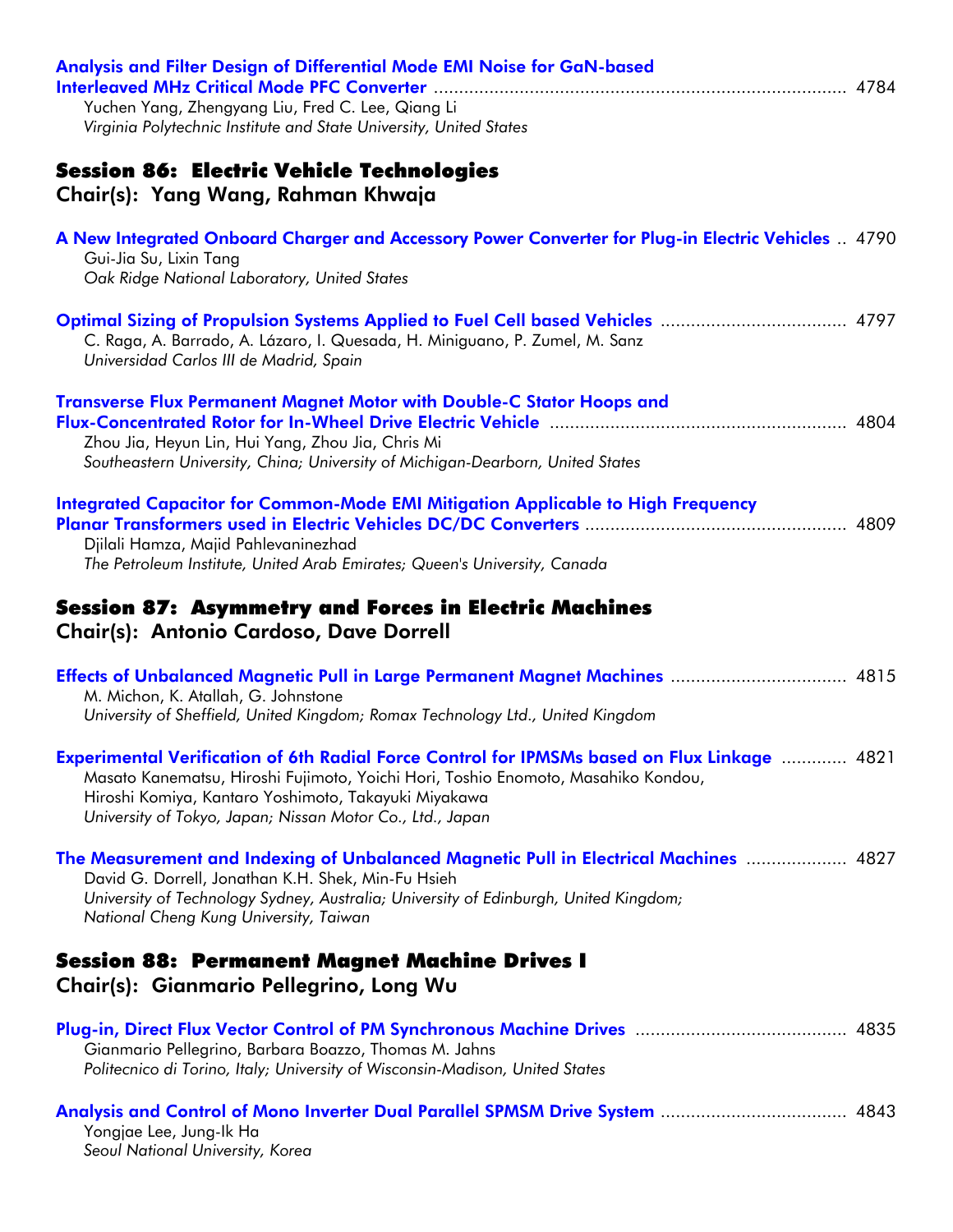| <b>Mechanical Parameter Estimation of Permanent Magnet Synchronous Machines</b>                                                                                                                                                                        |  |
|--------------------------------------------------------------------------------------------------------------------------------------------------------------------------------------------------------------------------------------------------------|--|
| Kan Liu, Z.Q. Zhu<br>University of Sheffield, United Kingdom                                                                                                                                                                                           |  |
| F. Giulii Capponi, G. Borocci, G. De Donato, F. Caricchi<br>University of Roma "La Sapienza", Italy                                                                                                                                                    |  |
| <b>Session 89: Non-Conventional Electric Machines</b><br>Chair(s): Elena Lomonova, Abraham Gebregergis                                                                                                                                                 |  |
| Transient Analysis of a Line Start Hysteresis Interior Permanent Magnet Motor  4866<br>S.F. Rabbi, M.A. Rahman<br>Memorial University of Newfoundland, Canada                                                                                          |  |
| Bearingless Transverse Flux Permanent Magnet Machine for Large Direct-Drive  4874<br>Deok-je Bang, Seon-Hwan Hwang, Ji-Won Kim, Wook Hwang, Pil-Wan Han, Dae-Hyun Koo<br>Korea Electrotechnology Research Institute, Korea, Kyungnam University, Korea |  |
| Hardware Integration for an Integrated Modular Motor Drive Including Distributed Control  4881<br>Adam Shea, T.M. Jahns<br>University of Wisconsin-Madison, United States                                                                              |  |
| Modeling of Dual Mechanical Port Machine with Squirrel-Cage Outer<br>Haiwei Cai, Longya Xu<br>Ohio State University, United States                                                                                                                     |  |
| <b>Session 90: Wind Energy: Control and Operation II</b><br>Chair(s): Wei Qao                                                                                                                                                                          |  |
| Carlos Lumbreras, Juan M. Guerrero, Pablo García, Fernando Briz, David Díaz<br>University of Oviedo, Spain                                                                                                                                             |  |
| Sideband Torque Ripple in Direct Drive Permanent Magnet Wind Power Generator System  4904<br>W. Liang, W. Fei, P.C.K. Luk<br>Cranfield University, United Kingdom                                                                                      |  |
| <b>Intelligent Maximum Power Extraction Control for Wind Energy Conversion Systems</b><br>Chun Wei, Zhe Zhang, Wei Qiao, Liyan Qu<br>University of Nebraska-Lincoln, United States                                                                     |  |
| Proportional Derivative based Stabilizing Control of Paralleled Grid Converters with<br>Xiongfei Wang, Frede Blaabjerg, Poh Chiang Loh<br>Aalborg University, Denmark                                                                                  |  |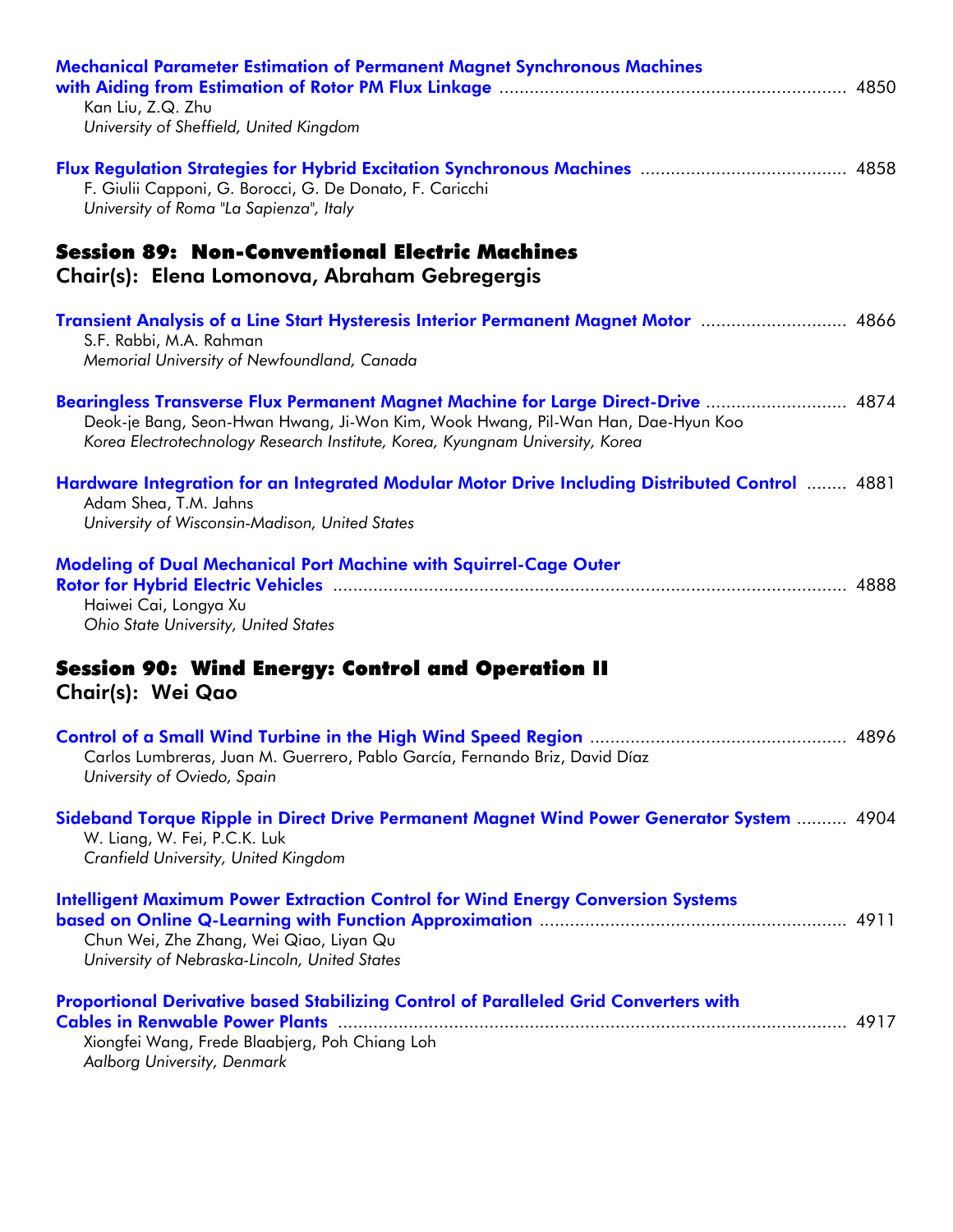#### Session 91: Voltage Control Issues in Renewable Energy Applications Chair(s): Jiangang Hu, Jaedo Park

| Estimation of Synchronization Signal using Sinusoidal Amplitude Integrator in                                                                                                                                                                       |  |
|-----------------------------------------------------------------------------------------------------------------------------------------------------------------------------------------------------------------------------------------------------|--|
| Xiong Du, Yandong Liu, Guoning Wang, Pengju Sun, Luowei Zhou, Heng-Ming Tai<br>Chongqing University, China; University of Tulsa, United States                                                                                                      |  |
| High-Dynamic Single-Phase Hilbert-based PLL for Improved Phase-Jump<br>Buticchi Giampaolo, Davide Barater, Luca Tarisciotti, Pericle Zanchetta<br>University of Kiel, Germany; University of Parma, Italy; University of Nottingham, United Kingdom |  |
| Output Voltage Control of 3- $\varphi$ Switched Boost Inverter for Standalone Renewable<br>Ravindranath Adda, Avinash Joshi, Santanu Mishra<br>Indian Institute of Technology Guwahati, India; Indian Institute of Technology Kanpur, India         |  |
| Marcelo A. Perez, Jose Rodriguez, Steffen Bernet<br>Universidad Tecnica Federico Santa Maria, Chile; Technical University of Dresden, Germany                                                                                                       |  |
| <b>Session 92: Grid Devices</b><br>Chair(s): Hui Li, Khurram Afridi                                                                                                                                                                                 |  |
| A Six-Switch Solid State Variable Capacitor with Minimum DC Capacitance  4954<br>Sisheng Liang, Fang Z. Peng, Dong Cao<br>Michigan State University, United States; North Dakota State University, United States                                    |  |
| Verification by Current Control of Multi-Phase Transformer-Linked Type<br>Taichi Kawakami, Hirotaka Tanada, Masayoshi Yamamoto<br>Shimane University, Japan                                                                                         |  |
| An Alternative Topology for Fault Current Limiting and Interrupting Devices  4967<br>R. Alaei, S.A. Khajehoddin, W. Xu, S.H. Fathi<br>University of Alberta, Canada; Amirkabir University of Technology, Iran                                       |  |
| Yusi Liu, Chris Farnell, Hao Zhang, Andrés Escobar-Mejía, H. Alan Mantooth, Juan Carlos Balda, Simon S. Ang<br>University of Arkansas, United States                                                                                                |  |
| <b>Session 93: Power Converters for Grid Applications</b><br>Chair(s): Luca Solero, Di Pan                                                                                                                                                          |  |
| An Isolated Multiport Bidirectional DC-DC Converter for PV-Battery-DC Microgrid Applications  4978<br>Jianwu Zeng, Wei Qiao, Liyan Qu<br>University of Nebraska-Lincoln, United States                                                              |  |
| <b>Bidirectional DC-AC Converter for Isolated Microgrids with Voltage</b><br>Felipe S.F. e Silva, Luiz A. de S. Ribeiro, José Gomes de Matos                                                                                                        |  |

*Federal University of Maranhao, Brazil*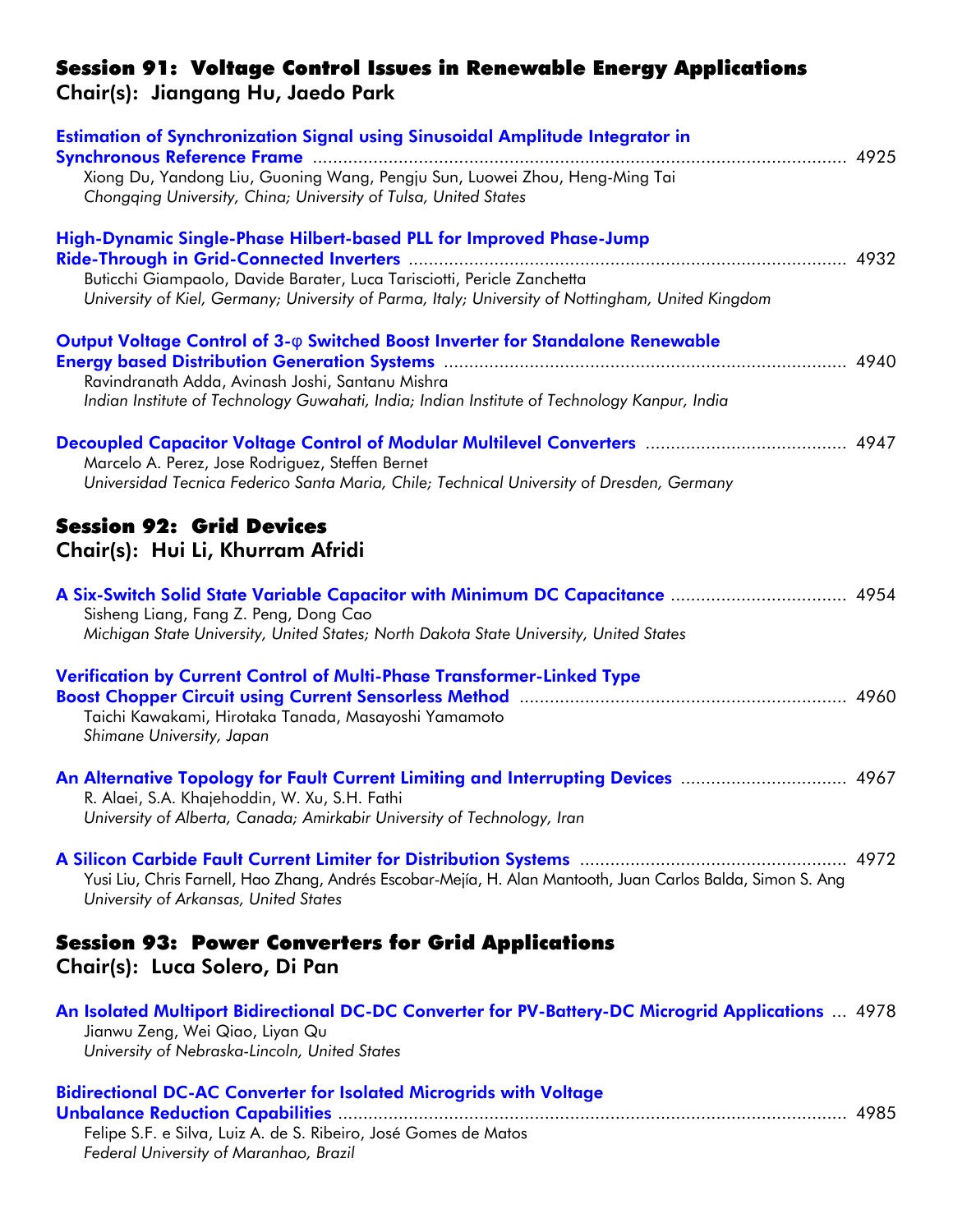| A Multiport Power Sharing Converter Topology for Renewable-to-Grid Interface  4992<br>J.T. Hawke, H.S. Krishnamoorthy, P.N. Enjeti<br>Texas A&M University, United States                                                                                            |  |
|----------------------------------------------------------------------------------------------------------------------------------------------------------------------------------------------------------------------------------------------------------------------|--|
| Y-Connected Three-Leg Converters Applied in Three or Four-Wire Shunt Compensator  5000<br>Edgard L.L. Fabricio, Cursino B. Jacobina, Montiê A. Vitorino, Maurício B.R. Correa<br>Federal University of Campina Grande, Brazil; Federal University of Paraiba, Brazil |  |
| <b>Session 94: Control of Power Converters based on</b><br><b>Physical and Virtual Models</b><br>Chair(s): Tobias Geyer, Tiefu Zhao                                                                                                                                  |  |
|                                                                                                                                                                                                                                                                      |  |
| Estimation of the Plant Time Constant of Current-Controlled Voltage Source Converters  5008<br>Ana Vidal, Alejandro G. Yepes, Jano Malvar, Óscar López, Jesús Doval-Gandoy, Francisco D. Freijedo<br>University of Vigo, Spain; Aalborg University, Denmark          |  |
| Georgios Darivianakis, Tobias Geyer, Wim van der Merwe<br>ABB Corporate Research Center, Switzerland                                                                                                                                                                 |  |
| Virtual Impedance Current Sharing Control of Parallel Connected Converters for AC Motor Drives  5024<br>Bassim Jassim, Bashar Zahawi, David J. Atkinson<br>Baghdad University, Iraq; Khalifa University, United Arab Emirates; Newcastle University, United Kingdom  |  |
| Improving Power Quality with Multi-Objective Modulated Model Predictive Control  5029<br>Luca Tarisciotti, Pericle Zanchetta, Alan Watson, Jon Clare, Stefano Bifaretti<br>University of Nottingham, United Kingdom; University of Rome "Tor Vergata", Italy         |  |
| <b>Session 95: DC-AC Multi-Phase Converters</b><br>Chair(s): Radu Bojoi, Norma Anglani                                                                                                                                                                               |  |
| A New Four-Level $\pi$ -Type Converter with Neutral Point Voltage Balancing Capability  5037<br>Xibo Yuan<br>University of Bristol, United Kingdom                                                                                                                   |  |
| SVPWM-based D- $\Sigma$ Digital Control for 3 $\phi$ Grid-Connected Inverter with Wide Inductance Variation  5044<br>T.-F. Wu, C.-H Chang, L.-C. Lin<br>National Tsing Hua University, Taiwan; National Chung Cheng University, Taiwan                               |  |
| <b>Switched Coupled-Inductor Z-Source Inverters with Large Conversion</b><br>Xinping Ding, Chenghui Zhang<br>Qingdao Technological University, China; Shandong University, China                                                                                     |  |
| A Novel P-Q Variations Method using a Decoupled Injection of Reference<br>Je-Hee Cho, Ki-Young Choi, Yong-Wook Kim, Rae-Young Kim<br>Hanyang University, Korea                                                                                                       |  |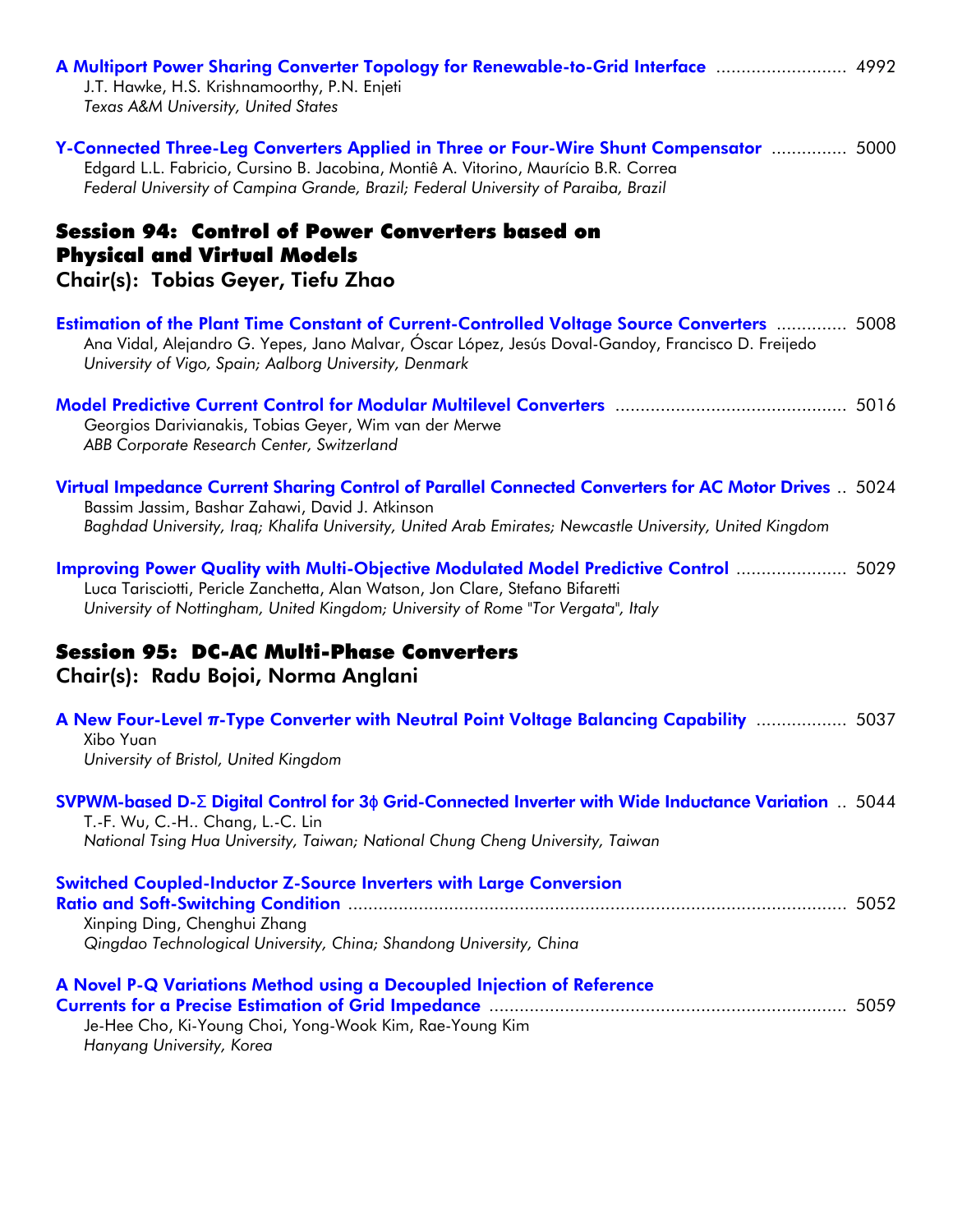## Session 96: Soft-Switching Bridge DC-DC Converters

Chair(s): Jin Wang, Madhu Chinthavali

| A Low-RMS-Current Passive Auxiliary Circuit for ZVS Operation of Full Bridge Converters  5065<br>Alireza Safaee, Praveen Jain, Alireza Bakhshai<br>Bombardier Transportation Inc., Canada; Queen's University, Canada                                                         |  |
|-------------------------------------------------------------------------------------------------------------------------------------------------------------------------------------------------------------------------------------------------------------------------------|--|
| The Cost-Efficient, Full ZVS Range Hybrid Full-Bridge-Half-Bridge Family with Shared Lagging<br>Leg: Topology Derivation, Optimization Design and Experimental Results  5071<br>Yu Chen, Gang Wen, Li Peng, Yong Kang<br>Huazhong University of Science and Technology, China |  |
| Three-Phase Current-Fed Zero Current Switching Phase-Shift PWM DC-DC Converter  5079<br>Ali Mohammadpour, Tao Li, Leila Parsa<br>Rensselaer Polytechnic Institute, United States                                                                                              |  |
| A Novel High Efficiency High Power Density Three-Port Converter based on<br>Lili Zhu, Hongfei Wu, Peng Xu, Haibing Hu, Hongjuan Ge<br>Nanjing University of Aeronautics and Astronautics, China                                                                               |  |
| <b>Session 97: Flux and Direct Torque Control</b><br>Chair(s): Mario Pacas, Robert Cuzner                                                                                                                                                                                     |  |
| A Novel Stator Flux Oriented V/f Control Method in Sensorless Induction Motor Drives for<br>Bin Chen, Wenxi Yao, Zhengyu Lu, Kevin Lee<br>Zhejiang University, China; Eaton Corporation, United States                                                                        |  |
| Loss Manipulation Capabilities of Deadbeat-Direct Torque and Flux Control<br>Yukai Wang, Takumi Ito, Robert D. Lorenz<br>University of Wisconsin-Madison, United States; Toshiba Mitsubishi-Electric Industrial Systems Corporation, Japan                                    |  |
| A Novel Method of Maximum Torque per Ampere Control for a Direct Torque-Controlled<br>Tatsuki Inoue, Yukinori Inoue, Shigeo Morimoto, Masayuki Sanada<br>Osaka Prefecture University, Japan                                                                                   |  |
| Super-Twisting Sliding Mode Direct Torque Control of Induction Machine Drives  5116<br>Cristian Lascu, Frede Blaabjerg<br>University Politehnica of Timisoara, Romania; Aalborg University, Denmark                                                                           |  |
| <b>Session 98: Synchronous Reluctance Machines</b><br>Chair(s): Francesco Cupertino, Thomas Wu                                                                                                                                                                                |  |

FE-Aided Analytical Method to Predict the Capabilities of Line-Start Synchronous Motors ............. 5123 Damiano Mingardi, Nicola Bianchi *University of Padova, Italy*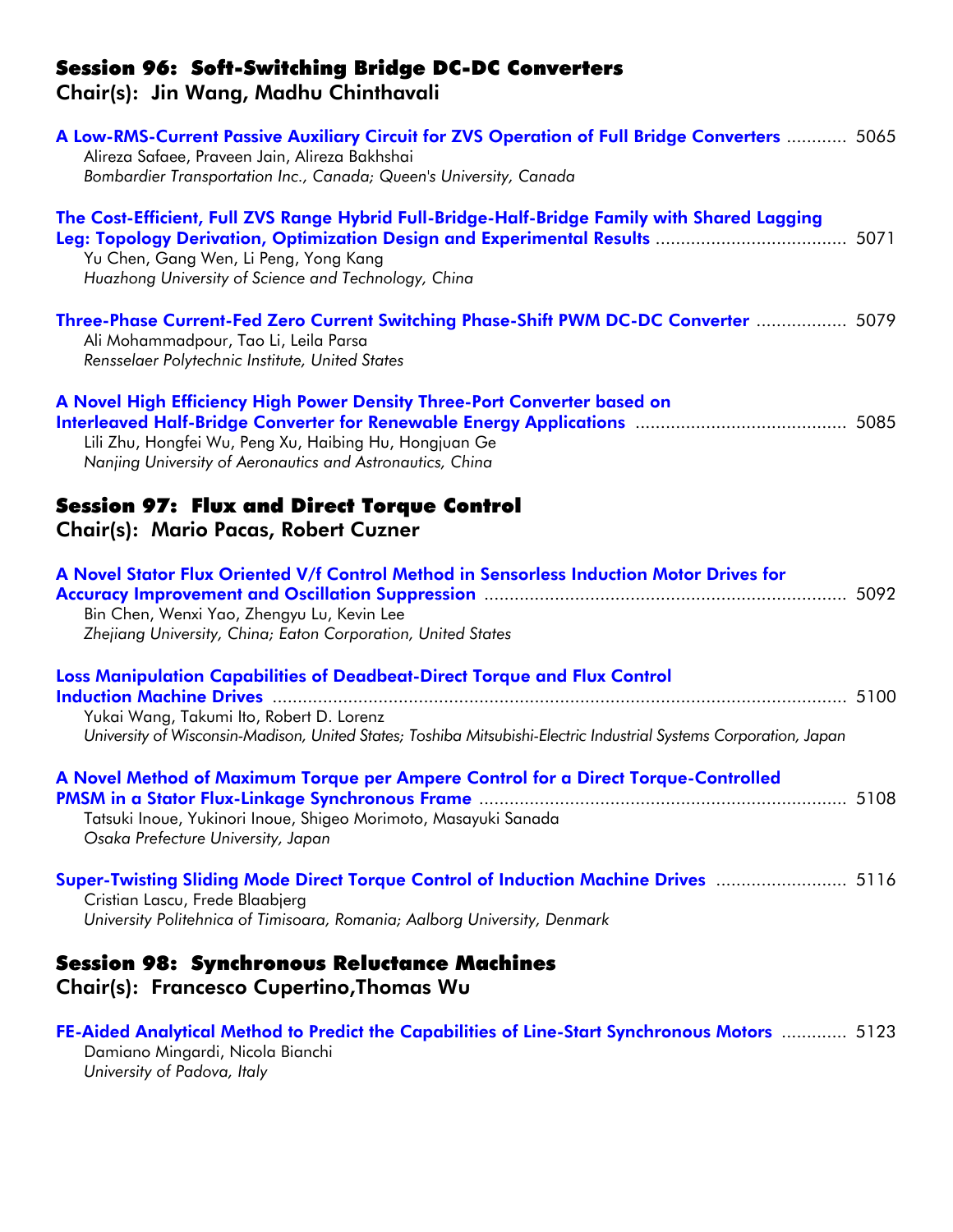| A Mechanically Robust Rotor with Transverse-Laminations for a Synchronous<br>Seyedmorteza Taghavi, Pragasen Pillay<br>Concordia University, Canada                                                                                                               |  |
|------------------------------------------------------------------------------------------------------------------------------------------------------------------------------------------------------------------------------------------------------------------|--|
| Design of a 50,000 rpm Synchronous Reluctance Machine for an<br>Aeronautic Diesel Engine Compressor manufacture and the manufacture of 138<br>M. Palmieri, M. Perta, F. Cupertino<br>Politecnico di Bari, Italy                                                  |  |
| On the Feasibility of Integer and Fractional Number of Slots per Pole Distributed Winding<br>Mircea Popescu, James E. Goss, David A. Staton, Yi Wang, Dan M. Ionel<br>Motor Design Ltd., United Kingdom; University of Wisconsin-Milwaukee, United States        |  |
| <b>Session 99: Modeling of Electric Machines</b><br>Chair(s): Jagadeesh Tangudu, Ronghai Qu                                                                                                                                                                      |  |
| Ultrafast Steady-State Multi-Physics Model for PM and Synchronous Reluctance Machines  5152<br>Yi Wang, Dan M. Ionel, David Staton<br>University of Wisconsin-Milwaukee, United States; Regal Beloit Corp., United States;<br>Motor Design, Ltd., United Kingdom |  |
| Coupled Electromagnetic/Thermal Machine Design Optimization based on Finite Element<br>Wenying Jiang, T.M. Jahns<br>University of Wisconsin-Madison, United States                                                                                               |  |
| A Multi-Physics Design Methodology Applied to a High-Force-Density Short-Duty Linear Actuator  5168<br>N. Simpson, R. Wrobel, P.H. Mellor<br>University of Bristol, United Kingdom                                                                               |  |
| A Methodology for Predicting the Thermal Behaviour of Modular-Wound Electrical Machines  5176<br>J.L. Baker, R. Wrobel, D. Drury, P.H. Mellor<br>University of Bristol, United Kingdom                                                                           |  |
| Session 100: Permanent Magnet Machine Drives II<br>Chair(s): Thomas Jahns, Gui-Jia Su                                                                                                                                                                            |  |
| Low Switching Frequency Stator Flux Linkage Observer for Interior Permanent<br>Wei Xu, Robert D. Lorenz<br>University of Wisconsin-Madison, United States                                                                                                        |  |
| Using D-Q Transformation to Variable Switching Frequency PWM Control for<br>Fei Yang, Allan Taylor, Hua Bai, Bing Cheng, Arshan Khan, Young Joo Lee, Zhong Nie<br>Kettering University, United States; Chrysler Group LLC, United States                         |  |
| <b>Permanent Magnet Temperature Estimation in PMSMs using Pulsating</b><br>David Reigosa, Daniel Fernandez, Hideo Yoshida, Takashi Kato, Fernando Briz<br>University of Oviedo, Spain; Nissan Motor Co., Ltd., Japan                                             |  |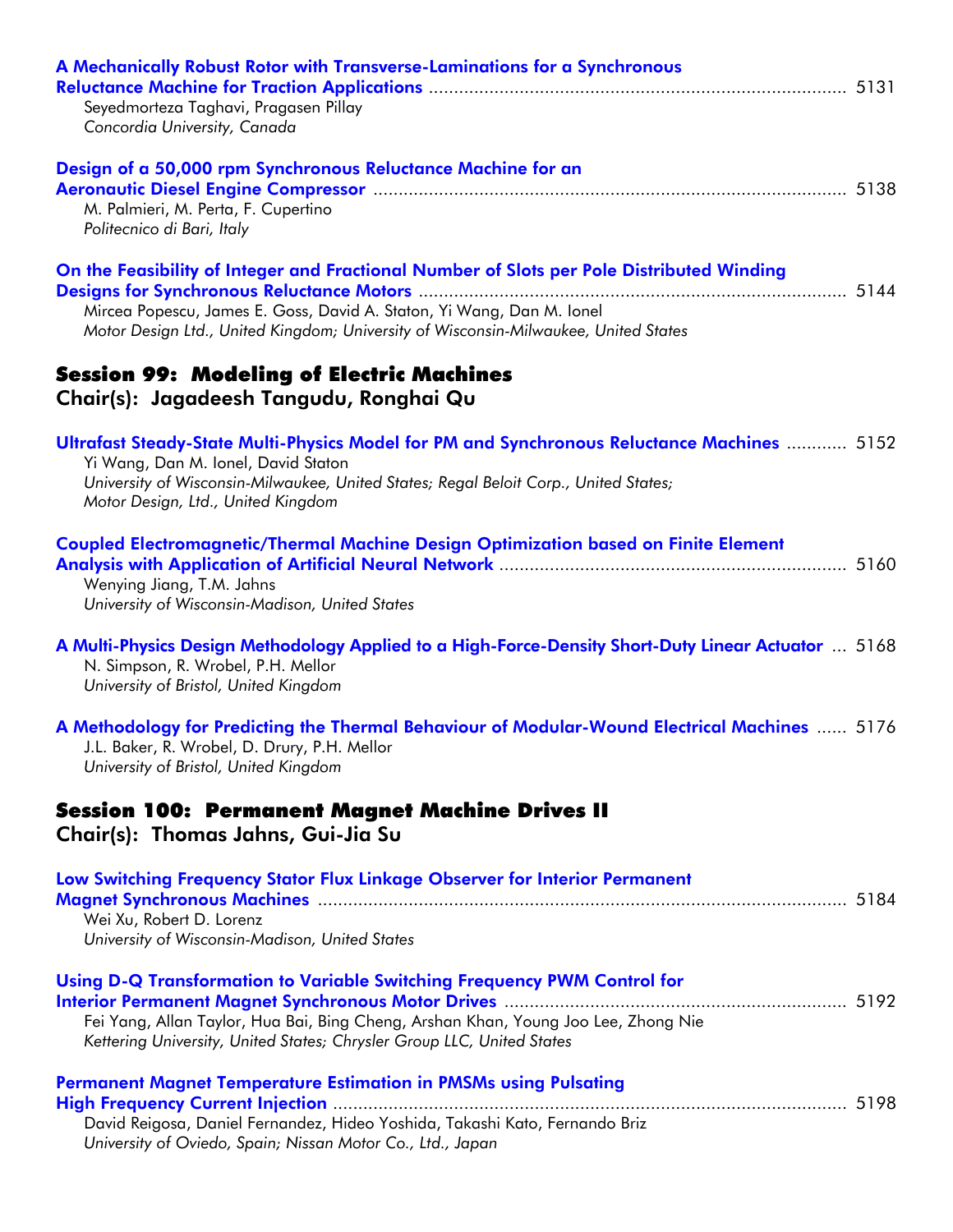| <b>Operating within Dynamic Voltage Limits during Magnetization State Increases in</b><br>Brent Gagas, Takashi Fukushige, Takashi Kato, Robert D. Lorenz<br>University of Wisconsin-Madison, United States; Nissan Motor Co., Ltd., Japan                  |  |
|------------------------------------------------------------------------------------------------------------------------------------------------------------------------------------------------------------------------------------------------------------|--|
| <b>Session 101: Magnetic Materials and Design</b><br>Chair(s): Juan Rivas, Charles Sullivan                                                                                                                                                                |  |
| Mingkai Mu, Fred C. Lee<br>Virginia Polytechnic Institute and State University, United States                                                                                                                                                              |  |
| <b>Allowable Power Analysis for High Power Density DC-DC Converters using</b><br>Shota Kimura, Shogo Aoto, Jun Imaoka, Masayoshi Yamamoto<br>Shimane University, Japan                                                                                     |  |
| Design and Evaluation of the Constant-Flux Inductor with Enclosed-Winding  5229<br>Han Cui, Khai D.T. Ngo, Jim Moss, Michele Lim, Ernesto Rey<br>Virginia Polytechnic Institute and State University, United States; Texas Instruments Inc., United States |  |
| Ting Ge, Khai Ngo, Jim Moss, Michele Lim<br>Virginia Polytechnic Institute and State University, United States; Texas Instruments Inc., United States                                                                                                      |  |
| <b>Session 102: LED Drivers II</b><br>Chair(s): Yilmaz Sozer                                                                                                                                                                                               |  |
| An Input-Adaptive Self-Oscillating Synchronous Boost Converter for LED<br>Yi Chen, Yurong Nan, Siheng Zhong, Qinggang Kong<br>Zhejiang University of Technology, China; Dalian Shinergy Science & Technology Development Co., Ltd., China                  |  |
| A Parallel LED String Driver using Capacitors for Source and String Ground Separation  5249<br>Ruihong Zhang, Henry Shu-Hung Chung<br>City University of Hong Kong, Hong Kong                                                                              |  |
| Control Scheme for Decoupling Auxiliary Power Supply in Dimmable LED Drivers  5257<br>Liang Jia, David Fang, Yan-Fei Liu<br>Philips Electronics North America, United States; Queen's University, Canada                                                   |  |
| Inductive Power Transfer System for Driving Multiple OLED Lighting Panels  5265<br>Rui Zhou, Ruihong Zhang, Henry Shu-hung Chung<br>City University of Hong Kong, Hong Kong                                                                                |  |
| Session 103: DC-DC Converters for Renewable Energy Applications<br>Chair(s): Subhashish Bhattacharya, Tiefu Zhao                                                                                                                                           |  |

Frequency-based Control of a Micro-Grid with Multiple Renewable Energy Sources ...................... 5273 Giampaolo Buticchi, Marco Liserre, Davide Barater, Carlo Concari, Alessandro Soldati, Giovanni Franceschini *University of Kiel, Germany; University of Parma, Italy*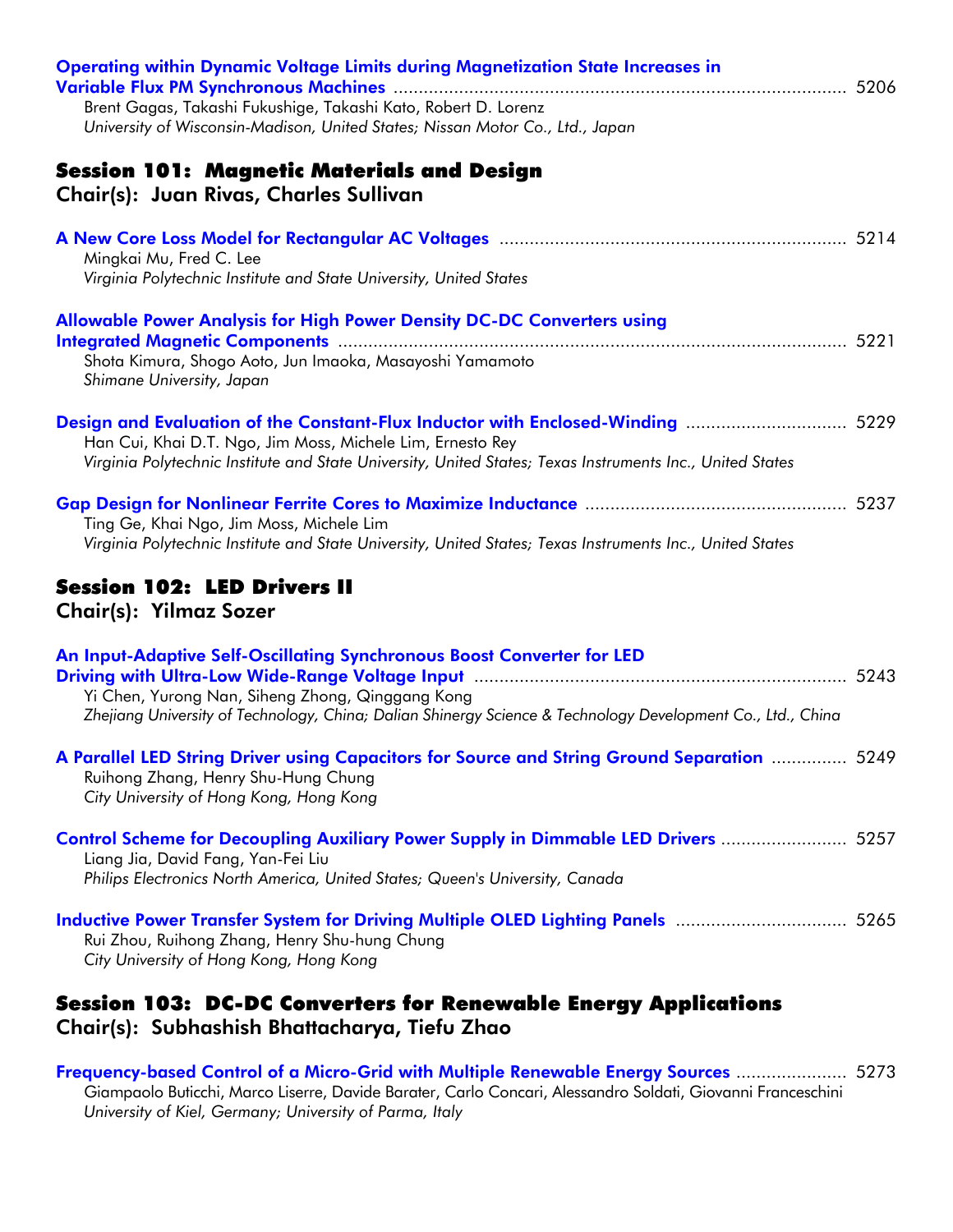| A Family of Dual-Input DC/DC Converters based on Quasi-Switched-Capacitor Circuit  5281<br>Feng Guo, Lixing Fu, Xuan Zhang, Chengcheng Yao, He Li, Jin Wang<br>Ohio State University, United States                                                                                 |  |
|-------------------------------------------------------------------------------------------------------------------------------------------------------------------------------------------------------------------------------------------------------------------------------------|--|
| Multi-Input Transformer Coupled DC-DC Converter for PV-Wind based<br>B. Mangu, B.G. Fernandes<br>Indian Institute of Technology Bombay, India                                                                                                                                       |  |
| <b>Inductive-Boost Switched-Capacitor DC/DC Converter for Maximum</b><br>Ali Gandomkar, Jul-Ki Seok<br>Yeungnam University, Korea                                                                                                                                                   |  |
| <b>Session 104: Smart Grid Technologies I</b><br>Chair(s): David Perreault, Zhiguo Pan                                                                                                                                                                                              |  |
| <b>Medium Voltage AC Collection Grid for Large Scale Photovoltaic Plants</b><br>Bahaa Hafez, Harish S. Krishnamoorthy, Prasad Enjeti, Uffe Borup, Shehab Ahmed<br>Texas A&M University, United States; Danfoss Solar Inverters, United States; Texas A&M University at Qatar, Qatar |  |
| Towards Fully Controllable Multi-Terminal DC Grids using Flexible DC Transmission Systems  5312<br>Kumars Rouzbehi, Arash Miranian, Alvaro Luna, Pedro Rodriguez<br>Technical University of Catalonia, Spain; Ferdowsi University of Mashhad, Iran; Abengoa Research, Spain         |  |
| Standalone ESS Modeling and Dual-Loop Control using Zn-Br Redox Flow Battery  5317<br>Jung-Muk Choe, Younghoon Cho, Gyu-Ha Choe<br>Konkuk University, Korea                                                                                                                         |  |
| Catalin Gavriluta, Ignacio Candela, Joan Rocabert, Ion Etxeberria-Otadui, Pedro Rodriguez<br>Technical University of Catalonia, Spain; IKERLAN-IK4 Technological Research Centre, Spain;<br>Abengoa Research, Spain                                                                 |  |
| <b>Session 105: HVDC Systems</b><br>Chair(s): Amel Lachichi, Luca Solero                                                                                                                                                                                                            |  |
| T. Lüth, M. Merlin, T. Green<br>Imperial College London, United Kingdom                                                                                                                                                                                                             |  |
| DC Impedance Modelling of a MMC-HVDC System for DC Voltage Ripple Prediction<br>Xiaojie Shi, Zhiqiang Wang, Bo Liu, Yalong Li, Leon M. Tolbert, Fred Wang<br>University of Tennessee, United States                                                                                 |  |
| <b>Optimization of Limiting Reactors Design for DC Fault Protection of</b><br>E. Kontos, S. Rodrigues, R. Teixeira Pinto, P. Bauer<br>Delft University of Technology, Netherlands                                                                                                   |  |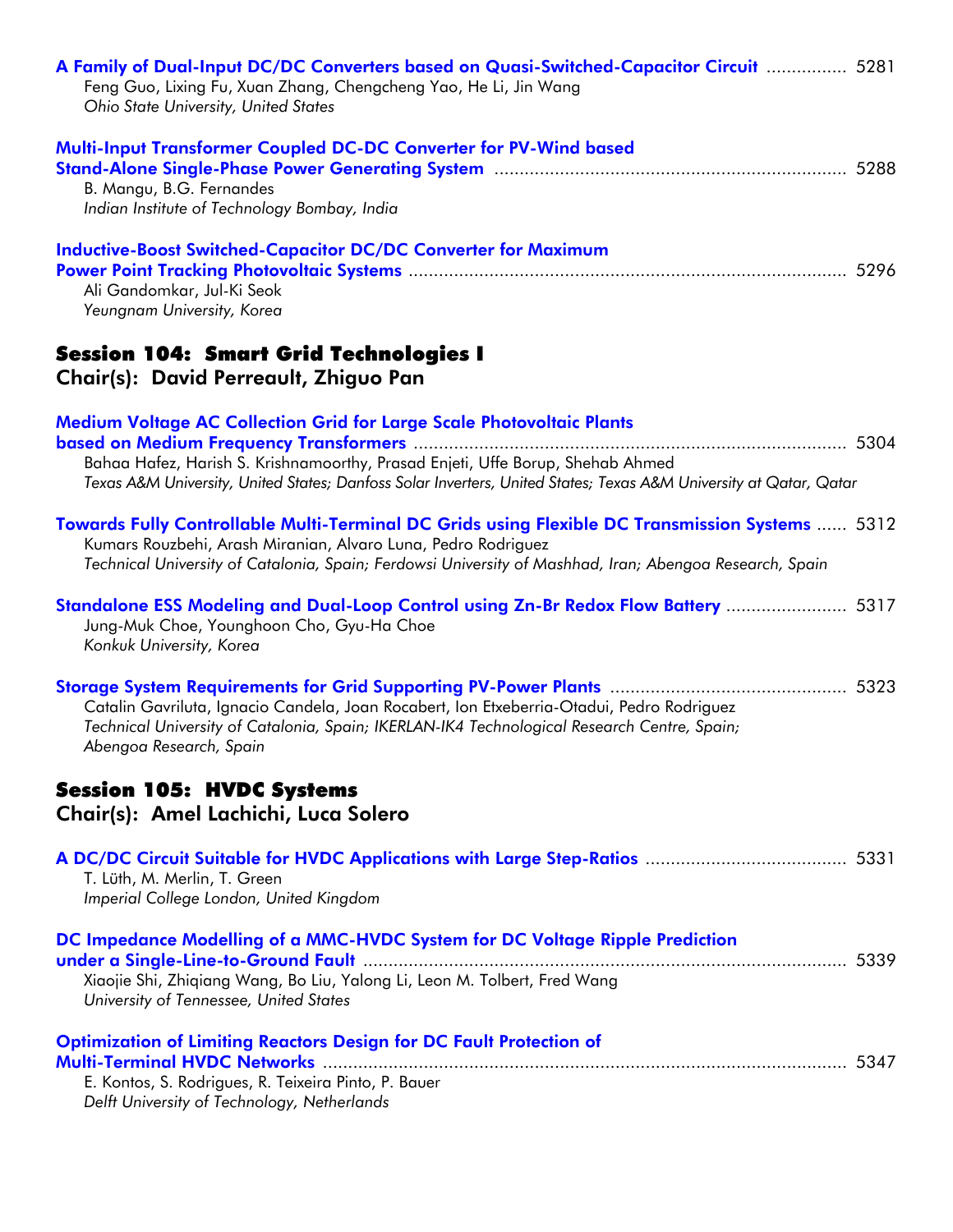| Implementation and Testing of High-Power IGCT-based Cascaded-Converter Cells  5355<br>Tomas Modeer, Staffan Norrga, Hans-Peter Nee<br>KTH Royal Institute of Technology, Sweden                                                                                               |  |
|-------------------------------------------------------------------------------------------------------------------------------------------------------------------------------------------------------------------------------------------------------------------------------|--|
| <b>Session 106: Dual Active Bridge DC-DC Converters</b><br>Chair(s): Shuo Wang, Wei Qiao                                                                                                                                                                                      |  |
| Dual-Input High Gain DC-DC Converter based on the Cockcroft-Walton Multiplier  5360<br>Lukas Müller, Jonathan W. Kimball<br>Missouri University of Science and Technology, United States                                                                                      |  |
| <b>Novel Multiobjective Optimization of MF Transformers for Soft-Switching</b><br>Asier Garcia-Bediaga, Irma Villar, Luis Mir, Ion Etxeberria-Otadui, Alfred Rufer<br>IK4-IKERLAN Technological Research Centre, Spain; École Polytechnique Fédérale de Lausanne, Switzerland |  |
| An Isolated Hybrid Switched C-L DC-DC Circuit with High Step-Up Ratio and<br>Cong Li, Rachid Darbali Zamora, Chengcheng Yao, Lixing Fu, He Li, Xuan Zhang, Feng Guo, Jin Wang<br>Ohio State University, United States                                                         |  |
| A Series Compensation Enabled ZVS Range Enhancement of a Dual Active                                                                                                                                                                                                          |  |
| Awneesh Tripathi, Krishna Mainali, Subhashish Bhattacharya<br>North Carolina State University, United States                                                                                                                                                                  |  |
| Session 107: Multi-Level Converter Topologies I<br>Chair(s): Luca Zarri, Patrick Wheeler                                                                                                                                                                                      |  |
| Xibo Yuan<br>University of Bristol, United Kingdom                                                                                                                                                                                                                            |  |
| Optimised Operation Mode for the Hexverter Topology based on Adjacent Compensating Power  5399<br>Dennis Karwatzki, Lennart Baruschka, Malte von Hofen, Axel Mertens<br>Leibniz Universität Hannover, Germany; Protolar GmbH, Germany                                         |  |
| Low-Speed Drive Operation of the Modular Multilevel Converter<br>Lennart Baruschka, Dennis Karwatzki, Malte von Hofen, Axel Mertens<br>Leibniz Universität Hannover, Germany; Protolar GmbH, Germany                                                                          |  |
| Ebin Cherian Mathew, Anshuman Shukla, Mahendra Ghat<br>Indian Institute of Technology Bombay, India                                                                                                                                                                           |  |
| <b>Session 108: Low-Power Resonant Converters</b><br>Chair(s): Carl Ho, Henry Chung                                                                                                                                                                                           |  |

*National Taipei University of Technology, Taiwan*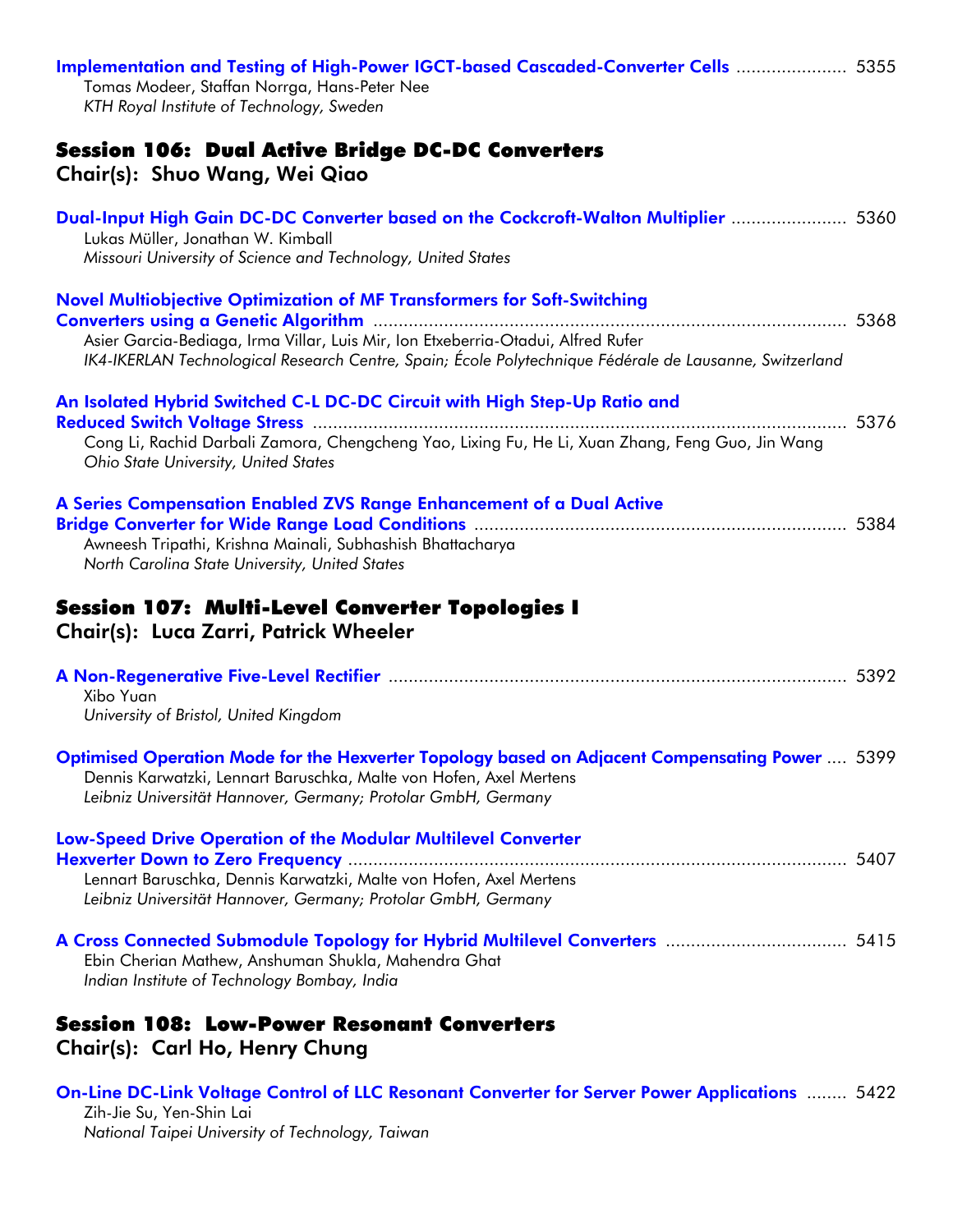| Modeling and Experimentation of Misalignment-Tolerable Loosely-Coupled Coil Structure  5429<br>Jeff Po Wa Chow, Nan Chen, Henry Shu Hung Chung, Leanne Lai Hang Chan<br>City University of Hong Kong, Hong Kong; ABB Corporate Research Center, Sweden                  |  |
|-------------------------------------------------------------------------------------------------------------------------------------------------------------------------------------------------------------------------------------------------------------------------|--|
| Comparison of Two High Frequency Converters for Capacitive Power Transfer  5437<br>Liang Huang, Aiguo Patrick Hu, Akshya Swain, Xin Dai<br>University of Auckland, New Zealand; Chongqing University, China                                                             |  |
| Optimal Operation and Burst-Mode Control for Improving the Efficiency of the<br>Xuan Zhang, Chengcheng Yao, Feng Guo, Jin Wang<br><b>Ohio State University, United States</b>                                                                                           |  |
| <b>Session 109: Modulation for Power Converters II</b><br>Chair(s): J. Pou, Madhav Manirekar                                                                                                                                                                            |  |
| Critical Modulation Method based on PWAM in Back-to-Back Three-Phase System  5451<br>Hojoon Shin, Jung-Ik Ha<br>Seoul National University, Korea                                                                                                                        |  |
| A Comparative Investigation of Various Advanced Bus Clamped Space Vector<br>Meenu D. Nair, Gopinath Vivek, Anjana Kolathiparambil, Mukti Barai<br>NIT Calicut, India                                                                                                    |  |
| A Control Mechanism to Compensate Nonlinearity of Discontinuous Modulation<br>Siamak Mehrnami, Sudip K. Mazumder<br>University of Illinois at Chicago, United States                                                                                                    |  |
| A New Space Vector Modulation Technique for Common-Mode Voltage Reduction<br>Kai Tian, Jiacheng Wang, Bin Wu, Dewei Xu, Zhongyuan Cheng, Navid Reza Zargari<br>Ryerson University, Canada; Simon Fraser University, Canada; Rockwell Automation Canada, Canada          |  |
| <b>Session 110: Power Electronics Reliability Assessment</b><br>Chair(s): Yehui Han, Shashank Krishnamurthy                                                                                                                                                             |  |
| Mission Profile Translation to Capacitor Stresses in Grid-Connected Photovoltaic Systems  5479<br>Yongheng Yang, Ke Ma, Huai Wang, Frede Blaabjerg<br>Aalborg University, Denmark                                                                                       |  |
| <b>Reliability Assessment of Power MOSFETs Working in Avalanche Mode based</b><br>S. Russo, A. Testa, S. De Caro, S. Panarello, S. Patanè, T. Scimone, G. Scelba, G. Scarcella<br>STMicroelectronics, Italy; University of Messina, Italy; University of Catania, Italy |  |
| Transient Modelling of Loss and Thermal Dynamics in Power Semiconductor Devices  5495<br>Ke Ma, Yongheng Yang, Frede Blaabjerg<br>Aalborg University, Denmark                                                                                                           |  |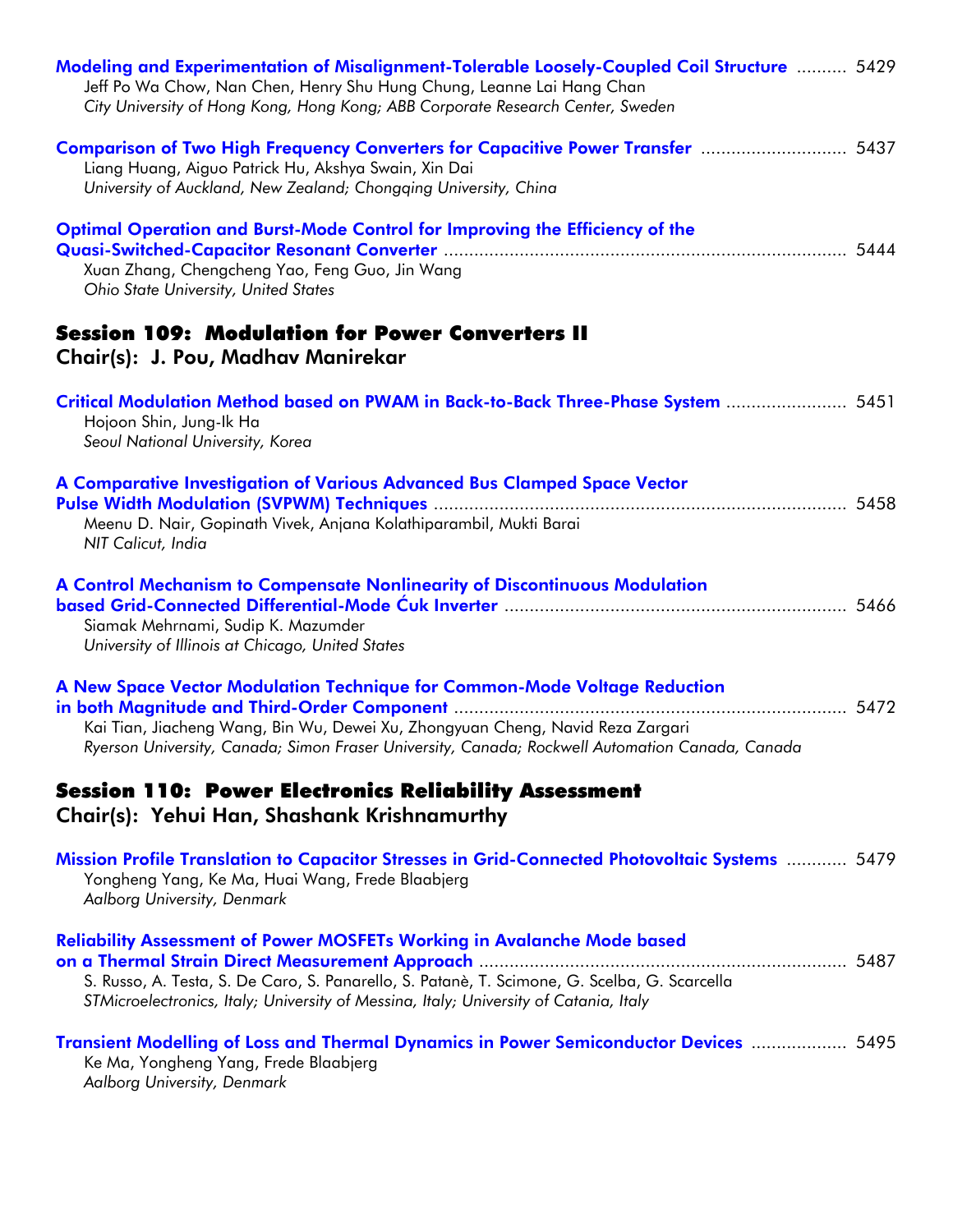| An Icepak-PSpice Co-Simulation Method to Study the Impact of Bond Wires Fatigue on the<br>Current and Temperature Distribution of IGBT Modules under Short-Circuit  5502<br>Rui Wu, Francesco lannuzzo, Huai Wang, Frede Blaabjerg<br>Aalborg University, Denmark |  |
|-------------------------------------------------------------------------------------------------------------------------------------------------------------------------------------------------------------------------------------------------------------------|--|
| <b>Session 111: High Power Drives</b><br>Chair(s): Lei Hao, Qin Lei                                                                                                                                                                                               |  |
| <b>Improved Selective Harmonics Elimination (SHE) Scheme with Online Harmonic</b><br>Ye Zhang, Yun Wei Li, Navid R. Zargari, Zhongyuan Cheng<br>University of Alberta, Canada; Rockwell Automation, Canada                                                        |  |
| Model Predictive Pulse Pattern Control with Very Fast Transient Responses  5518<br>Tobias Geyer, Nikolaos Oikonomou<br>ABB Corporate Research, Switzerland                                                                                                        |  |
| A Voltage Controlled Current Source Gate Drive Method for IGBT Devices  5525<br>Lu Shu, Junming Zhang, Fangzheng Peng, Zhiqian Chen<br>Zhejiang University, China; Michigan State University, United States; IMRA Europe S.A.S, United Kingdom                    |  |
| Jie Shen, Stefan Schröder, Bo Qu, Yingqi Zhang, Kunlun Chen, Fan Zhang, Richard Zhang<br>GE Global Research, Germany; GE Global Research, China; GE Power Conversion, China                                                                                       |  |
| <b>Session 112: High Speed Electric Machines</b><br>Chair(s): Fabio Capponi, Radu Bojoi                                                                                                                                                                           |  |
| High Speed Operation of Electrical Machines, a Review on Technology, Benefits and Challenges  5539<br>Reza Rajabi Moghaddam<br>ABB Corporate Research, Sweden                                                                                                     |  |
| I. Rasoanarivo, A. Baddi, N. Haje Obeid, T. Boileau, B. Nahid-Mobarakeh, N. Takorabet, F. Meibody-Tabar<br>Université de Lorraine, France                                                                                                                         |  |
| Minimization of Proximity Losses in Electrical Machines with Tooth-Wound Coils  5555<br>Mario Vetuschi, Francesco Cupertino<br>Politecnico di Bari, Italy                                                                                                         |  |
| AC Losses in High Frequency Electrical Machine Windings formed from Large Section Conductors  5563<br>Phil Mellor, Rafal Wrobel, Nick Simpson<br>University of Bristol, United Kingdom                                                                            |  |
| <b>Session 113: Manufacturing Issues of Electric Machines</b><br>Chair(s): Marcello Pucci, Peter Wung                                                                                                                                                             |  |
|                                                                                                                                                                                                                                                                   |  |

Jason J. Kreidler, Wes K. Anderson, Sree Venkateswararao, Bill J. Conway, Harold D. Willis, Peter Y.P. Wung *Regal Beloit America Inc., United States; Regal Beloit Inc., India*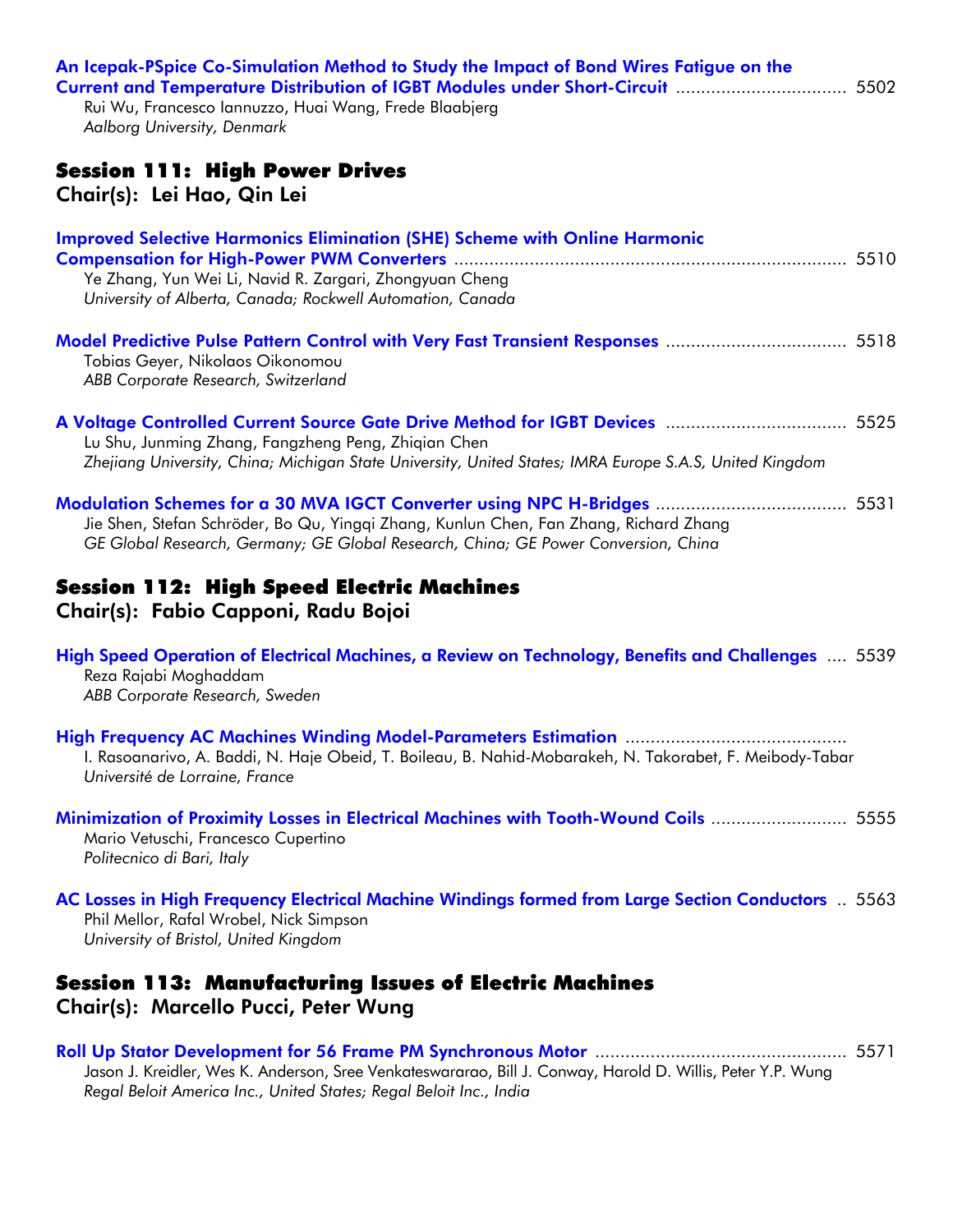| <b>Reduction of Cogging Torque due to Production Tolerances of Rotor</b><br>Masatsugu Nakano, Yusuke Morita, Toshihiro Matsunaga<br>Mitsubishi Electric Corporation, Japan                                                                     |  |
|------------------------------------------------------------------------------------------------------------------------------------------------------------------------------------------------------------------------------------------------|--|
| Performance and Core Loss of Concentrated Winding IPMSM with Different Core Treatment  5587<br>Shah Asifur Rahman, Andrew M. Knight<br>University of Alberta, Canada; University of Calgary, Canada                                            |  |
| <b>Manufacturing Influence on the Magnetic Properties and Iron Losses in</b><br>Andreas Krings, Marco Cossale, Juliette Soulard, Aldo Boglietti, Andrea Cavagnino<br>KTH Royal Institute of Technology, Sweden; Politecnico di Torino, Italy   |  |
| <b>Session 114: Converters for Solar PV Systems</b><br>Chair(s): Amir Mehdi Pasdar                                                                                                                                                             |  |
| Analysis and Experimental Verification of Series-Connected Micro-Converter Photovoltaic System  5602<br>Wang Chen, Min Chen, Zhe Zhang, Chen Jiang<br>Zhejiang University, China                                                               |  |
| Photovoltaic Power Conversion Circuit using a Symmetric Boost Converter for<br>Hideaki Fujita, Ryosuke Amma<br>Tokyo Institute of Technology, Japan                                                                                            |  |
| New Control Strategy for DCM-232 Three-Phase PV Inverter with Constant<br>Xiaoqiang Guo, David Xu, Bin Wu<br>Yanshan University, China                                                                                                         |  |
| Single-Switch Single-Magnetic PWM Converter Integrating Voltage Equalizer for<br>Masatoshi Uno, Akio Kukita<br>Japan Aerospace Exploration Agency, Japan                                                                                       |  |
| <b>Session 115: Stability Analysis and Power Quality</b><br>Chair(s): T. Shimizu, D. G. Holmes                                                                                                                                                 |  |
| Ruiliang Xie, Xiang Hao, Xu Yang, Lang Huang, Chao Wang, Yuehong Yang<br>Xi'an Jiaotong University, China                                                                                                                                      |  |
| Comparison of Modulation Techniques for Active Split DC-Bus Three-Phase Four-Leg Inverters  5631<br>Stefano Bifaretti, Alessandro Lidozzi, Luca Solero, Fabio Crescimbini<br>University of Roma Tor Vergata, Italy; Roma Tre University, Italy |  |
| Shunt Active Power Filter based on Source Current Detection with a Fast Transient Response  5639<br>Tomoyuki Mannen, Hideaki Fujita<br>Tokyo Institute of Technology, Japan                                                                    |  |
| An Inrush Limited, Surge Tolerant Hybrid Resonant Bridgeless PWM AC-DC PFC Converter  5647<br>Muntasir Alam, Wilson Eberle, Nicholas Dohmeier                                                                                                  |  |

*University of British Columbia, Canada; Delta-Q Technologies Corp., Canada*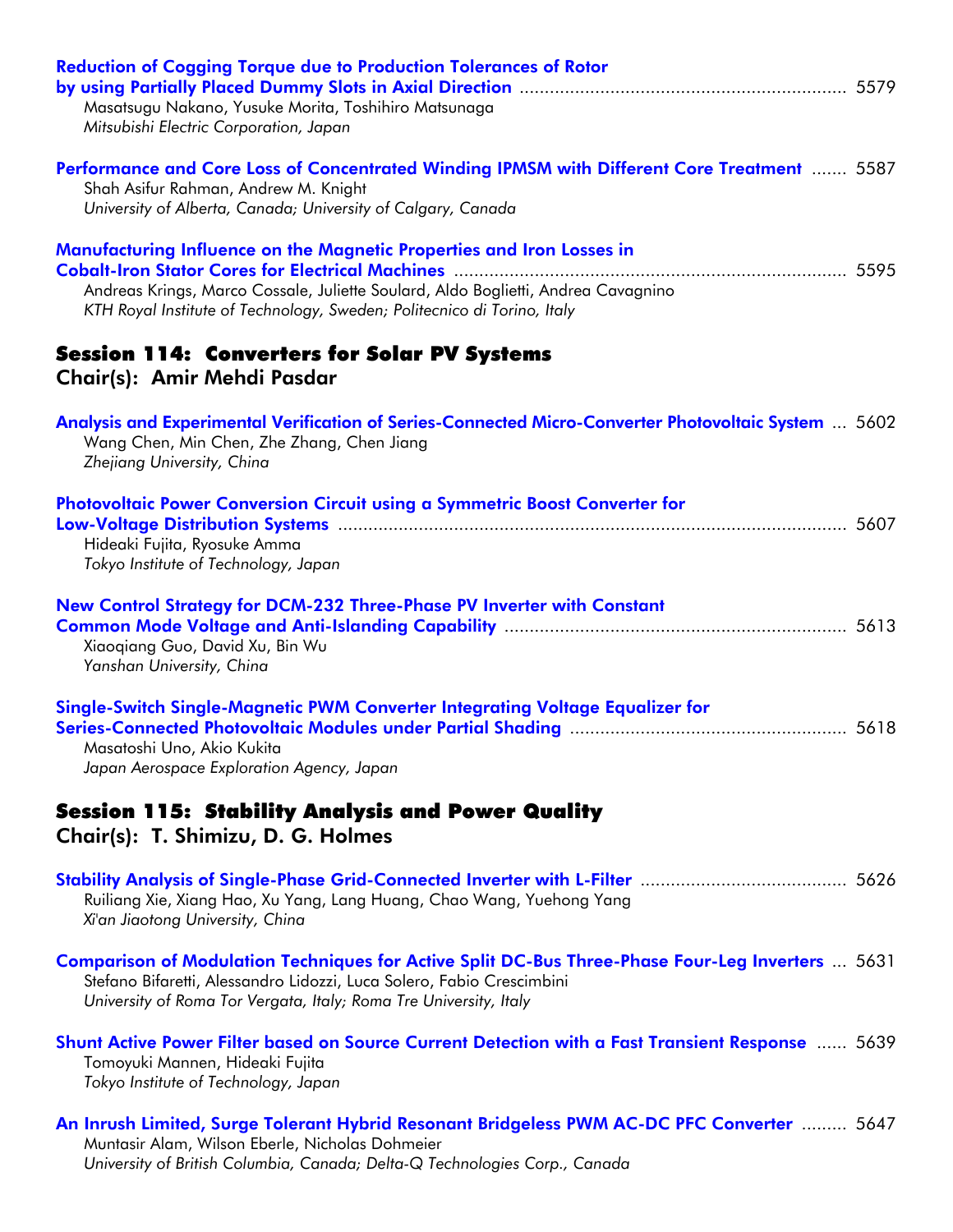## Session 116: Smart Grid Technologies II

Chair(s): Navid Zargari, Norma Anglani

| <b>Evaluation and Control Design of Virtual-Synchronous-Machine-based STATCOM for</b><br>Chi Li, Rolando Burgos, Igor Cvetkovic, Dushan Boroyevich, Lamine Mili, Pedro Rodriguez<br>Virginia Polytechnic Institute and State University, United States; Abengoa Research, Spain                |  |
|------------------------------------------------------------------------------------------------------------------------------------------------------------------------------------------------------------------------------------------------------------------------------------------------|--|
| <b>Islanding Detection in Three-Phase and Single-Phase Systems using</b><br>David Reigosa, Fernando Briz, Cristian Blanco, Juan Manuel Guerrero<br>University of Oviedo, Spain                                                                                                                 |  |
| Analysis of $\Delta P$ - $\Delta Q$ Area of Uncontrolled Islanding in Low Voltage Grids with PV Generators  5667<br>Riccardo Sgarbossa, Stefano Lissandron, Paolo Mattavelli, Roberto Turri, Alberto Cerretti<br>University of Padova, Italy; ENEL SpA, Italy                                  |  |
| Design, Simulation and Testing of Semiconductor Assisted OLTC for Grid Voltage Regulator  5675<br>Thiwanka Wijekoon, Eva-Maria Baerthlein, Ara Panosyan, Balusamy Kullampalayam Parameswaran,<br>Simon Schramm, Stefan Schroeder<br>GE Global Research-Europe, Germany                         |  |
| <b>Session 117: DC Grids</b><br>Chair(s): Dong Jiang, Amel Lachichi                                                                                                                                                                                                                            |  |
| Li Guo, Yibin Feng, Xialin Li, Chengshan Wang, Yunwei Li<br>Tianjin University, China; University of Alberta, Canada                                                                                                                                                                           |  |
| <b>Design Consideration for Contactless DC Connector in High Power Density</b><br>Yusuke Hayashi, Hajime Toyoda, Toshifumi Ise, Akira Matsumoto<br>Osaka University, Japan; NTT Facilities, Japan                                                                                              |  |
| DC Pole-to-Pole Short-Circuit Behavior Analysis of Modular Multilevel Converter  5698<br>Guoju Zhang, Yao Chen, Chenyang Yue, Li Qi, Jiuping Pan<br>ABB Ltd., China; ABB Ltd., United States                                                                                                   |  |
| <b>Control of Voltage Source Converter based Multi-Terminal DC Grid under</b><br>Nima Yousefpoor, Sungmin Kim, Subhashish Bhattacharya<br>Quanta Technology, United States; Seoul National University, Korea; North Carolina State University, United States                                   |  |
| <b>Session 118: Gate Drive Techniques</b><br>Chair(s): David Cotini, Jelena Popovic                                                                                                                                                                                                            |  |
| Thermal Analysis and Improvement of Cascode GaN HEMT in Stack-Die Structure  5709<br>Shuojie She, Wenli Zhang, Xiucheng Huang, Weijing Du, Zhengyang Liu, Fred C. Lee, Qiang Li<br>Beijing University of Technology, China; Virginia Polytechnic Institute and State University, United States |  |
|                                                                                                                                                                                                                                                                                                |  |

Simon Weber, Arvid Merkert, Axel Mertens *Leibniz Universität Hannover, Germany*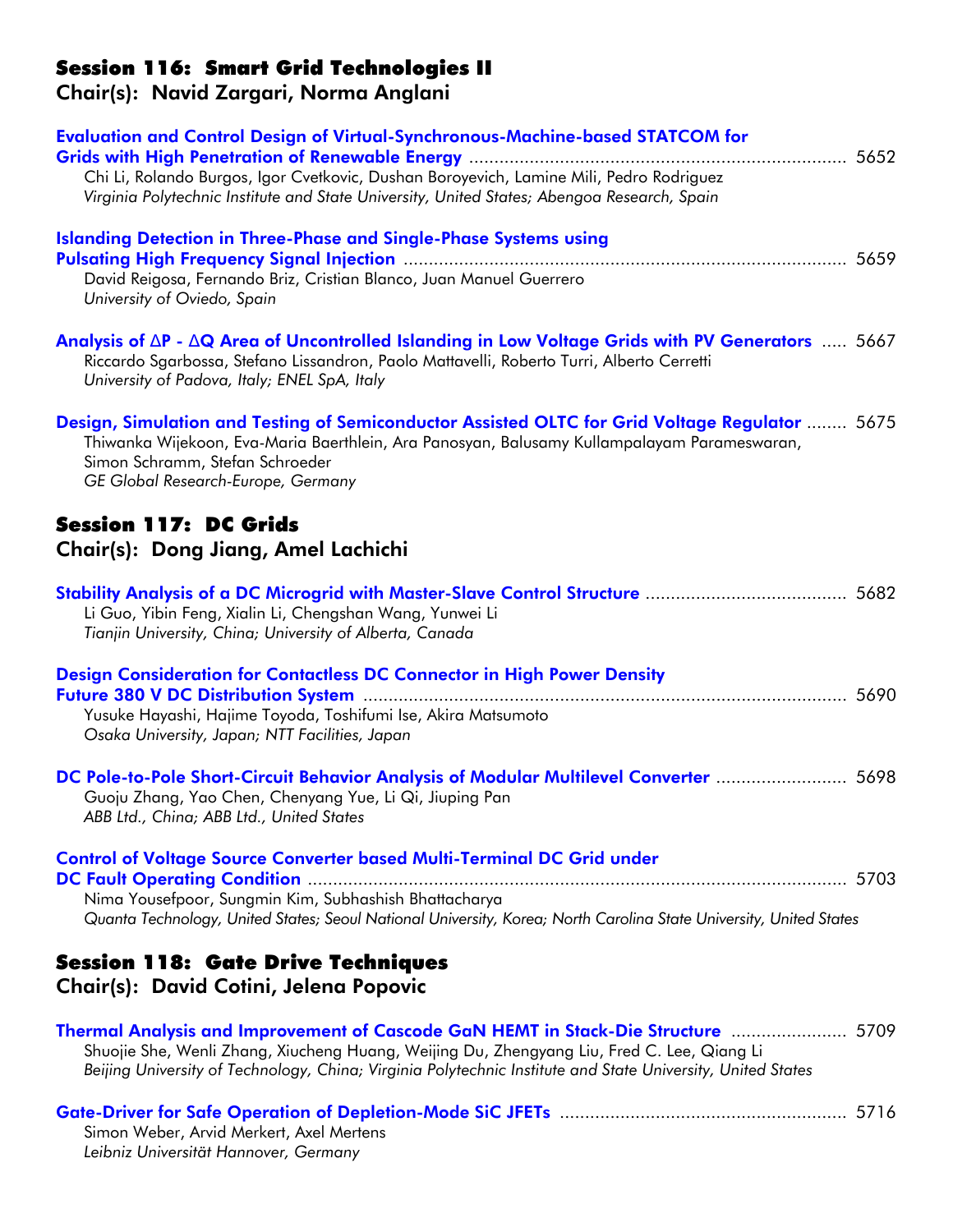| <b>Transformer Isolated Gate Drive with Protection for SiC MOSFET in</b>                                                                 |  |
|------------------------------------------------------------------------------------------------------------------------------------------|--|
| Feng Qi, Longya Xu, Guoliang Zhao, Jiangbo Wang                                                                                          |  |
| Ohio State University, United States                                                                                                     |  |
|                                                                                                                                          |  |
| Design and Experimental Validation of a High Frequency Gate Driver for                                                                   |  |
|                                                                                                                                          |  |
| Alejandro Rujas, Gabriel Garcia, Ion Etxeberria-Otadui, Uxue Larrañaga, Txomin Nieva                                                     |  |
| IK4-IKERLAN Technological Research Centre, Spain; CAF Power and Automation, Spain                                                        |  |
|                                                                                                                                          |  |
| Session 119: Multi-Level Converter Topologies II                                                                                         |  |
| Chair(s): Rolando Burgos, Pierluigi Tenca                                                                                                |  |
|                                                                                                                                          |  |
|                                                                                                                                          |  |
| Antonio Ginart, Richard Liou, Andres Salazar, Carlos Restrepo, Michael Ernst                                                             |  |
| SolarMax, United States; Georgia Institute of Technology, United States                                                                  |  |
|                                                                                                                                          |  |
|                                                                                                                                          |  |
| Cheng-Han Hsieh, Tsorng-Juu Liang, Shih-Wen Tsai                                                                                         |  |
| National Cheng Kung University, Taiwan                                                                                                   |  |
|                                                                                                                                          |  |
| A High Voltage Gain Multilevel Modular Switched-Capacitor DC-DC Converter  5749                                                          |  |
| Dong Cao, Wei Qian, Fang Z. Peng                                                                                                         |  |
| North Dakota State University, United States; Michigan State University, United States                                                   |  |
|                                                                                                                                          |  |
| <b>Modification of Cascaded H-Bridge Multilevel Inverter to Increase Output</b>                                                          |  |
|                                                                                                                                          |  |
| Jin-sung Choi, Feel-soon Kang                                                                                                            |  |
| Hanbat National University, Korea                                                                                                        |  |
|                                                                                                                                          |  |
| <b>Session 120: DC-DC Converter Applications</b>                                                                                         |  |
| <b>Chair(s): Qiang Li, Baoming Ge</b>                                                                                                    |  |
|                                                                                                                                          |  |
| Downsizing Effects of Integrated Magnetic Components in High Power Density                                                               |  |
|                                                                                                                                          |  |
| Shota Kimura, Jun Imaoka, Masayoshi Yamamoto                                                                                             |  |
| Shimane University, Japan                                                                                                                |  |
|                                                                                                                                          |  |
| A Linear-Assisted DC-DC Hybrid Power Converter for Envelope Tracking RF Power Amplifiers  5769                                           |  |
| Rajdeep Bondade, Yi Zhang, Dongsheng Ma                                                                                                  |  |
|                                                                                                                                          |  |
|                                                                                                                                          |  |
| University of Texas at Dallas, United States; Texas Instruments Inc., United States                                                      |  |
|                                                                                                                                          |  |
| A 98.7% Efficient Composite Converter Architecture with                                                                                  |  |
|                                                                                                                                          |  |
| Hua Chen, Kamal Sabi, Hyeokjin Kim, Tadakazu Harada, Robert Erickson, Dragan Maksimović<br>University of Colorado-Boulder, United States |  |
|                                                                                                                                          |  |
|                                                                                                                                          |  |
| <b>Discontinuous Conduction Mode Operation of the Two-Phase</b>                                                                          |  |
| Brendan C. Barry, John G. Hayes, Marek S. Ryłko, Jerzy W. Masłon                                                                         |  |
| University College Cork, Ireland; dtw Sp. z o.o., Poland                                                                                 |  |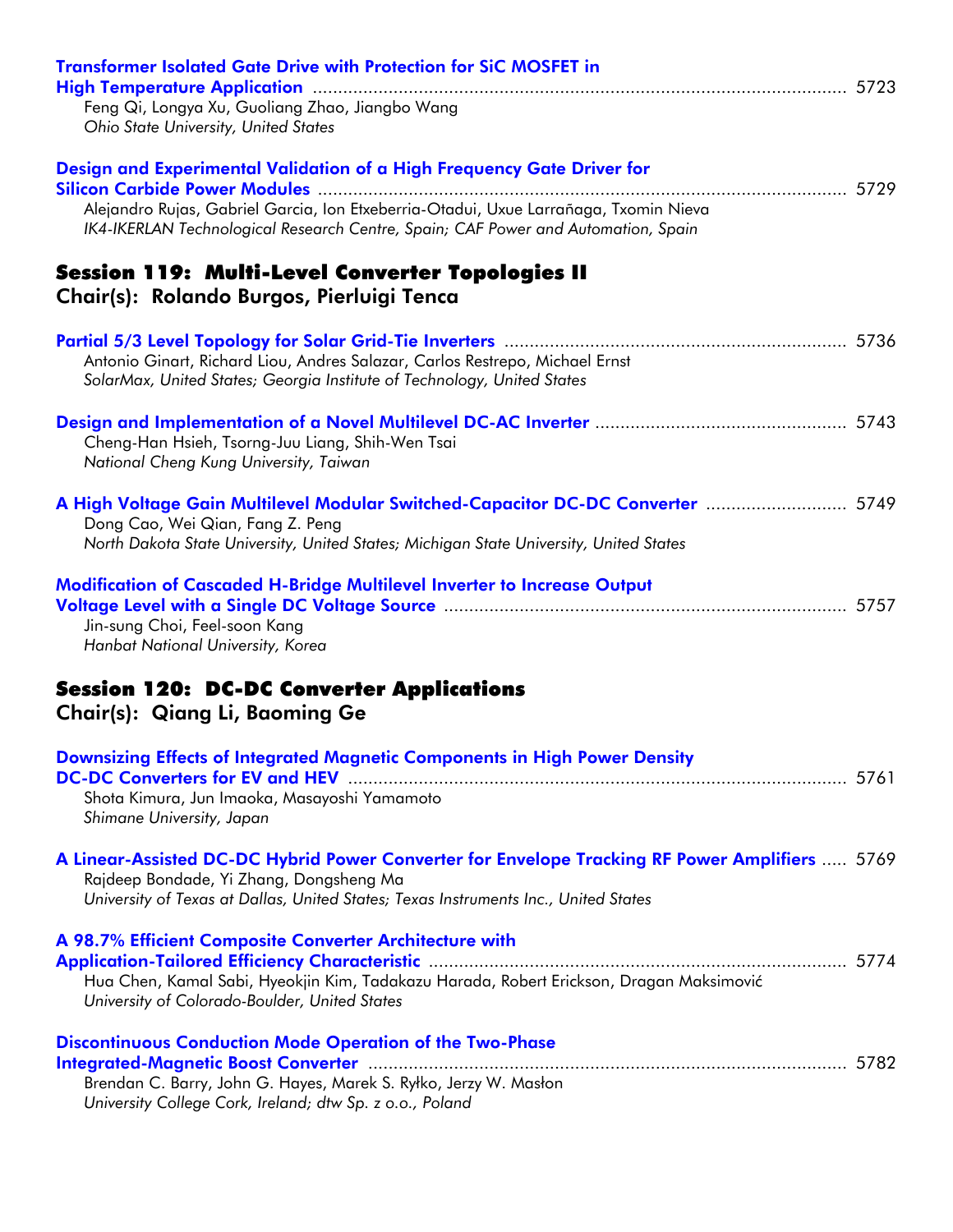## Session 121: Control of Power Converters III

Chair(s): Jaedo Park

| <b>Control Strategy for Three-Phase Converter under Unbalanced Grid</b><br>Kyung-Hwan Lee, Jung-Ik Ha<br>Seoul National University, Korea                                                                                                                                                      |
|------------------------------------------------------------------------------------------------------------------------------------------------------------------------------------------------------------------------------------------------------------------------------------------------|
| Integrated Grid Inductance Estimation Technique for Finite Control Set<br>Bilal Arif, Luca Tarisciotti, Pericle Zanchetta, Jon Clare, Marco Degano<br>University of Nottingham, United Kingdom                                                                                                 |
| Finite State Model Predictive Control for 3x3 Matrix Converter based on<br>Ozan Gulbudak, Enrico Santi, Janosch Marquart<br>University of South Carolina, United States; University of Applied Sciences, Switzerland                                                                           |
| <b>Control and Experiment of High Frequency Isolated Modular Converter under</b><br>Nima Yousefpoor, Babak Parkhideh, Ali Azidehak, Sungmin Kim, Subhashish Bhattacharya<br>Quanta Technology, United States; North Carolina State University, United States; Seoul National University, Korea |
| <b>Session 122: Energy-Efficient Motor Drives</b><br>Chair(s): Ali M. Bazzi, Stefan Schroeder                                                                                                                                                                                                  |
| <b>Minimum Copper Loss Control of a Single-Phase Grid-Connected Wound</b><br>Kahyun Lee, Yongsu Han, Jung-Ik Ha<br>Seoul National University, Korea                                                                                                                                            |
| Power Loss, System Efficiency, and Leakage Current Comparison between<br>Mahesh Swamy, Jun-Koo Kang, Kohei Shirabe<br>Yaskawa America, Inc., United States                                                                                                                                     |
| <b>Pulsating Torque Control with Voltage Suppression Period for Position-Dependent</b><br>Takahiro Suzuki, Yuichi Shimizu<br>Hitachi, Ltd., Japan; Hitachi Appliances, Inc., Japan                                                                                                             |
| <b>Session 123: Wound-Field Machines</b><br>Chair(s): Jiaqi Liang, Lei Hao                                                                                                                                                                                                                     |
| Separately Excited Synchronous Motor with Rotary Transformer for Hybrid Vehicle Application  5844<br>Constantin Stancu, Terence Ward, Khwaja Rahman, Robert Dawsey, Peter Savagian<br><b>General Motors, United States</b>                                                                     |
| <b>Investigation of an Improved Hybrid-Excitation Flux Switching Brushless</b><br>Gan Zhang, Wei Hua, Ming Cheng, Jianzhong Zhang, Wei Jiang<br>Southeast University, China                                                                                                                    |